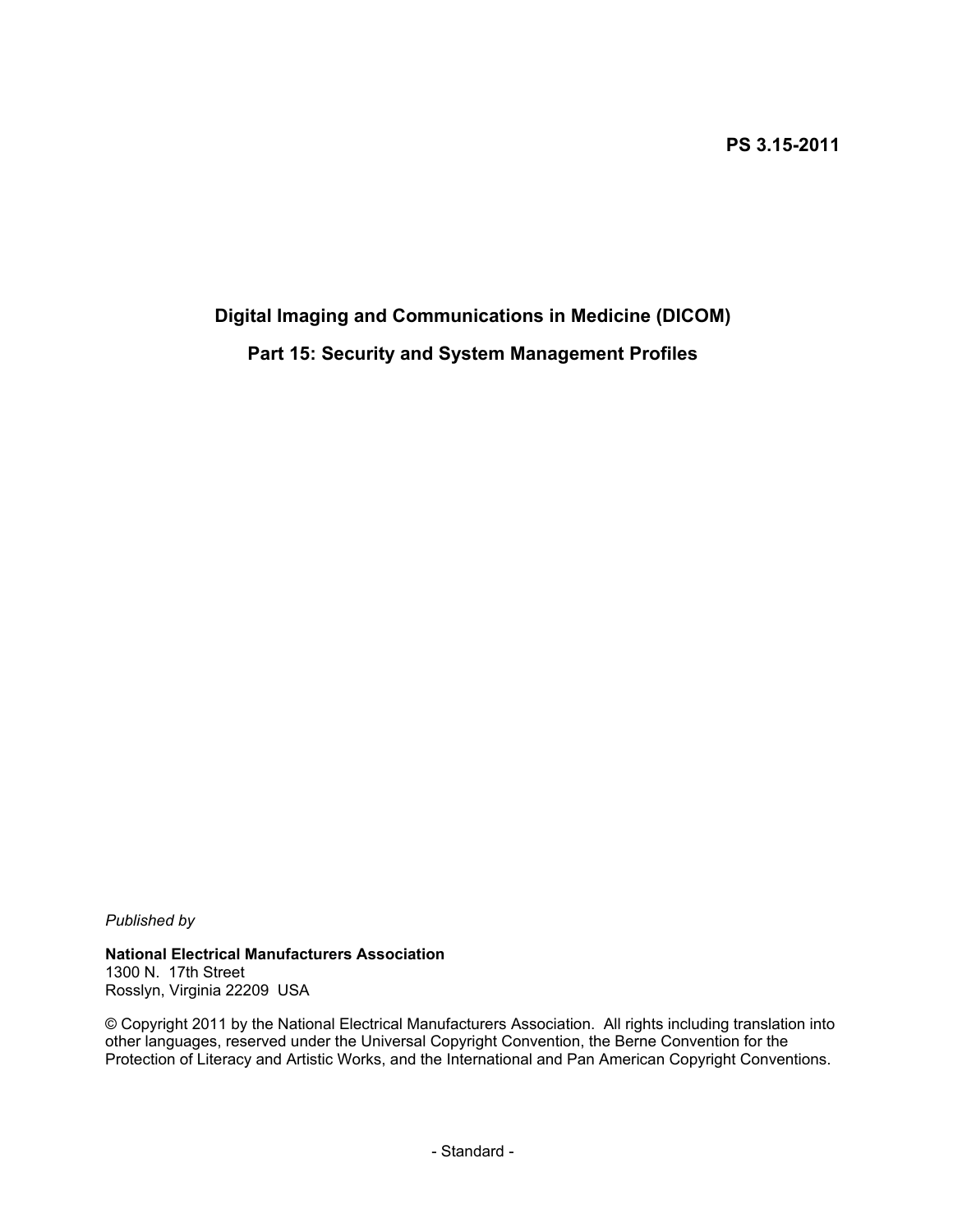## **NOTICE AND DISCLAIMER**

The information in this publication was considered technically sound by the consensus of persons engaged in the development and approval of the document at the time it was developed. Consensus does not necessarily mean that there is unanimous agreement among every person participating in the development of this document.

NEMA standards and guideline publications, of which the document contained herein is one, are developed through a voluntary consensus standards development process. This process brings together volunteers and/or seeks out the views of persons who have an interest in the topic covered by this publication. While NEMA administers the process and establishes rules to promote fairness in the development of consensus, it does not write the document and it does not independently test, evaluate, or verify the accuracy or completeness of any information or the soundness of any judgments contained in its standards and guideline publications.

NEMA disclaims liability for any personal injury, property, or other damages of any nature whatsoever, whether special, indirect, consequential, or compensatory, directly or indirectly resulting from the publication, use of, application, or reliance on this document. NEMA disclaims and makes no guaranty or warranty, expressed or implied, as to the accuracy or completeness of any information published herein, and disclaims and makes no warranty that the information in this document will fulfill any of your particular purposes or needs. NEMA does not undertake to guarantee the performance of any individual manufacturer or seller's products or services by virtue of this standard or guide.

In publishing and making this document available, NEMA is not undertaking to render professional or other services for or on behalf of any person or entity, nor is NEMA undertaking to perform any duty owed by any person or entity to someone else. Anyone using this document should rely on his or her own independent judgment or, as appropriate, seek the advice of a competent professional in determining the exercise of reasonable care in any given circumstances. Information and other standards on the topic covered by this publication may be available from other sources, which the user may wish to consult for additional views or information not covered by this publication.

NEMA has no power, nor does it undertake to police or enforce compliance with the contents of this document. NEMA does not certify, test, or inspect products, designs, or installations for safety or health purposes. Any certification or other statement of compliance with any health or safety–related information in this document shall not be attributable to NEMA and is solely the responsibility of the certifier or maker of the statement.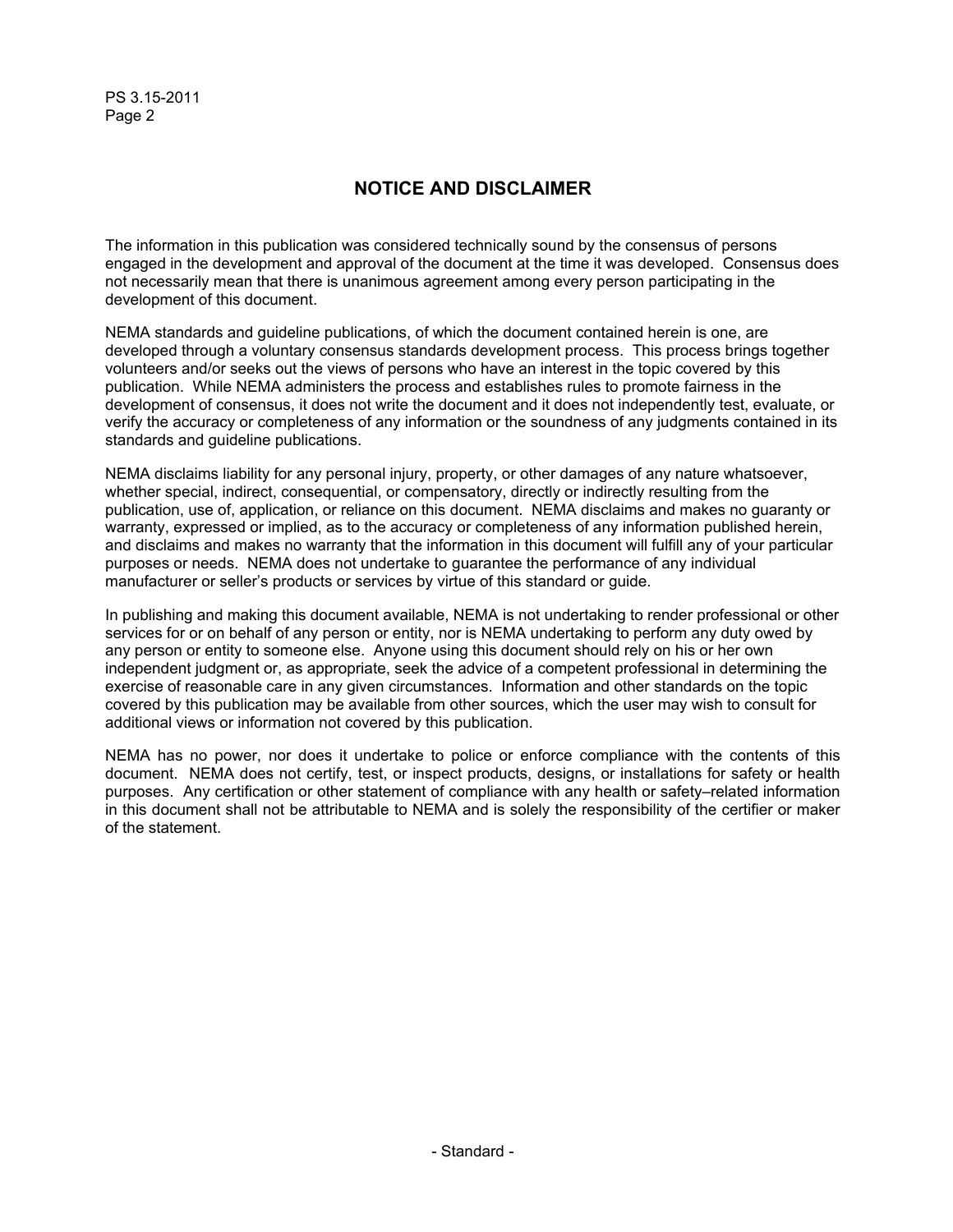## **Table of Contents**

| 1.             |         |                                                       |  |  |  |  |  |
|----------------|---------|-------------------------------------------------------|--|--|--|--|--|
|                |         |                                                       |  |  |  |  |  |
|                |         |                                                       |  |  |  |  |  |
| $\overline{2}$ |         |                                                       |  |  |  |  |  |
| 3              |         |                                                       |  |  |  |  |  |
|                | 3.1     |                                                       |  |  |  |  |  |
|                | 3.2     | REFERENCE MODEL SECURITY ARCHITECTURE DEFINITIONS  10 |  |  |  |  |  |
|                | 3.3     |                                                       |  |  |  |  |  |
|                | 3.4     |                                                       |  |  |  |  |  |
|                | 3.5     |                                                       |  |  |  |  |  |
|                | 3.6     |                                                       |  |  |  |  |  |
|                | 3.7     |                                                       |  |  |  |  |  |
|                | 3.8     |                                                       |  |  |  |  |  |
|                | 3.9     |                                                       |  |  |  |  |  |
|                | 3.10    |                                                       |  |  |  |  |  |
| 4              |         |                                                       |  |  |  |  |  |
| 5              |         |                                                       |  |  |  |  |  |
| 6              |         |                                                       |  |  |  |  |  |
|                | 6.1     |                                                       |  |  |  |  |  |
|                | 6.2     |                                                       |  |  |  |  |  |
|                | 6.3     |                                                       |  |  |  |  |  |
|                | 6.4     |                                                       |  |  |  |  |  |
|                | 6.5     |                                                       |  |  |  |  |  |
|                | 6.6     |                                                       |  |  |  |  |  |
|                | 6.7     |                                                       |  |  |  |  |  |
|                | 6.8     |                                                       |  |  |  |  |  |
| 7              |         |                                                       |  |  |  |  |  |
|                | 7.1     |                                                       |  |  |  |  |  |
|                | 7.2     |                                                       |  |  |  |  |  |
|                | Annex A |                                                       |  |  |  |  |  |
|                | A.1     |                                                       |  |  |  |  |  |
|                | A.1.1   |                                                       |  |  |  |  |  |
|                | A.2     |                                                       |  |  |  |  |  |
|                | A.3     |                                                       |  |  |  |  |  |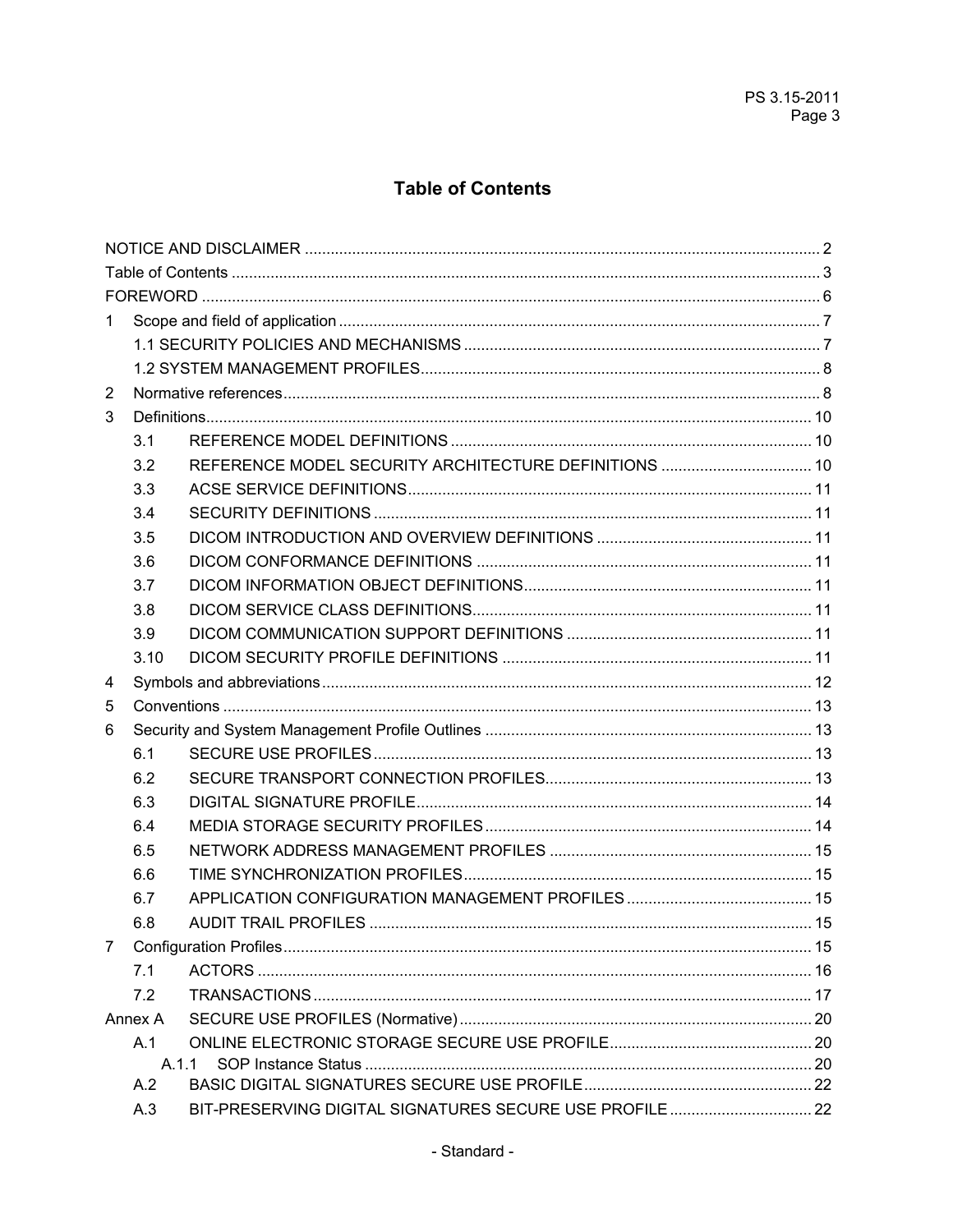# PS 3.15-2011

## Page 4

| A.4            |                                                                     |  |
|----------------|---------------------------------------------------------------------|--|
| A.5            |                                                                     |  |
| A.5.1          |                                                                     |  |
| A.5.2          |                                                                     |  |
| A.5.3          | AUDIT TRAIL MESSAGE TRANSMISSION PROFILE - SYSLOG-TLS  47           |  |
| A.6            |                                                                     |  |
| A.7            | AUDIT TRAIL MESSAGE TRANSMISSION PROFILE - SYSLOG-UDP  47           |  |
| Annex B        |                                                                     |  |
| B.1            | THE BASIC TLS SECURE TRANSPORT CONNECTION PROFILE  49               |  |
| B.2            |                                                                     |  |
| B.3            |                                                                     |  |
| B.4            |                                                                     |  |
| B.5            |                                                                     |  |
| B.6            |                                                                     |  |
| B.7            | GENERIC SAML ASSERTION IDENTITY NEGOTIATION ASSOCIATION PROFILE  52 |  |
| B.8            |                                                                     |  |
| Annex C        |                                                                     |  |
| C.1            |                                                                     |  |
| C.2            |                                                                     |  |
| C.3            |                                                                     |  |
|                |                                                                     |  |
| C.4            |                                                                     |  |
| Annex D        |                                                                     |  |
| D.1            |                                                                     |  |
| D.1.1          |                                                                     |  |
| Annex E        |                                                                     |  |
| E.1<br>E.1.1   |                                                                     |  |
| E.1.2          |                                                                     |  |
| E.1.3          |                                                                     |  |
| E.2            |                                                                     |  |
| E.3            |                                                                     |  |
| E.3.1          |                                                                     |  |
| E.3.2          |                                                                     |  |
| E.3.3<br>E.3.4 |                                                                     |  |
| E.3.5          |                                                                     |  |
| E.3.6          |                                                                     |  |
| E.3.7          |                                                                     |  |
| E.3.8<br>E.3.9 |                                                                     |  |
|                |                                                                     |  |
|                |                                                                     |  |
| F.1            |                                                                     |  |
| F.1.1          |                                                                     |  |
| F.1.2          |                                                                     |  |
|                |                                                                     |  |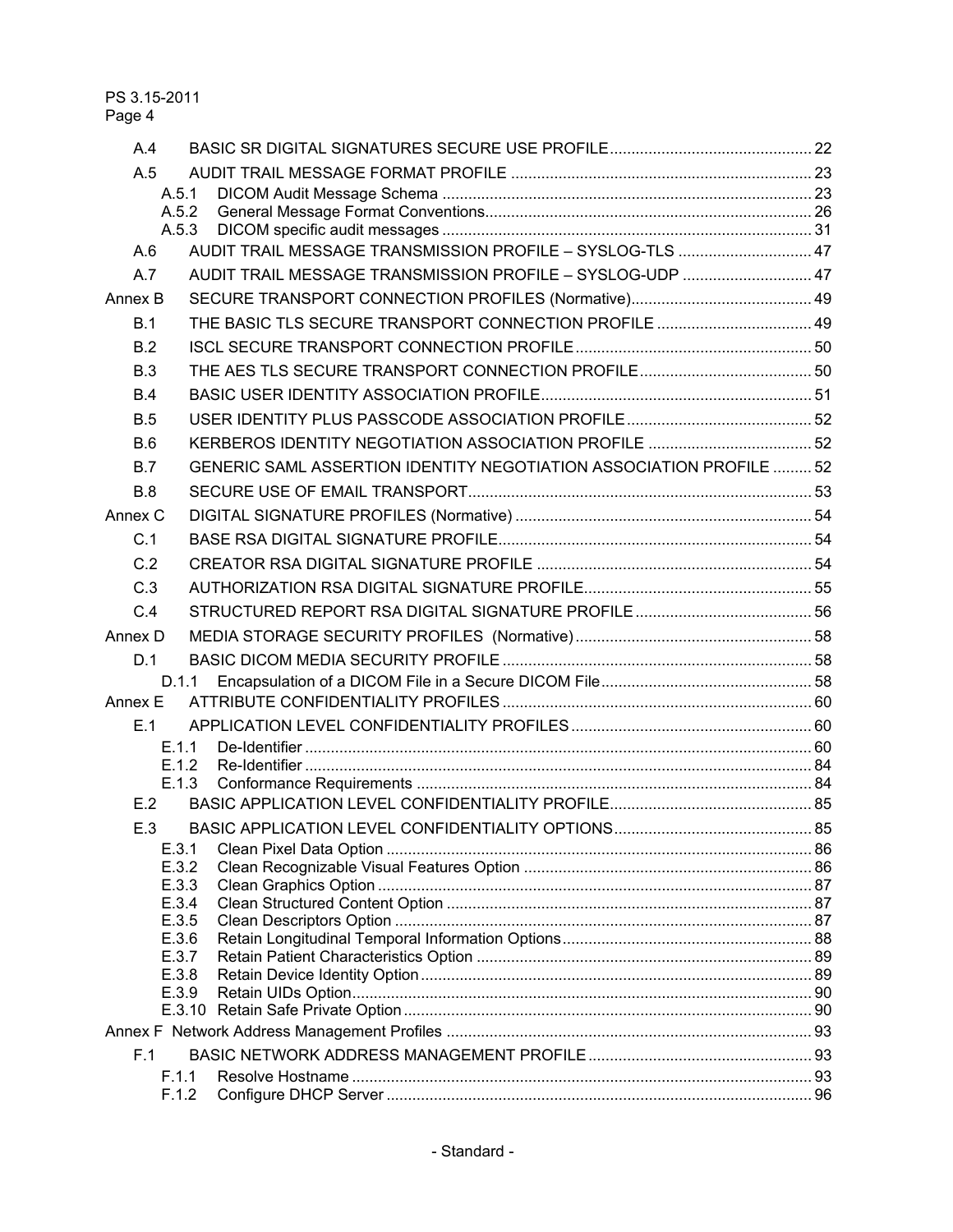| F.1.3                                 |  |  |  |  |
|---------------------------------------|--|--|--|--|
| F.1.4                                 |  |  |  |  |
| F.1.5                                 |  |  |  |  |
| F.1.6                                 |  |  |  |  |
| F.1.7                                 |  |  |  |  |
| F.1.8                                 |  |  |  |  |
|                                       |  |  |  |  |
| G.1                                   |  |  |  |  |
| G.1.1                                 |  |  |  |  |
| G.1.2                                 |  |  |  |  |
| G.1.3                                 |  |  |  |  |
| G.1.4                                 |  |  |  |  |
| G.1.5                                 |  |  |  |  |
|                                       |  |  |  |  |
|                                       |  |  |  |  |
| H.1                                   |  |  |  |  |
| H.1.1                                 |  |  |  |  |
| H.1.2                                 |  |  |  |  |
| H.1.3                                 |  |  |  |  |
| H.1.4                                 |  |  |  |  |
| H.1.5                                 |  |  |  |  |
| H.1.6                                 |  |  |  |  |
| H.1.7                                 |  |  |  |  |
| H.2                                   |  |  |  |  |
| H.2.1                                 |  |  |  |  |
| H.2.2                                 |  |  |  |  |
| H.2.3                                 |  |  |  |  |
| Error! Bookmark not defined.<br>Index |  |  |  |  |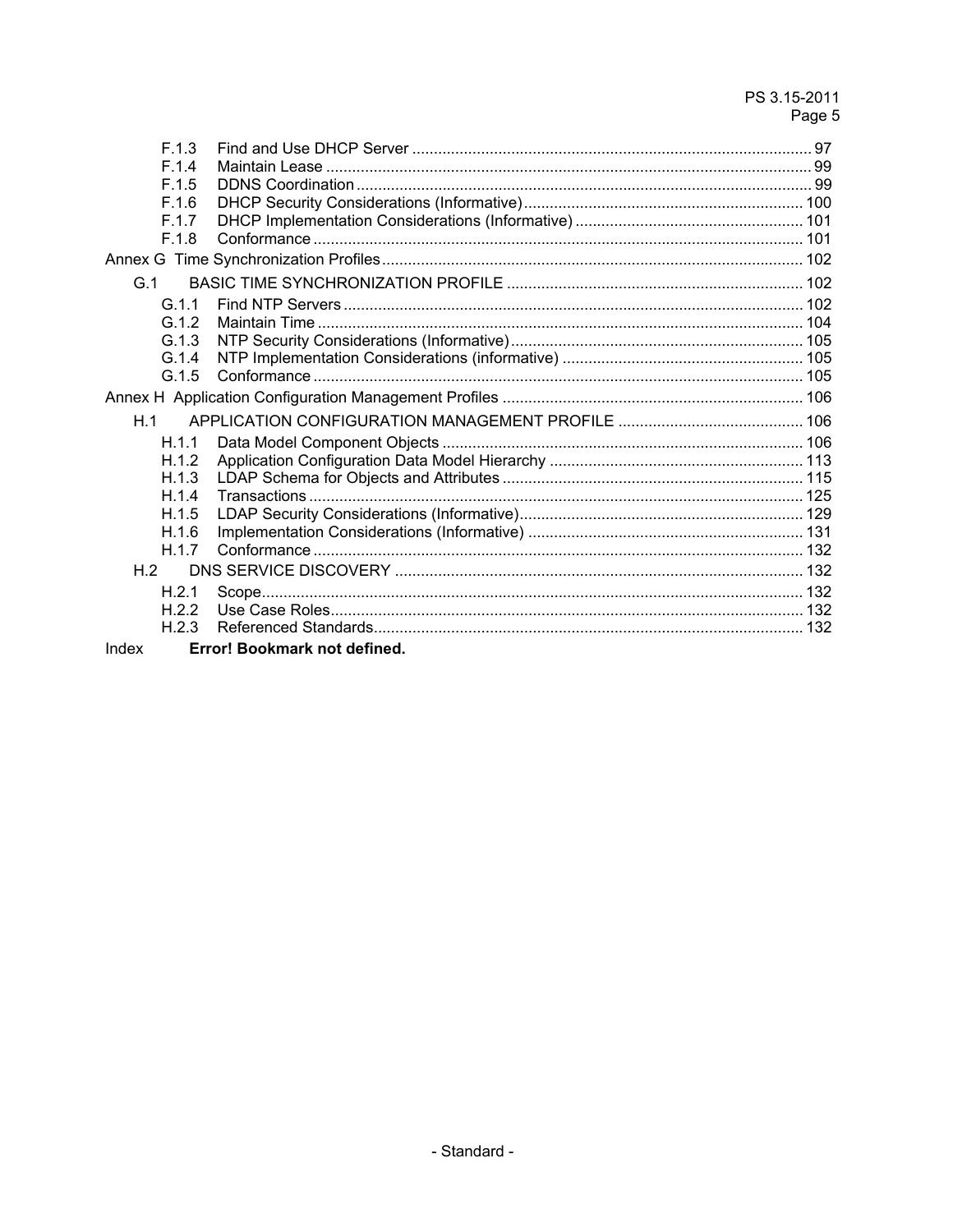## **FOREWORD**

This DICOM Standard was developed according to the procedures of the DICOM Standards Committee.

The DICOM Standard is structured as a multi-part document using the guidelines established in the following document:

- ISO/IEC Directives, 1989 Part 3 : Drafting and Presentation of International Standards.

PS 3.1 should be used as the base reference for the current parts of this standard.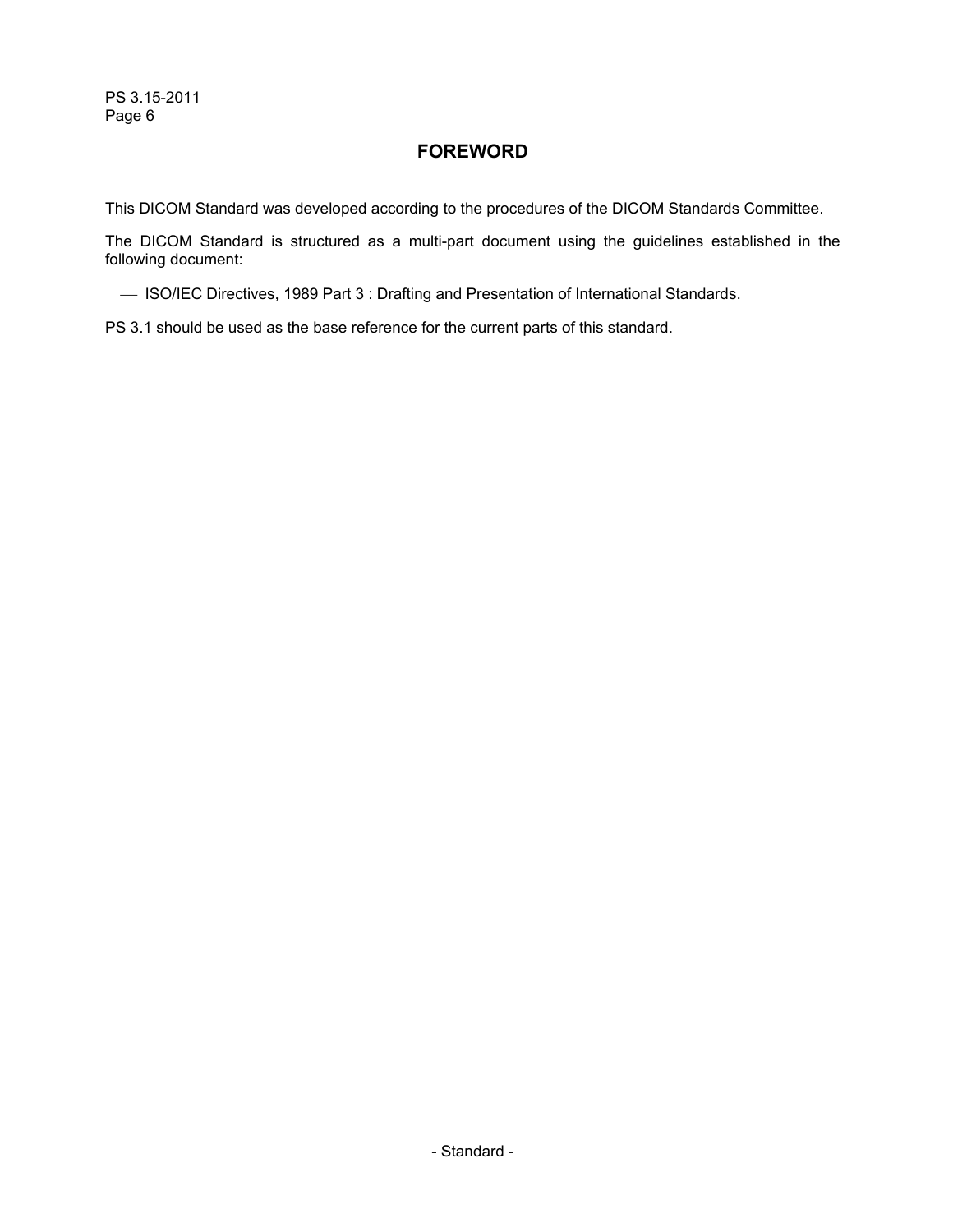## **1 Scope and field of application**

This part of the DICOM Standard specifies Security and System Management Profiles to which implementations may claim conformance. Security and System Management Profiles are defined by referencing externally developed standard protocols, such as TLS, ISCL, DHCP, and LDAP, with attention to their use in a system that uses DICOM Standard protocols for information interchange.

### **1.1 SECURITY POLICIES AND MECHANISMS**

The DICOM standard does not address issues of security policies, though clearly adherence to appropriate security policies is necessary for any level of security. The standard only provides mechanisms that could be used to implement security policies with regard to the interchange of DICOM objects between Application Entities. For example, a security policy may dictate some level of access control. This Standard does not consider access control policies, but does provide the technological means for the Application Entities involved to exchange sufficient information to implement access control policies.

This Standard assumes that the Application Entities involved in a DICOM interchange are implementing appropriate security policies, including, but not limited to access control, audit trails, physical protection, maintaining the confidentiality and integrity of data, and mechanisms to identify users and their rights to access data. Essentially, each Application Entity must insure that their own local environment is secure before even attempting secure communications with other Application Entities.

When Application Entities agree to interchange information via DICOM through association negotiation, they are essentially agreeing to some level of trust in the other Application Entities. Primarily Application Entities trust that their communication partners will maintain the confidentiality and integrity of data under their control. Of course that level of trust may be dictated by local security and access control policies.

Application Entities may not trust the communications channel by which they communicate with other Application Entities. Thus, this Standard provides mechanisms for Application Entities to securely authenticate each other, to detect any tampering with or alteration of messages exchanged, and to protect the confidentiality of those messages while traversing the communications channel. Application Entities can optionally utilize any of these mechanisms, depending on the level of trust they place in the communications channel.

This Standard assumes that Application Entities can securely identify local users of the Application Entity, and that user's roles or licenses. Note that users may be persons, or may be abstract entities, such as organizations or pieces of equipment. When Application Entities agree to an exchange of information via DICOM, they may also exchange information about the users of the Application Entity via the Certificates exchanged in setting up the secure channel. The Application Entity may then consider the information contained in the Certificates about the users, whether local or remote, in implementing an access control policy or in generating audit trails.

This Standard also assumes that Application Entities have means to determine whether or not the "owners" (e.g. patient, institution) of information have authorized particular users, or classes of users to access information. This Standard further assumes that such authorization might be considered in the access control provided by the Application Entity. At this time, this Standard does not consider how such authorization might be communicated between Application Entities, though that may be a topic for consideration at some future date.

This Standard also assumes that an Application Entity using TLS has secure access to or can securely obtain X.509 key Certificates for the users of the application entity. In addition, this standard assumes that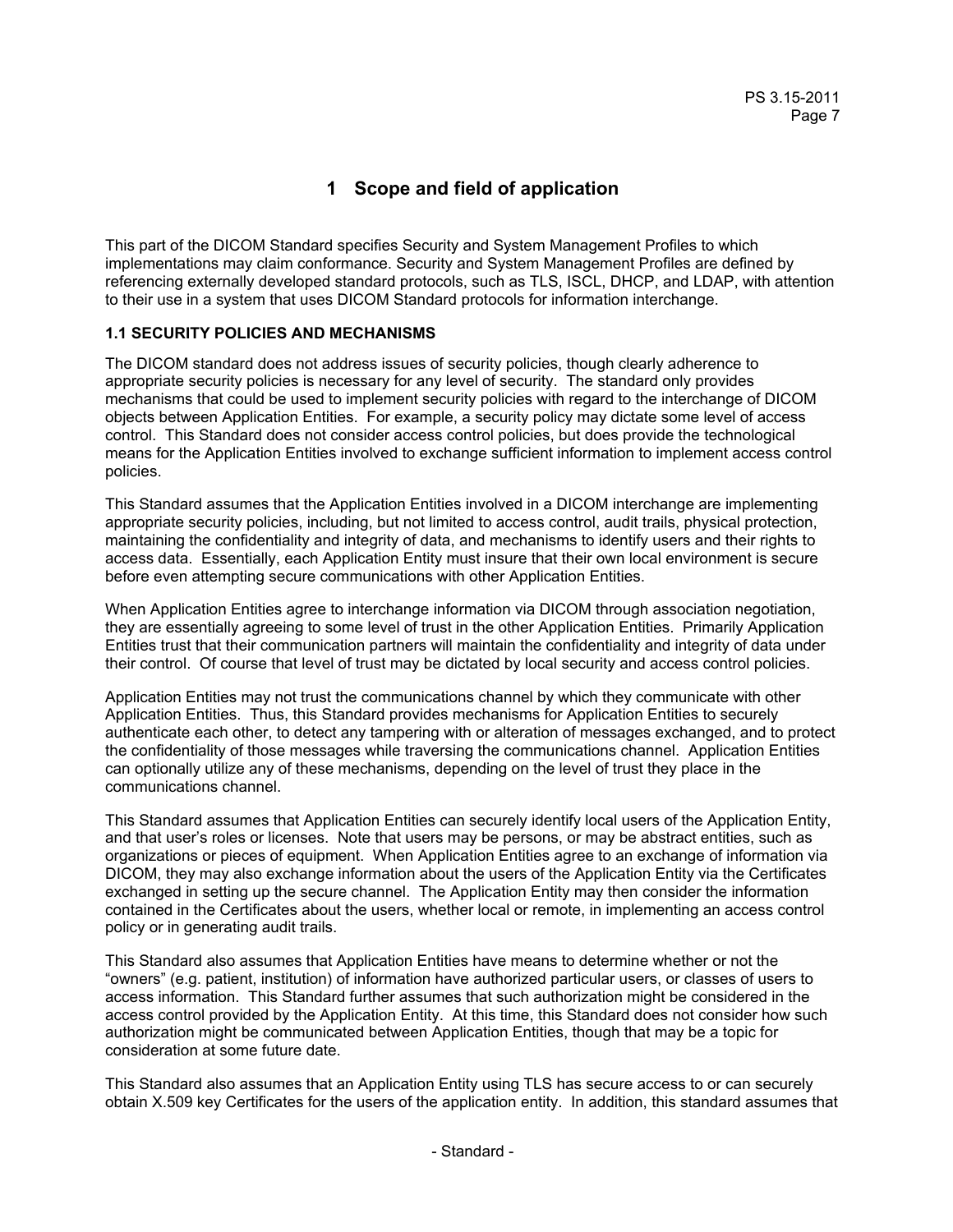an Application Entity has the means to validate an X.509 certificate that it receives. The validation mechanism may use locally administered authorities, publicly available authorities, or some trusted third party.

This Standard assumes that an Application Entity using ISCL has access to an appropriate key management and distribution system (e.g. smartcards). The nature and use of such a key management and distribution system is beyond the scope of DICOM, though it may be part of the security policies used at particular sites.

### **1.2 SYSTEM MANAGEMENT PROFILES**

The System Management Profiles specified in this Part are designed to support automation of the configuration management processes necessary to operate a system that uses DICOM Standard protocols for information interchange.

This Part assumes that the Application Entities may operate in a variety of network environments of differing complexity. These environments may range from a few units operating on an isolated network, to a department-level network with some limited centralized network support services, to an enterprise-level network with significant network management services. Note that the System Management Profiles are generally addressed to the implementation, not to Application Entities. The same Profiles need to be supported by the different applications on the network.

## **2 Normative references**

The following standards contain provisions that, through reference in this text, constitute provisions of this Standard. At the time of publication, the editions indicated were valid. All standards are subject to revision, and parties to agreements based on this Standard are encouraged to investigate the possibilities of applying the most recent editions of the standards indicated below.

- ANSI X9.52 American National Standards Institute. ANSI X9.52-1998, Triple Data Encryption Algorithm Modes of Operation. 1998.
- ECMA 235, The ECMA GSS-API Mechanism
- FIPS PUB 46 Data Encryption Standard
- FIPS PUB 81 DES Modes of Operation
- IETF Internet X.509 Public Key Infrastructure; Time Stamp Protocols; March 2000
- ISO/IEC Directives, 1989 Part 3 Drafting and Presentation of International Standards
- ISO/IEC 10118-:1998 Information technology Security techniques Hash-functions Part 3: Dedicated hash-functions (RIPEMD-160 reference)
	- Note: The draft RIPEMD-160 specification and sample code are also available at ftp://ftp.esat.kuleuven.ac.be/pub/bosselae/ripemd
- ISO 7498-1, Information Processing Systems Open Systems Interconnection Basic Reference Model
- ISO 7498-2, Information processing systems Open Systems Interconnection Basic reference Model – Part 2: Security Architecture
- ISO/TR 8509, Information Processing Systems Open Systems Interconnection Service **Conventions**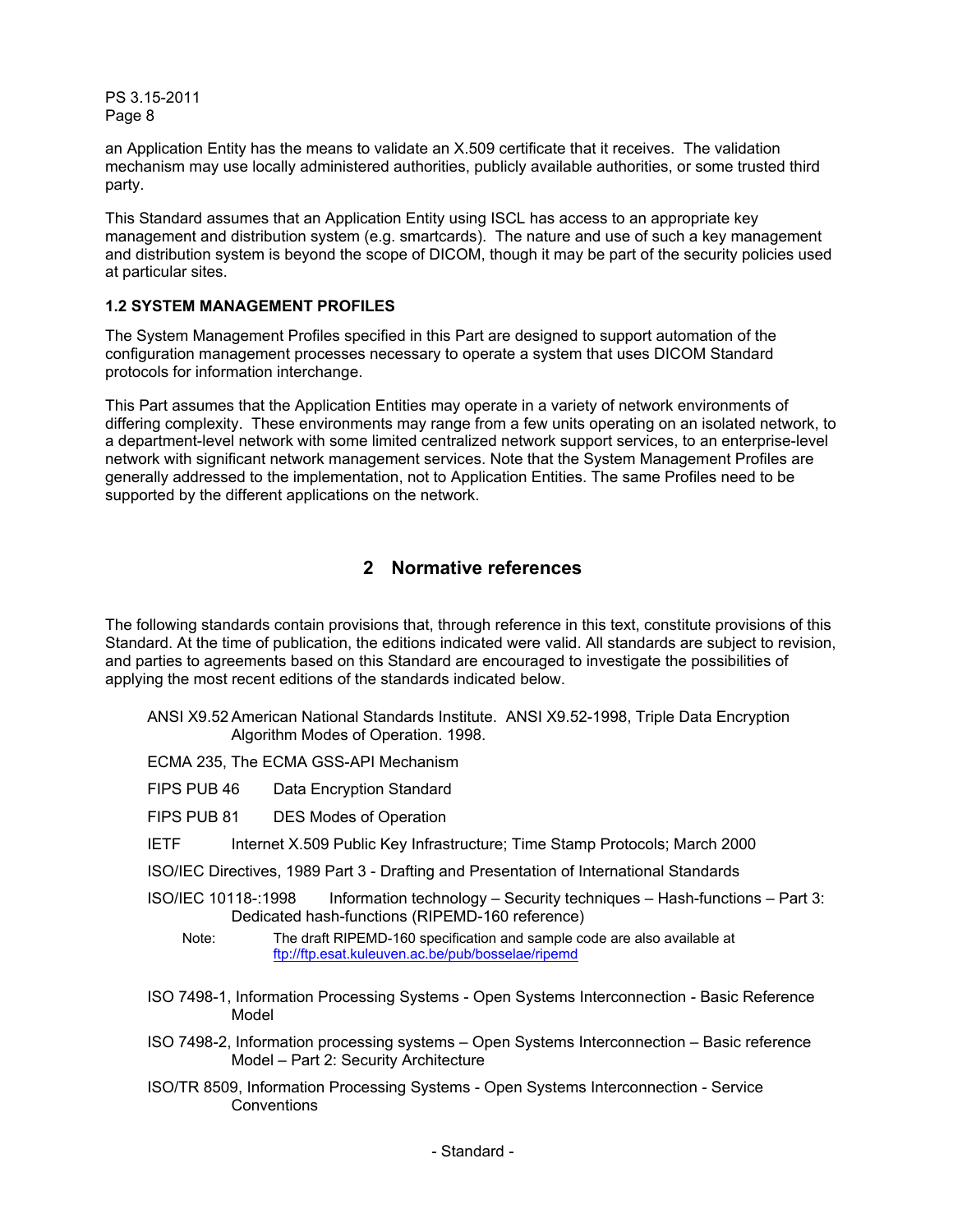ISO 8649:1987, Information Processing Systems - Open Systems Interconnection - Service Definition for the Association Control Service Element

Integrated Secure Communication Layer V1.00 MEDIS-DC

- ITU-T Recommendation X.509 (03/00) "Information technology Open Systems Interconnection - The directory: Public-key and attribute certificate frameworks"
	- Note: ITU-T Recommendation X.509 is similar to ISO/IEC 9594-8 1990. However, the ITU-T recommendation is the more familiar form, and was revised in 1993 and 2000, with two sets of corrections in 2001. ITU-T was formerly known as CCITT.
- RFC 1035 Domain Name System (DNS)
- RFC 1305 Network Time Protocol (Version 3) Specification, Implementation
- RFC 2030 Simple Network Time Protocol (SNTP) Version 4
- RFC 2131 Dynamic Host Configuration Protocol
- RFC 2132 Dynamic Host Configuration Protocol Options
- RFC 2136 Dynamic Updates in the Domain Name System (DNS UPDATE)
- RFC 2181 Clarifications to the DNS Specification
- RFC 2219 Use of DNS Aliases for Network Services
- RFC 2246, Transport Layer Security (TLS) 1.0 Internet Engineering Task Force Note: TLS is derived from SSL 3.0, and is largely compatible with it.
- RFC 2251 Lightweight Directory Access Protocol (v3)
- RFC-2313 PKCS #1: RSA Encryption, Version 1.5, March 1998.
- RFC 2563 DHCP Option to Disable Stateless Auto-Configuration in IPv4 Clients
- RFC 2782 A DNS RR for specifying the location of services (DNS SRV)
- RFC 2849 The LDAP Data Interchange Format (LDIF)
- RFC 2898 PKCS #5: Password-Based Cryptography Specification Version 2.0, September 2000
- RFC 3211 Password-based Encryption for CMS, December 2001
- RFC 3268 Advanced Encryption Standard (AES) Ciphersuites for Transport Layer Security (TLS), June 2002.
- RFC 3447 PKCS #1 RSA Cryptography Specifications Version 2.1, February 2003 Note: The RSA Encryption Standard is also defined in informative annex A of ISO/IEC 9796, and in Normative Annex A of the CEN/TC251 European Prestandard prENV 12388:1996.
- RFC 3852 Cryptographic Message Syntax, July 2004
- RFC 3370 Cryptographic Message Syntax (CMS) Algorithms, August 2002
- RFC 3565 Use of the Advanced Encryption Standard (AES) Encryption Algorithm in Cryptographic Message Syntax (CMS), July 2003
- SHA-1 National Institute of Standards and Technology, FIPS Pub 180-1: Secure Hash Standard, 17 April 1995
- SHA-2 National Institute of Standards and Technology, FIPS Pub 180-2: Secure Hash Standard, 1 August 2002
- RFC 3851 Secure/Multipurpose Internet Mail Extensions (S/MIME) Version 3.1 Message **Specification**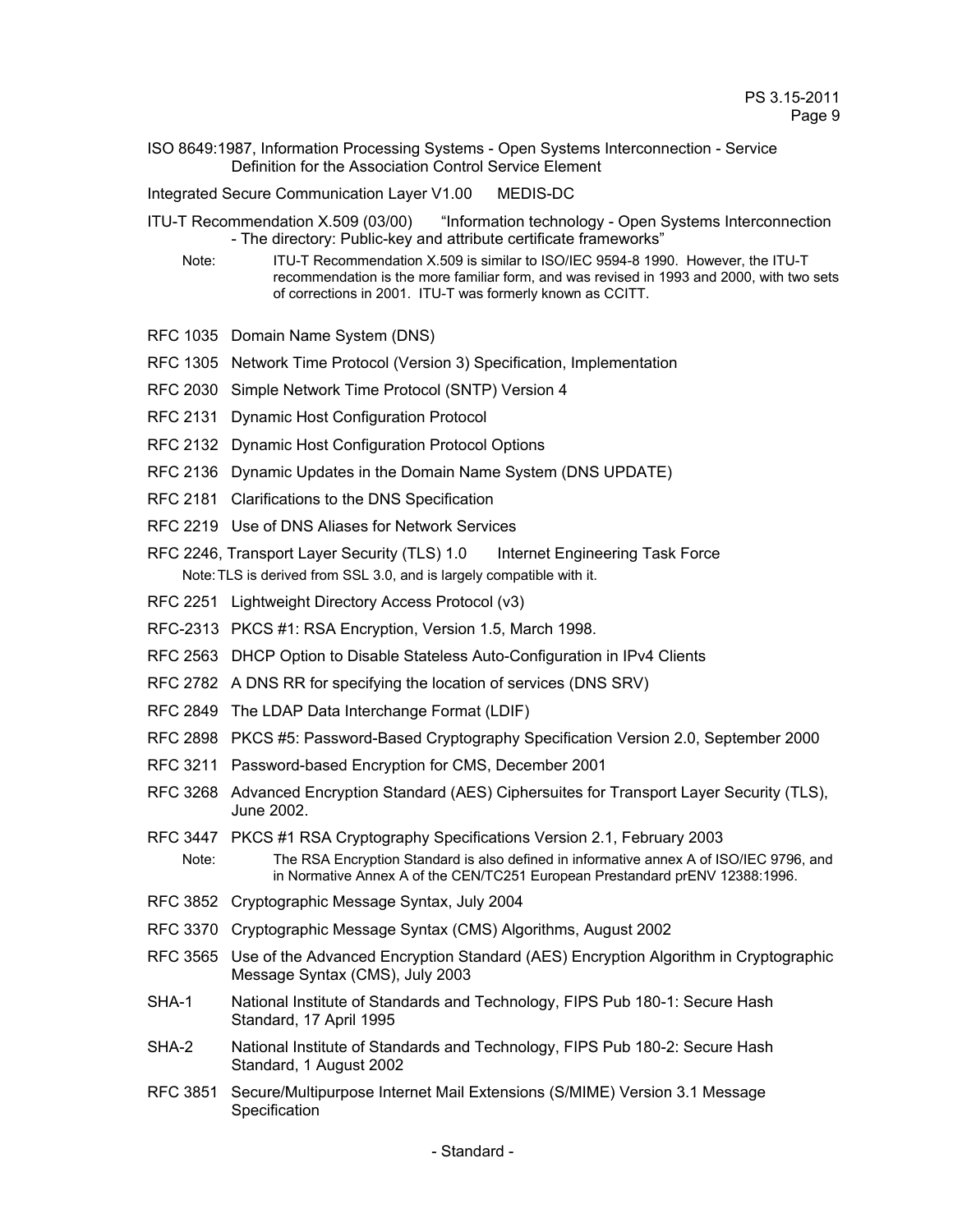- RFC 3853 S/MIME Advanced Encryption Standard (AES) Requirement for the Session Initiation Protocol (SIP)
- RFC5424 The Syslog Protocol
- RFC5425 Transport Layer Security (TLS) Transport Mapping for Syslog
- RFC5426 Transmission of Syslog Messages over UDP
- Note: Normative RFC's are frequently updated by issuance of subsequent RFC's. The original older RFC is not modified to include references to the newer RFC.

## **3 Definitions**

For the purposes of this Standard the following definitions apply.

### **3.1 REFERENCE MODEL DEFINITIONS**

This part of the Standard makes use of the following terms defined in ISO 7498-1:

- a. Application Entity
- b. Protocol Data Unit or Layer Protocol Data Unit
- c. Transport Connection

#### **3.2 REFERENCE MODEL SECURITY ARCHITECTURE DEFINITIONS**

This Part of the Standard makes use of the following terms defined in ISO 7498-2:

- a. Data Confidentiality
- Note: The definition is "the property that information is not made available or disclosed to unauthorized individuals, entities or processes."
- b. Data Origin Authentication
- Note: The definition is "the corroboration that the source of data received is as claimed."
- c. Data Integrity

Note: The definition is "the property that data has not been altered or destroyed in an unauthorized manner."

- d. Key Management
- Note: The definition is "the generation, storage, distribution, deletion, archiving and application of keys in accordance with a security policy."
	- e. Digital Signature
- Note: The definition is "Data appended to, or a cryptographic transformation of, a data unit that allows a recipient of the data unit to prove the source and integrity of that unit and protect against forgery e.g. by the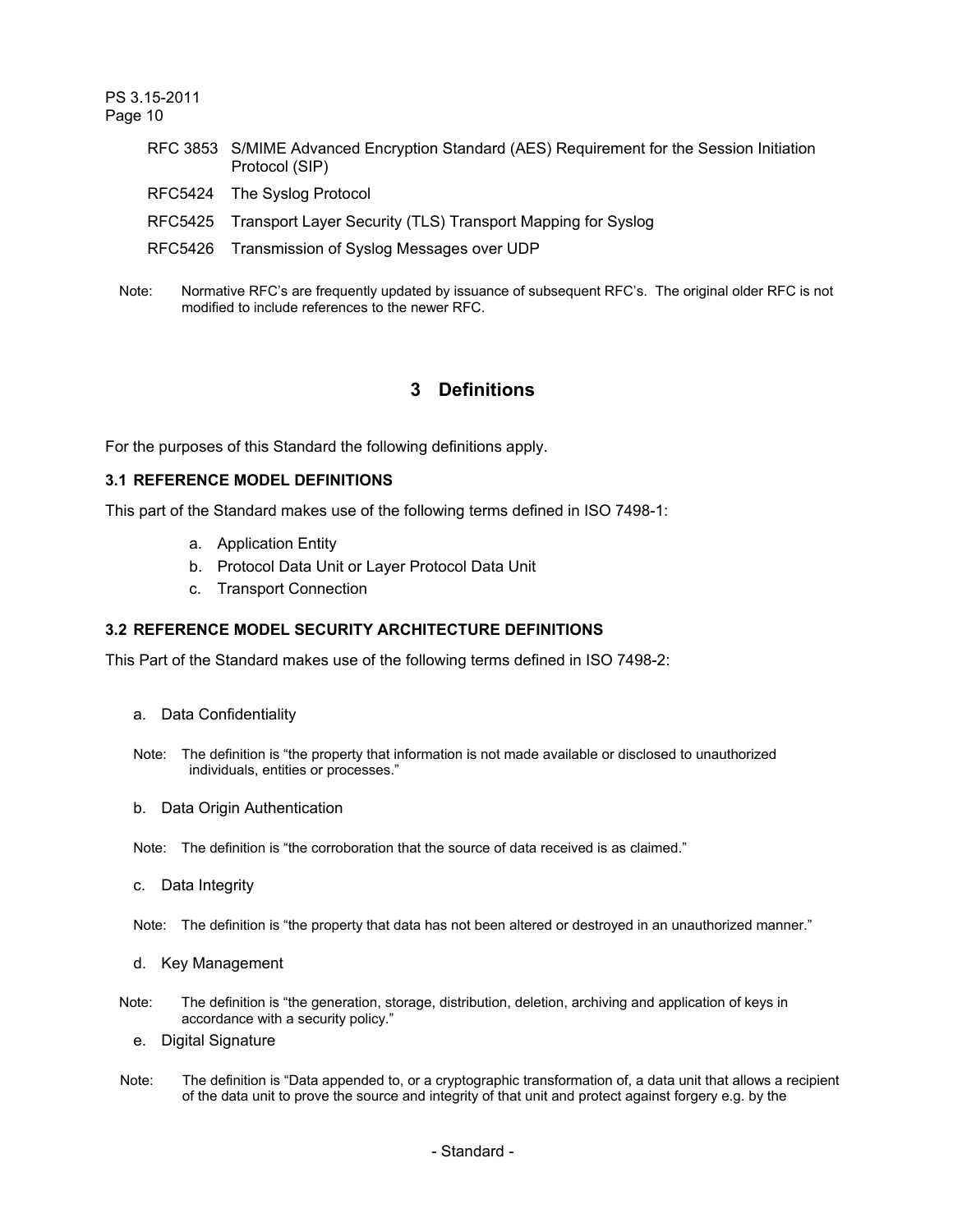recipient."

#### **3.3 ACSE SERVICE DEFINITIONS**

This part of the Standard makes use of the following terms defined in ISO 8649:

a. Association or Application Association

#### **3.4 SECURITY DEFINITIONS**

This Part of the Standard makes use of the following terms defined in ECMA 235:

- a. Security Context
- Note: The definition is "security information that represents, or will represent a Security Association to an initiator or acceptor that has formed, or is attempting to form such an association."

#### **3.5 DICOM INTRODUCTION AND OVERVIEW DEFINITIONS**

This Part of the Standard makes use of the following terms defined in PS 3.1:

a. Attribute

#### **3.6 DICOM CONFORMANCE DEFINITIONS**

This Part of the Standard makes use of the following terms defined in PS 3.2:

a. Security Profile

#### **3.7 DICOM INFORMATION OBJECT DEFINITIONS**

This Part of the Standard makes use of the following terms defined in PS 3.3:

a. Module

#### **3.8 DICOM SERVICE CLASS DEFINITIONS**

This Part of the Standard makes use of the following terms defined in PS 3.4:

- a. Service Class
- b. Service-Object Pair (SOP) Instance

#### **3.9 DICOM COMMUNICATION SUPPORT DEFINITIONS**

This Part of the Standard makes use of the following terms defined in PS 3.8:

a. DICOM Upper Layer

#### **3.10 DICOM SECURITY PROFILE DEFINITIONS**

The following definitions are commonly used in this Part of the DICOM Standard:

**Secure Transport Connection:** a Transport Connection that provides some level of protection against tampering, eavesdropping, masquerading.

**Message Authentication Code:** A digest or hash code derived from a subset of Data Elements.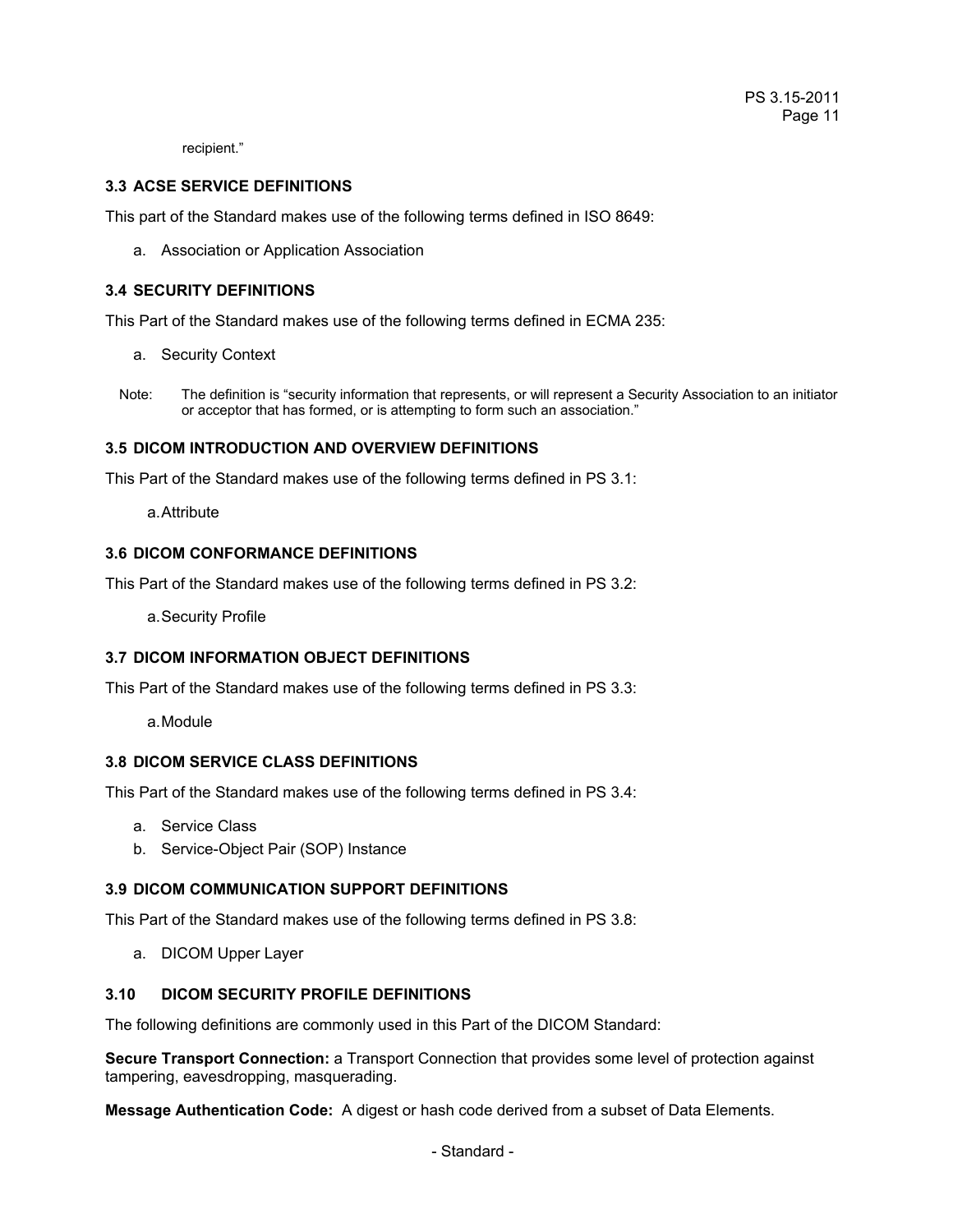**Certificate:** An electronic document that identifies a party and that party's public encryption algorithm, parameters, and key. The Certificate also includes, among other things, the identity and a digital signature from the entity that created the certificate. The content and format of a Certificate are defined by ITU-T Recommendation X.509.

## **4 Symbols and abbreviations**

The following symbols and abbreviations are used in this Part of the Standard.

| <b>ACR</b>       | American College of Radiology                                                |
|------------------|------------------------------------------------------------------------------|
| <b>AE</b>        | <b>Application Entity</b>                                                    |
| <b>AES</b>       | <b>Advanced Encryption Standard</b>                                          |
| <b>ANSI</b>      | American National Standards Institute                                        |
| <b>CEN TC251</b> | Comite European de Normalisation-Technical Committee 251-Medical Informatics |
| <b>CBC</b>       | <b>Cipher Block Chaining</b>                                                 |
| <b>CCIR</b>      | Consultative Committee, International Radio                                  |
| <b>CN</b>        | <b>Common Name</b>                                                           |
| <b>DES</b>       | Data Encryption Standard                                                     |
| <b>DHCP</b>      | <b>Dynamic Host Configuration Protocol</b>                                   |
| <b>DICOM</b>     | Digital Imaging and Communications in Medicine                               |
| <b>DN</b>        | <b>Distinguished Name</b>                                                    |
| <b>DNS</b>       | Domain Name System                                                           |
| <b>DDNS</b>      | Dynamic Domain Name System                                                   |
| <b>ECMA</b>      | European Computer Manufacturers Association                                  |
| <b>EDE</b>       | Encrypt-Decrypt-Encrypt                                                      |
| HL7              | Health Level 7                                                               |
| <b>IEC</b>       | <b>International Electrical Commission</b>                                   |
| <b>IEEE</b>      | Institute of Electrical and Electronics Engineers                            |
| <b>IETF</b>      | Internet Engineering Task Force                                              |
| <b>IOD</b>       | Information Object Definition                                                |
| <b>ISCL</b>      | Integrated Secure Communication Layer                                        |
| <b>ISO</b>       | International Standards Organization                                         |
| <b>JIRA</b>      | Japan Industries Association of Radiological Systems                         |
| <b>LDAP</b>      | <b>Lightweight Directory Access Protocol</b>                                 |
| <b>LDIF</b>      | <b>LDAP Interchange Format</b>                                               |
| <b>MAC</b>       | Message Authentication Code                                                  |
| $MD-5$           | Message Digest - 5                                                           |
| <b>MEDIS-DC</b>  | Medical Information System Development Center                                |
| <b>MTU</b>       | <b>Maximum Transmission Unit</b>                                             |
| <b>NEMA</b>      | <b>National Electrical Manufacturers Association</b>                         |
| <b>NTP</b>       | <b>Network Time Protocol</b>                                                 |
| <b>OID</b>       | Object Identifier (analogous to UID)                                         |
|                  |                                                                              |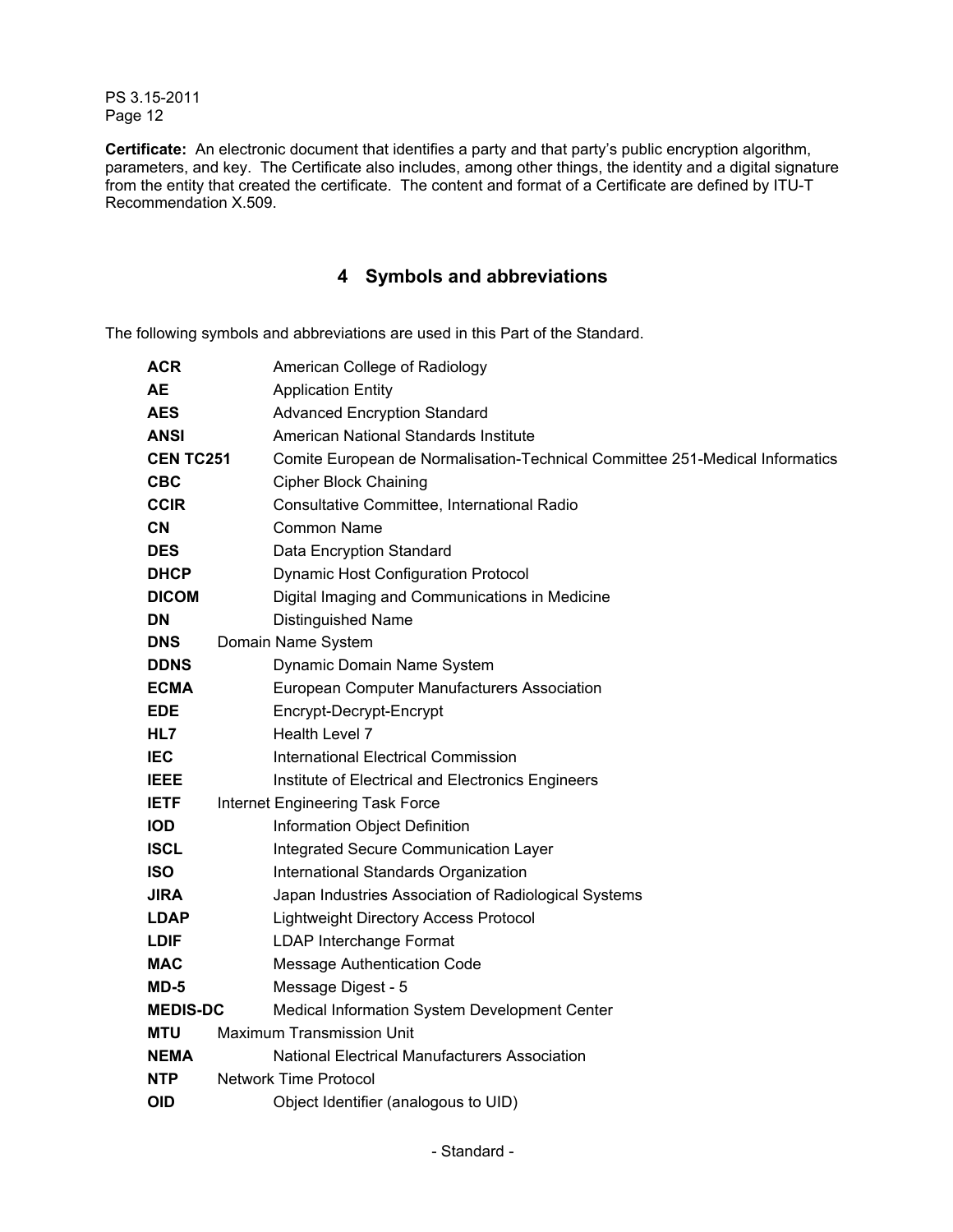| <b>PDU</b>  | Protocol Data Unit                                          |
|-------------|-------------------------------------------------------------|
| <b>RDN</b>  | Relative Distinguished Name                                 |
| <b>RFC</b>  | Request For Comment (used for standards issued by the IETF) |
| RR.         | Resource Record (when used in the context of DNS)           |
| <b>RSA</b>  | Rivest-Shamir-Adleman                                       |
| <b>SCP</b>  | Service Class Provider                                      |
| <b>SCU</b>  | Service Class User                                          |
| <b>SHA</b>  | Secure Hash Algorithm                                       |
| <b>SNTP</b> | Simple Network Time Protocol                                |
| <b>SOP</b>  | Service-Object Pair                                         |
| <b>SSH</b>  | Secure Shell                                                |
| SSL         | Secure Sockets Layer                                        |
| <b>TLS</b>  | <b>Transport Layer Security</b>                             |
| <b>UID</b>  | Unique Identifier                                           |
| <b>UTC</b>  | Universal Coordinated Time                                  |

## **5 Conventions**

Terms listed in Section 3 Definitions are capitalized throughout the document.

## **6 Security and System Management Profile Outlines**

An implementation may claim conformance to any of the Security and System Management Profiles individually. It may also claim conformance to more than one Security or System Management Profile. It shall indicate in its Conformance Statement how it chooses which profiles to use for any given transaction.

## **6.1 SECURE USE PROFILES**

An implementation may claim conformance to one or more Secure Use Profiles. Such profiles outline the use of attributes and other Security Profiles in a specific fashion.

Secure Use Profiles are specified in Annex A.

## **6.2 SECURE TRANSPORT CONNECTION PROFILES**

An implementation may claim conformance to one or more Secure Transport Connection Profiles.

A Secure Transport Connection Profile includes the following information:

- a. Description of the protocol framework and negotiation mechanisms
- b. Description of the entity authentication an implementation shall support
	- 1. The identity of the entities being authenticated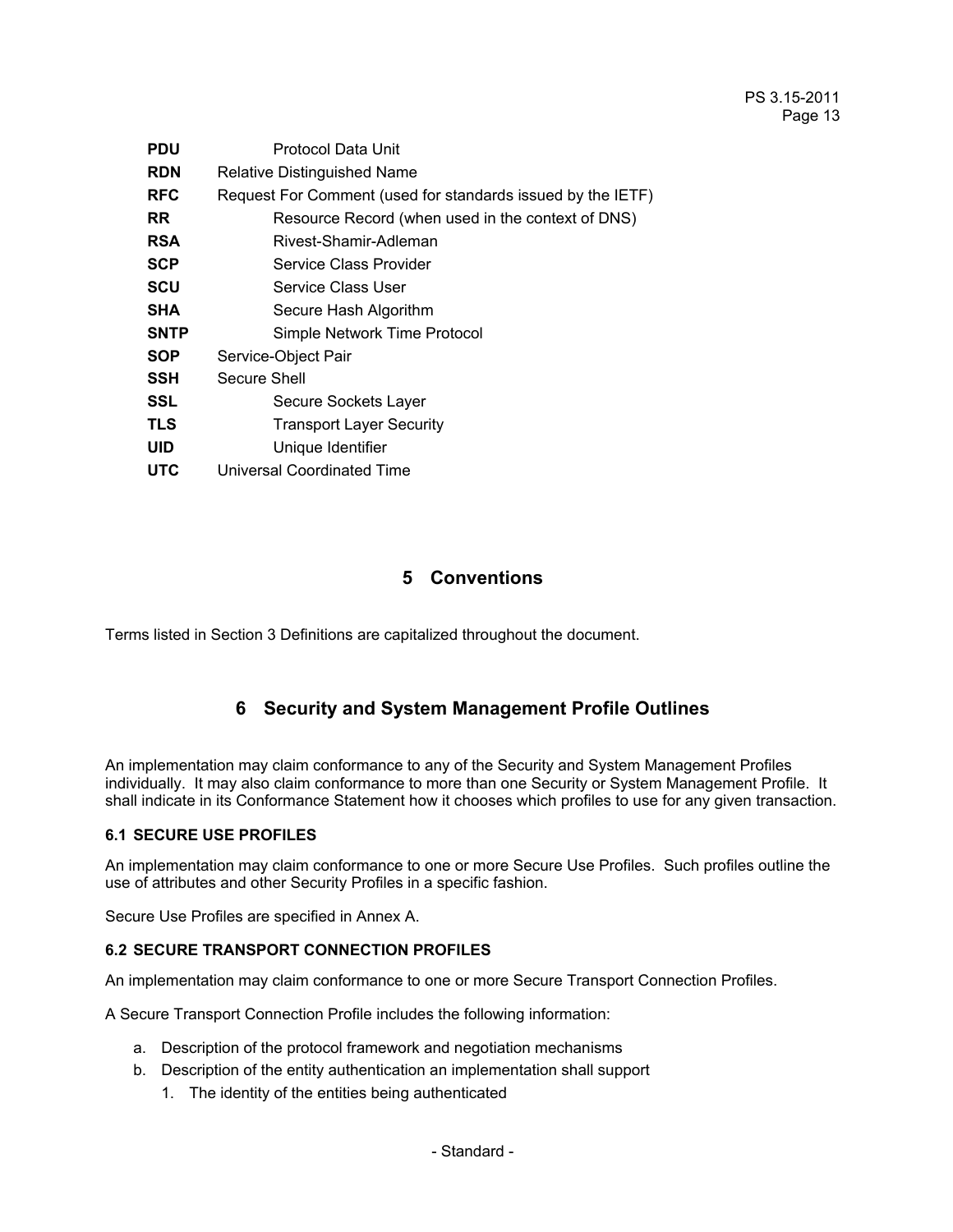- 2. The mechanism by which entities are authenticated
- 3. Any special considerations for audit log support
- c. Description of the encryption mechanism an implementation shall support
	- 1. The method of distributing session keys
	- 2. The encryption protocol and relevant parameters
- d. Description of the integrity check mechanism an implementation shall support

Secure Transport Connection Profiles are specified in Annex B.

## **6.3 DIGITAL SIGNATURE PROFILE**

An implementation may claim conformance to one or more Digital Signature Profiles.

A Digital Signature profile consists of the following information:

- a. The role that the Digital Signature plays, including:
	- 1. Who or what entity the Digital Signature represents.
	- 2. A description of the purpose of the Digital Signature.
	- 3. The conditions under which the Digital Signature is included in the Data Set.
- b. A list of Attributes that shall be included in the Digital Signature.
- c. The mechanisms that shall be used to generate or verify the Digital Signature, including:
	- 1. The algorithm and relevant parameters that shall be used to create the MAC or hash code, including the Value to be used for the MAC Algorithm (0400,0015) Attribute.
	- 2. The encryption algorithm and relevant parameters that shall be used to encrypt the MAC or hash code in forming the Digital Signature.
	- 3. The certificate type or key distribution mechanism that shall be used, including the Value to be used for the Certificate Type (0400,0110) Attribute.
	- 4. Any requirements for the Certified Timestamp Type (0400,0305) and Certified Timestamp (0400,0310) Attributes.
- d. Any special requirements for identifying the signatory.
- e. The relationship with other Digital Signatures, if any.
- f. Any other factors needed to create, verify, or interpret the Digital Signature

Digital Signature Profiles are specified in Annex C.

## **6.4 MEDIA STORAGE SECURITY PROFILES**

An implementation may claim conformance to one or more Media Storage Application Profiles, which in turn require conformance to one or more Media Storage Security Profiles.

Note: An implementation may not claim conformance to a Media Storage Security Profile without claiming conformance to a Media Storage Application Profile.

A Media Storage Security Profile includes the following specifications:

- a. What aspects of security are addressed by the profile.
- b. The restrictions on the types of DICOM Files that can be secured, if any.
- c. How the DICOM Files will be encapsulated and secured.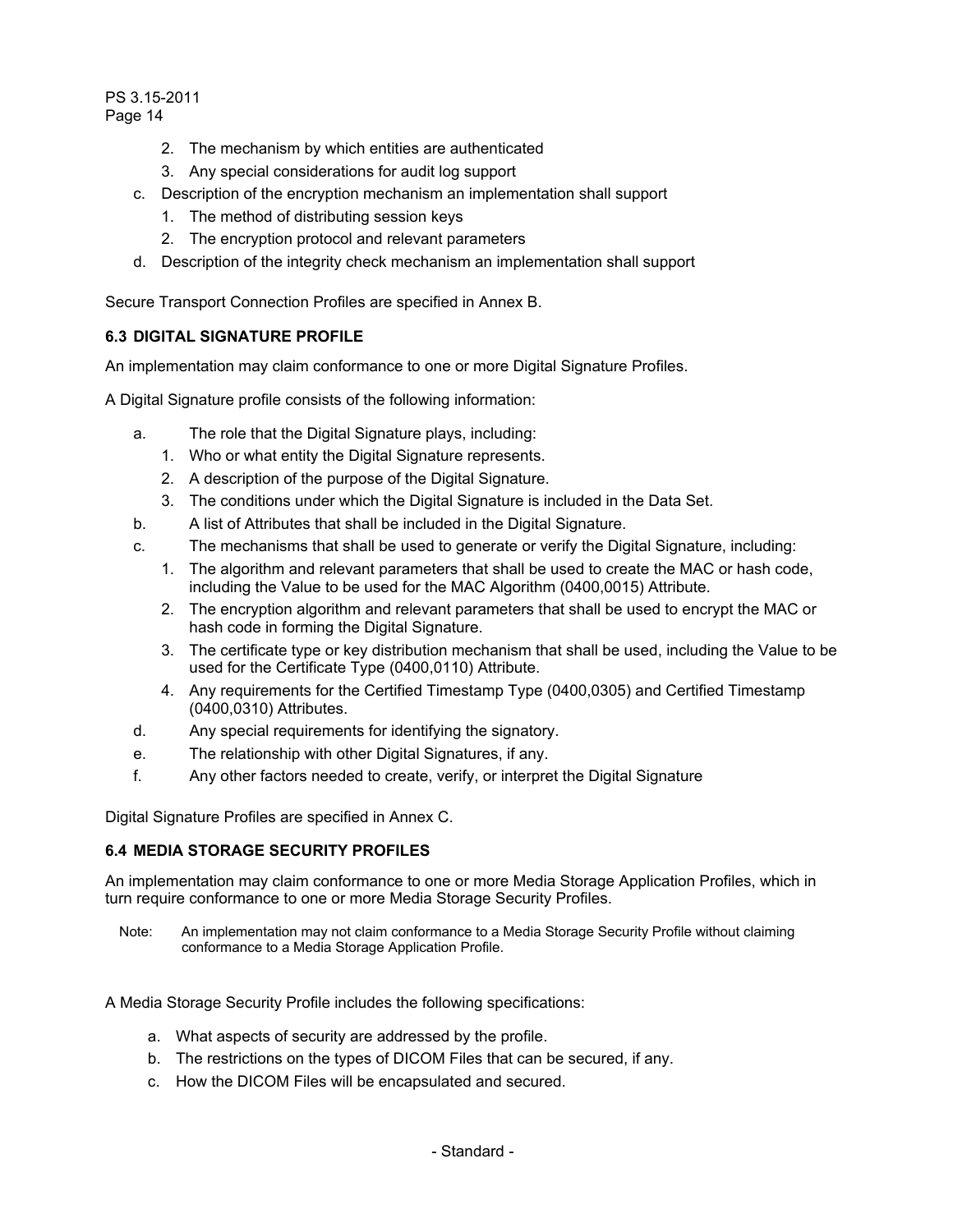Media Storage Security Profiles are specified in Annex D.

#### **6.5 NETWORK ADDRESS MANAGEMENT PROFILES**

An implementation may claim conformance to one or more Network Address Management Profiles. Such profiles outline the use of non-DICOM network protocols to obtain the network addresses for the implementation.

Network Address Management Profiles are specified in Annex F.

## **6.6 TIME SYNCHRONIZATION PROFILES**

An implementation may claim conformance to one or more Time Synchronization Profiles. Such profiles outline the use of non-DICOM protocols to set the current time for the implementation.

Time Synchronization Profiles are specified in Annex G.

## **6.7 APPLICATION CONFIGURATION MANAGEMENT PROFILES**

An implementation may claim conformance to one or more Application Configuration Management Profiles. Such profiles outline the use of non-DICOM network protocols to obtain the descriptions, addresses and capabilities of other devices with which the implementation may communicate using the DICOM Protocol. They also specify the use of those non-DICOM protocols for the implementation to publish or announce its description, addresses and capabilities. They also specify how implementation specific configuration information can be obtained by devices.

Application Configuration Management Profiles are specified in Annex H.

#### **6.8 AUDIT TRAIL PROFILES**

An implementation may claim conformance to one or more Audit Trail Profiles. Such profiles outline the generation and transport of audit messages for security and privacy policy enforcement.

Audit Trail Profiles are specified in Annex A.

## **7 Configuration Profiles**

Configuration management support is implemented by means of protocols defined in standards other than the DICOM standard. These protocols are described here in terms of actors, transactions, and profiles.

Actors are analogous to the Application Entities used within the DICOM profile. An actor is a collection of hardware and software processes that perform a particular role. When a device provides or uses a service it will include an actor to handle the relevant network activity. DICOM Configuration actors may co-exist with other Application Entities on a device. Some DICOM Configuration actors exist as parts of general use IT equipment. Like the Application Entity, specification of an Actor does not imply anything about the details of the actual implementation.

The actor interactions are defined in terms of Transactions. Each transaction is given a name. The transaction may in turn comprise a variety of activity. All transactions are defined in terms of actors that are communicating. The relationships between actors in a transaction may be more complex than the simple SCU and SCP roles in DICOM activities. When the transaction includes interactions with a person, the transactions may be implemented by user interfaces, removable media. and other mechanisms. The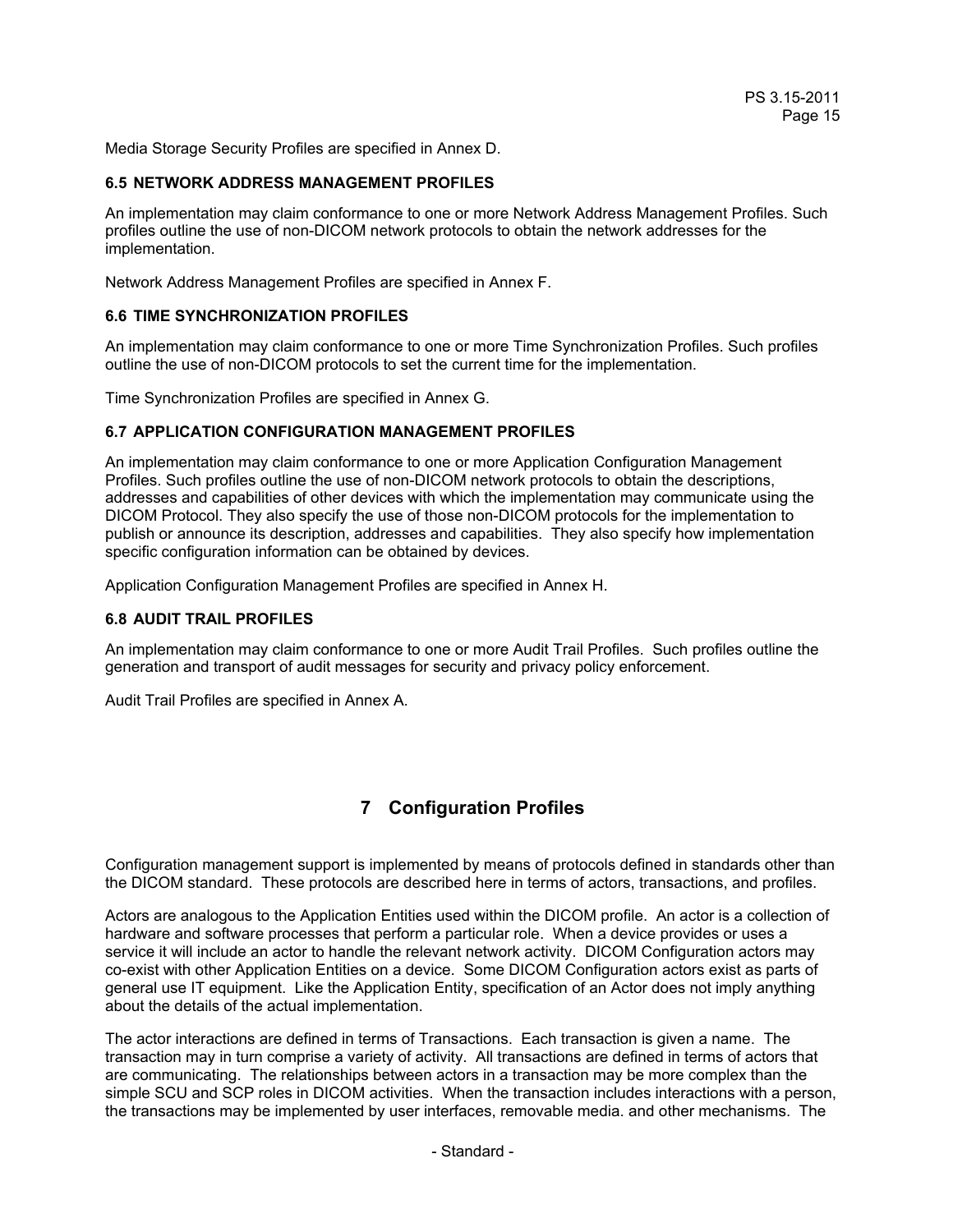person is described in terms of being an actor from the perspective of the transaction use case model. More typically the transactions are a series of network activities that perform a specific operation.

A transaction includes both mandatory and optional components. An Actor that is implementing a transaction is required to implement all of the mandatory components.

Some transactions include human actors in the transaction definition. These actors are not defined as actors elsewhere, nor are they included in profile descriptions. They exist to specify that some sort of mechanism must be provided to permit these people to interact with the computer actor. Other details of how that user interface is provided are not specified by this standard. For an example, see the definition of the Configure DHCP transaction.

Conformance is further managed by means of Profiles. A Profile is defined in terms of what transactions are required for an actor and what transactions are optional. An implementation of a specific actor is documented by specifying what optional transactions and transaction components have been implemented. An implementation that omits any required transactions or components cannot claim to be an implementation of that Actor.

For example, in the Network Address Management Profile the DHCP Server is required to perform the three Transactions to configure the DHCP server, find and use DHCP servers, and maintain the DHCP leases. It may also support the transaction to update the DNS server by means of DDNS coordination.

A Profile includes definitions for more than one Actor. It specifies the transactions for all of the actors that cooperate to perform a function. For example, the Network Address Management Profile covers the DHCP Server actor, the DHCP client Actor, and the DNS Server actor. There must be at least one DHCP Server and one DHCP Client for the system to be useful. The DNS Server itself is optional because the DHCP Server need not implement the DDNS Coordination transaction. If the DNS Server is part of the system, the DDNS coordination is required and the DHCP Server will be expected to participate in the DDNS Coordination transaction.

Note: There may be a DNS server present on the same network as a DHCP Server, but if it is not providing the DNS Server actor from this profile it is not part of the DICOM Configuration activities.

The profiles, actors, and transactions are summarized in the following sections. The detailed description of actor and transactions for each specific profile are described in annexes for each profile. The transactions are documented in terms of parameters and terms from their original standards document, e.g. an RFC for Internet protocols. The full details of the transaction are not described in the annex, only particular details that are relevant to the DICOM application of that transaction. The complete details for these external protocols are documented in the relevant standards documents for the external protocols. Compliance with the requirements of a particular profile shall include compliance with these external protocol documents.

## **7.1 ACTORS**

#### **DHCP Server**

The DHCP Server is a computer/software feature that is provided with a network configuration description, and that provides startup configuration services in accordance with the DHCP protocol.

## **DHCP Client**

The DHCP Client is a software feature that is used to obtain TCP/IP parameters during the startup of a computer. It continues operation to maintain validity of these parameters.

#### **DNS Server**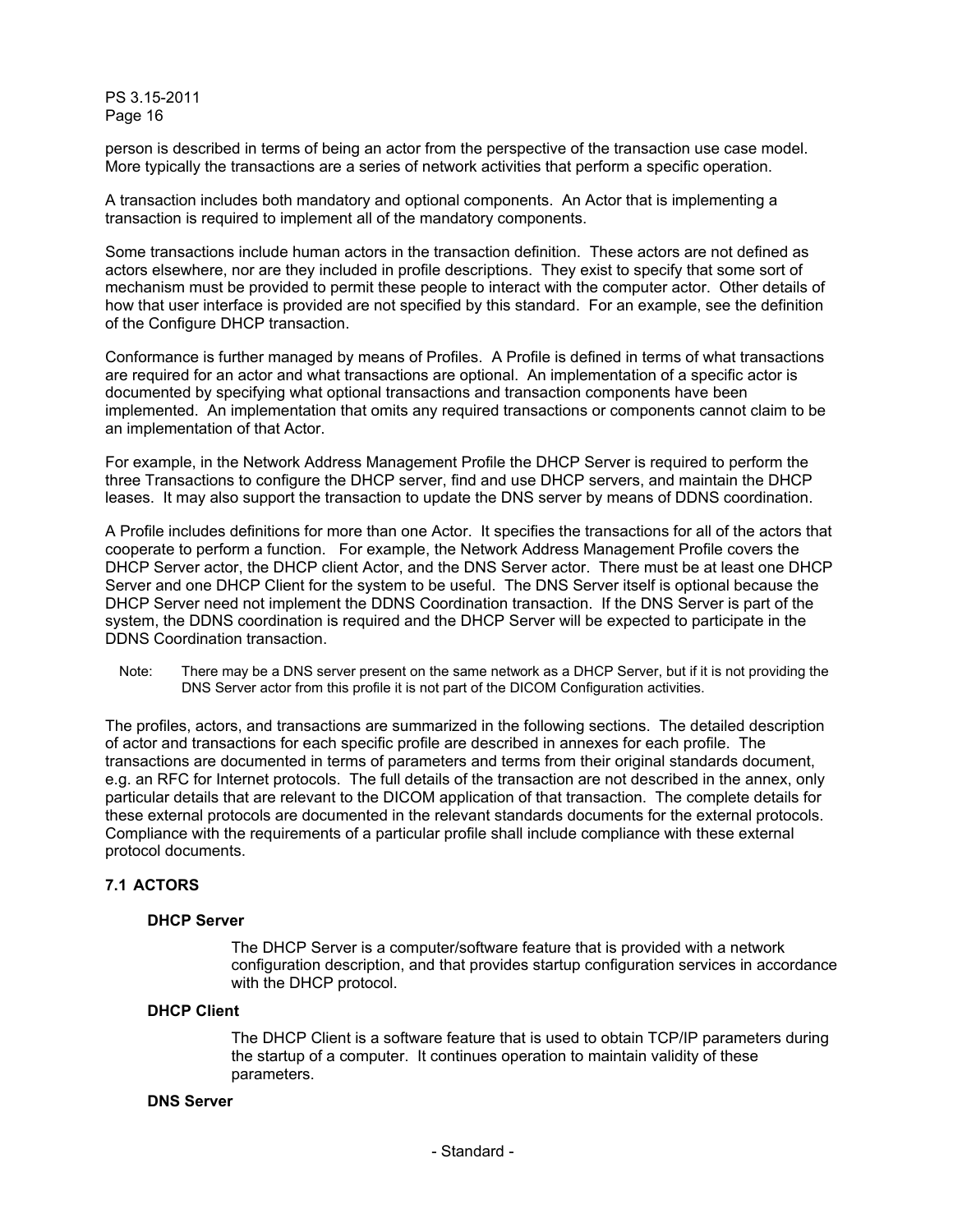The DNS server is a computer/software feature that provides IP related information in response to queries from clients utilizing the DNS protocol. It is a part of a federated database facility that maintains the current database relating machine names to IP address information. The DNS server may also be isolated from the worldwide federated database and provide only local DNS services.

#### **DNS Client**

 The DNS client as a computer/software feature that utilizes the DNS protocols to obtain IP information when given hostnames. The hostnames may be in configuration files or other files instead of explicit IP addresses. The hostnames are converted into IP addresses dynamically when necessary. The DNS client uses a DNS server to provide the necessary information.

#### **NTP Server**

The NTP server is a computer/software feature that provides time services in accordance with the NTP or SNTP protocol.

## **NTP Client**

The NTP client is software that obtains time information from an NTP server and maintains the client time in synchronization with the time signals from the NTP server.

#### **SNTP Client**

The SNTP client is software that obtains time information from an NTP server and maintains the client time in approximate synchronization with time signals from the NTP server. The SNTP client synchronization is not maintained with the accuracy or precision that NTP provides.

#### **LDAP Server**

The LDAP server is a computer/ software feature that maintains an internal database of various directory information. Some of this directory information corresponds to DICOM Configuration schema. The LDAP server provides network access to read and update the directory information. The LDAP server provides a mechanism for external loading, unloading, and backup of directory information. The LDAP server may be part of a federated network of servers that provides a coordinated view of a federated directory database in accordance with the rules of the LDAP protocols.

#### **LDAP Client**

The LDAP client utilizes the LDAP protocol to make queries to an LDAP server. The LDAP server maintains a database and responds to these queries based on the contents of this database.

#### **7.2 TRANSACTIONS**

The following transactions are used to provide communications between actors in accordance with one or more of the DICOM Configuration protocols.

#### **Configure DHCP Server**

 This transaction changes the configuration on a DHCP server to reflect additions, deletions, and changes to the IP parameters that have been established for this network.

#### **Find and Use DHCP Server**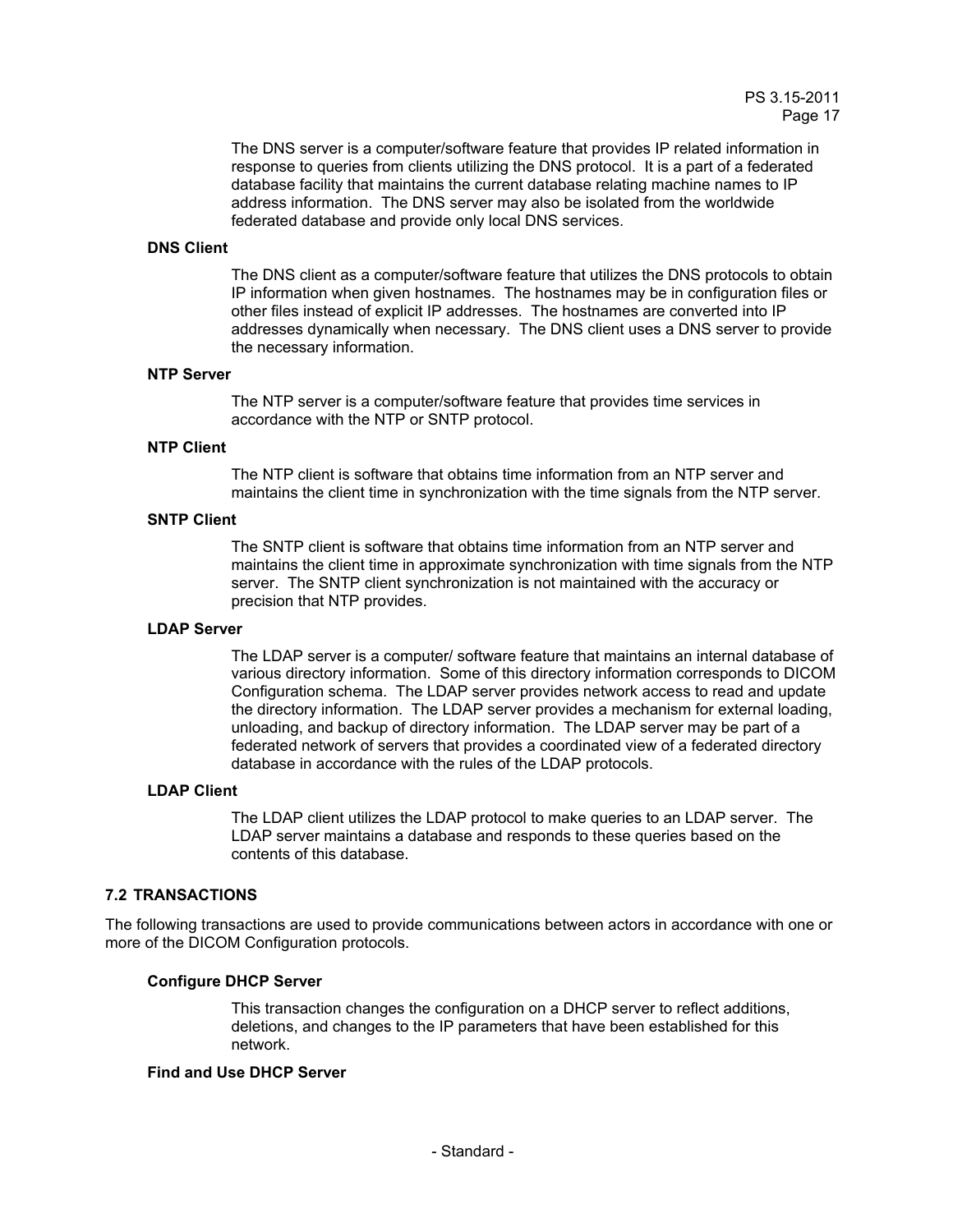This transaction is a sequence of network messages that comply with the rules of the DHCP protocol. It allows a DHCP client to find available DHCP servers and select the server appropriate for that client. This transaction obtains the mandatory IP parameter information from the DHCP server and obtains additional optional parameters from the DHCP server.

### **Configure Client**

The service staff uses this transaction to set the initial configuration for a client.

## **Maintain Lease**

 This transaction deals with how the DHCP client should behave when its IP lease is not renewed.

## **DDNS Coordination**

 This transaction documents whether the DHCP server is coordinating with a DNS server so that access to the DHCP client can be maintained using the hostname assigned to the DHCP client.

#### **Resolve Hostname**

This transaction obtains the IP address for a computer when given a hostname.

#### **Maintain Time**

 These transactions are the activities needed for an NTP or SNTP client to maintain time synchronization with a master time service.

### **Find NTP Server**

 This transaction is the autodiscovery procedure defined for NTP. This may use either a broadcast method or a DHCP supported method.

## **Find LDAP Server**

 In this transaction the DNS server is queried to obtain the IP address, port, and name of the LDAP server.

#### **Query LDAP Server**

In this transaction the LDAP server is queried regarding contents of the LDAP database.

#### **Client Update LDAP Server**

 This transaction updates the configuration database using LDAP update instructions from the client being configured.

#### **Maintain LDAP Server**

 This transaction updates the configuration database using local services of the LDAP server.

Figure 7.1-1 shows the actors and their transactions. The usual device will have an NTP Client, DHCP Client, and LDAP client in addition to the other applications actors. The transactions "Configure DHCP Server", "Configure Client", and "Maintain LDAP Server" are not shown because these transactions are between a software actor and a human actor. DICOM does not specify the means or user interface. It only requires that certain capabilities be supported.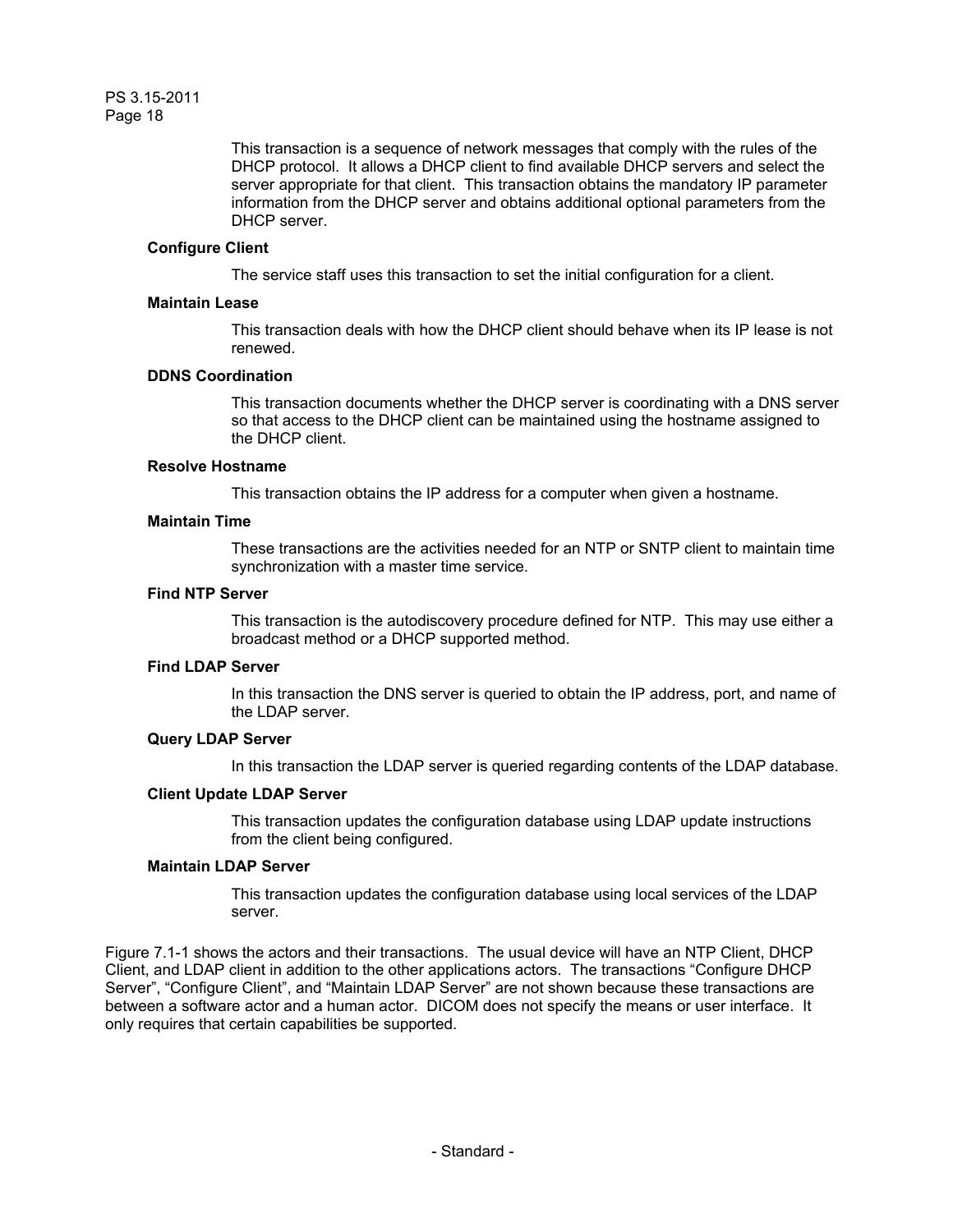

**Figure 7.1-1 Transactions and Actors**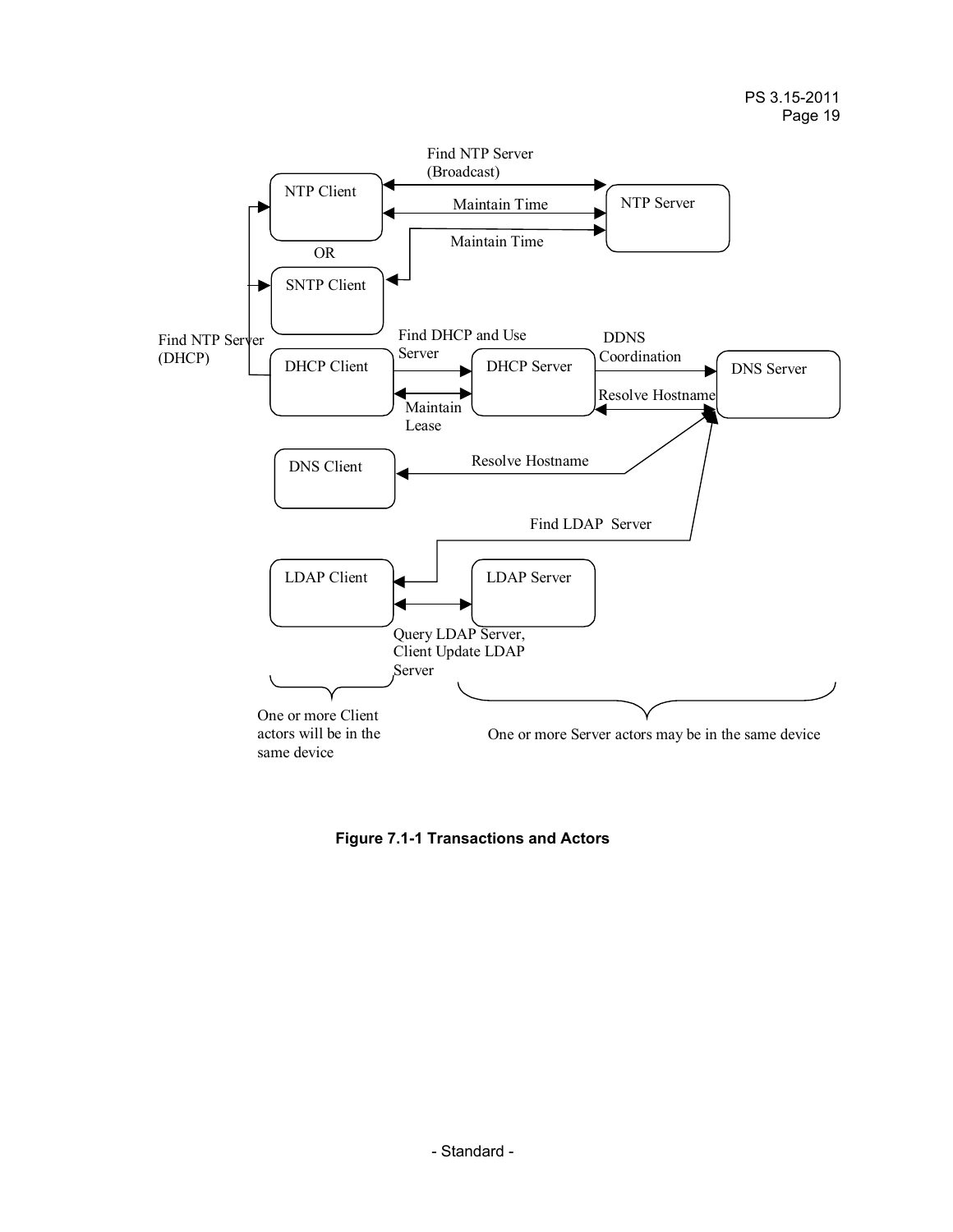## **Annex A SECURE USE PROFILES (Normative)**

## **A.1 ONLINE ELECTRONIC STORAGE SECURE USE PROFILE**

The Online Electronic Storage Secure Use Profile allows Application Entities to track and verify the status of SOP Instances in those cases where local security policies require tracking of the original data set and subsequent copies.

The Conformance Statement shall indicate in what manner the system restricts remote access.

## **A.1.1 SOP Instance Status**

 An implementation that conforms to the Online Electronic Storage Secure Use Profile shall conform to the following rules regarding the use of the SOP Instance Status (0100,0410) Attribute with SOP Instances that are transferred using the Storage Service Class:

- a. An Application Entity that supports the Online Electronic Storage Secure Use Profile and that creates a SOP Instance intended for diagnostic use in Online Electronic Storage shall:
	- 1. Set the SOP Instance Status to Original (OR).
	- 2. Include the following Attributes:
		- a) the SOP Class UID (0008,0016) and SOP Instance UID (0008,0018)
		- b) the Instance Creation Date (0008,0012) and Instance Creation Time (0008,0013), if known
		- c) the SOP Instance Status
		- d) the SOP Authorization Date and Time (0100,0420)
		- e) the SOP Authorization Comment, if any (0100,0424)
		- f) the SOP Equipment Certification Number (0100,0426)
		- g) the Study Instance UID (0020,000D) and Series Instance UID (0020,000E)
		- h) any Attributes of the General Equipment Module that are known
		- i) any overlay data present
		- j) any image data present
- b. The Application Entity that holds a SOP Instance where the SOP Instance Status is Original (OR) may change the SOP Instance Status to Authorized Original(AO) as long as the following rules are followed:
	- 1. The Application Entity shall determine that an authorized entity has certified the SOP Instance as useable for diagnostic purposes.
	- 2. The Application Entity shall change the SOP Instance Status to Authorized Original (AO). The SOP Instance UID shall not change.
	- 3. The Application Entity shall set the SOP Authorization Date and Time (0100,0420) and Authorization Equipment Certification Number (0100,0426) Attributes to appropriate values. It may also add an appropriate SOP Authorization Comment (0100,0424) Attribute.
- c. There shall only be one Application Entity that holds a SOP Instance where the SOP Instance Status is Original (OR) or Authorized Original (AO). The Application Entity that holds such a SOP instance shall not delete it.
- d. When communicating with an Application Entity that supports Online Electronic Storage the Application Entity that holds a SOP Instance where the SOP Instance Status is Original(OR) or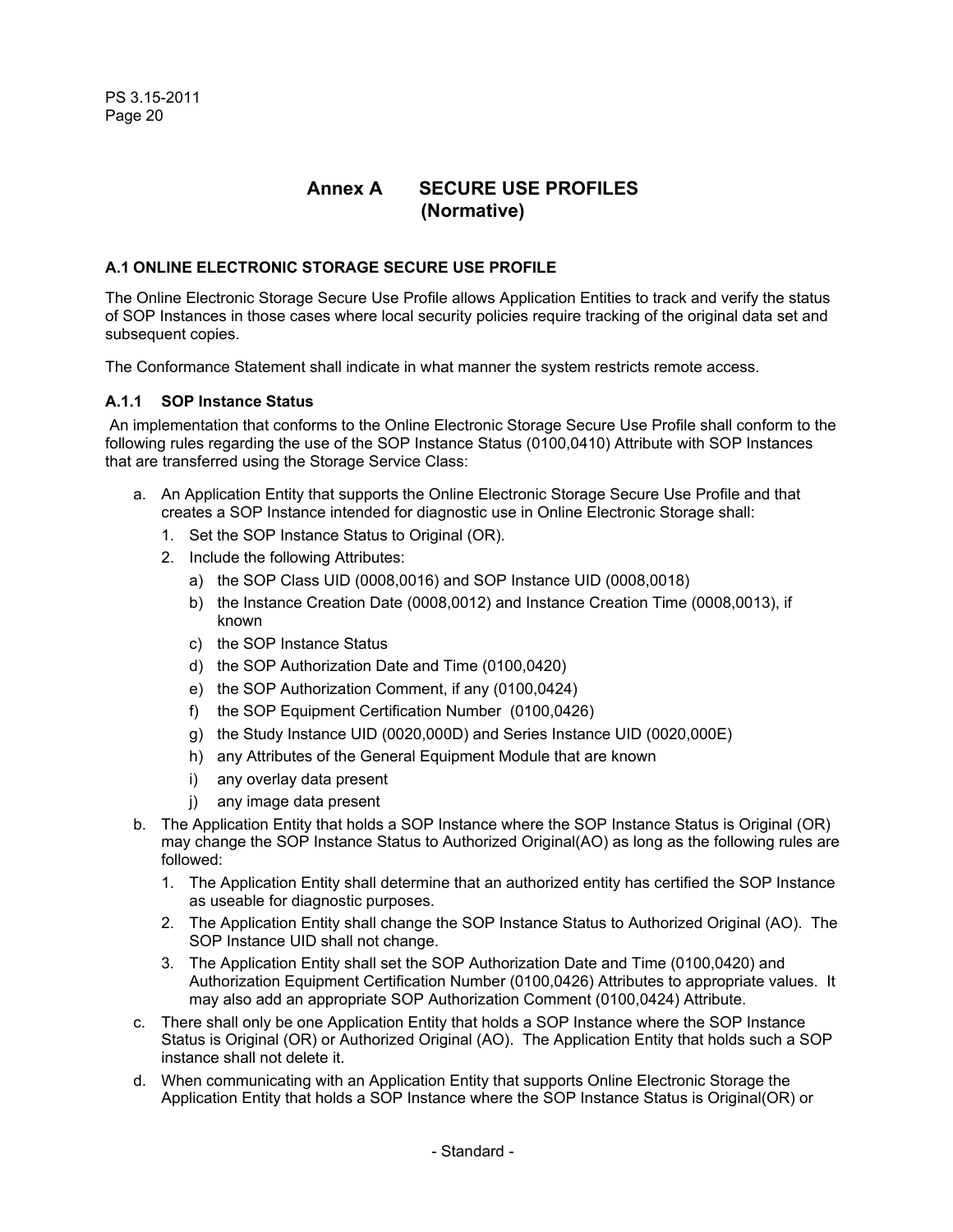Authorized Original(AO) may transfer that SOP Instance to another Application Entity that also conforms to the Online Electronic Storage Secure Use Profile as long as the following rules are followed:

- 1. The transfer shall occur on a Secure Transport Connection.
- 2. The two Application Entities involved in the transfer shall authenticate each other and shall confirm via the authentication that the other supports the Online Electronic Storage Secure Use Profile.
- 3. The receiving Application Entity shall reject the storage request and discard the received SOP Instance if the data integrity checks done after the transfer indicate that the SOP Instance was altered during transmission.
- 4. The transfer shall be confirmed using the push model of the Storage Commitment Service Class. Until it has completed this confirmation, the receiving Application Entity shall not forward the SOP Instance or Authorized Copies of the SOP instance to any other Application Entity.
- 5. Once confirmed that the receiving Application Entity has successfully committed the SOP Instance to storage, the sending Application Entity shall do one of the following to its local copy of the SOP Instance:
	- a) delete the SOP Instance,
	- b) change the SOP Instance Status to Not Specified (NS),
	- c) if the SOP Instance Status was Authorized Original (AO), change the SOP Instance Status to Authorized Copy (AC).
- e. When communicating with an Application Entity that supports Online Electronic Storage an Application Entity that holds a SOP Instance whose SOP Instance Status is Authorized Original (AO) or Authorized Copy (AC) may send an Authorized Copy of the SOP Instance to another Application Entity as long as the following rules are followed:
	- 1. The transfer shall occur on a Secure Transport Connection.
	- 2. The two Application Entities involved in the transfer shall authenticate each other, and shall confirm via the authentication that the other supports the Online Electronic Storage Secure Use Profile.
	- 3. The sending Application Entity shall set the SOP Instance Status to either Not Specified (NS) or Authorized Copy (AC) in the copy sent. The SOP Instance UID shall not change.
	- 4. The receiving Application Entity shall reject the storage request and discard the copy if data integrity checks done after the transfer indicate that the SOP Instance was altered during transmission.
- f. If communicating with a system that does not support the Online Electronic Storage Secure Use Profile, or if communication is not done over a Secure Transport Connection, then
	- 1. A sending Application Entity that conforms to this Security Profile shall either set the SOP Instance Status to Not Specified (NS), or leave out the SOP Instance Status and associated parameters of any SOP Instances that the sending Application Entity sends out over the unsecured Transport Connection or to systems that do not support the Online Electronic Storage Secure Use Profile.
	- 2. A receiving Application Entity that conforms to this Security Profile shall set the SOP Instance Status to Not Specified (NS) of any SOP Instance received over the unsecured Transport Connection or from systems that do not support the Online Electronic Storage Secure Use Profile.
- g. The receiving Application Entity shall store SOP Instances in accordance with Level 2 as defined in the Storage Service Class (i.e., all Attributes, including Private Attributes), as required by the Storage Commitment Storage Service Class, and shall not coerce any Attribute other than SOP Instance Status, SOP Authorization Date and Time, Authorization Equipment Certification Number, and SOP Authorization Comment.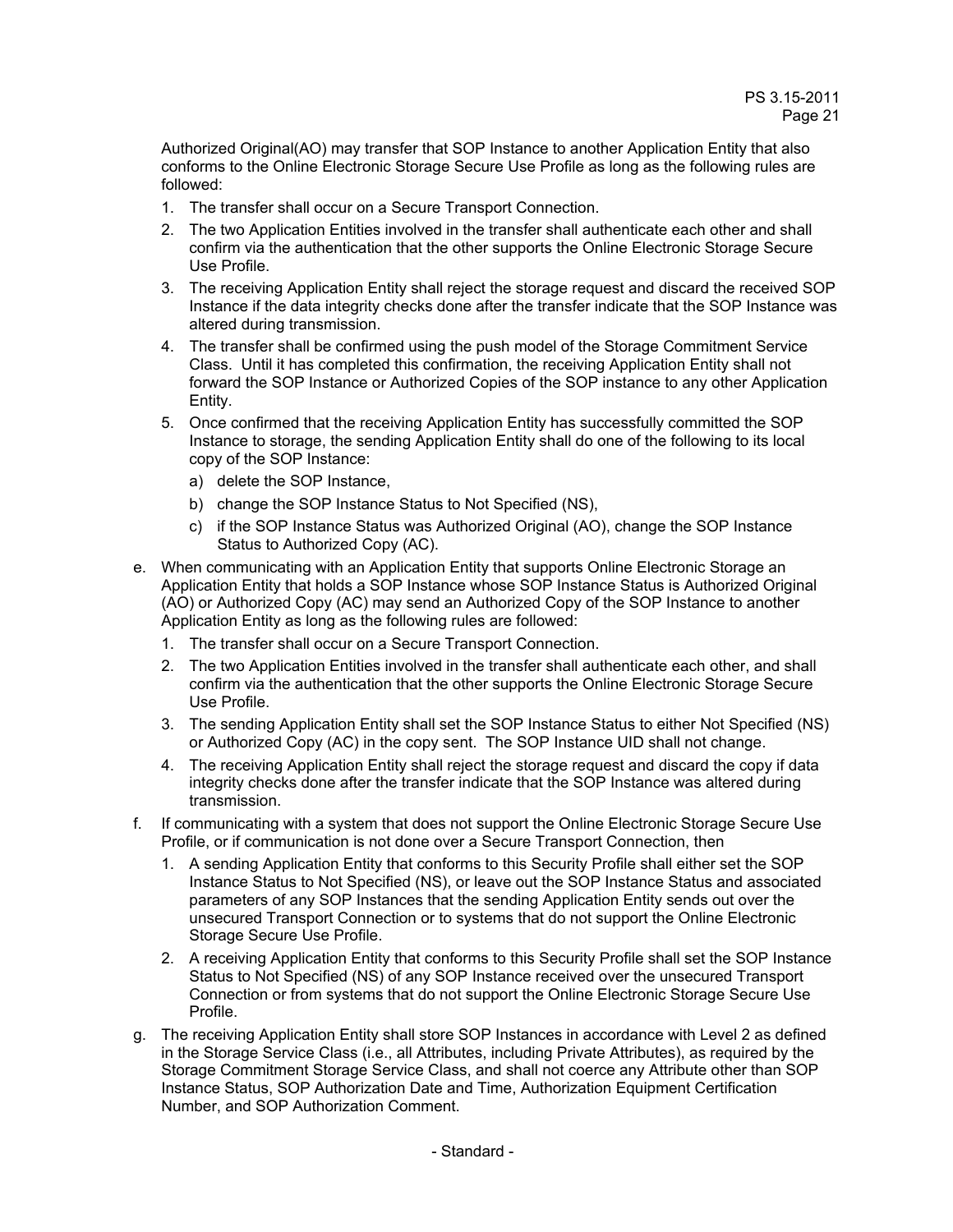> h. Other than changes to the SOP Instance Status, SOP Authorization Date and Time, Authorization Equipment Certification Number, and SOP Authorization Comment Attributes, as outlined above, or changes to group length Attributes to accommodate the aforementioned changes, the Application Entity shall not change any Attribute values.

## **A.2 BASIC DIGITAL SIGNATURES SECURE USE PROFILE**

An implementation that validates and generates Digital Signatures may claim conformance to the Basic Digital Signatures Secure Use Profile. Any implementation that claims conformance to this Security Profile shall obey the following rules in handling Digital Signatures:

- a. The implementation shall store any SOP Instances that it receives in such a way that it guards against any unauthorized tampering of the SOP Instance.
- b. Wherever possible, the implementation shall validate the Digital Signatures within any SOP Instance that it receives.
- c. If the implementation sends the SOP Instance to another Application Entity, it shall do the following:
	- 1. remove any Digital Signatures that may have become invalid due to any allowed variations to the format of Attribute Values (e.g. trimming of padding, alternate representations of numbers),
	- 2. generate one or more new Digital Signatures covering the Data Elements that the implementation was able to verify when the SOP Instance was received.

## **A.3 BIT-PRESERVING DIGITAL SIGNATURES SECURE USE PROFILE**

An implementation that stores and forwards SOP Instances may claim conformance to the Bit-Preserving Digital Signatures Secure Use Profile. Any implementation that claims conformance to this Security Profile shall obey the following rules in handling Digital Signatures:

- a. The implementation shall store any SOP Instances that it receives in such a way that when the SOP instance is forwarded to another Application Entity, the Value fields of all Attributes are bitfor-bit duplicates of the fields originally received.
- b. The implementation shall not change the order of Items in a Sequence.
- c. The implementation shall not remove or change any Data Element of any SOP Instance that it receives when sending that SOP Instance on to another Application Entity via DICOM. This includes any Digital Signatures received.
- Note: Implementations may add new Data Elements that do not alter any existing Digital Signatures.
- d. The implementation shall utilize an explicit VR Transfer Syntax.
- Note: Implementations that cannot use an explicit VR Transfer Syntax cannot conform to this Secure Use Profile, since it may not be able to verify Digital Signatures that are received with an implicit VR Transfer Syntax.
- e. The implementation shall not change the VR of any Data Element that it receives when it transmits that object to another Application Entity.

## **A.4 BASIC SR DIGITAL SIGNATURES SECURE USE PROFILE**

Any implementation that claims conformance to this Security Profile shall obey the following rules when creating a Structured Report or Key Object Selection Document that includes Digital Signatures:

f. When the implementation signs a Structured Report or Key Object Selection Document SOP Instance the Digital Signatures shall be created in accordance with the Structured Report RSA Digital Signature Profile.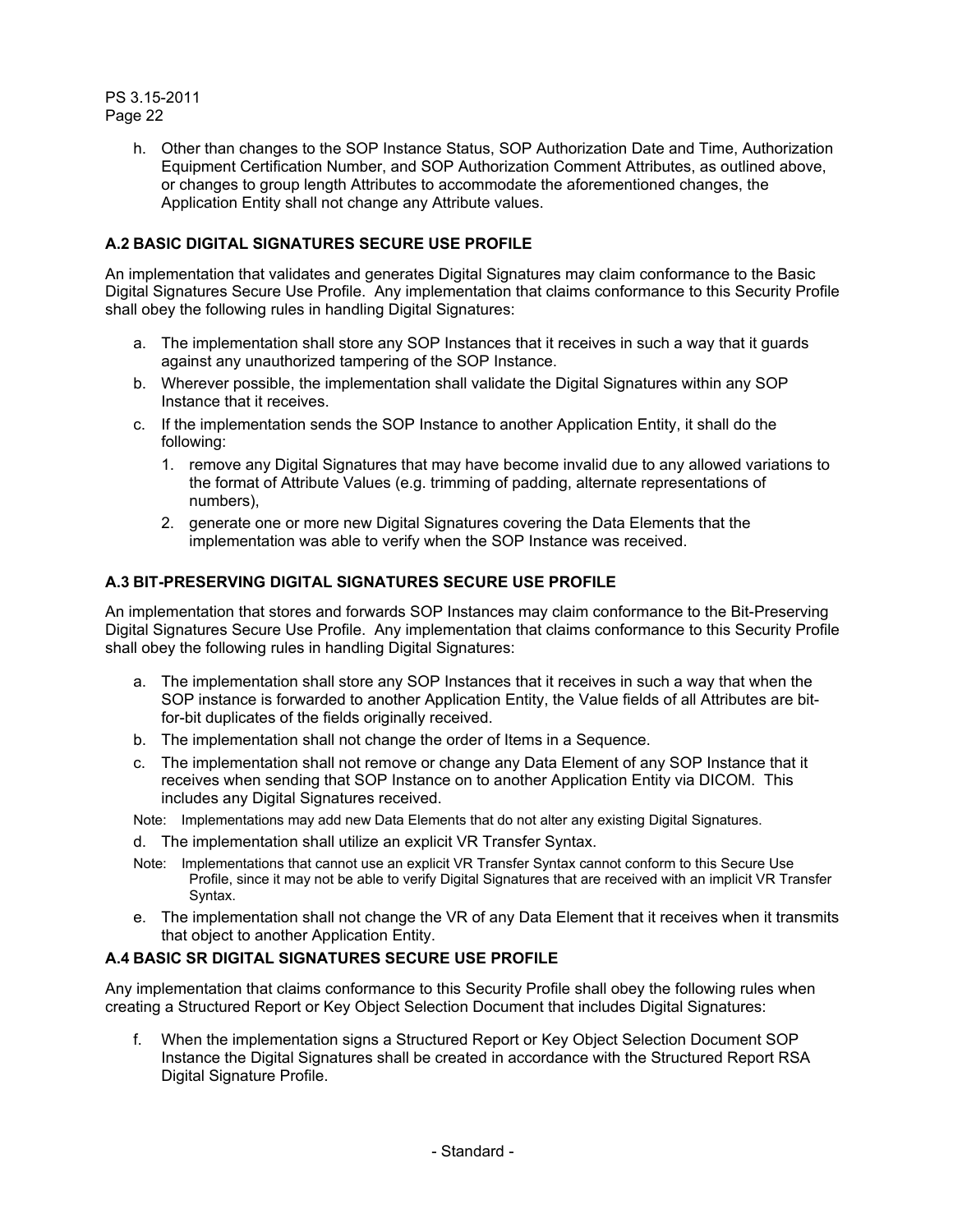g. In every signed Structured Report or Key Object Selection Document SOP Instance created, all referenced SOP Instances listed in the Referenced SOP Sequence Items of the Current Requested Procedure Evidence Sequence (0040,A375) and Pertinent Other Evidence Sequence (0040,A385) shall include either a Referenced Digital Signature Sequence or a Referenced SOP Instance MAC Sequence. The references may include both.

The implementation claiming conformance shall outline in its conformance statement the conditions under which it will either sign or not sign a Structured Report or Key Object Selection Document.

## **A.5 AUDIT TRAIL MESSAGE FORMAT PROFILE**

To help assure healthcare privacy and security in automated systems, usage data need to be collected. These data will be reviewed by administrative staff to verify that healthcare data is being used in accordance with the healthcare provider's data security requirements and to establish accountability for data use. This data collection and review process is called security auditing and the data itself comprises the audit trail. Audit trails can be used for surveillance purposes to detect when interesting events might be happening that warrant further investigation.

This profile defines the format of the data to be collected and the minimum set of attributes to be captured by healthcare application systems for subsequent use by a review application. The data includes records of who accessed healthcare data, when, for what action, from where, and which patients' records were involved. No behavioral requirements are specified for when audit messages are generated, or for what action should be taken on their receipt. These are subject to local policy decisions and legal requirements.

Any implementation that claims conformance to this Security Profile shall:

- a. format audit trail messages in accordance with the XML schema specified in A.5.1 in a fashion that allows those messages to be validated against that XML schema, following the general conventions specified in Section A.5.2.
- b. for the events described in this Profile comply with the restrictions specified by this Profile in Section A.5.3, and describe in its conformance statement any extensions.
	- Note: An implementation may include implementation-specific extensions as long as the above conditions are met.
- c. describe in its conformance statement the events that it can detect and report,
- d. describe in its conformance statement the processing it can perform upon receipt of a message
- e. describe in its conformance statement how event reporting and processing can be configured Note: Other profiles specify the transmission of audit messages.

#### **A.5.1 DICOM Audit Message Schema**

Implementations claiming conformance to this profile shall use the following XML schema to format audit trail messages. This schema is derived from the schema specified in RFC 3881 IETF draft internet standard "Security Audit and Access Accountability XML Message Data Definitions for Healthcare Applications", according to W3C Recommendation "XML Schema Part 1: Structures," version 1.0, May 2001, and incorporates the DICOM extensions and restrictions outlined in section A.5.2.

This schema is provided in Relax NG Compact format.

Note: This schema can be converted into an equivalent XML schema or other electronic format. It includes some modifications to the RFC 3881 schema that reflect field experience with audit message requirements. It extends the RFC 3881 schema.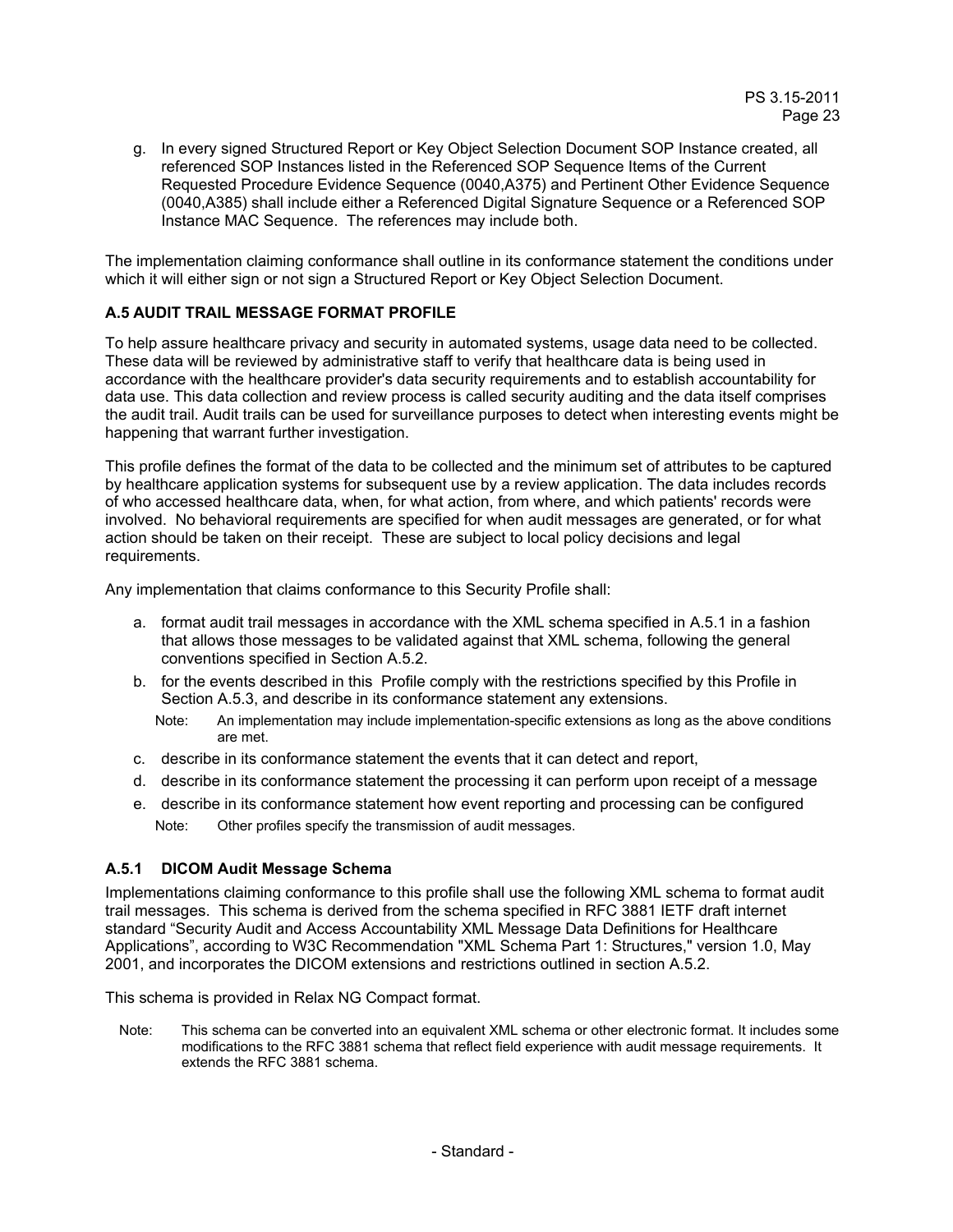```
datatypes xsd = "http://www.w3.org/2001/XMLSchema-datatypes" 
# This defines the coded value type. The comment shows a pattern that can be used to further 
# constrain the token to limit it to the format of an OID. Not all schema software 
# implementations support the pattern option for tokens. 
other-csd-attributes = 
         (attribute codeSystemName {token} | # OID pattern="[0-2]((\lambda.0)|(\lambda.[1-9][0-9]^*))*" attribute codeSystemName {token}), # This makes clear that codeSystemName is either an 
OID or String 
         attribute displayName {token}?, 
                                                 #Note: this also corresponds to DICOM " Code Meaning"
CodedValueType = 
         attribute csd-code {token}, 
         other-csd-attributes 
# Define the event identification, used later 
EventIdentificationContents = 
      element EventID {CodedValueType },
       element EventTypeCode {CodedValueType}*, # Note: DICOM/IHE defines and uses this 
differently than RFC-3881 
      attribute EventActionCode { \qquad # Optional action code \qquad "C" | \qquad # Create
             "C" | ## Create<br>"R" | ## Read
             "R" | ## Read<br>"II" | ## Updat
             "U" | ## Update<br>"D" | ## Delete
             "D" | ## Delete<br>"E" }?, ## Execut
                              ## Execute
            attribute EventDateTime {xsd:dateTime}, 
      attribute EventOutcomeIndicator {<br>"0" |
                                              ## Nominal Success (use if status otherwise unknown or
ambiguous)
                  "4" | ## Minor failure (per reporting application definition) 
                  "8" |           ## Serious failure (per reporting application definition)<br>"12"},           ## Major failure, (reporting application now unavailable)
                                     ## Major failure, (reporting application now unavailable)
       element EventOutcomeDescription {text}? 
# Define AuditSourceIdentification, used later 
# Note: This includes one constraint that cannot be represented yet in RNC. The use of a token 
other 
          than the specified codes is permitted only if the codeSystemName is present.
 Note: This has no elements, only attributes.
AuditSourceIdentificationContents = 
        attribute code {<br>"1" |
                   "1" | ## End-user display device, diagnostic device<br>"2" | ## Data acquisition device or instrument
                   "2" | ## Data acquisition device or instrument<br>"3" | ## Web Server process or thread
                   "3" | # Web Server process or thread<br>"4" | # Application Server process of
                   "4" | ## Application Server process or thread<br>"5" | ## Database Server process or thread
                    "5" | ## Database Server process or thread 
                   "6" | ## Security server, e.g., a domain controller<br>"7" | ## ISO level 1-3 network component
                   "7" | ## ISO level 1-3 network component<br>"8" | ## ISO level 4-6 operating software
                    "8" | ## ISO level 4-6 operating software 
                   "9" | ## other<br>token },## other values are allowed if a codeSystemName is present
         other-csd-attributes?, ## If these are present, they define the meaning of code 
         attribute AuditEnterpriseSiteID {token}?, 
         attribute AuditSourceID {token}, 
         element AuditSourceTypeCode {token}* 
# Define ActiveParticipantType, used later 
     ActiveParticipantContents = 
        element RoleIDCode {CodedValueType}*,
         element MediaIdentifier { 
           element MediaType {CodedValueType}}?, 
         attribute UserID {text}, 
         attribute AlternativeUserID {text}?, 
         attribute UserName {text}?, 
         attribute UserIsRequestor {xsd:boolean},
```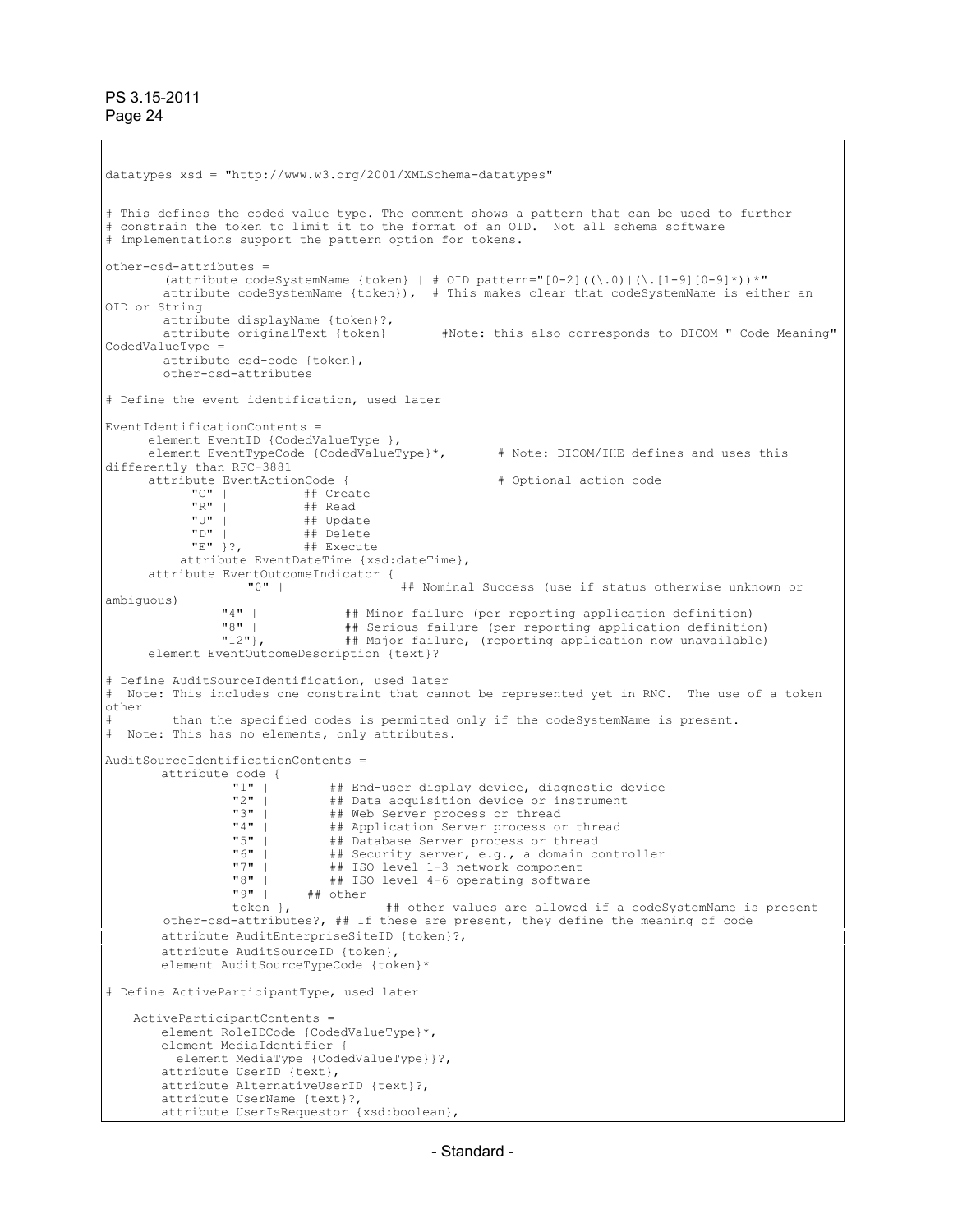```
 attribute NetworkAccessPointID {token}?, 
        attribute NetworkAccessPointTypeCode {<br>"1" | ## Machine Name
                   "1" | \# Machine Name, including DNS name<br>"2" | \# TP Address
                   "2" | ## IP Address<br>"3" | ## Telephone N
                   "3" | ## Telephone Number<br>"4" | ## Email address
                   "4" | ## Email address<br>"5"}? ## URI (user dir
                                ## URI (user directory, HTTP-PUT, ftp, etc.)
# The BinaryValuePair is used in ParticipantObject descriptions to capture parameters. 
# All values (even those that are normally plain text) are encoded as xsd:base64Binary. This 
# is to preserve details of encoding (e.g., nulls) and to protect against text contents that
contain 
# XML fragments. These are known attack points against applications, so security logs 
# can be expected to need to capture them without modification by the audit encoding process. 
        ValuePair = \# clarify the name
                  attribute type {token}, 
                  attribute value {xsd:base64Binary} # used to encode potentially binary, mal-
formed XML text, etc. 
# Define ParticipantObjectIdentification, used later 
# Participant Object Description, used later 
     DICOMObjectDescriptionContents = 
         element MPPS { 
                 attribute UID {token}}*, # # OID pattern="[0-2] ((\.0) | (\.1-9] [0-9]*) *"
         element Accession { 
                  attribute Number {token}}*, 
         element SOPClass { # SOP class for one study 
                  element Instance { 
attribute UID {token}}*, \# OID pattern="[0-2]((\.0)|(\.[1-9][0-9]*))*"
attribute UID {token}?, # OID pattern="[0-2]((\.0)|(\.[1-9][0-9]*))*"
                  attribute NumberOfInstances {xsd:integer} 
\}, \}, \}, \}, \}, \}, \}, \}, \}, \}, \}, \}, \}, \}, \}, \}, \}, \}, \}, \}, \}, \}, \}, \}, \}, \}, \}, \}, \}, \}, \}, \}, \}, \}, \}, \}, \},
         element ParticipantObjectContainsStudy { 
              element StudyIDs { 
                   attribute UID {token}}* 
              }, 
         element Encrypted {xsd:boolean}?, 
         element Anonymized {xsd:boolean}? 
ParticipantObjectIdentificationContents = 
        element ParticipantObjectIDTypeCode {CodedValueType},
         (element ParticipantObjectName {token} | # either a name or 
          element ParticipantObjectQuery {xsd:base64Binary}), # a query ID field, 
        element ParticipantObjectDetail (ValuePair)*, # optional details, these can be extensive
and large 
         element ParticipantObjectDescription {token}*, # optional descriptive text 
         DICOMObjectDescriptionContents, # These are extensions made by DICOM to RFC-3881 schema 
for use describing DICOM objects 
         attribute ParticipantObjectID {token}, #mandatory ID 
         attribute ParticipantObjectTypeCode {( # optional type 
                   "1" | #3 Person<br>"2" | #3 System
                   "2" | #3 System object<br>"3" | #3 Organization
                    "3" | #3 Organization 
                                      ## Other
         attribute ParticipantObjectTypeCodeRole {( ## optional role 
                   "1" | " ## Patient<br>"2" | ## Location
                   "2" | ## Location<br>"3" | ## Report
                    "3" | ## Report 
                   "4" | ## Resource<br>"5" | ## Master F
                    "5" | ## Master File 
                    "6" | ## User 
                    "7" | ## List 
                    "8" | ## Doctor 
                    "9" | ## Subscriber 
                   "10" | \## guarantor<br>"11" | \## Security I
                   "11" | ## Security User Entity<br>"12" | ## Security User Group
                    "12" | ## Security User Group 
                   "13" | ## Security Resource<br>"14" | ## Security Granulat
                   "14" | \# Security Granulatiry Definition<br>"15" | \# Provider
                              ## Provider
```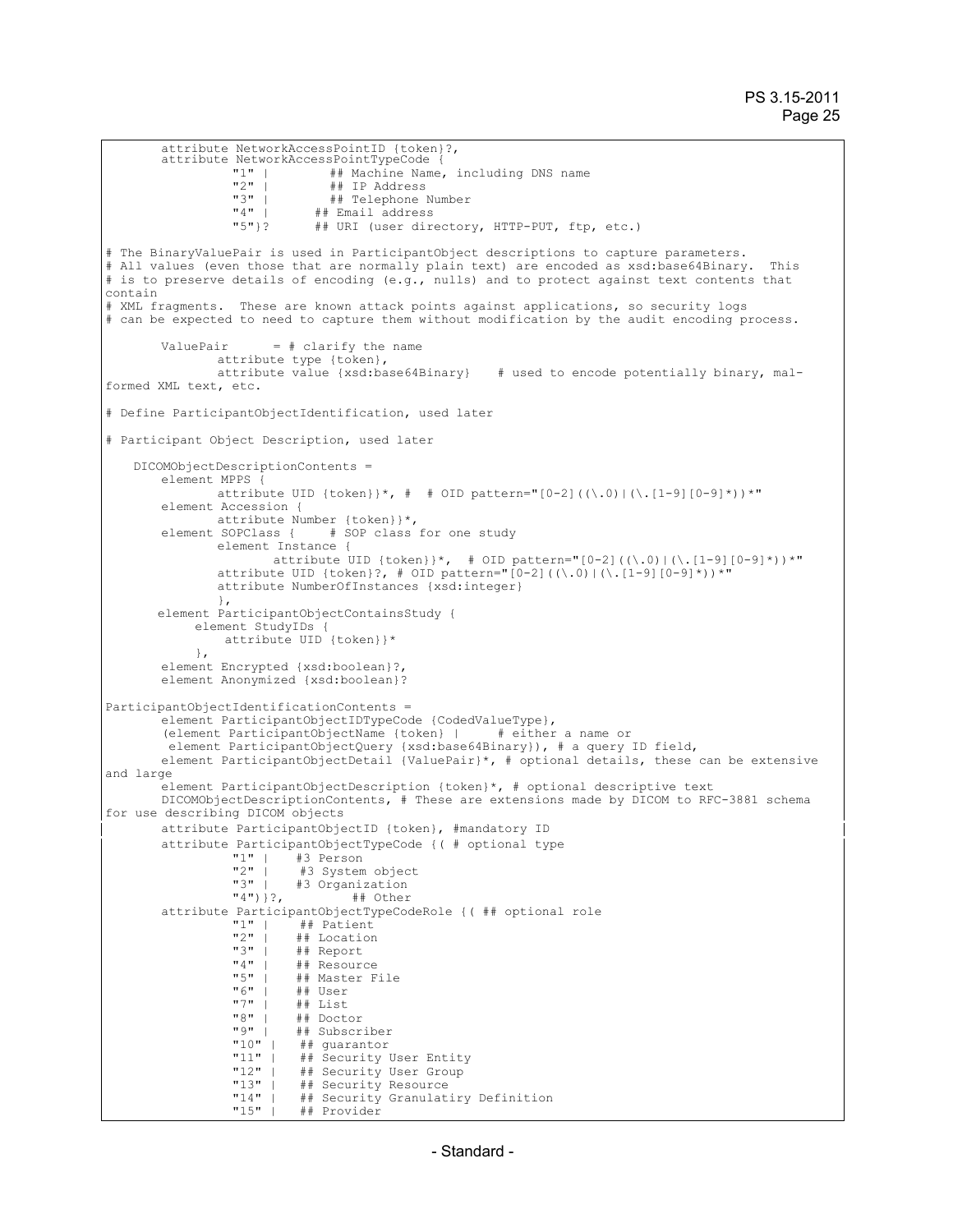```
 "16" | ## Report Destination 
                   "17" | ## Report Library<br>"18" | ## Schedule
                   "18" | ## Schedule<br>"19" | ## Customer
                   "19" | ## Customer<br>"20" | ## Job
                    "20" | ## Job 
                   "21" | \# Job Stream<br>"22" | \# Table
                   "22" | ## Table<br>"23" | ## Routin
                   "23" | \# Routing Criteria<br>"24") }?, \# Query?,
                               ## Query?,
         attribute ParticipantObjectDataLifeCycle {( # optional life cyucle stage 
                    "1" | ## Origination, Creation 
                    "2" | ## Import/ Copy 
                    "3" | ## Amendment 
                    "4" | ## Verification 
                    "5" | ## Translation 
                    "6" | ## Access/Use 
                    "7" | ## De-identification 
                    "8" | ## Aggregation, summarization, derivation 
                    "9" | ## Report 
                    "10" | ## Export 
                    "11" | ## Disclosure 
                    "12" | ## Receipt of Disclosure 
                    "13" | ## Archiving 
                    "14" | ## Logical deletion 
                    "15")}?, ## Permanent erasure, physical destruction 
         attribute ParticipantObjectSensistity {token}? 
# The basic message 
message = element AuditMessage { 
             element EventIdentification {EventIdentificationContents}, # The event must be 
identified 
             element ActiveParticipant {ActiveParticipantContents}+, # It has one or more active 
participants 
             element AuditSourceIdentification {AuditSourceIdentificationContents}, # It is reported 
by one source 
            element ParticipantObjectIdentification {ParticipantObjectIdentificationContents}* # It 
may have other objects involved 
 } 
# And finally the magic statement that message is the root of everything. 
start=message
```
## **Figure A.5.1-1 Audit Message Schema**

## **A.5.2 General Message Format Conventions**

The following table lists the primary fields from the message schema specified in A.5.1, with additional instructions, conventions, and restrictions on how DICOM applications shall fill in the field values. Please refer to RFC 3881 for the complete definition and specification of fields taken from the schema specified therein. In addition, the following table lists the additional fields that are part of DICOM-specific extensions in the DICOM Audit Message Schema (see A.5.1). The fields names are only those leaf elements and attributes that are specialized or extended for this profile. Note that these fields may be enclosed in other XML elements, as specified by the schema.

| Table A.5.2-1 General Message Format |  |  |  |
|--------------------------------------|--|--|--|
|--------------------------------------|--|--|--|

| Field Name | Opt. | <b>Description from RFC</b><br>3881 | <b>Additional Conditions on Field</b><br><sup>=</sup> ormat/Value |
|------------|------|-------------------------------------|-------------------------------------------------------------------|
|------------|------|-------------------------------------|-------------------------------------------------------------------|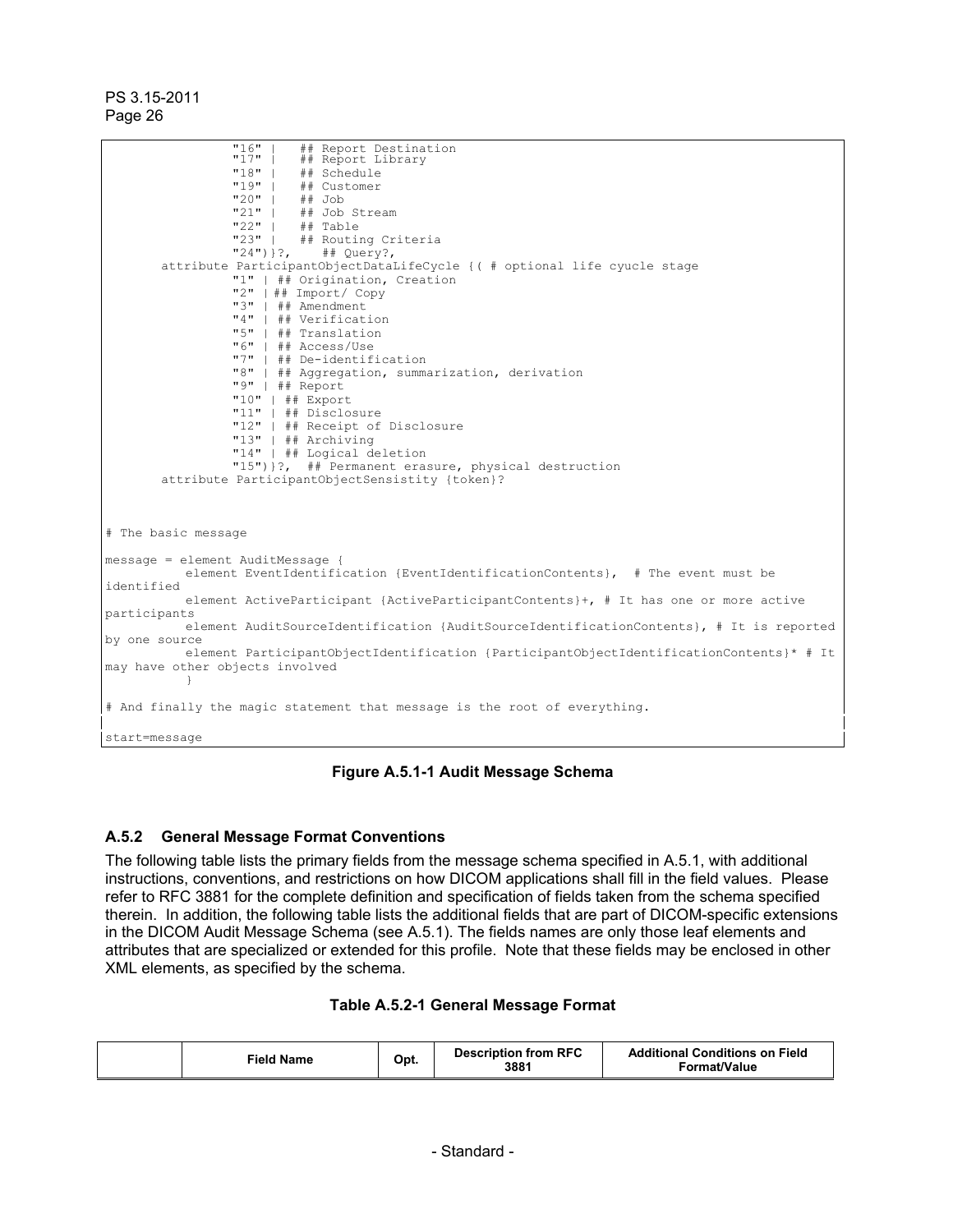| Event                                          | EventID                    | м | "Identifier for a specific<br>audited event '                                                                                                                            | The identifier for the family of event.<br>E.g., "User Authentication".                                                                                                                                                                                          |
|------------------------------------------------|----------------------------|---|--------------------------------------------------------------------------------------------------------------------------------------------------------------------------|------------------------------------------------------------------------------------------------------------------------------------------------------------------------------------------------------------------------------------------------------------------|
|                                                |                            |   | "Indicator for type of action                                                                                                                                            | Extended by DICOM using DCID (400)                                                                                                                                                                                                                               |
|                                                | EventActionCode            | U | performed during the event<br>that generated the audit."                                                                                                                 | See Schema                                                                                                                                                                                                                                                       |
|                                                | EventDateTime              | м | "Universal coordinated<br>time (UTC), i.e. a date/time<br>specification that is<br>unambiguous as to local                                                               | The time at which the audited event<br>occurred.<br>See section A.5.2.5                                                                                                                                                                                          |
|                                                |                            |   | time zones."                                                                                                                                                             |                                                                                                                                                                                                                                                                  |
|                                                | EventOutcomeIndicator      | М | "Indicates whether the<br>event succeeded or failed."                                                                                                                    | When a particular event has some<br>aspects that succeeded and some that<br>failed, then one message shall be<br>generated for successful actions and<br>one message for the failed actions<br>(i.e., not a single message with mixed<br>results).               |
|                                                | EventTypeCode              | U | "Identifier for the category<br>of event."                                                                                                                               | The specific type(s) within the family<br>applicable to the event, e.g., "User<br>Login".<br>Extended by DICOM using DCID (401)                                                                                                                                  |
| <b>Active</b><br><b>Participant</b><br>(multi- | UserID                     | м | "Unique identifier for the<br>user actively participating<br>in the event."                                                                                              | See section A.5.2.1                                                                                                                                                                                                                                              |
| valued)                                        | AlternativeUserID          | U | "Alternative unique<br>identifier for the user."                                                                                                                         | See section A.5.2.2                                                                                                                                                                                                                                              |
|                                                | <b>UserName</b>            | U | "The human-meaningful<br>name for the user."                                                                                                                             | See section A.5.2.3                                                                                                                                                                                                                                              |
|                                                | UserIsRequestor            | М | "Indicator that the user is<br>or is not the requestor, or<br>initiator, for the event being<br>audited."                                                                | Used to identify which of the<br>participants initiated the transaction<br>being audited. If the audit source<br>cannot determine which of the<br>participants is the requestor, then the<br>field shall be present with the value<br>FALSE in all participants. |
|                                                |                            |   |                                                                                                                                                                          | The system shall not identify multiple<br>participants as UserIsRequestor. If<br>there are several known requestors,<br>the reporting system shall pick only<br>one as UserIsRequestor.                                                                          |
|                                                |                            |   | "Specification of the role(s)                                                                                                                                            | Extended by DICOM using DCID (402)                                                                                                                                                                                                                               |
|                                                | RoleIDCode                 | U | the user plays when<br>performing the event, as<br>assigned in role-based<br>access control security."                                                                   | Usage of this field is refined in the<br>individual message descriptions<br>below. Other additional roles may also<br>be present, since this is a multi-valued<br>field.                                                                                         |
|                                                | NetworkAccessPointTypeCode | U | "An identifier for the type of<br>network access point "                                                                                                                 |                                                                                                                                                                                                                                                                  |
|                                                | NetworkAccessPointID       | U | "An identifier for the<br>network access point of the<br>user device This could be<br>a device id, IP address, or<br>some other identifier<br>associated with a device." | See Section A.5.2.4                                                                                                                                                                                                                                              |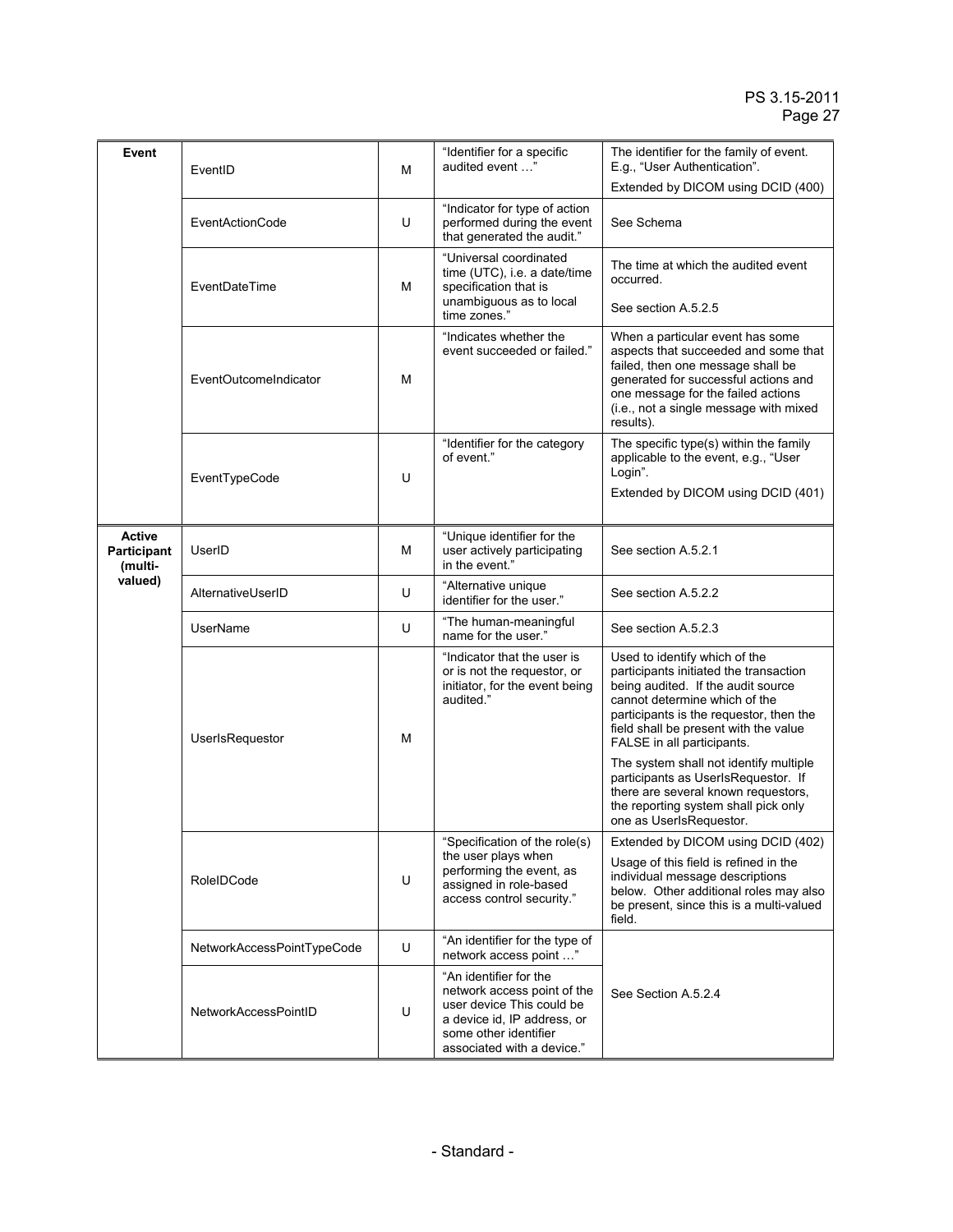| Audit<br><b>Source</b>                      | AuditEnterpriseSiteID          | U | "Logical source location<br>within the healthcare<br>enterprise network, e.g., a<br>hospital or other provider<br>location within a multi-<br>entity provider group."                      | Serves to further qualify the Audit<br>Source ID, since Audit Source ID is<br>not required to be globally unique.                                                                                                                                                                                                        |
|---------------------------------------------|--------------------------------|---|--------------------------------------------------------------------------------------------------------------------------------------------------------------------------------------------|--------------------------------------------------------------------------------------------------------------------------------------------------------------------------------------------------------------------------------------------------------------------------------------------------------------------------|
|                                             | AuditSourceID                  | М | "Identifier of the source "                                                                                                                                                                | The identification of the system that<br>detected the auditable event and<br>created this audit message. Although<br>often the audit source is one of the<br>participants, it could also be an<br>external system that is monitoring the<br>activities of the participants (e.g., an<br>add-on audit-generating device). |
|                                             | AuditSourceTypeCode            | U | "Code specifying the type<br>of source '                                                                                                                                                   | Used as defined in RFC 3881.<br>E.g., an acquisition device might use<br>"2" (data acquisition device), a<br>PACS/RIS system might use "4<br>"(application server process).                                                                                                                                              |
| Participant<br>Object<br>(multi-<br>valued) | ParticipantObjectTypeCode      | U | "Code for the participant<br>object type being audited.<br>This value is distinct from<br>the user's role or any user<br>relationship to the<br>participant object."                       | Used as defined in RFC 3881                                                                                                                                                                                                                                                                                              |
|                                             | ParticipantObjectTypeCodeRole  | U | "Code representing the<br>functional application role<br>of Participant Object being<br>audited."                                                                                          | Used as defined in RFC 3881                                                                                                                                                                                                                                                                                              |
|                                             | ParticipantObjectDataLifeCycle | U | "Identifier for the data life-<br>cycle stage for the<br>participant object. This<br>can be used to provide an<br>audit trail for data, over<br>time, as it passes through<br>the system." | Used as defined in RFC 3881.                                                                                                                                                                                                                                                                                             |
|                                             | ParticipantObjectIDTypeCode    | М | "Describes the identifier<br>that is contained in<br>Participant Object ID."                                                                                                               | Values may be drawn from those listed<br>in RFC 3881 and DCID (404), as<br>specified in the individual message<br>descriptions.                                                                                                                                                                                          |
|                                             | ParticipantObjectSensitivity   | U | "Denotes policy-defined<br>sensitivity for the<br>Participant Object ID such<br>as VIP, HIV status, mental<br>health status, or similar<br>topics."                                        | Used as defined in RFC 3881.                                                                                                                                                                                                                                                                                             |
|                                             | ParticipantObjectID            | M | "Identifies a specific<br>instance of the participant<br>object."                                                                                                                          | Usage refined by individual message<br>descriptions                                                                                                                                                                                                                                                                      |
|                                             | ParticipantObjectName          | U | "An instance-specific<br>descriptor of the<br>Participant Object ID<br>audited, such as a person's<br>name."                                                                               | Usage refined by individual message<br>descriptions                                                                                                                                                                                                                                                                      |
|                                             | ParticipantObjectQuery         | U | "The actual query for a<br>query-type participant<br>object."                                                                                                                              | Usage refined by individual message<br>descriptions                                                                                                                                                                                                                                                                      |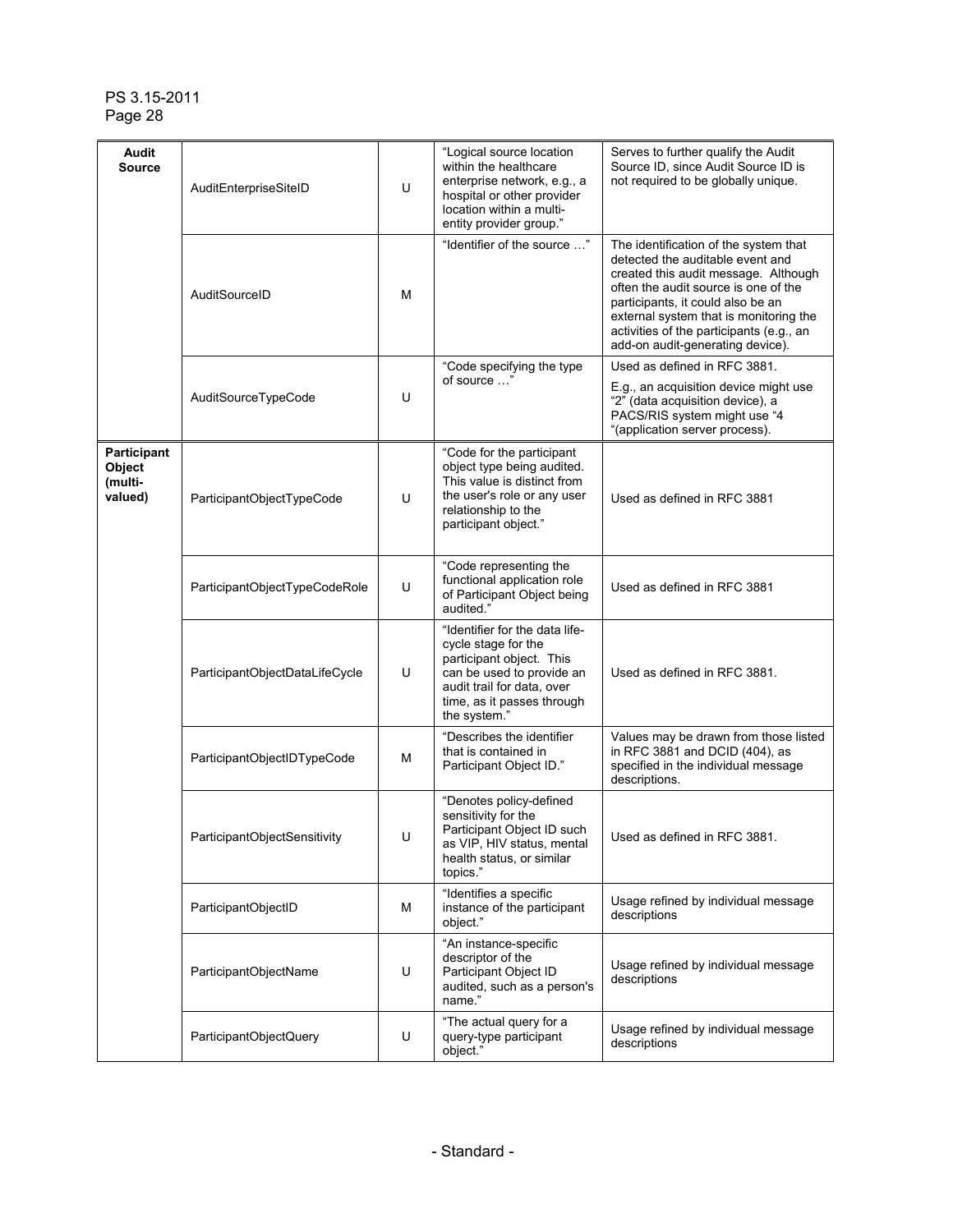|  | ParticipantObjectDetail        | U  | "Implementation-defined<br>data about specific details<br>of the object accessed or<br>used." | Used as defined in RFC 3881.<br>Note:<br>The value field is<br>xs:base64Binary<br>encoded, making this<br>attribute suitable for<br>conveying binary data.                                                                                                                                                                                                                                                                                                                                                 |
|--|--------------------------------|----|-----------------------------------------------------------------------------------------------|------------------------------------------------------------------------------------------------------------------------------------------------------------------------------------------------------------------------------------------------------------------------------------------------------------------------------------------------------------------------------------------------------------------------------------------------------------------------------------------------------------|
|  | <b>SOPClass</b>                | МC | (DICOM extension)                                                                             | The UIDs of SOP classes referred to<br>in this participant object.<br>Required if<br>ParticipantObjectIDTypeCode is<br>(110180, DCM, "Study Instance UID")<br>and any of the optional fields<br>(AccessionNumber, ContainsMPPS,<br>NumberOfInstances,<br>ContainsSOPInstances, Encrypted, Ano<br>nymized) are present in this<br>Participant Object. May be present if<br>ParticipantObjectIDTypeCode is<br>(110180, DCM, "Study Instance UID")<br>even though none of the optional fields<br>are present. |
|  | Accession                      | U  | (DICOM extension)                                                                             | An Accession Number(s) associated<br>with this participant object.                                                                                                                                                                                                                                                                                                                                                                                                                                         |
|  | <b>MPPS</b>                    | U  | (DICOM extension)                                                                             | An MPPS Instance UID(s) associated<br>with this participant object.                                                                                                                                                                                                                                                                                                                                                                                                                                        |
|  | <b>NumberOfInstances</b>       | U  | (DICOM extension)                                                                             | The number of SOP Instances referred<br>to by this participant object.                                                                                                                                                                                                                                                                                                                                                                                                                                     |
|  | Instance                       | U  | (DICOM extension)                                                                             | SOP Instance UID value(s)<br>Including the list of SOP<br>Note:<br>Instances can create a<br>fairly large audit<br>message. Under most<br>circumstances, the list of<br>SOP Instance UIDs is<br>not needed for audit<br>purposes.                                                                                                                                                                                                                                                                          |
|  | Encrypted                      | U  | (DICOM extension)                                                                             | a single value of True or False<br>indicating whether or not the data was<br>encrypted.<br>Note:<br>If there was a mix of<br>encrypted and non-<br>encrypted data, then<br>create two event reports.                                                                                                                                                                                                                                                                                                       |
|  | Anonymized                     | U  | (DICOM extension)                                                                             | A single value of True or False<br>indicating whether or not all patient<br>identifying information was removed<br>from the data                                                                                                                                                                                                                                                                                                                                                                           |
|  | ParticipantObjectContainsStudy | U  | (DICOM extension)                                                                             | A Study Instance UID, which may be<br>used when the<br>ParticipantObjectIDTypeCode is not<br>(110180, DCM, "Study Instance UID").                                                                                                                                                                                                                                                                                                                                                                          |

## **A.5.2.1 UserID**

If the participant is a person, then the User ID shall be the identifier used for that person on this particular system, in the form of loginName@domain-name.

If the participant is an identifiable process, the UserID selected shall be one of the identifiers used in the internal system logs. For example, the User ID may be the process ID as used within the local operating system in the local system logs. If the participant is a node, then User ID may be the node name assigned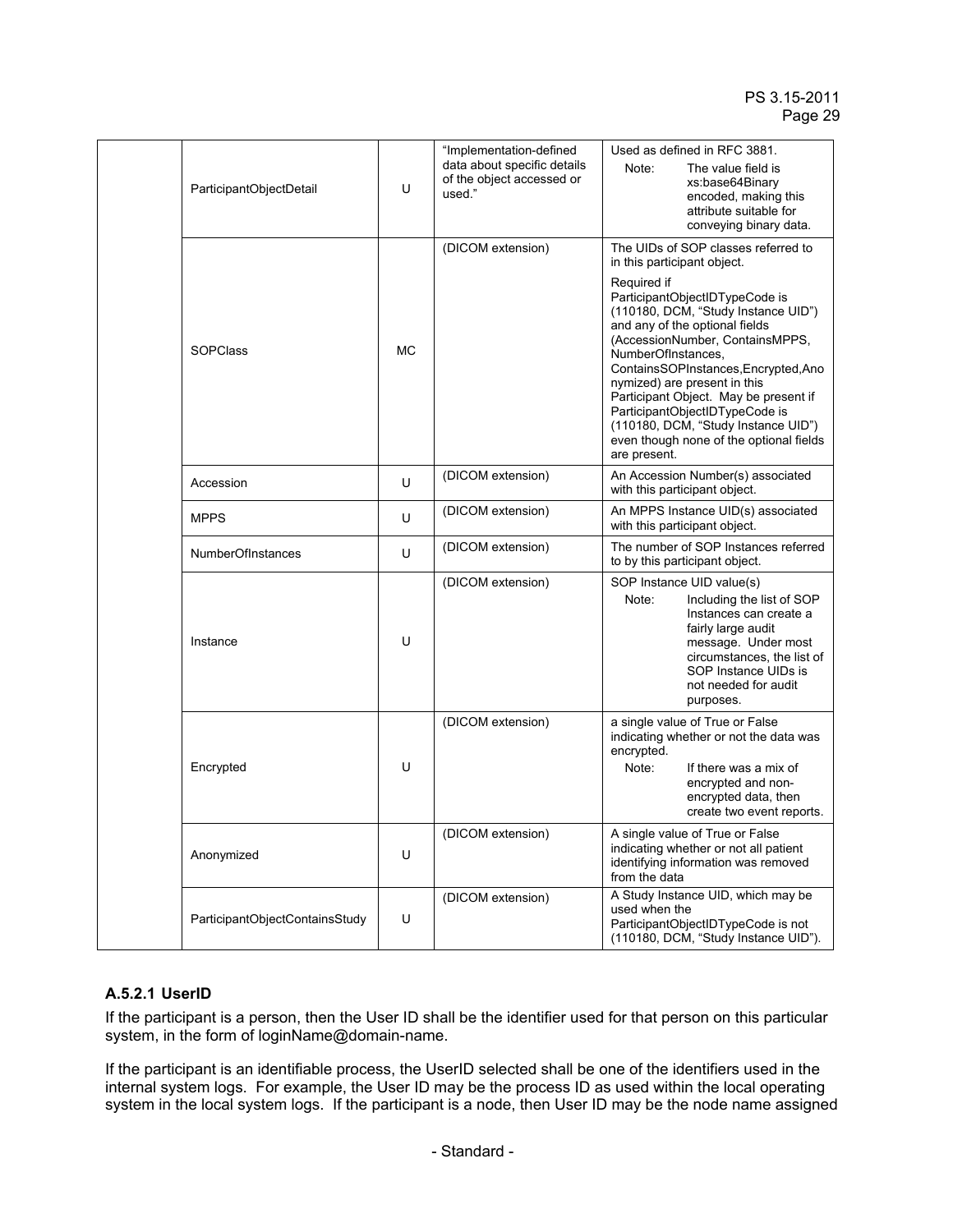by the system administrator. Other participants such as threads, relocatable processes, web service endpoints, web server dispatchable threads, etc. will have an appropriate identifier. The implementation shall document in the conformance statement the identifiers used, see A.6. The purpose of this requirement is to allow matching of the audit log identifiers with internal system logs on the reporting systems. .

When importing or exporting data, e.g. by means of media, the UserID field is used both to identify people and to identify the media itself. When the Role ID Code is EV(110154, DCM, "Destination Media") or EV(110155, DCM, "Source Media"), the UserID may be:

- a. a URI (the preferred form) identifying the source or destination,
- b. an email address of the form "mailto:user@address"
- c. a description of the media type (e.g. DVD) together with a description of its identifying label, as a free text field,
- d. a description of the media type (e.g. paper, film) together with a description of the location of the media creator (i.e., the printer).

The UserID field for Media needs to be highly flexible given the large variety of media and transports that might be used.

## **A.5.2.2 AlternativeUserID**

If the participant is a person, then Alternative User ID shall be the identifier used for that person within an enterprise for authentication purposes, for example, a Kerberos Username (user@realm). If the participant is a DICOM application, then Alternative User ID shall be one or more of the AE Titles that participated in the event. Multiple AE titles shall be encoded as:

AETITLES=*aetitle1;aetitle2;…*

When importing or exporting data, e.g. by means of media, the Alternative UserID field is used either to identify people or to identify the media itself. When the Role ID Code is (110154, DCM, "Destination Media") or (110155, DCM, "Source Media"), the Alternative UserID may be any machine readable identifications on the media, such as media serial number, volume label, or DICOMDIR SOP Instance UID.

## **A.5.2.3 UserName**

A human readable identification of the participant. If the participant is a person, the person's name shall be used. If the participant is a process, then the process name shall be used.

## **A.5.2.4 Multi-homed nodes**

The NetworkAccessPointTypeCode and NetworkAccessPointID can be ambiguous for systems that have multiple physical network connections. For these multi-homed nodes a single DNS name or IP address shall be selected and used when reporting audit events. DICOM does not require the use of a specific method for selecting the network connection to be used for identification, but it must be the same for all of the audit messages generated for events on that node.

## **A.5.2.5 EventDateTime**

The EventDateTime is the date and time that the event being reported took place. Some events have a significant duration. In these cases, a date and time shall be chosen by a method that is consistent and appropriate for the event being reported.

The EventDateTime shall include the time zone information.

Creators of audit messages may support leap-seconds, but are not required to. Recipients of audit messages shall be able to process messages with leap-second information.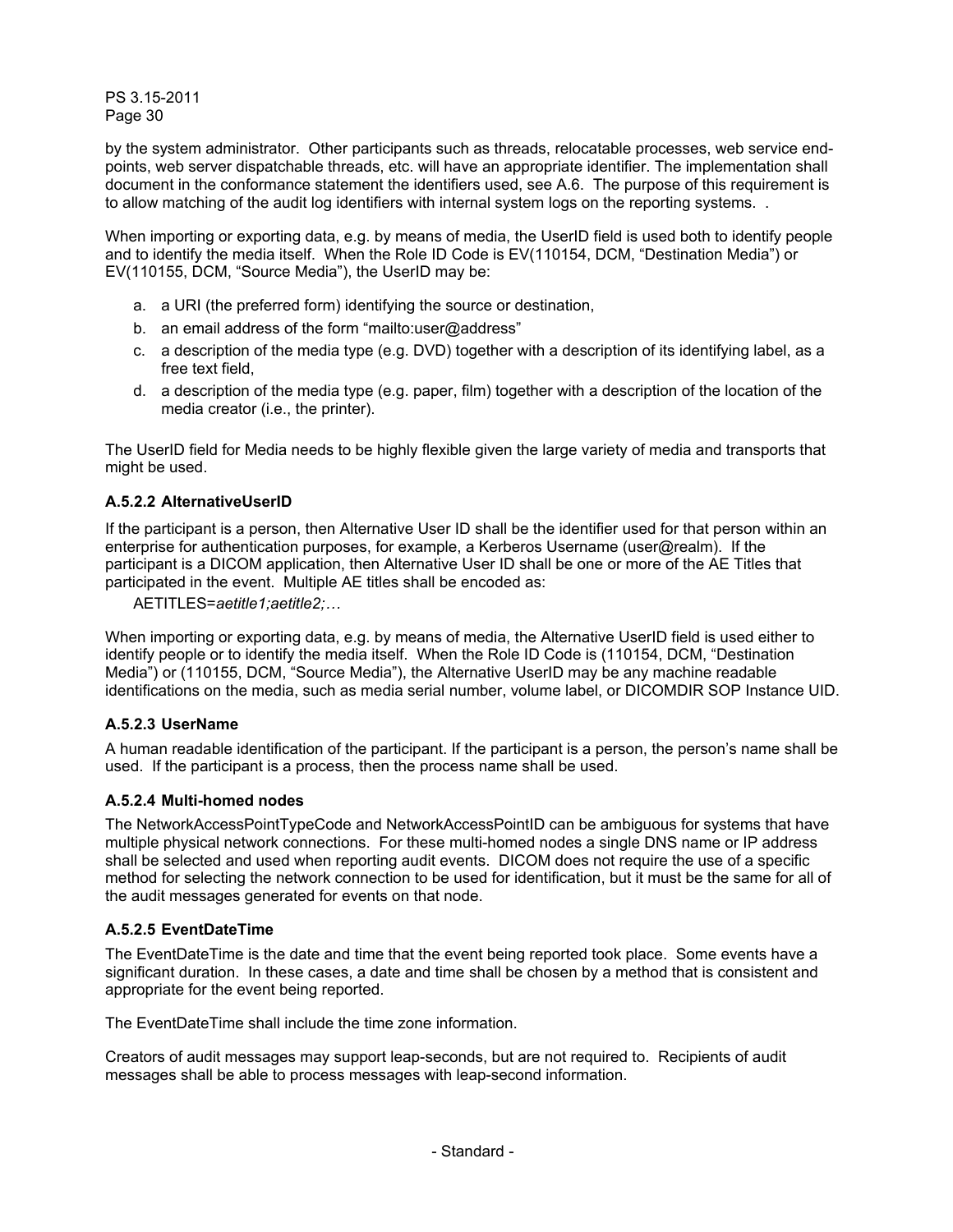## **A.5.3 DICOM specific audit messages**

The following subsections define message specializations for use by implementations that claim conformance to the DICOM Audit Trail Profile. Any field (i.e., XML element and associated attributes) not specifically mentioned in the following tables shall follow the conventions specified in A.5.1 and A.5.2.

An implementation claiming conformance to this Profile that reports an activity covered by one of the audit messages defined by this Profile shall use the message format defined in this Profile. However, a system claiming conformance to this Profile is not required to send a message each time the activity reported by that audit message occurs. It is expected that the triggering of audit messages would be configurable on an individual basis, to be able to balance network load versus the severity of threats, in accordance with local security policies.

Notes: 1. It is a system design issue outside the scope of DICOM as to what entity actually sends an audit event and when. For example, a Query message could be generated by the entity where the query originated, by the entity that eventually would respond to the query, or by a monitoring entity not directly involved with the query, but that generates audit messages based on monitored network traffic.

 2. To report events that are similar to the events described here, these definitions can be used as the basis for extending the schema.

In the subsequent tables, the information entity column indicates the relationship between real world entities and the information elements encoded into the message.

### **A.5.3.1 Application Activity**

This audit message describes the event of an Application Entity starting or stopping. This is closely related to the more general case of any kind of application startup or shutdown, and may be suitable for those purposes also.

| <b>Real World</b><br><b>Entities</b> | <b>Field Name</b>          | Opt.      | <b>Value Constraints</b>                                                             |
|--------------------------------------|----------------------------|-----------|--------------------------------------------------------------------------------------|
| Event                                | EventID                    | м         | EV (110100, DCM,"Application Activity")                                              |
|                                      | EventActionCode            | м         | <b>Enumerated Value</b><br>$E = Execute$                                             |
|                                      | EventDateTime              | м         | not specialized                                                                      |
|                                      | EventOutcomeIndicator      | м         | not specialized                                                                      |
|                                      | EventTypeCode              | M         | DT (110120, DCM, "Application Start")<br>DT (110121, DCM, "Application Stop")        |
|                                      | UserID                     | M         | The identity of the process started or stopped formatted as<br>specified in A.5.2.1. |
|                                      | AlternativeUserID          | <b>MC</b> | If the process supports DICOM, then the AE Titles as specified in<br>A.5.2.2.        |
|                                      | UserName                   | U         | not specialized                                                                      |
| <b>Active</b>                        | <b>UserIsRequestor</b>     | м         | not specialized                                                                      |
| Participant:<br><b>Application</b>   | RoleIDCode                 | м         | EV (110150, DCM, "Application")                                                      |
| started (1)                          | NetworkAccessPointTypeCode | U         | not specialized                                                                      |
|                                      | NetworkAccessPointID       | U         | not specialized                                                                      |

## **Table A.5.3.1 – 1 Application Activity Message**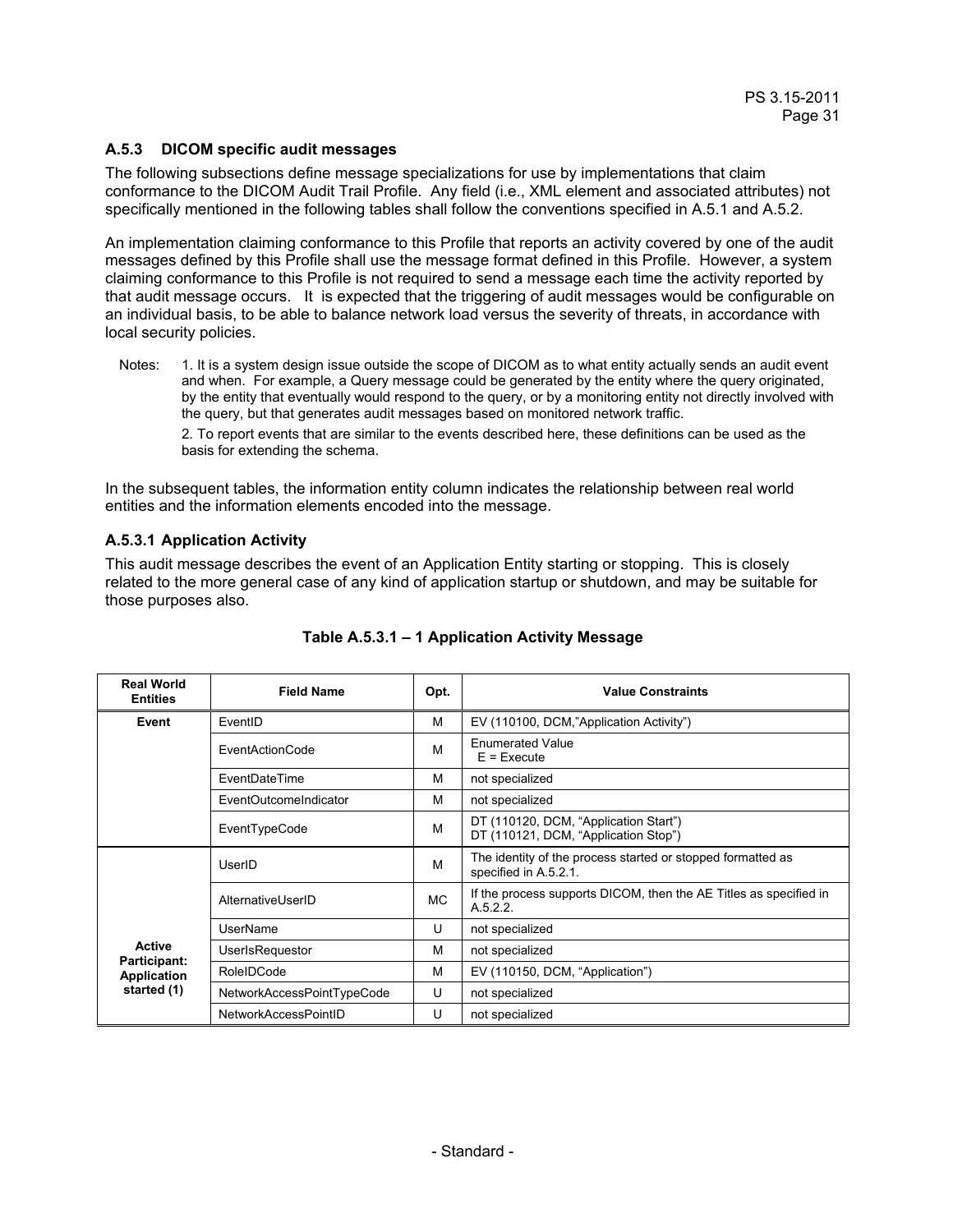|                               | UserID                     | M | The person or process starting or stopping the Application |
|-------------------------------|----------------------------|---|------------------------------------------------------------|
|                               | AlternativeUserID          | U | not specialized                                            |
|                               | <b>UserName</b>            | U | not specialized                                            |
| <b>Active</b>                 | <b>UserIsRequestor</b>     | M | not specialized                                            |
| Participant:                  | RoleIDCode                 | М | EV (110151, DCM, "Application Launcher")                   |
| Persons and or                | NetworkAccessPointTypeCode |   | not specialized                                            |
| processes that<br>started the | NetworkAccessPointID       | U | not specialized                                            |
| Application                   |                            |   |                                                            |

**(0..N)** 

No Participant Objects are needed for this message.

## **A.5.3.2 Audit Log Used**

This message describes the event of a person or process reading a log of audit trail information.

Note: For example, an implementation that maintains a local cache of audit information that has not been transferred to a central collection point might generate this message if its local cache were accessed by a user.

**Table A.5.3.2-1 Audit Log Used Message** 

| <b>Real World</b><br><b>Entities</b>                | <b>Field Name</b>              | Opt. | <b>Value Constraints</b>                                                                                                                                    |
|-----------------------------------------------------|--------------------------------|------|-------------------------------------------------------------------------------------------------------------------------------------------------------------|
| Event                                               | EventID                        | M    | EV (110101, DCM, "Audit Log Used")                                                                                                                          |
|                                                     | <b>EventActionCode</b>         | M    | Shall be enumerated value:                                                                                                                                  |
|                                                     |                                |      | $R = read$                                                                                                                                                  |
|                                                     | EventDateTime                  | M    | not specialized                                                                                                                                             |
|                                                     | EventOutcomeIndicator          | M    | not specialized                                                                                                                                             |
|                                                     | EventTypeCode                  | U    | not specialized                                                                                                                                             |
| <b>Active</b><br><b>Participant:</b><br>Persons and | UserID                         | M    | The person or process accessing the audit trail. If both are known,<br>then two active participants shall be included (both the person and<br>the process). |
| or processes<br>that started                        | AlternativeUserID              | U    | not specialized                                                                                                                                             |
| the                                                 | UserName                       | U    | not specialized                                                                                                                                             |
| <b>Application</b><br>(12)                          | UserIsRequestor                | M    | not specialized                                                                                                                                             |
|                                                     | RoleIDCode                     | U    | not specialized                                                                                                                                             |
|                                                     | NetworkAccessPointTypeCode     | U    | not specialized                                                                                                                                             |
|                                                     | NetworkAccessPointID           | U    | not specialized                                                                                                                                             |
| Participating<br>Object:                            | ParticipantObjectTypeCode      | M    | Shall be:<br>$2 = system$                                                                                                                                   |
| Identity of the<br>audit log (1)                    | ParticipantObjectTypeCodeRole  | M    | Shall be:<br>$13$ = security resource                                                                                                                       |
|                                                     | ParticipantObjectDataLifeCycle | U    | not specialized                                                                                                                                             |
|                                                     | ParticipantObjectIDTypeCode    | M    | Shall be:<br>$12 = URI$                                                                                                                                     |
|                                                     | ParticipantObjectSensitivity   | U    | not specialized                                                                                                                                             |
|                                                     | ParticipantObjectID            | M    | The URI of the audit log                                                                                                                                    |
|                                                     | ParticipantObjectName          | U    | Shall be:<br>"Security Audit Log"                                                                                                                           |
|                                                     | ParticipantObjectQuery         | U    | not specialized                                                                                                                                             |
|                                                     | ParticipantObjectDetail        | U    | not specialized                                                                                                                                             |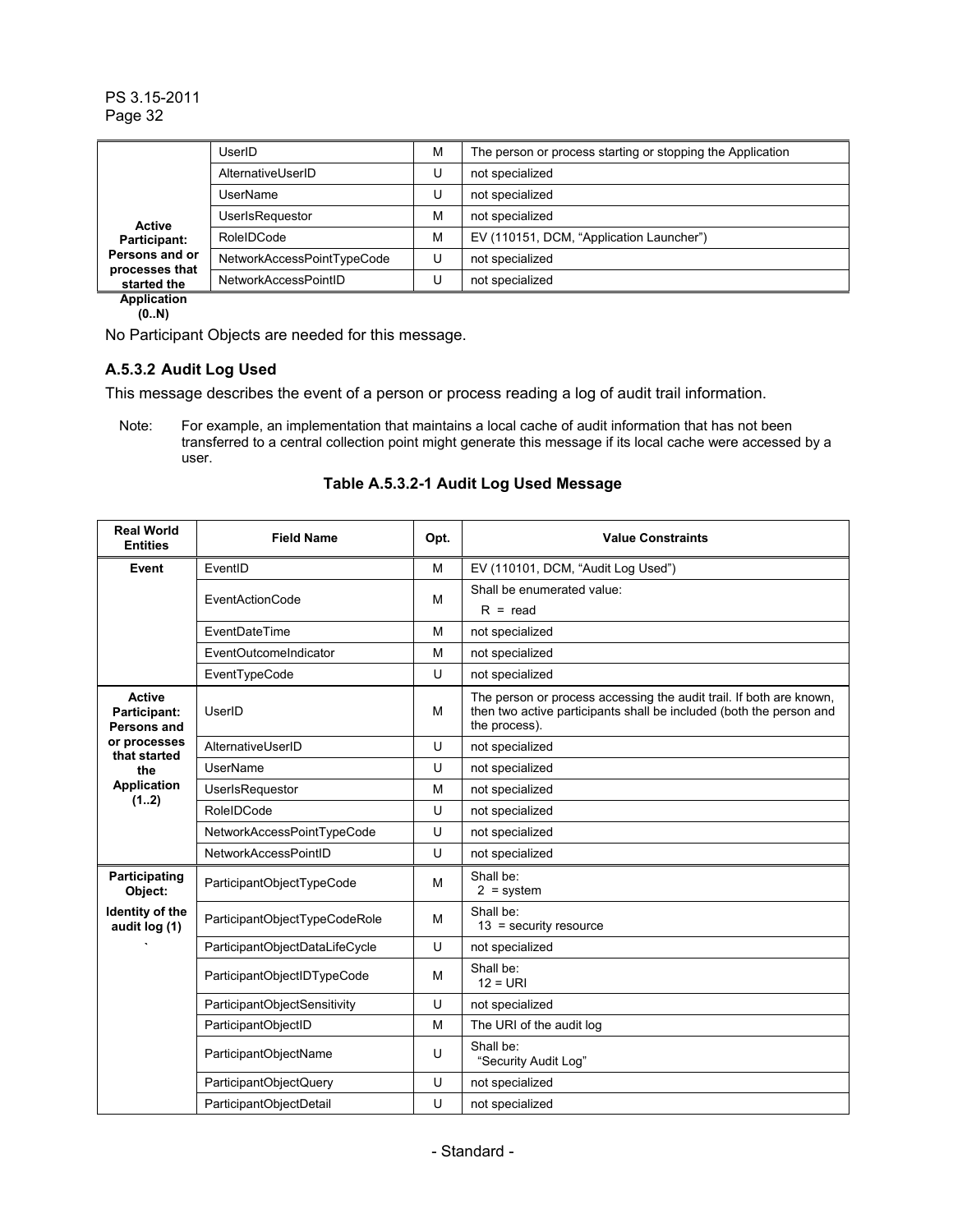| ParticipantObjectDescription   | U | not specialized |
|--------------------------------|---|-----------------|
| <b>SOPCIASS</b>                | U | See A.5.2       |
| Accession                      | U | See A.5.2       |
| <b>NumberOfInstances</b>       | U | See A.5.2       |
| Instances                      | U | See A.5.2       |
| Encrypted                      | U | See A.5.2       |
| Anonymized                     | U | See A.5.2       |
| ParticipantObjectContainsStudy | U | See A.5.2       |

## **A.5.3.3 Begin Transferring DICOM Instances**

This message describes the event of a system beginning to transfer a set of DICOM instances from one node to another node within control of the system's security domain. This message may only include information about a single patient.

Note: A separate Instances Transferred message is defined for transfer completion, allowing comparison of what was intended to be sent and what was actually sent.

| <b>Real World</b><br><b>Entities</b> | <b>Field Name</b>          | Opt. | <b>Value Constraints</b>                                                                                                    |
|--------------------------------------|----------------------------|------|-----------------------------------------------------------------------------------------------------------------------------|
| Event                                | EventID                    | M    | EV (110102, DCM, "Begin Transferring DICOM Instances")                                                                      |
|                                      | EventActionCode            | м    | Shall be:<br>$E = Execute$                                                                                                  |
|                                      | EventDateTime              | M    | not specialized                                                                                                             |
|                                      | EventOutcomeIndicator      | M    | not specialized                                                                                                             |
|                                      | EventTypeCode              | U    | not specialized                                                                                                             |
| <b>Active Participant:</b>           | UserID                     | м    | The identity of the process sending the data.                                                                               |
| <b>Process Sending</b>               | AlternativeUserID          | U    | not specialized                                                                                                             |
| the Data (1)                         | UserName                   | U    | not specialized                                                                                                             |
|                                      | UserIsRequestor            | M    | not specialized                                                                                                             |
|                                      | RoleIDCode                 | M    | EV (110153, DCM, "Source Role ID")                                                                                          |
|                                      | NetworkAccessPointTypeCode | U    | not specialized                                                                                                             |
|                                      | NetworkAccessPointID       | U    | not specialized                                                                                                             |
| <b>Active Participant:</b>           | UserID                     | M    | The identity of the process receiving the data.                                                                             |
| <b>Process receiving</b>             | AlternativeUserID          | U    | not specialized                                                                                                             |
| the data (1)                         | UserName                   | U    | not specialized                                                                                                             |
|                                      | UserIsRequestor            | M    | not specialized                                                                                                             |
|                                      | RoleIDCode                 | M    | EV (110152, DCM, "Destination Role ID")                                                                                     |
|                                      | NetworkAccessPointTypeCode | U    | not specialized                                                                                                             |
|                                      | NetworkAccessPointID       | U    | not specialized                                                                                                             |
|                                      | UserID                     | м    | The identity of any other participants that might be involved and<br>known, especially third parties that are the requestor |
|                                      | AlternativeUserID          | U    | not specialized                                                                                                             |
|                                      | <b>UserName</b>            | U    | not specialized                                                                                                             |
|                                      | <b>UserIsRequestor</b>     | M    | not specialized                                                                                                             |

**Table A.5.3.3 – 1 Audit Message for Begin Transferring DICOM Instances**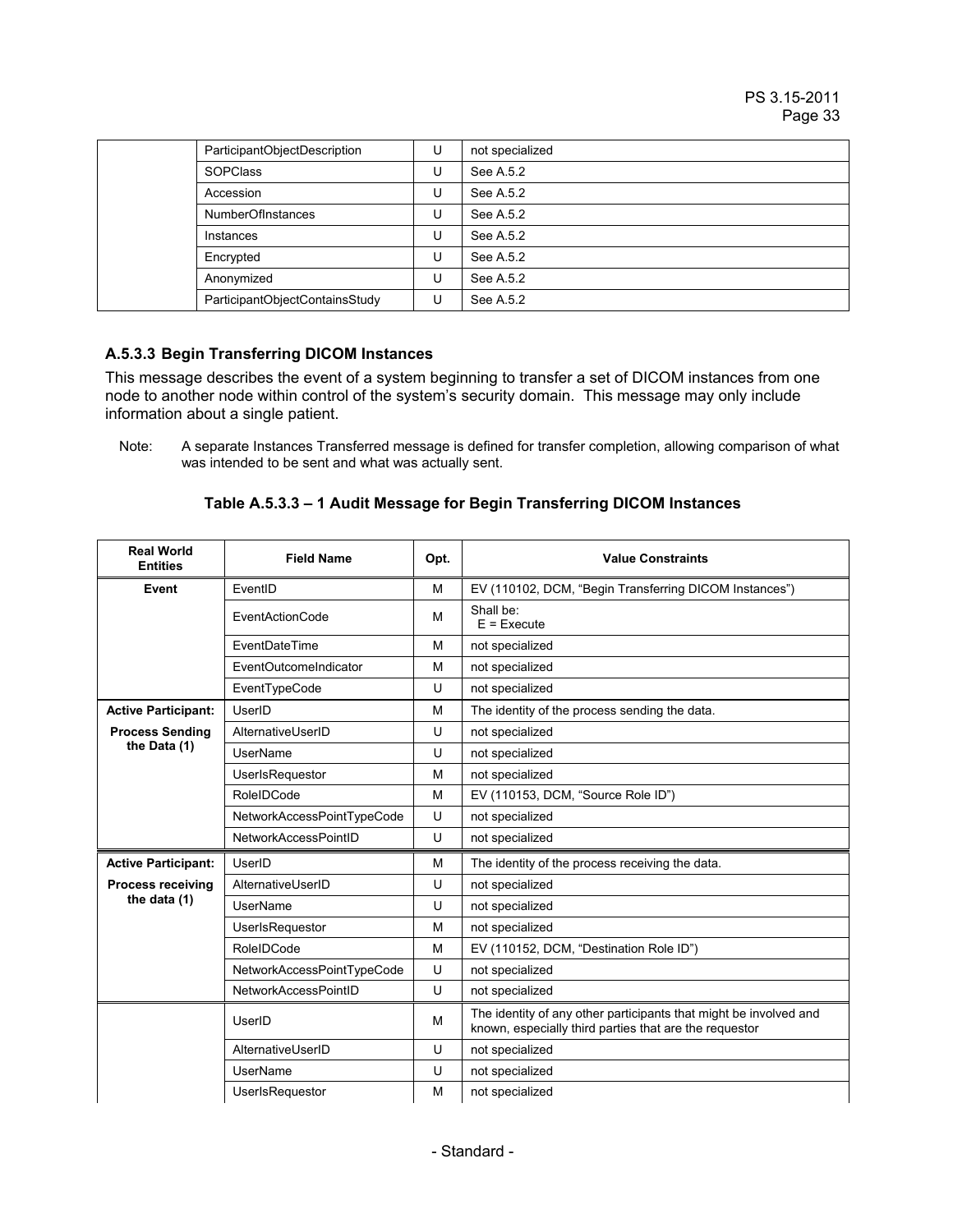|                                          | RoleIDCode                        | U         | not specialized                                                     |
|------------------------------------------|-----------------------------------|-----------|---------------------------------------------------------------------|
|                                          | NetworkAccessPointTypeCode        | U         | not specialized                                                     |
|                                          | NetworkAccessPointID              | U         | not specialized                                                     |
| Participating<br>Object:                 | ParticipantObjectTypeCode         | М         | Shall be:<br>$2 = system$                                           |
| <b>Studies being</b><br>transferred (1N) | ParticipantObjectTypeCodeRol<br>e | м         | Shall be:<br>$3 =$ report                                           |
|                                          | ParticipantObjectDataLifeCycle    | U         | not specialized                                                     |
|                                          | ParticipantObjectIDTypeCode       | М         | EV (110180, DCM, "Study Instance UID")                              |
|                                          | ParticipantObjectSensitivity      | U         | not specialized                                                     |
|                                          | ParticipantObjectID               | M         | The Study Instance UID                                              |
|                                          | ParticipantObjectName             | U         | not specialized                                                     |
|                                          | ParticipantObjectQuery            | U         | not specialized                                                     |
|                                          | ParticipantObjectDetail           | U         | Element "ContainsSOPClass" with one or more SOP Class UID<br>values |
|                                          | ParticipantObjectDescription      | U         | not specialized                                                     |
|                                          | <b>SOPClass</b>                   | <b>MC</b> | not specialized                                                     |
|                                          | Accession                         | U         | not specialized                                                     |
|                                          | <b>NumberOfInstances</b>          | U         | not specialized                                                     |
|                                          | Instances                         | U         | not specialized                                                     |
|                                          | Encrypted                         | U         | not specialized                                                     |
|                                          | Anonymized                        | U         | not specialized                                                     |
| Participating<br>Object:                 | ParticipantObjectTypeCode         | М         | Shall be:<br>$1 = person$                                           |
| Patient (1)                              | ParticipantObjectTypeCodeRol<br>e | М         | Shall be:<br>$1 =$ patient                                          |
|                                          | ParticipantObjectDataLifeCycle    | U         | not specialized                                                     |
|                                          | ParticipantObjectIDTypeCode       | М         | Shall be:<br>$2 =$ patient ID                                       |
|                                          | ParticipantObjectSensitivity      | U         | not specialized                                                     |
|                                          | ParticipantObjectID               | М         | The patient ID                                                      |
|                                          | ParticipantObjectName             | U         | The patient name                                                    |
|                                          | ParticipantObjectQuery            | U         | not specialized                                                     |
|                                          | ParticipantObjectDetail           | U         | not specialized                                                     |
|                                          | ParticipantObjectDescription      | U         | not specialized                                                     |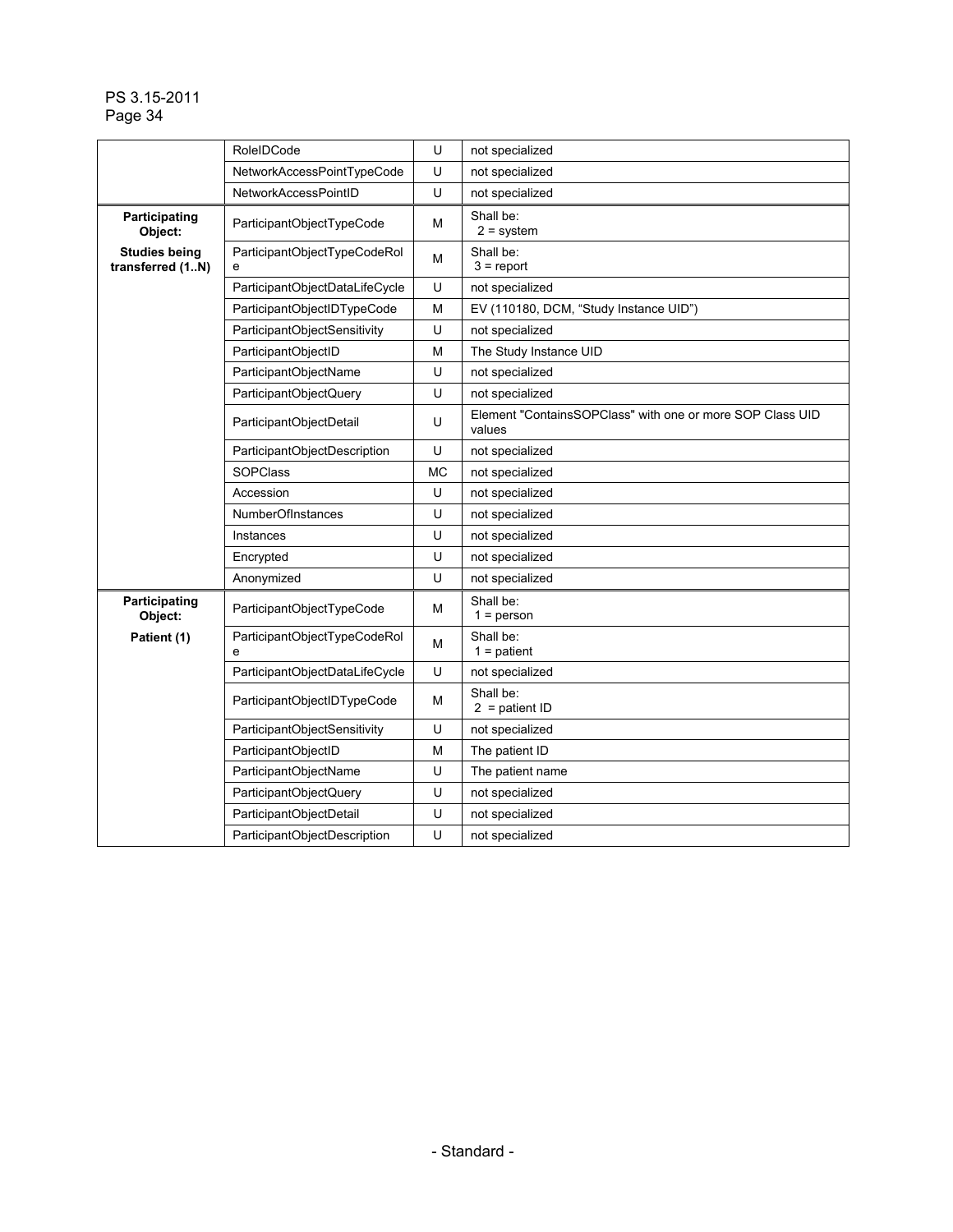## **A.5.3.4 Data Export**

This message describes the event of exporting data from a system, meaning that the data is leaving control of the system's security domain. Examples of exporting include printing to paper, recording on film, conversion to another format for storage in an EHR, writing to removable media, or sending via e-mail. Multiple patients may be described in one event message.

A single user (either local or remote) shall be identified as the requestor, i.e., UserIsRequestor with a value of TRUE. This accommodates both push and pull transfer models for media.

| <b>Real World</b><br><b>Entities</b>                                                   | <b>Field Name</b>           | Opt.      | <b>Value Constraints</b>                                                                                                                                                 |  |
|----------------------------------------------------------------------------------------|-----------------------------|-----------|--------------------------------------------------------------------------------------------------------------------------------------------------------------------------|--|
| Event                                                                                  | EventID                     | M         | EV (110106, DCM, "Export")                                                                                                                                               |  |
|                                                                                        | <b>EventActionCode</b>      | M         | Shall be:<br>$R = Read$                                                                                                                                                  |  |
|                                                                                        | EventDateTime               | M         | not specialized                                                                                                                                                          |  |
|                                                                                        | EventOutcomeIndicator       | M         | not specialized                                                                                                                                                          |  |
|                                                                                        | EventTypeCode               | U         | not specialized                                                                                                                                                          |  |
| Participating                                                                          | UserID                      | М         | The identity of the remote user or process receiving the data                                                                                                            |  |
| Object:                                                                                | AlternativeUserID           | U         | not specialized                                                                                                                                                          |  |
| <b>Remote Users</b><br>and Processes                                                   | UserName                    | U         | not specialized                                                                                                                                                          |  |
| (0n)                                                                                   | <b>UserIsRequestor</b>      | М         | See Section A.5.3.4.1                                                                                                                                                    |  |
|                                                                                        | RoleIDCode                  | М         | EV (110152, DCM, "Destination Role ID")                                                                                                                                  |  |
|                                                                                        | NetworkAccessPointTypeCode  | U         | not specialized                                                                                                                                                          |  |
|                                                                                        | NetworkAccessPointID        | U         | not specialized                                                                                                                                                          |  |
| Participating<br>Object: User or<br><b>Process</b><br><b>Exporting the</b><br>data(12) | UserID                      | М         | The identity of the local user or process exporting the data. If both<br>are known, then two active participants shall be included (both the<br>person and the process). |  |
|                                                                                        | AlternativeUserID           | U         | not specialized                                                                                                                                                          |  |
|                                                                                        | <b>UserName</b>             | U         | not specialized                                                                                                                                                          |  |
|                                                                                        | UserIsRequestor             | М         | See Section A.5.3.4.1                                                                                                                                                    |  |
|                                                                                        | RoleIDCode                  | М         | EV (110153, DCM, "Source Role ID")                                                                                                                                       |  |
|                                                                                        | NetworkAccessPointTypeCode  | U         | not specialized                                                                                                                                                          |  |
|                                                                                        | NetworkAccessPointID        | U         | not specialized                                                                                                                                                          |  |
| <b>Active</b>                                                                          | UserID                      | М         | See Section A.5.2.3                                                                                                                                                      |  |
| Participant:                                                                           | AlternativeUserID           | U         | See Section A.5.2.4                                                                                                                                                      |  |
| Media (1)                                                                              | <b>UserName</b>             | U         | not specialized                                                                                                                                                          |  |
|                                                                                        | <b>UserIsRequestor</b>      | M         | Shall be FALSE                                                                                                                                                           |  |
|                                                                                        | RoleIDCode                  | М         | EV (110154, DCM, "Destination Media")                                                                                                                                    |  |
|                                                                                        | NetworkAccessPointTypeCode  | <b>MC</b> | Required if being exported to other than physical media, e.g. to a<br>network destination rather than to film, paper or CD. May be<br>present otherwise.                 |  |
|                                                                                        | <b>NetworkAccessPointID</b> | МC        | Required if Net Access Point Type Code is present. May be<br>present otherwise.                                                                                          |  |
|                                                                                        | Medialdentifier             | <b>MC</b> | Volume ID, URI, or other identifier for media.<br>Required if digital media. May be present otherwise.                                                                   |  |
|                                                                                        | MediaType                   | М         | Values selected from DCID (405)                                                                                                                                          |  |

#### **Table A.5.3.4-1 Audit Message for Data Export**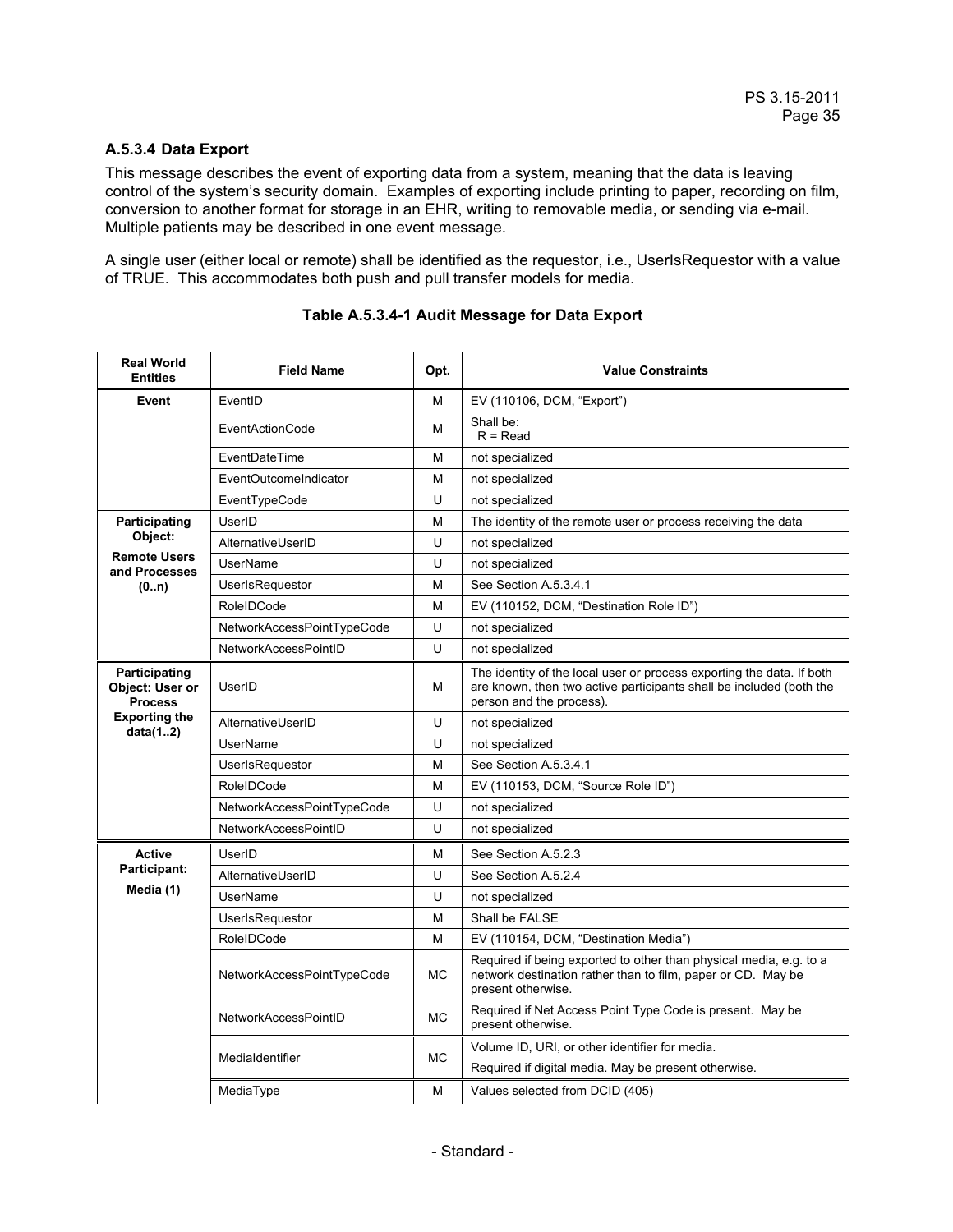| Participating<br>Object: | ParticipantObjectTypeCode      | М         | Shall be:<br>$2 = system$              |
|--------------------------|--------------------------------|-----------|----------------------------------------|
| Studies (0N)             | ParticipantObjectTypeCodeRole  | M         | Shall be:<br>$3$ = report              |
|                          | ParticipantObjectDataLifeCycle | U         | not specialized                        |
|                          | ParticipantObjectIDTypeCode    | M         | EV (110180, DCM, "Study Instance UID") |
|                          | ParticipantObjectSensitivity   | U         | not specialized                        |
|                          | ParticipantObjectID            | M         | The Study Instance UID                 |
|                          | ParticipantObjectName          | U         | not specialized                        |
|                          | ParticipantObjectQuery         | U         | not specialized                        |
|                          | ParticipantObjectDetail        | U         | not specialized                        |
|                          | ParticipantObjectDescription   | U         | not specialized                        |
|                          | <b>SOPClass</b>                | <b>MC</b> | See Table A.5.2-1                      |
|                          | Accession                      | U         | not specialized                        |
|                          | <b>NumberOfInstances</b>       | U         | not specialized                        |
|                          | Instances                      | U         | not specialized                        |
|                          | Encrypted                      | U         | not specialized                        |
|                          | Anonymized                     | U         | not specialized                        |
| Participating<br>Object: | ParticipantObjectTypeCode      | M         | Shall be:<br>$1 = person$              |
| Patients (1N)            | ParticipantObjectTypeCodeRole  | М         | Shall be:<br>$1 =$ patient             |
|                          | ParticipantObjectDataLifeCycle | U         | not specialized                        |
|                          | ParticipantObjectIDTypeCode    | M         | Shall be:<br>$2 =$ patient ID          |
|                          | ParticipantObjectSensitivity   | U         | not specialized                        |
|                          | ParticipantObjectID            | M         | The patient ID                         |
|                          | ParticipantObjectName          | U         | The patient name                       |
|                          | ParticipantObjectQuery         | U         | not specialized                        |
|                          | ParticipantObjectQuery         | U         | not specialized                        |
|                          | ParticipantObjectDetail        | U         | not specialized                        |
|                          | ParticipantObjectDescription   | U         | not specialized                        |

## **A.5.3.5 Data Import**

This message describes the event of importing data into an organization, implying that the data now entering the system was not under the control of the security domain of this organization. Transfer by media within an organization is often considered a data transfer rather than a data import event. An example of importing is creating new local instances from data on removable media. Multiple patients may be described in one event message.

A single user (either local or remote) shall be identified as the requestor, i.e., UserIsRequestor with a value of TRUE. This accommodates both push and pull transfer models for media.

|  | Table A.5.3.5-1 Audit Message for Data Import |  |
|--|-----------------------------------------------|--|
|--|-----------------------------------------------|--|

| <b>Real World</b><br><b>Entities</b> | <b>Field Name</b> | Opt. | <b>Value Constraints</b>   |
|--------------------------------------|-------------------|------|----------------------------|
|                                      | EventID           | М    | EV (110107, DCM, "Import") |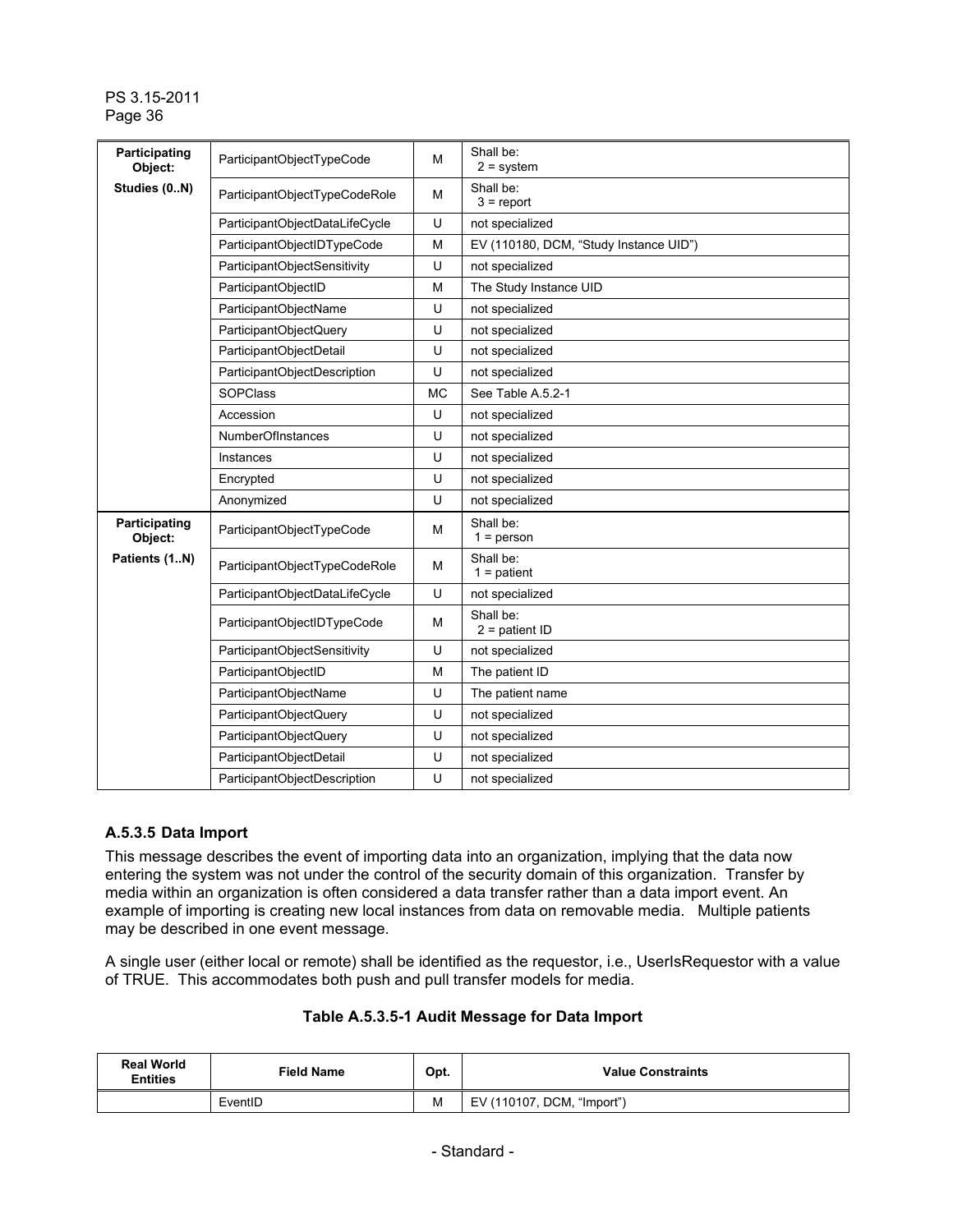|                                         | EventID                        | м         | EV (110107, DCM, "Import")                                                                               |
|-----------------------------------------|--------------------------------|-----------|----------------------------------------------------------------------------------------------------------|
| Event                                   | EventRateTime                  | М         | Sotashteecialized                                                                                        |
|                                         | EventOutcomeIndicator          | М         | not specialized                                                                                          |
|                                         | EventTypeCode                  | U         | not specialized                                                                                          |
| Participating                           | UserID                         | М         | The identity of the local user or process importing the data.                                            |
| Object:                                 | AlternativeUserID              | U         | not specialized                                                                                          |
| <b>User or Process</b><br>Importing the | <b>UserName</b>                | U         | not specialized                                                                                          |
| data (1n)                               | <b>UserIsRequestor</b>         | M         | See Section A.5.3.5                                                                                      |
|                                         | RoleIDCode                     | M         | EV (110152, DCM, "Destination Role ID")                                                                  |
|                                         | NetworkAccessPointTypeCode     | U         | not specialized                                                                                          |
|                                         | <b>NetworkAccessPointID</b>    | U         | not specialized                                                                                          |
| <b>Active</b>                           | UserID                         | M         | See Section A.5.2.3                                                                                      |
| Participant:                            | AlternativeUserID              | U         | See Section A.5.2.4                                                                                      |
| <b>Source Media</b><br>(1)              | <b>UserName</b>                | U         | not specialized                                                                                          |
|                                         | UserIsRequestor                | M         | Shall be FALSE                                                                                           |
|                                         | RoleIDCode                     | М         | EV (110155, DCM, "Source Media")                                                                         |
|                                         | NetworkAccessPointTypeCode     | U         | not specialized                                                                                          |
|                                         | NetworkAccessPointID           | МC        | Shall be present if Net Access Point Type Code is present. Shall<br>use fields as specified in RFC 3881. |
|                                         | Medialdentifier                | М         | Volume ID, URI, or other identifier for media                                                            |
|                                         | MediaType                      | M         | Values selected from DCID (405)                                                                          |
|                                         | UserID                         | Μ         | See Section A.5.2.3                                                                                      |
|                                         | AlternativeUserID              | U         | See Section A.5.2.4                                                                                      |
|                                         | <b>UserName</b>                | U         | not specialized                                                                                          |
|                                         | UserIsRequestor                | M         | See Section A.5.3.5                                                                                      |
|                                         | RoleIDCode                     | М         | EV (110153, DCM, "Source Role ID")                                                                       |
|                                         | NetworkAccessPointTypeCode     | U         | not specialized                                                                                          |
|                                         | NetworkAccessPointID           | <b>MC</b> | Shall be present if Net Access Point Type Code is present.                                               |
|                                         | ParticipantObjectTypeCode      | М         | Shall be:<br>$2 = system$                                                                                |
|                                         | ParticipantObjectTypeCodeRole  | М         | Shall be:<br>$3$ = report                                                                                |
|                                         | ParticipantObjectDataLifeCycle | U         | not specialized                                                                                          |
|                                         | ParticipantObjectIDTypeCode    | М         | EV (110180, DCM, "Study Instance UID")                                                                   |
|                                         | ParticipantObjectSensitivity   | U         | not specialized                                                                                          |
|                                         | ParticipantObjectID            | M         | The Study Instance UID                                                                                   |
|                                         | ParticipantObjectName          | U         | not specialized                                                                                          |
|                                         | ParticipantObjectQuery         | U         | not specialized                                                                                          |
|                                         | ParticipantObjectDetail        | U         | Not specialized                                                                                          |
|                                         | ParticipantObjectDescription   | U         | not specialized                                                                                          |
|                                         | SOPClass                       | MC        | See Table A.5.2-1                                                                                        |
|                                         | Accession                      | U         | not specialized                                                                                          |
|                                         | <b>NumberOfInstances</b>       | U         | not specialized                                                                                          |
|                                         | Instances                      | U         | not specialized                                                                                          |
|                                         | Encrypted                      | U         | not specialized                                                                                          |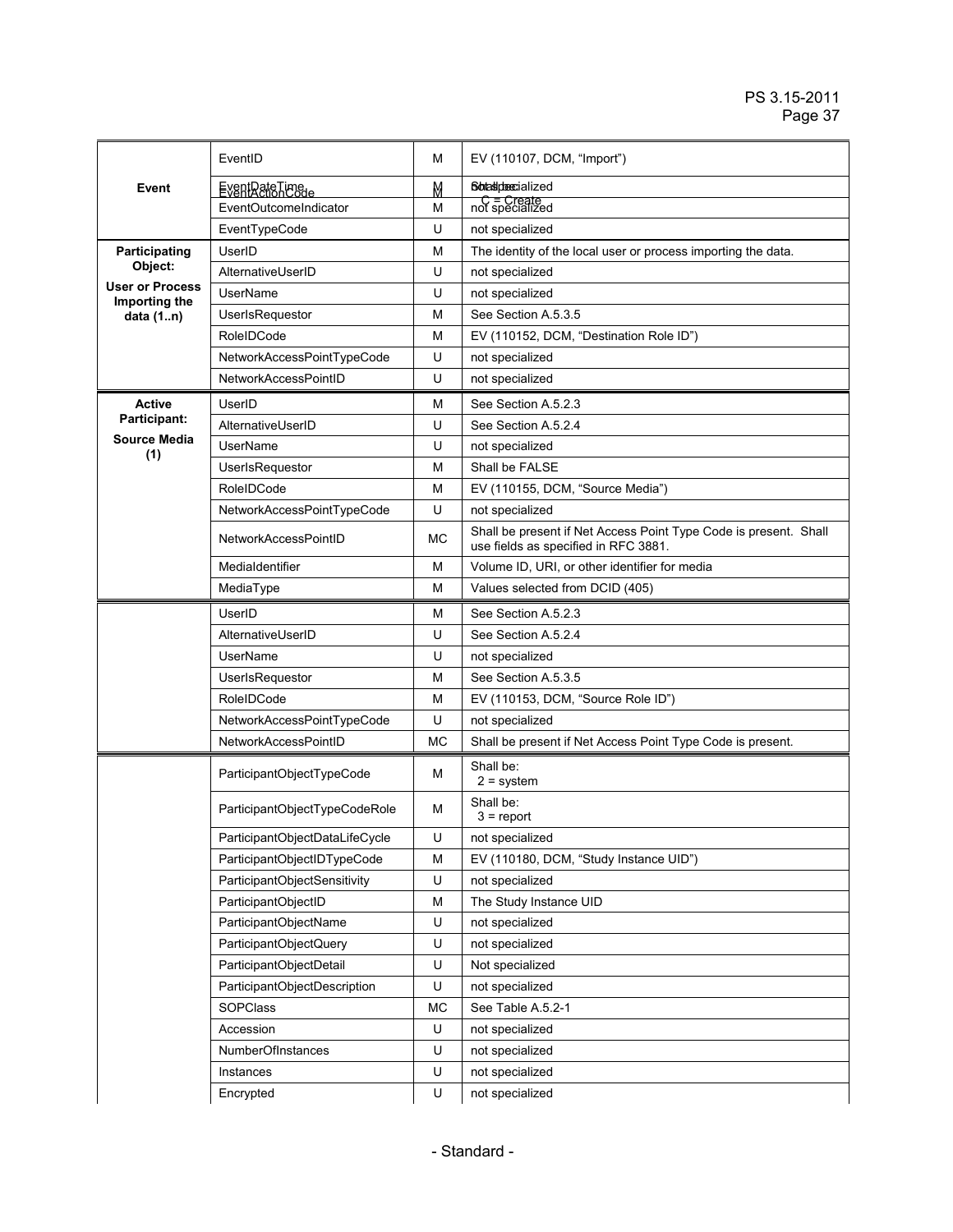|                          | Anonymized                     | U | not specialized               |
|--------------------------|--------------------------------|---|-------------------------------|
| Participating<br>Object: | ParticipantObjectTypeCode      | M | Shall be:<br>$=$ person       |
| Patients (1N)            | ParticipantObjectTypeCodeRole  | M | Shall be:<br>$l =$ patient    |
|                          | ParticipantObjectDataLifeCycle | U | not specialized               |
|                          | ParticipantObjectIDTypeCode    | M | Shall be:<br>$2$ = patient ID |
|                          | ParticipantObjectSensitivity   | U | not specialized               |
|                          | ParticipantObjectID            | M | The patient ID                |
|                          | ParticipantObjectName          | U | The patient name              |
|                          | ParticipantObjectQuery         | U | not specialized               |
|                          | ParticipantObjectDetail        | U | not specialized               |
|                          | ParticipantObjectDescription   | U | not specialized               |

#### **A.5.3.6 DICOM Instances Accessed**

This message describes the event of DICOM SOP Instances being viewed, utilized, updated, or deleted. This message shall only include information about a single patient and can be used to summarize all activity for several studies for that patient. This message records the studies to which the instances belong, not the individual instances.

If all instances within a study are deleted, then the EV(110105, DCM, "DICOM Study Deleted") event shall be used, see A.5.3.8.

| <b>Real World</b><br><b>Entities</b> | <b>Field Name</b>             | Opt. | <b>Value Constraints</b>                                                               |
|--------------------------------------|-------------------------------|------|----------------------------------------------------------------------------------------|
| Event                                | EventID                       | M    | EV (110103, DCM, "DICOM Instances Accessed")                                           |
|                                      | <b>EventActionCode</b>        | м    | Enumerated value:<br>$C = \text{create}$<br>$R = read$<br>$U = update$<br>$D =$ delete |
|                                      | EventDateTime                 | M    | not specialized                                                                        |
|                                      | EventOutcomeIndicator         | м    | not specialized                                                                        |
|                                      | EventTypeCode                 | U    | not specialized                                                                        |
| <b>Active</b>                        | UserID                        | M    | not specialized                                                                        |
| Participant:                         | AlternativeUserID             | U    | not specialized                                                                        |
| Person and or<br><b>Process</b>      | UserName                      | U    | not specialized                                                                        |
| manipulating the                     | UserIsRequestor               | M    | not specialized                                                                        |
| data                                 | RoleIDCode                    | U    | not specialized                                                                        |
| (12)                                 | NetworkAccessPointTypeCode    | U    | not specialized                                                                        |
|                                      | NetworkAccessPointID          | U    | not specialized                                                                        |
|                                      | ParticipantObjectTypeCode     | M    | Shall be:<br>$2 = system$                                                              |
|                                      | ParticipantObjectTypeCodeRole | M    | Shall be:<br>$3$ = report                                                              |

## **Table A.5.3.6-1 Audit Message for DICOM Instances Accessed**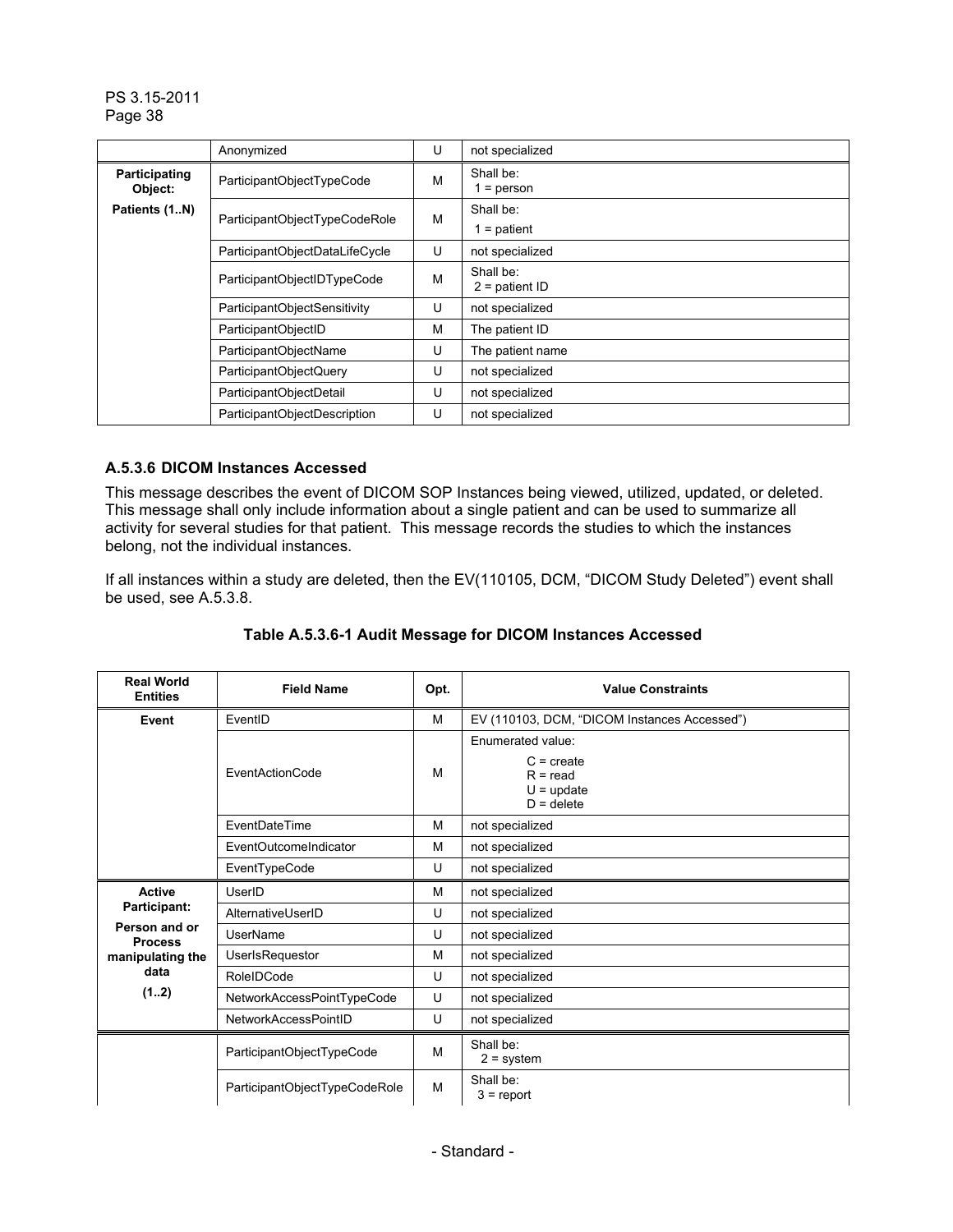|                          | ParticipantObjectDataLifeCycle | U         | not specialized                        |
|--------------------------|--------------------------------|-----------|----------------------------------------|
|                          | ParticipantObjectIDTypeCode    | M         | EV (110180, DCM, "Study Instance UID") |
|                          | ParticipantObjectSensitivity   | U         | not specialized                        |
|                          | ParticipantObjectID            | м         | The Study Instance UID                 |
|                          | ParticipantObjectName          | U         | not specialized                        |
|                          | ParticipantObjectQuery         | U         | not specialized                        |
|                          | ParticipantObjectDetail        | U         | Not specialized                        |
|                          | ParticipantObjectDescription   | U         | Not specialized                        |
|                          | <b>SOPClass</b>                | <b>MC</b> | See Table A.5.2-1                      |
|                          | Accession                      | U         | not specialized                        |
|                          | <b>NumberOfInstances</b>       | U         | not specialized                        |
|                          | Instances                      | U         | not specialized                        |
|                          | Encrypted                      | U         | not specialized                        |
|                          | Anonymized                     | U         | not specialized                        |
| Participating<br>Object: | ParticipantObjectTypeCode      | м         | Shall be:<br>$1 = person$              |
| Patient (1)              | ParticipantObjectTypeCodeRole  | M         | Shall be:<br>$1 =$ patient             |
|                          | ParticipantObjectDataLifeCycle | U         | not specialized                        |
|                          | ParticipantObjectIDTypeCode    | M         | Shall be:<br>$2 =$ patient ID          |
|                          | ParticipantObjectSensitivity   | U         | not specialized                        |
|                          | ParticipantObjectID            | M         | The patient ID                         |
|                          | ParticipantObjectName          | U         | The patient name                       |
|                          | ParticipantObjectQuery         | U         | not specialized                        |
|                          | ParticipantObjectDetail        | U         | not specialized                        |
|                          | ParticipantObjectDescription   | U         | not specialized                        |

## **A.5.3.7 DICOM Instances Transferred**

This message describes the event of the completion of transferring DICOM SOP Instances between two Application Entities. This message may only include information about a single patient.

Note: This message may have been preceded by a Begin Transferring Instances message. The Begin Transferring Instances message conveys the intent to store SOP Instances, while the Instances Transferred message records the completion of the transfer. Any disagreement between the two messages might indicate a potential security breach.

#### **Table A.5.3.7-1 Audit Message for DICOM Instances Transferred**

| <b>Real World</b><br><b>Entities</b> | <b>Field Name</b> | Opt. | <b>Value Constraints</b>                        |
|--------------------------------------|-------------------|------|-------------------------------------------------|
|                                      | EventID           | M    | EV (110104, DCM, "DICOM Instances Transferred") |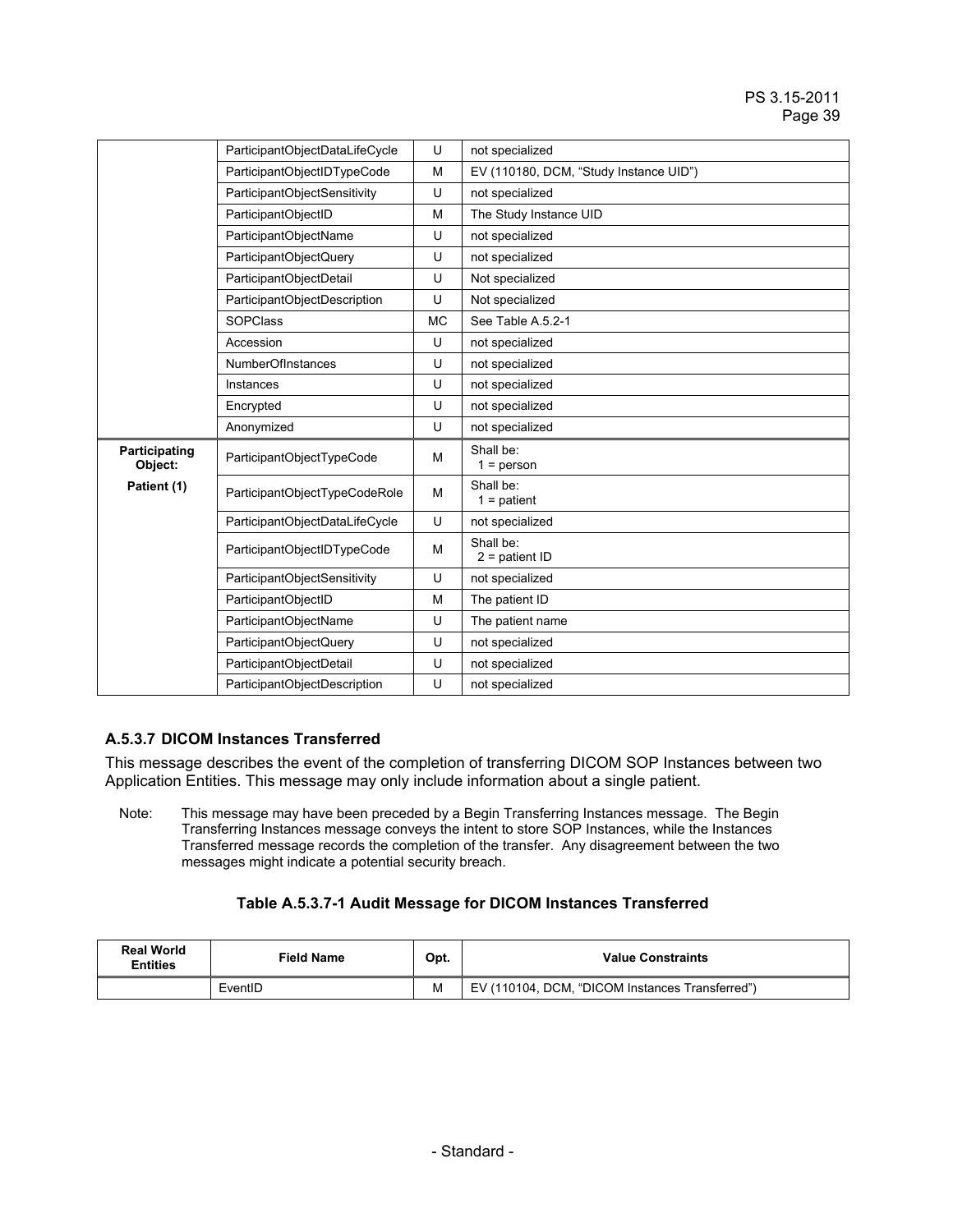|                                      | EventID                        | м  | EV (110104, DCM, "DICOM Instances Transferred")                                                                                                  |
|--------------------------------------|--------------------------------|----|--------------------------------------------------------------------------------------------------------------------------------------------------|
| Event                                | EventDateTime                  | М  | Shalhleedleel final union the transfer has completed                                                                                             |
|                                      | EventOutcomeIndicator          | M  | C = (create) if the receiver did not hold copies of the instances<br>not specialized<br>transferred –                                            |
|                                      | EventTypeCode                  | U  | net specialize the receiver already holds copies of the SOP                                                                                      |
|                                      | UserID<br>EventActionCode      | M  | <del>Instances transferred, and has determined that no changes are</del><br>Reeaeovelike Copies held.                                            |
|                                      | AlternativeUserID              | U  | not speciate of the receiver is altering its held copies to reconcile                                                                            |
|                                      | <b>UserName</b>                | U  | differences between the held copies and the received copies.                                                                                     |
|                                      | UserIsRequestor                | M  | If the Audit Source is either not the receiver, or otherwise does<br><b>ROF RAGGONTE The reader of the instances previously were held by the</b> |
|                                      | RoleIDCode                     | м  | receiving sodschen sog e role nad).                                                                                                              |
|                                      | NetworkAccessPointTypeCode     | U  | not specialized                                                                                                                                  |
|                                      | NetworkAccessPointID           | U  | not specialized                                                                                                                                  |
| <b>Active</b>                        | UserID                         | M  | not specialized                                                                                                                                  |
| Participant:                         | AlternativeUserID              | U  | not specialized                                                                                                                                  |
| The process<br>that received         | <b>UserName</b>                | U  | not specialized                                                                                                                                  |
| the data. $(1)$                      | UserIsRequestor                | M  | not specialized                                                                                                                                  |
|                                      | RoleIDCode                     | M  | EV (110152, DCM, "Destination Role ID")                                                                                                          |
|                                      | NetworkAccessPointTypeCode     | U  | not specialized                                                                                                                                  |
|                                      | NetworkAccessPointID           | U  | not specialized                                                                                                                                  |
| <b>Active</b>                        | UserID                         | M  | not specialized                                                                                                                                  |
| Participant:                         | AlternativeUserID              | U  | not specialized                                                                                                                                  |
| Other<br>participants that           | <b>UserName</b>                | U  | not specialized                                                                                                                                  |
| are known,                           | UserIsRequestor                | M  | not specialized                                                                                                                                  |
| especially third<br>parties that are | RoleIDCode                     | U  | not specialized                                                                                                                                  |
| the requestor                        | NetworkAccessPointTypeCode     | U  | not specialized                                                                                                                                  |
| (0N)                                 | <b>NetworkAccessPointID</b>    | U  | not specialized                                                                                                                                  |
|                                      | ParticipantObjectTypeCode      | М  | Shall be:<br>$2 = system$                                                                                                                        |
|                                      | ParticipantObjectTypeCodeRole  | М  | Shall be:<br>$3 =$ report                                                                                                                        |
|                                      | ParticipantObjectDataLifeCycle | U  | not specialized                                                                                                                                  |
|                                      | ParticipantObjectIDTypeCode    | M  | EV (110180, DCM, "Study Instance UID")                                                                                                           |
|                                      | ParticipantObjectSensitivity   | U  | not specialized                                                                                                                                  |
|                                      | ParticipantObjectID            | М  | The Study Instance UID                                                                                                                           |
|                                      | ParticipantObjectName          | U  | not specialized                                                                                                                                  |
|                                      | ParticipantObjectQuery         | U  | not specialized                                                                                                                                  |
|                                      | ParticipantObjectDetail        | U  | Not specialized                                                                                                                                  |
|                                      | ParticipantObjectDescription   | U  | Not specialized                                                                                                                                  |
|                                      | SOPClass                       | MC | See Table A.5.2-1                                                                                                                                |
|                                      | Accession                      | U  | not specialized                                                                                                                                  |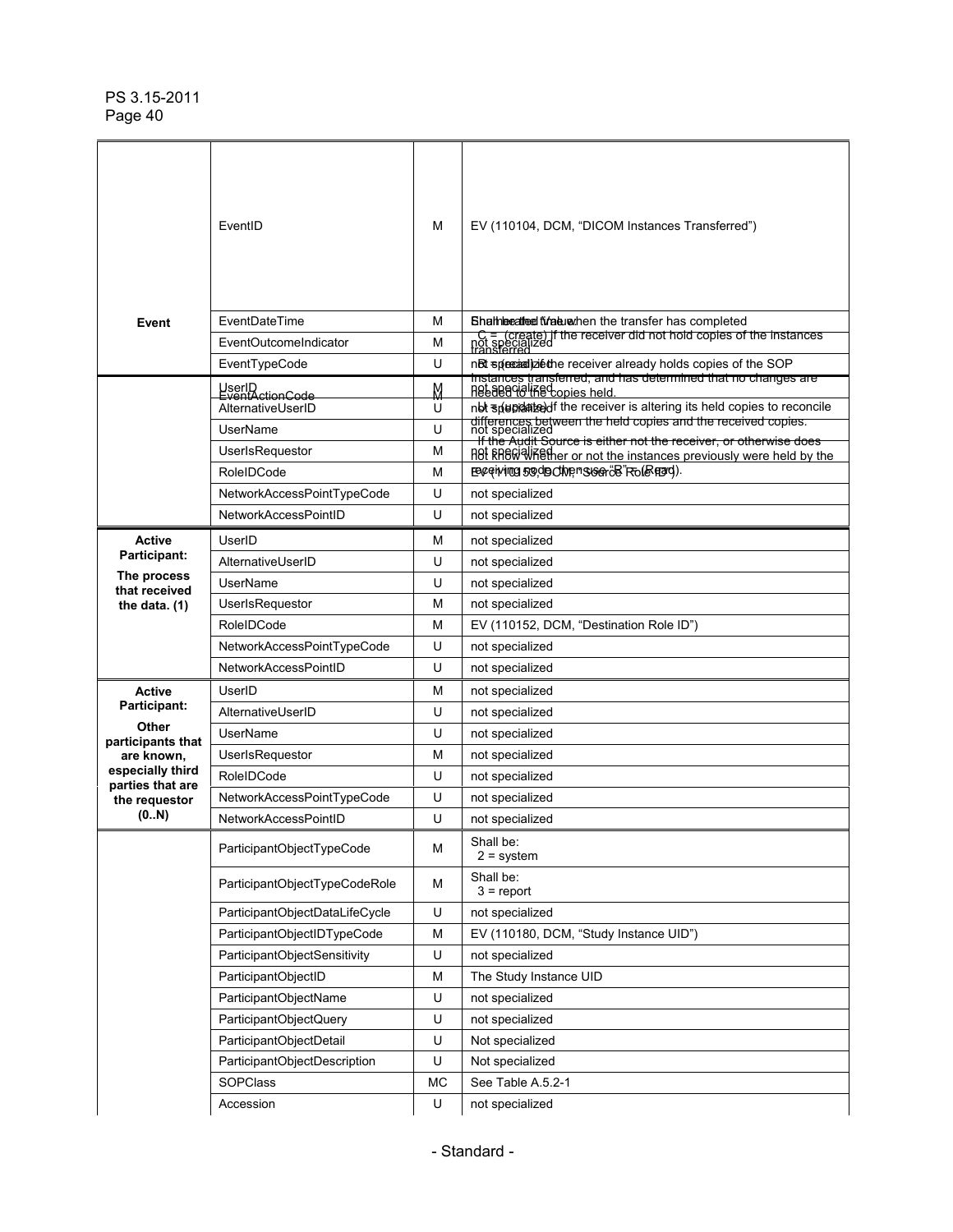|                          | <b>NumberOfInstances</b>       | U | not specialized               |
|--------------------------|--------------------------------|---|-------------------------------|
|                          | Instances                      | U | not specialized               |
|                          | Encrypted                      | U | not specialized               |
|                          | Anonymized                     | U | not specialized               |
| Participating<br>Object: | ParticipantObjectTypeCode      | M | Shall be:<br>$1 = person$     |
| Patient (1)              | ParticipantObjectTypeCodeRole  | M | Shall be:<br>$=$ patient      |
|                          | ParticipantObjectDataLifeCycle | U | not specialized               |
|                          | ParticipantObjectIDTypeCode    | M | Shall be:<br>$2$ = patient ID |
|                          | ParticipantObjectSensitivity   | U | not specialized               |
|                          | ParticipantObjectID            | M | The patient ID                |
|                          | ParticipantObjectName          | U | The patient name              |
|                          | ParticipantObjectQuery         | U | not specialized               |
|                          | ParticipantObjectDetail        | U | not specialized               |
|                          | ParticipantObjectDescription   | U | not specialized               |

## **A.5.3.8 DICOM Study Deleted**

This message describes the event of deletion of one or more studies and all associated SOP Instances in a single action. This message shall only include information about a single patient.

| <b>Real World</b><br><b>Entities</b> | <b>Field Name</b>              | Opt. | <b>Value Constraints</b>                |
|--------------------------------------|--------------------------------|------|-----------------------------------------|
| Event                                | EventID                        | M    | EV (110105, DCM, "DICOM Study Deleted") |
|                                      | EventActionCode                | M    | Shall be:<br>$D =$ delete               |
|                                      | EventDateTime                  | м    | not specialized                         |
|                                      | EventOutcomeIndicator          | M    | not specialized                         |
|                                      | EventTypeCode                  | U    | not specialized                         |
| <b>Active</b>                        | UserID                         | M    | not specialized                         |
| Participant:                         | AlternativeUserID              | U    | not specialized                         |
| the person or<br>process deleting    | UserName                       | U    | not specialized                         |
| the study $(12)$                     | UserIsRequestor                | M    | not specialized                         |
|                                      | RoleIDCode                     | U    | not specialized                         |
|                                      | NetworkAccessPointTypeCode     | U    | not specialized                         |
|                                      | NetworkAccessPointID           | U    | not specialized                         |
|                                      | ParticipantObjectTypeCode      | M    | Shall be:<br>$2 = system$               |
|                                      | ParticipantObjectTypeCodeRole  | M    | Shall be:<br>$3$ = report               |
|                                      | ParticipantObjectDataLifeCycle | U    | not specialized                         |
|                                      | ParticipantObjectIDTypeCode    | M    | EV (110180, DCM, "Study Instance UID")  |
|                                      | ParticipantObjectSensitivity   | U    | not specialized                         |
|                                      | ParticipantObjectID            | м    | The Study Instance UID                  |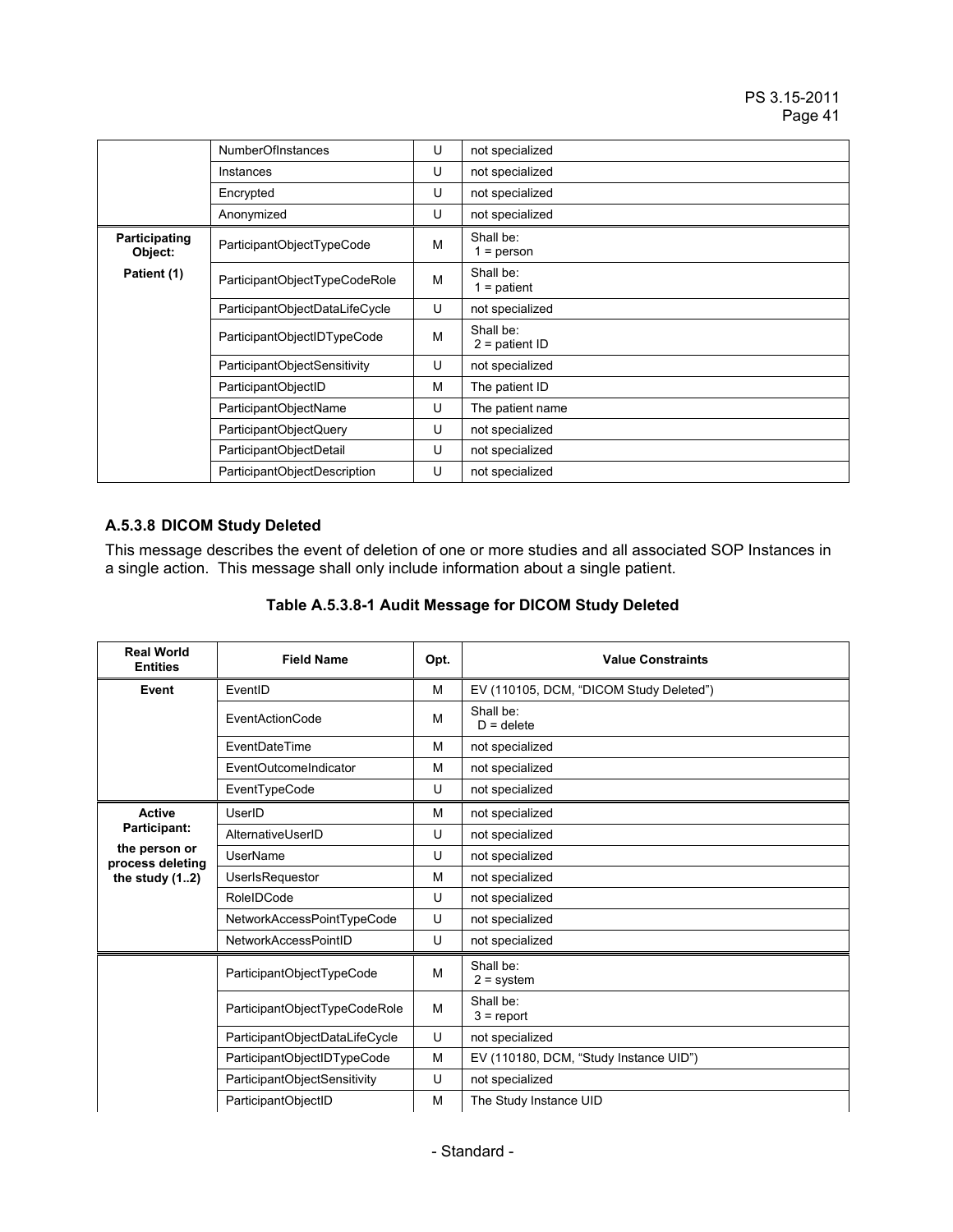#### PS 3.15-2011 Page 42

|                          | ParticipantObjectName          | U         | not specialized               |
|--------------------------|--------------------------------|-----------|-------------------------------|
|                          | ParticipantObjectQuery         | U         | not specialized               |
|                          | ParticipantObjectDetail        | U         | Not specialized               |
|                          | ParticipantObjectDescription   | U         | Not specialized               |
|                          | <b>SOPClass</b>                | <b>MC</b> | See Table A.5.2-1             |
|                          | Accession                      | U         | not specialized               |
|                          | <b>NumberOfInstances</b>       | U         | not specialized               |
|                          | Instances                      | U         | not specialized               |
|                          | Encrypted                      | U         | not specialized               |
|                          | Anonymized                     | U         | not specialized               |
| Participating<br>Object: | ParticipantObjectTypeCode      | M         | Shall be:<br>$1 = person$     |
| Patient (1)              | ParticipantObjectTypeCodeRole  | M         | Shall be:<br>$1 =$ patient    |
|                          | ParticipantObjectDataLifeCycle | U         | not specialized               |
|                          | ParticipantObjectIDTypeCode    | M         | Shall be:<br>$2$ = patient ID |
|                          | ParticipantObjectSensitivity   | U         | not specialized               |
|                          | ParticipantObjectID            | M         | The patient ID                |
|                          | ParticipantObjectName          | U         | The patient name              |
|                          | ParticipantObjectQuery         | U         | not specialized               |
|                          | ParticipantObjectDetail        | U         | not specialized               |
|                          | ParticipantObjectDescription   | U         | not specialized               |

#### **A.5.3.9 Network Entry**

This message describes the event of a system, such as a mobile device, intentionally entering or leaving the network.

Note: The machine should attempt to send this message prior to detaching. If this is not possible, it should retain the message in a local buffer so that it can be sent later. The mobile machine can then capture audit messages in a local buffer while it is outside the secure domain. When it is reconnected to the secure domain, it can send the detach message (if buffered), followed by the buffered messages, followed by a mobile machine message for rejoining the secure domain. The timestamps on these messages is the time that the event was noticed to have occurred, not the time that the message is sent.

| <b>Real World</b><br><b>Entities</b> | <b>Field Name</b>     | Opt. | Value                                                    |
|--------------------------------------|-----------------------|------|----------------------------------------------------------|
| Event                                | EventID               | М    | EV (110108, DCM, "Network Entry")                        |
|                                      | EventActionCode       | M    | Shall be:<br>$E = Execute$                               |
|                                      | EventDateTime         | M    | not specialized                                          |
|                                      | EventOutcomeIndicator | M    | not specialized                                          |
|                                      | EventTypeCode         | м    | EV (110124, DCM, "Attach")<br>EV (110125, DCM, "Detach") |

#### **Table A.5.3.9-1 Audit Message for Network Entry**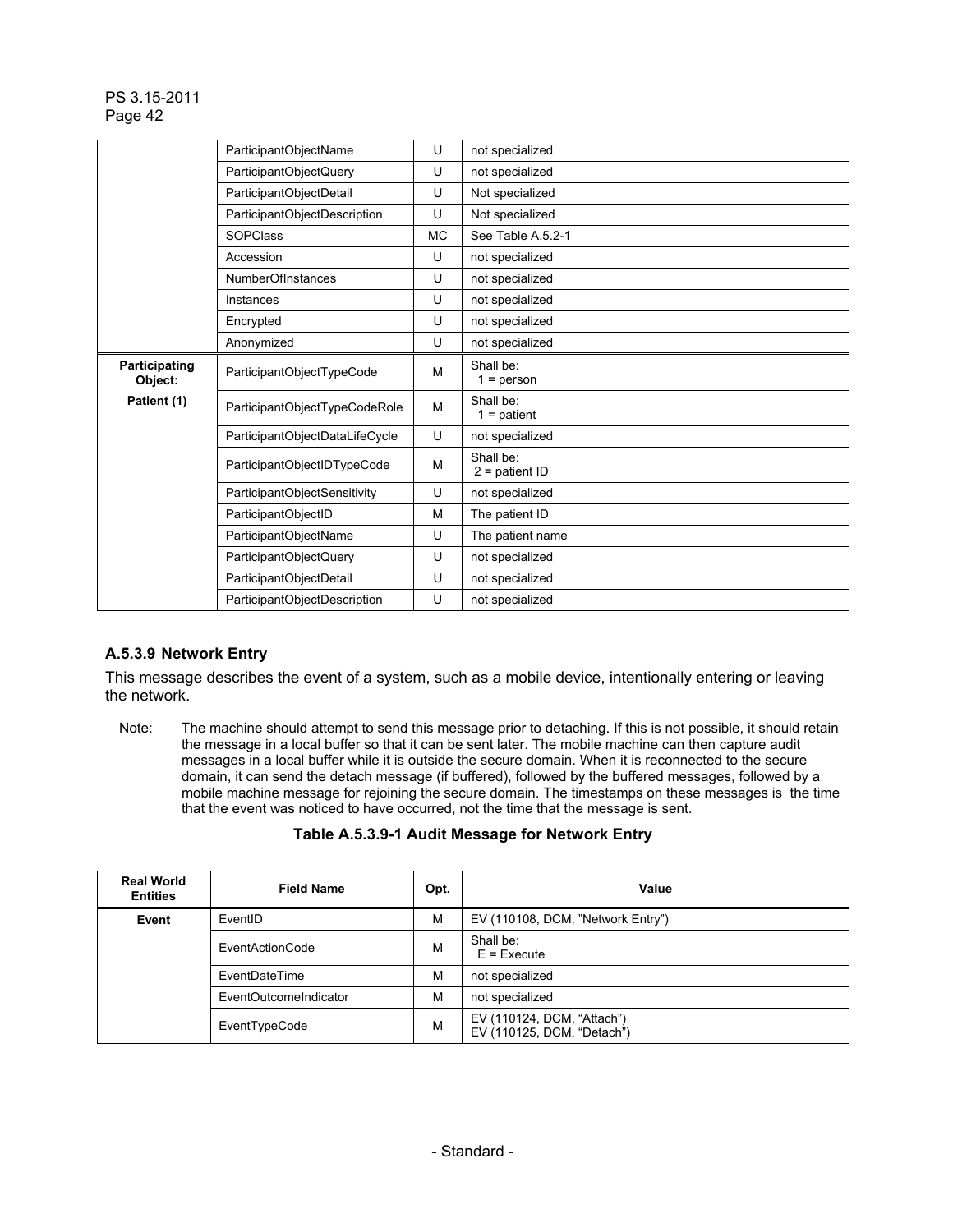| <b>Active</b>                 | UserID                     | M | not specialized |
|-------------------------------|----------------------------|---|-----------------|
| Participant:                  | AlternativeUserID          | U | not specialized |
| Node or System<br>entering or | UserName                   | U | not specialized |
| leaving the                   | <b>UserIsRequestor</b>     | м | Shall be FALSE  |
| network (1)                   | RoleIDCode                 | U | not specialized |
|                               | NetworkAccessPointTypeCode | U | not specialized |
|                               | NetworkAccessPointID       | U | not specialized |

No Participant Objects are needed for this message.

#### **A.5.3.10 Query**

This message describes the event of a Query being issued or received. The message does not record the response to the query, but merely records the fact that a query was issued. For example, this would report queries using the DICOM SOP Classes:

- a. Modality Worklist
- b. General Purpose Worklist
- c. Composite Instance Query
- Notes: 1. The response to a query may result in one or more Instances Transferred or Instances Accessed messages, depending on what events transpire after the query. If there were security-related failures, such as access violations, when processing a query, those failures should show up in other audit messages, such as a Security Alert message.

2. Non-DICOM queries may also be captured by this message. The Participant Object ID Type Code, the Participant Object ID, and the Query fields may have values related to such non-DICOM queries.

| Table A.5.3.10-1 Audit Message for Query |  |  |  |  |
|------------------------------------------|--|--|--|--|
|------------------------------------------|--|--|--|--|

| <b>Real World</b><br><b>Entities</b>    | <b>Field Name</b>          | Opt. | <b>Value Constraints</b>                |
|-----------------------------------------|----------------------------|------|-----------------------------------------|
| Event                                   | EventID                    | М    | EV (110112, DCM, "Query")               |
|                                         | EventActionCode            | М    | Shall be:<br>$E = Execute$              |
|                                         | EventDateTime              | M    | not specialized                         |
|                                         | EventOutcomeIndicator      | М    | not specialized                         |
|                                         | EventTypeCode              | U    | not specialized                         |
| <b>Active</b>                           | UserID                     | M    | not specialized                         |
| Participant:                            | AlternativeUserID          | U    | not specialized                         |
| <b>Process Issuing</b><br>the Query (1) | UserName                   | U    | not specialized                         |
|                                         | UserIsRequestor            | M    | not specialized                         |
|                                         | RoleIDCode                 | M    | EV (110153, DCM, "Source Role ID")      |
|                                         | NetworkAccessPointTypeCode | U    | not specialized                         |
|                                         | NetworkAccessPointID       | U    | not specialized                         |
|                                         | UserID                     | M    | not specialized                         |
|                                         | AlternativeUserID          | U    | not specialized                         |
|                                         | UserName                   | U    | not specialized                         |
|                                         | UserIsRequestor            | М    | not specialized                         |
|                                         | RoleIDCode                 | M    | EV (110152, DCM, "Destination Role ID") |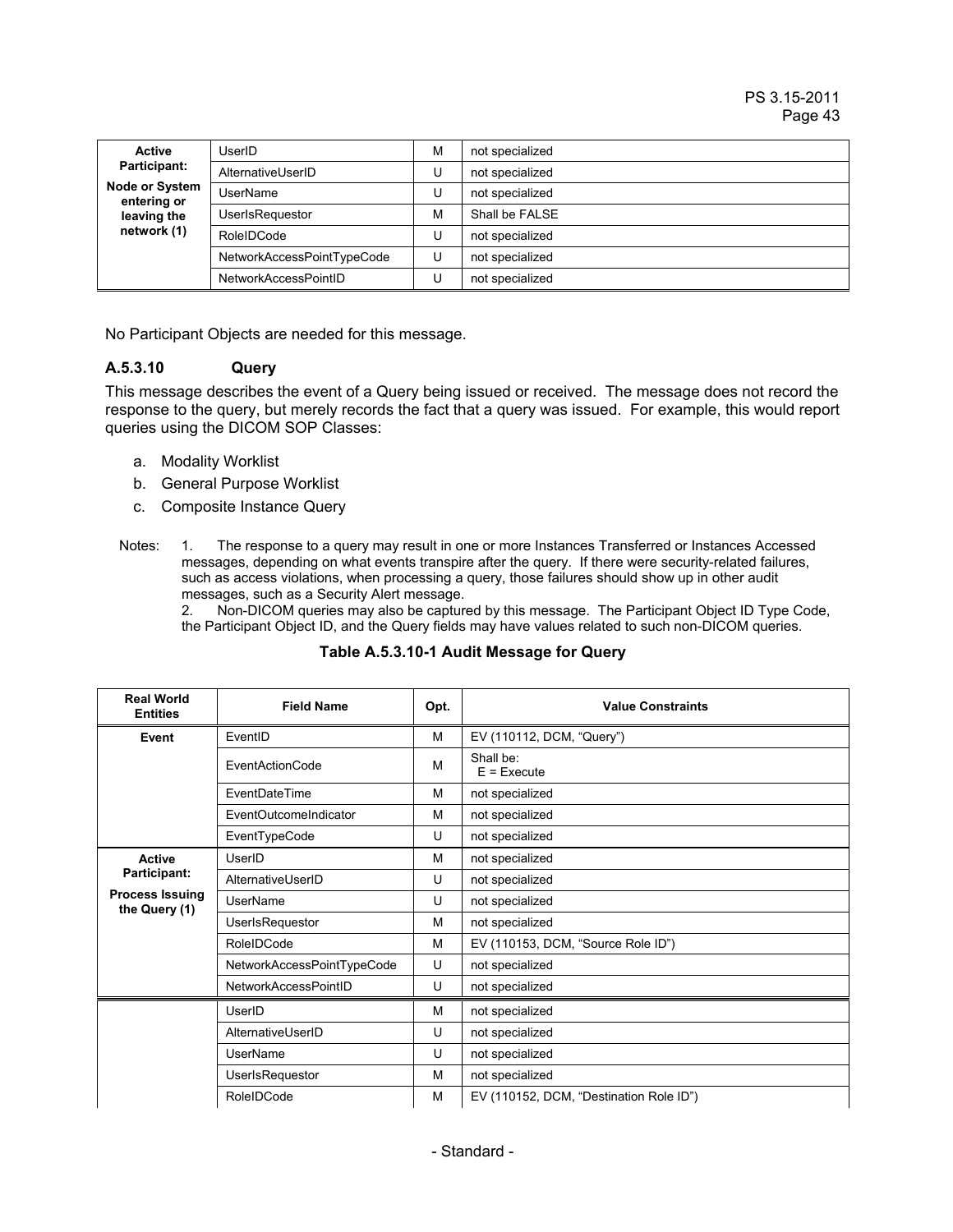#### PS 3.15-2011 Page 44

|                                         | NetworkAccessPointTypeCode     | U         | not specialized                                                                                                                                                                                                                                                                                                        |
|-----------------------------------------|--------------------------------|-----------|------------------------------------------------------------------------------------------------------------------------------------------------------------------------------------------------------------------------------------------------------------------------------------------------------------------------|
|                                         | <b>NetworkAccessPointID</b>    | U         | not specialized                                                                                                                                                                                                                                                                                                        |
| <b>Active</b>                           | UserID                         | M         | not specialized                                                                                                                                                                                                                                                                                                        |
| Participant:                            | AlternativeUserID              | U         | not specialized                                                                                                                                                                                                                                                                                                        |
| Other<br><b>Participants that</b>       | <b>UserName</b>                | U         | not specialized                                                                                                                                                                                                                                                                                                        |
| are known,                              | UserIsRequestor                | M         | not specialized                                                                                                                                                                                                                                                                                                        |
| especially third<br>parties that        | RoleIDCode                     | U         | not specialized                                                                                                                                                                                                                                                                                                        |
| requested the                           | NetworkAccessPointTypeCode     | U         | not specialized                                                                                                                                                                                                                                                                                                        |
| query $(0N)$                            | NetworkAccessPointID           | U         | not specialized                                                                                                                                                                                                                                                                                                        |
| Participating<br>Object:                | ParticipantObjectTypeCode      | м         | Shall be:<br>$2 = system$                                                                                                                                                                                                                                                                                              |
| <b>SOP Queried and</b><br>the Query (1) | ParticipantObjectTypeCodeRole  | M         | Shall be:<br>$3$ = report                                                                                                                                                                                                                                                                                              |
|                                         | ParticipantObjectDataLifeCycle | U         | not specialized                                                                                                                                                                                                                                                                                                        |
|                                         | ParticipantObjectIDTypeCode    | M         | DT (110181, DCM, "SOP Class UID")                                                                                                                                                                                                                                                                                      |
|                                         | ParticipantObjectSensitivity   | U         | not specialized                                                                                                                                                                                                                                                                                                        |
|                                         | ParticipantObjectID            | м         | If the ParticipantObjectIDTypeCode is (110181, DCM, "SOP Class<br>UID"), then this field shall hold the UID of the SOP Class being<br>queried                                                                                                                                                                          |
|                                         | ParticipantObjectName          | U         | not specialized                                                                                                                                                                                                                                                                                                        |
|                                         | ParticipantObjectQuery         | М         | If the ParticipantObjectIDTypeCode is (110181, DCM, "SOP Class<br>UID"), then this field shall hold the Dataset of the DICOM query,<br>xs:base64Binary encoded. Otherwise, it shall be the query in the<br>format of the protocol used.                                                                                |
|                                         |                                |           | Required if the ParticipantObjectIDTypeCode is (110181, DCM,<br>"SOP Class UID")                                                                                                                                                                                                                                       |
|                                         | ParticipantObjectDetail        | <b>MC</b> | A ParticipantObjectDetail element with the XML attribute<br>"TransferSyntax" shall be present. The value of the Transfer<br>Syntax attribute shall be the UID of the transfer syntax of the<br>query. The element contents shall be xs:base64Binary encoding.<br>The Transfer Syntax shall be a DICOM Transfer Syntax. |
|                                         | ParticipantObjectDescription   | U         | not specialized                                                                                                                                                                                                                                                                                                        |
|                                         | <b>SOPClass</b>                | U         | See Table A.5.2-1                                                                                                                                                                                                                                                                                                      |
|                                         | Accession                      | U         | not specialized                                                                                                                                                                                                                                                                                                        |
|                                         | <b>NumberOfInstances</b>       | U         | not specialized                                                                                                                                                                                                                                                                                                        |
|                                         | Instances                      | U         | not specialized                                                                                                                                                                                                                                                                                                        |
|                                         | Encrypted                      | U         | not specialized                                                                                                                                                                                                                                                                                                        |
|                                         | Anonymized                     | U         | not specialized                                                                                                                                                                                                                                                                                                        |

#### **A.5.3.11 Security Alert**

This message describes any event for which a node needs to report a security alert, e.g., a node authentication failure when establishing a secure communications channel.

Note: The Node Authentication event can be used to report both successes and failures. If reporting of success is done, this could generate a very large number of audit messages, since every authenticated DICOM association, HL7 transaction, and HTML connection should result in a successful node authentication. It is expected that in most situations only the failures will be reported.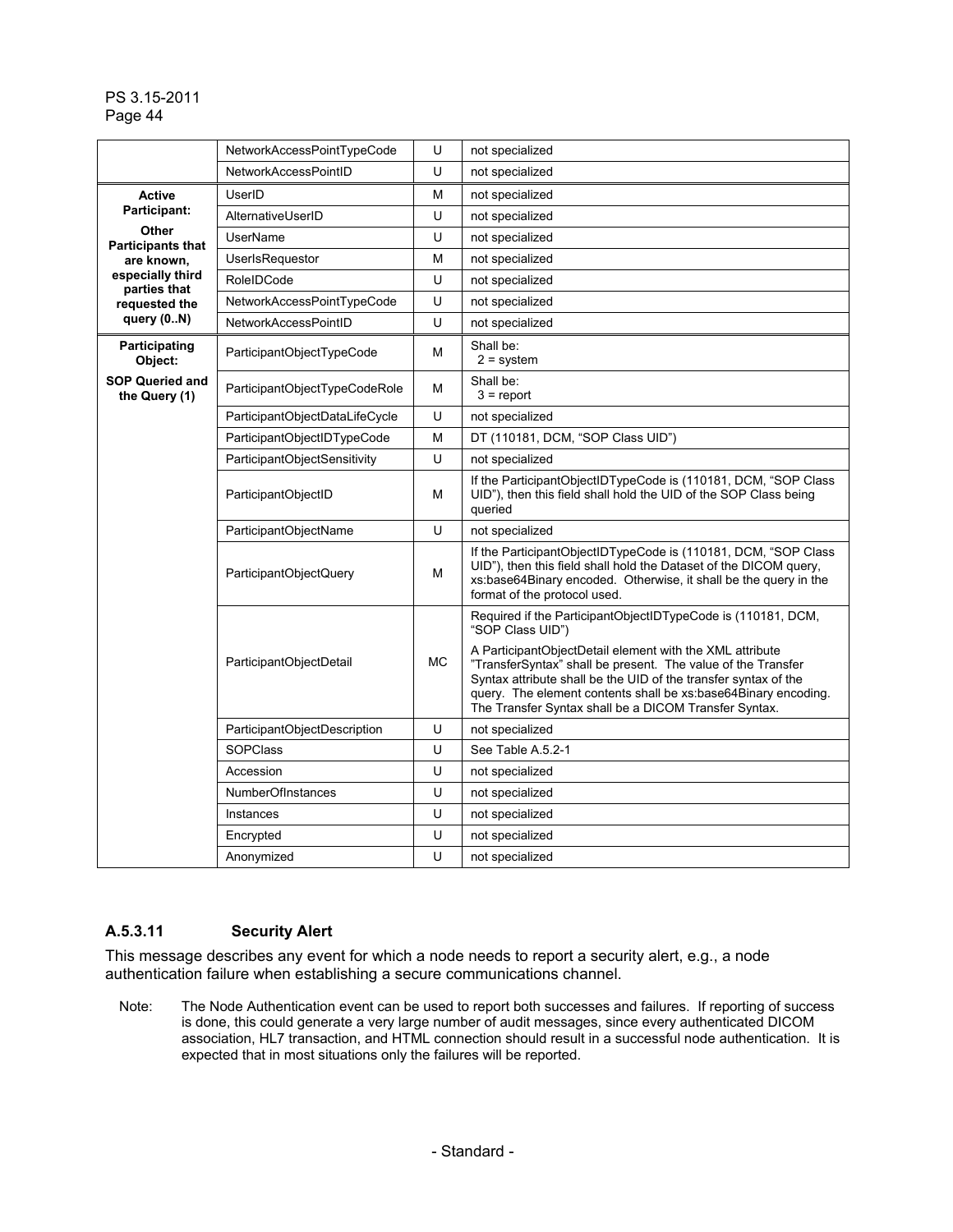| <b>Real World</b><br><b>Entities</b> | <b>Field Name</b>              | Opt. | <b>Value Constraints</b>                                                                                                                                                                                                                                                                                                                                                                                                                                        |
|--------------------------------------|--------------------------------|------|-----------------------------------------------------------------------------------------------------------------------------------------------------------------------------------------------------------------------------------------------------------------------------------------------------------------------------------------------------------------------------------------------------------------------------------------------------------------|
| Event                                | EventID                        | M    | EV (110113, DCM, "Security Alert")                                                                                                                                                                                                                                                                                                                                                                                                                              |
|                                      | <b>EventActionCode</b>         | М    | Shall be:<br>$E = Execute$                                                                                                                                                                                                                                                                                                                                                                                                                                      |
|                                      | EventDateTime                  | М    | not specialized                                                                                                                                                                                                                                                                                                                                                                                                                                                 |
|                                      | EventOutcomeIndicator          | М    | Success implies an informative alert. The other failure values<br>imply warning codes that indicate the severity of the alert. A Minor<br>or Serious failure indicates that mitigation efforts were effective in<br>maintaining system security. A Major failure indicates that<br>mitigation efforts may not have been effective, and that the security<br>system may have been compromised.                                                                   |
|                                      | EventTypeCode                  | М    | Values selected from DCID(403)                                                                                                                                                                                                                                                                                                                                                                                                                                  |
| <b>Active</b>                        | UserID                         | М    | not specialized                                                                                                                                                                                                                                                                                                                                                                                                                                                 |
| Participant:                         | AlternativeUserID              | U    | not specialized                                                                                                                                                                                                                                                                                                                                                                                                                                                 |
| Reporting<br>Person and/or           | UserName                       | U    | not specialized                                                                                                                                                                                                                                                                                                                                                                                                                                                 |
| Process (12)                         | <b>UserIsRequestor</b>         | M    | not specialized                                                                                                                                                                                                                                                                                                                                                                                                                                                 |
|                                      | RoleIDCode                     | U    | not specialized                                                                                                                                                                                                                                                                                                                                                                                                                                                 |
|                                      | NetworkAccessPointTypeCode     | U    | not specialized                                                                                                                                                                                                                                                                                                                                                                                                                                                 |
|                                      | NetworkAccessPointID           | U    | not specialized                                                                                                                                                                                                                                                                                                                                                                                                                                                 |
| <b>Active</b>                        | UserID                         | М    | not specialized                                                                                                                                                                                                                                                                                                                                                                                                                                                 |
| Participant:                         | AlternativeUserID              | U    | not specialized                                                                                                                                                                                                                                                                                                                                                                                                                                                 |
| Performing<br>Persons or             | UserName                       | U    | not specialized                                                                                                                                                                                                                                                                                                                                                                                                                                                 |
| Processes (0N)                       | UserIsRequestor                | M    | Shall be FALSE                                                                                                                                                                                                                                                                                                                                                                                                                                                  |
|                                      | RoleIDCode                     | U    | not specialized                                                                                                                                                                                                                                                                                                                                                                                                                                                 |
|                                      | NetworkAccessPointTypeCode     | U    | not specialized                                                                                                                                                                                                                                                                                                                                                                                                                                                 |
|                                      | NetworkAccessPointID           | U    | not specialized                                                                                                                                                                                                                                                                                                                                                                                                                                                 |
|                                      | ParticipantObjectTypeCode      | М    | Shall be:<br>$2 = system$                                                                                                                                                                                                                                                                                                                                                                                                                                       |
|                                      | ParticipantObjectTypeCodeRole  | U    | Defined Terms:<br>$5 =$ master file<br>$13$ = security resource                                                                                                                                                                                                                                                                                                                                                                                                 |
|                                      | ParticipantObjectDataLifeCycle | U    | not specialized                                                                                                                                                                                                                                                                                                                                                                                                                                                 |
|                                      | ParticipantObjectIDTypeCode    | М    | Defined Terms:<br>$12 = URI$<br>(110182, DCM, "Node ID") = Node Identifier                                                                                                                                                                                                                                                                                                                                                                                      |
|                                      | ParticipantObjectSensitivity   | U    | not specialized                                                                                                                                                                                                                                                                                                                                                                                                                                                 |
|                                      | ParticipantObjectID            | м    | For a ParticipantObjectIDTypeCode of 12 (URI), then this value<br>shall be the URI of the file or other resource that is the subject of<br>the alert.<br>For a ParticipantObjectIDTypeCode of (110182, DCM, "Node ID")<br>then the value shall include the identity of the node that is the<br>subject of the alert either in the form of<br>node name@domain name or as an IP address.<br>Otherwise, the value shall be an identifier of the type specified by |
|                                      |                                |      | ParticipantObjectIDTypeCode of the subject of the alert.                                                                                                                                                                                                                                                                                                                                                                                                        |
|                                      | ParticipantObjectName          | U    | not specialized                                                                                                                                                                                                                                                                                                                                                                                                                                                 |
|                                      | ParticipantObjectQuery         | U    | not specialized                                                                                                                                                                                                                                                                                                                                                                                                                                                 |

# **Table A.5.3.11-1 Audit Message for Security Alert**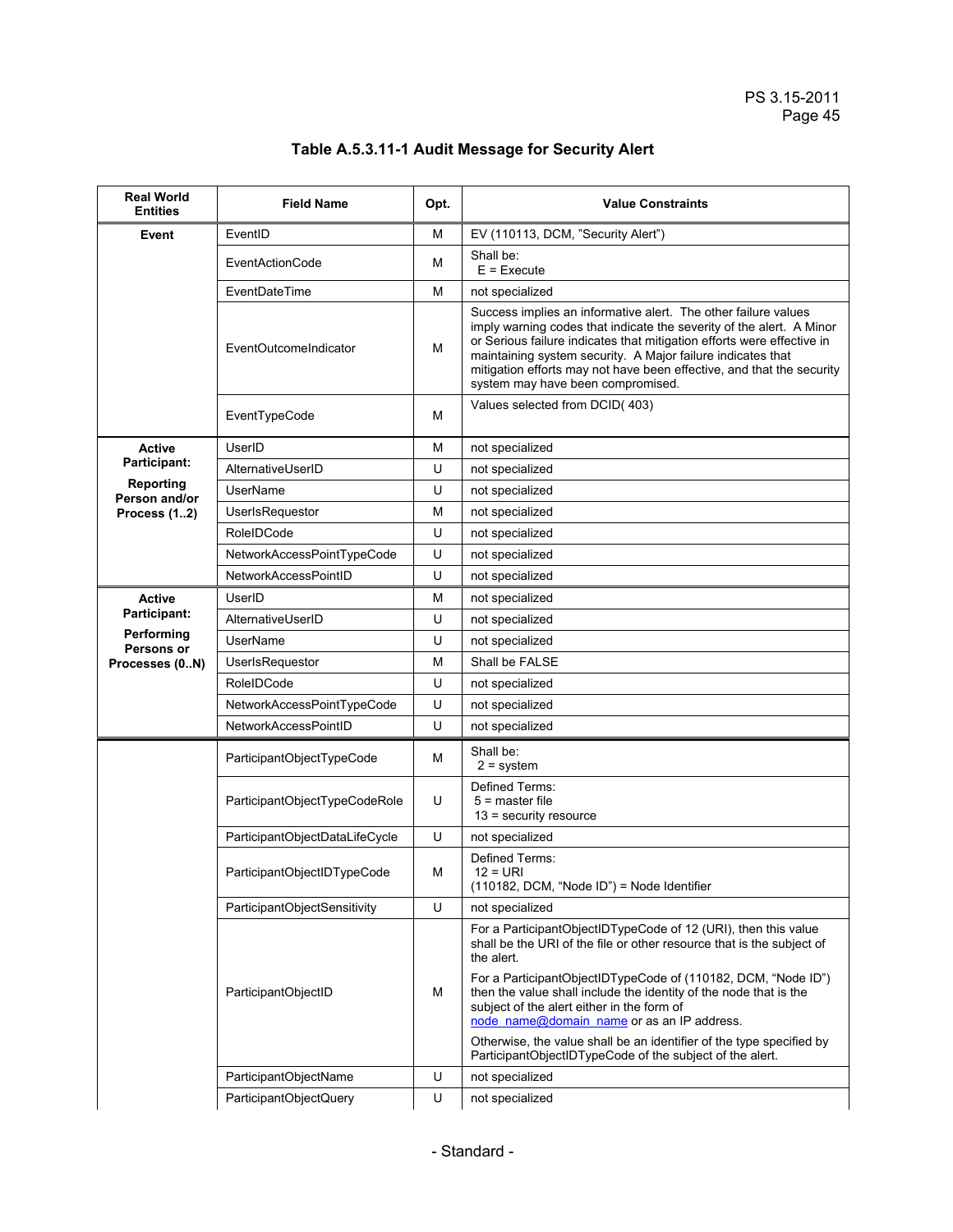| ParticipantObjectDetail      | м | An element with the Attribute "type" equal to "Alert Description"<br>shall be present with a free text description of the nature of the<br>alert as the value |
|------------------------------|---|---------------------------------------------------------------------------------------------------------------------------------------------------------------|
| ParticipantObjectDescription | U | not specialized                                                                                                                                               |
| <b>SOPCIASS</b>              | υ | See Table A.5.2-1                                                                                                                                             |
| Accession                    | υ | not specialized                                                                                                                                               |
| <b>NumberOfInstances</b>     | U | not specialized                                                                                                                                               |
| Instances                    | U | not specialized                                                                                                                                               |
| Encrypted                    | U | not specialized                                                                                                                                               |
| Anonymized                   | U | not specialized                                                                                                                                               |

## **A.5.3.12 User Authentication**

This message describes the event that a user has attempted to log on or log off. This report can be made regardless of whether the attempt was successful or not. No Participant Objects are needed for this message.

Note: The user usually has UserIsRequestor TRUE, but in the case of a logout timer, the Node might be the UserIsRequestor.

| <b>Real World</b><br><b>Entities</b> | <b>Field Name</b>           | Opt. | <b>Value Constraints</b>                                |
|--------------------------------------|-----------------------------|------|---------------------------------------------------------|
| Event                                | EventID                     | м    | EV (110114, DCM, "User Authentication")                 |
|                                      | EventActionCode             | M    | Shall be:<br>$E = Execute$                              |
|                                      | EventDateTime               | M    | not specialized                                         |
|                                      | EventOutcomeIndicator       | M    | not specialized                                         |
|                                      |                             |      | Defined Terms:                                          |
|                                      | EventTypeCode               | M    | EV (110122, DCM, "Login")<br>EV (110123, DCM, "Logout") |
| <b>Active</b>                        | UserID                      | м    | not specialized                                         |
| Participant:                         | AlternativeUserID           | U    | not specialized                                         |
| Person<br><b>Authenticated</b>       | UserName                    | U    | not specialized                                         |
| or claimed                           | UserIsRequestor             | M    | not specialized                                         |
| (1)                                  | RoleIDCode                  | U    | not specialized                                         |
|                                      | NetworkAccessPointTypeCode  | M    | not specialized                                         |
|                                      | NetworkAccessPointID        | M    | not specialized                                         |
| <b>Active</b>                        | UserID                      | M    | not specialized                                         |
| Participant:                         | AlternativeUserID           | U    | not specialized                                         |
| Node or System<br>performing         | UserName                    | U    | not specialized                                         |
| authentication                       | <b>UserIsRequestor</b>      | M    | not specialized                                         |
| (01)                                 | RoleIDCode                  | U    | not specialized                                         |
|                                      | NetworkAccessPointTypeCode  | U    | not specialized                                         |
|                                      | <b>NetworkAccessPointID</b> | U    | not specialized                                         |

**Table A.5.3.12-1 Audit Message for User Authentication**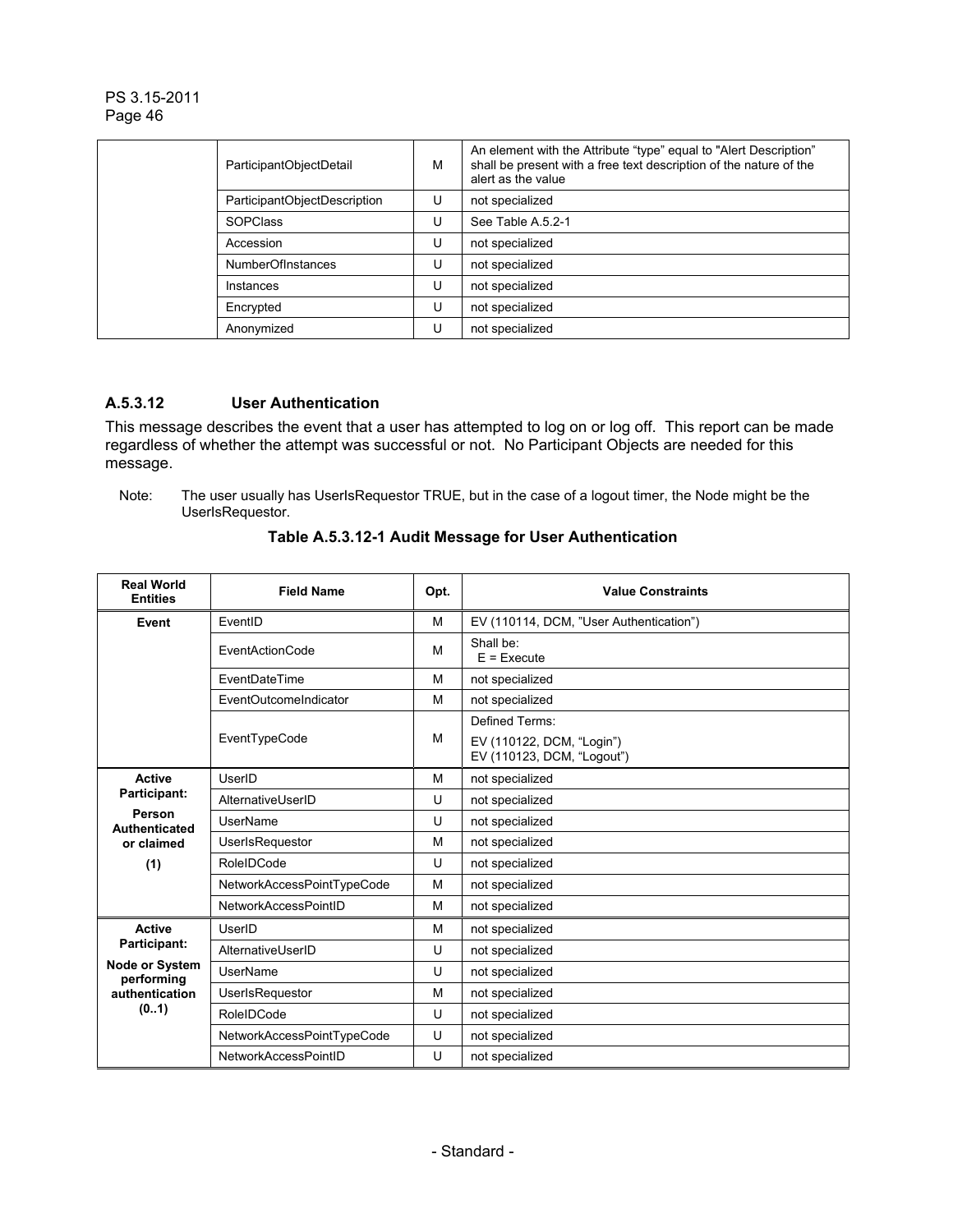#### **A.6 AUDIT TRAIL MESSAGE TRANSMISSION PROFILE – SYSLOG-TLS**

This profile defines the transmission of audit trail messages. Transport Layer Security (TLS) Transport Mapping for Syslog (RFC 5425) provides the mechanisms for reliable transport, buffering, acknowledgement, authentication, identification, and encryption. The RFC5424 states that the TLS used MUST be TLS version 1.2. For this DICOM profile TLS MUST be used, and version 1.2 or later is RECOMMENDED.

Note: The words MUST and RECOMMENDED are used in accordance with the IETF specification for normative requirements.

Any implementation that claims conformance to this profile shall also conform to the Audit Trail Message Format Profile. XML audit trail messages created using the format defined in Audit Trail Message Format Profile shall be transmitted to a collection point using the syslog over TLS mechanism, defined in RFC 5425. Systems that comply with this profile shall support message sizes of at least 32768 octets.

Notes: 1. Audit messages for other purposes may also be transferred on the same syslog connection. These messages might not conform to the Audit Trail Message Format.

 2. RFC 5425 specifies mandatory support for 2KB messages, strongly recommends support for at least 8KB, and does not restrict the maximum size.

 3. When a received message is longer than the receiving application supports, the message might be discarded or truncated. The sending application will not be notified.

The XML audit trail message shall be inserted into the MSG portion of the SYSLOG-MSG element of the syslog message as defined in RFC 5424 "The Syslog Protocol". The XML audit message may contain Unicode characters that are encoded using the UTF-8 encoding rules.

Note: UTF-8 avoids utilizing the control characters that are reserved by the syslog protocol, but a system that is not prepared for UTF-8 may not be able to display these messages correctly.

The PRI field shall be set using the facility value of 10 (security/authorization messages). Most messages should have the severity value of 5 (normal but significant), although applications may choose other values if that is appropriate to the more detailed information in the audit message. This means that for most audit messages the PRI field will contain the value "<85>".

The MSGID field in the HEADER of the SYSLOG-MSG shall be set. The value "DICOM+RFC3881" may be used for messages that comply with this profile.

The MSG field of the SYSLOG-MSG shall be present and shall be an XML structure following the RFC 3881 format, as extended in the audit trail message format profile.

The syslog message shall be created and transmitted as described in RFC 5424.

Any implementation that claims conformance to this Security Profile shall describe in its conformance statement:

- a. any configuration parameters relevant to RFC 5424 and RFC 5425.
- b. Any STRUCTURED-DATA that is generated or processed.
- c. Any implementation schema or message element extensions for the audit messages.
- d. The maximum size of messages that can be sent or received.

#### **A.7 AUDIT TRAIL MESSAGE TRANSMISSION PROFILE – SYSLOG-UDP**

This profile defines the transmission of audit trail messages. Transmission of Syslog Messages over UDP (RFC5426) provides the mechanisms for rapid transport of audit messages. It is the standardized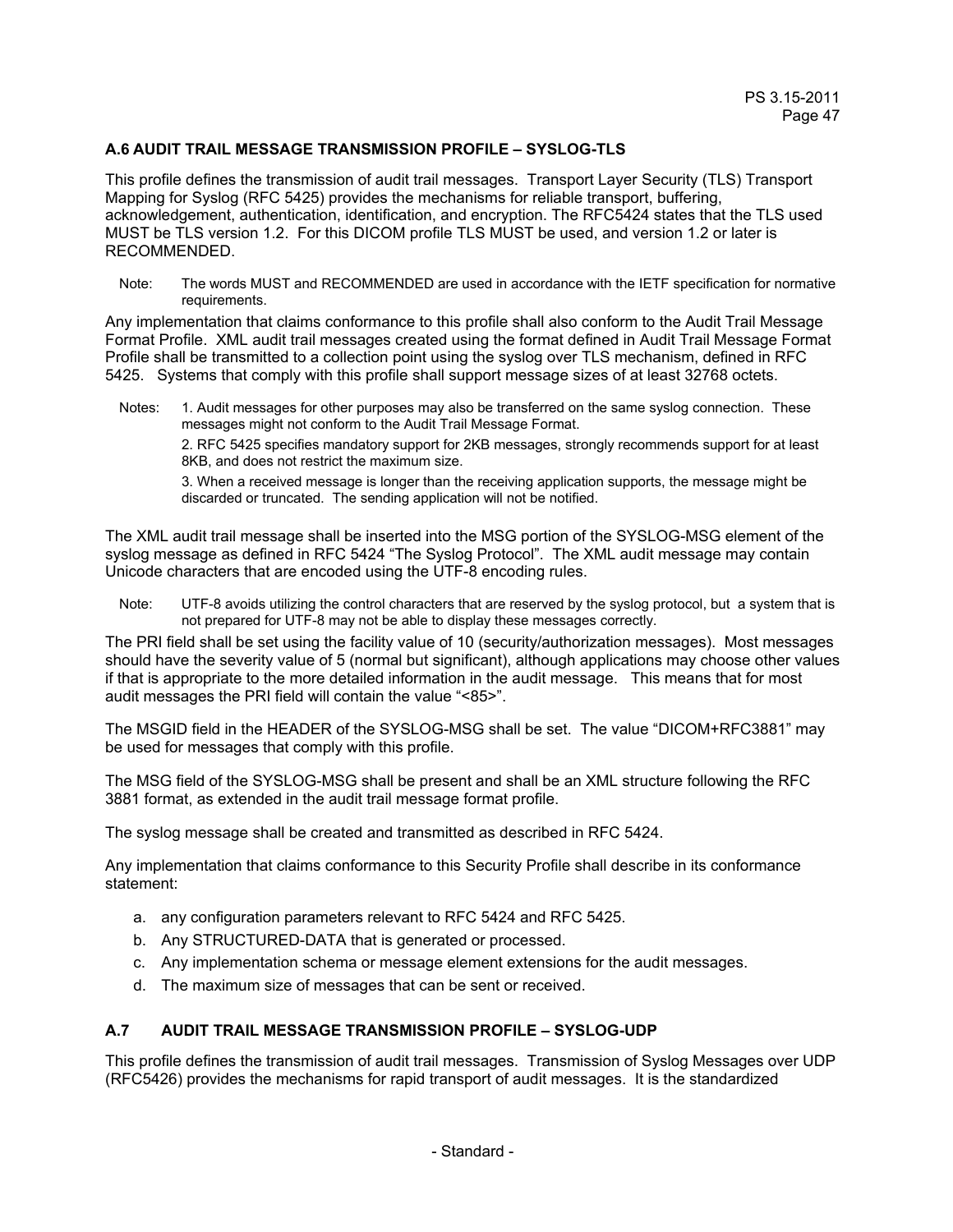PS 3.15-2011 Page 48

successor to the informative standard "The BSD syslog protocol (RFC3164)", which is widely used in a variety of settings.

The syslog port number shall be configurable, with the port number (514) as the default.

The underlying UDP transport might not accept messages longer than the MTU size minus the UDP header length. This may result in longer syslog messages being truncated. When these messages are truncated the resulting XML may be incorrect. Because of this potential for truncated messages and other security concerns, the transmission of syslog messages over TLS may be preferred (see section A.6).

The PRI field shall be set using the facility value of 10 (security/authorization messages). Most messages should have the severity value of 5 (normal but significant), although applications may choose values of 4 (warning condition) if that is appropriate to the more detailed information in the audit message. This means that for most audit messages the PRI field will contain the value "<85>". Audit repositories shall be prepared to deal appropriately with any incoming PRI value.

The MSGID field in the HEADER of the SYSLOG-MSG shall be set. The value "DICOM+RFC3881" may be used for messages that comply with this profile.

The MSG field of the SYSLOG-MSG shall be present and shall be an XML structure following the RFC 3881 format, as extended in this profile.

The syslog message shall be created and transmitted as described in RFC 5424.

Any implementation that claims conformance to this Security Profile shall describe in its conformance statement:

- a. any configuration parameters relevant to RFC 5424 and RFC 5426.
- b. Any STRUCTURED-DATA that is generated or processed.
- c. Any implementation schema or message element extensions for the audit messages.
- d. The maximum size of messages that can be sent or received.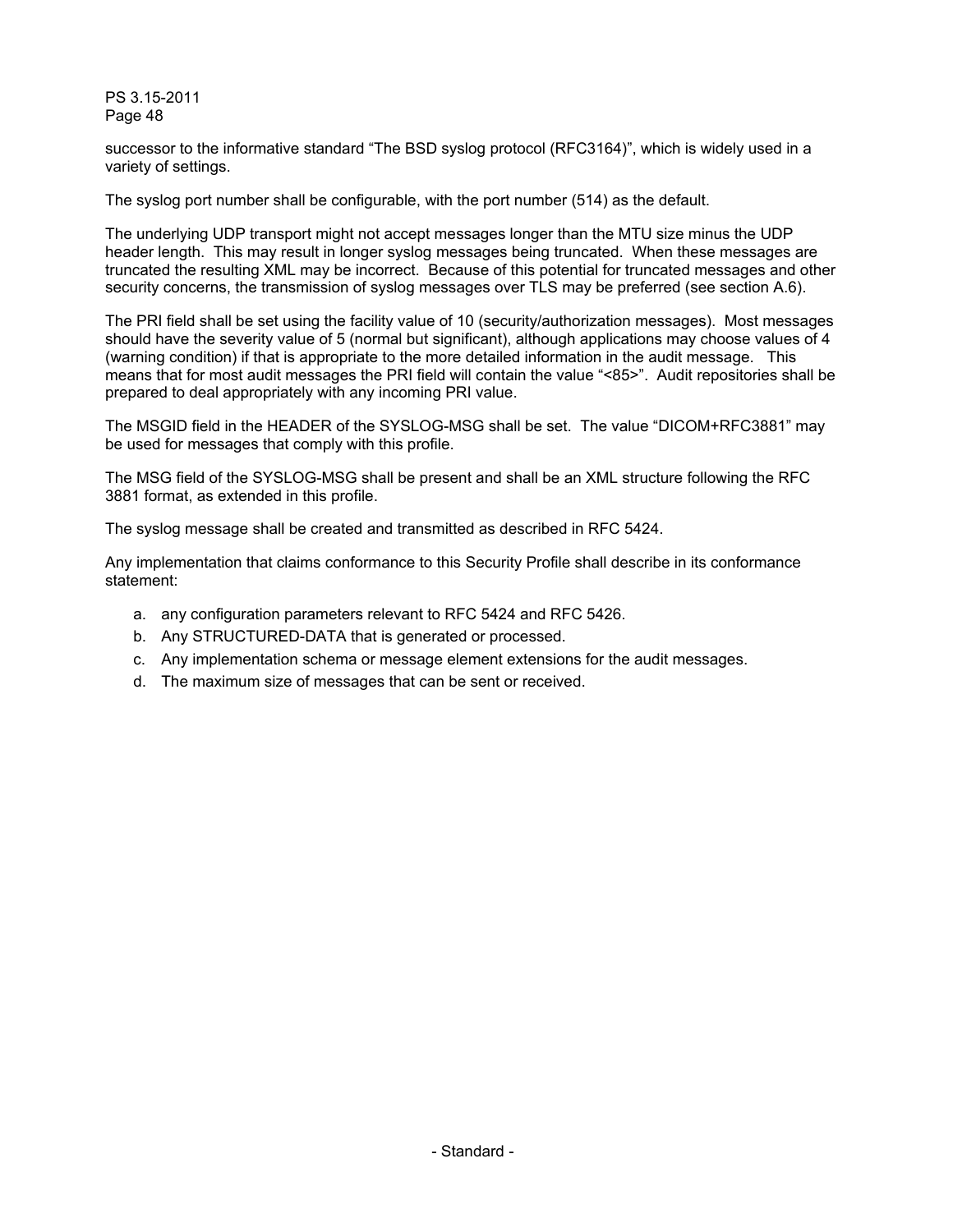# **Annex B SECURE TRANSPORT CONNECTION PROFILES (Normative)**

#### **B.1 THE BASIC TLS SECURE TRANSPORT CONNECTION PROFILE**

An implementation that supports the Basic TLS Secure Transport Connection Profile shall utilize the framework and negotiation mechanism specified by the Transport Layer Security Version 1.0 protocol. Table B.1-1 specifies mechanisms that shall be supported if the corresponding features within TLS are supported by the Application Entity. The profile does not require the implementation to support all of the features (entity authentication, encryption, integrity checks) of TLS. Other mechanisms may also be used if agreed to by negotiation during establishment of the TLS channel.

| <b>Supported TLS Feature</b>      | <b>Minimum Mechanism</b> |
|-----------------------------------|--------------------------|
| <b>Entity Authentication</b>      | RSA based certificates   |
| <b>Exchange of Master Secrets</b> | <b>RSA</b>               |
| Data Integrity                    | <b>SHA</b>               |
| Privacy                           | Triple DES EDE, CBC      |

#### **Table B.1-1 Minimum Mechanisms for TLS Features**

IP ports on which an implementation accepts TLS connections, or the mechanism by which this port number is selected or configured, shall be specified in the Conformance Statement. This port shall be different from ports used for other types of transport connections (secure or unsecure).

Note: It is strongly recommended that systems supporting the Basic TLS Secure Transport Connection Profile use as their port the registered port number "2762 dicom-tls" for the DICOM Upper Layer Protocol on TLS: (decimal).

The Conformance Statement shall also indicate what mechanisms the implementation supports for Key Management.

The profile does not specify how a TLS Secure Transport Connection is established, or the significance of any certificates exchanged during peer entity authentication. These issues are left up to the Application Entity, which presumably is following some site specified security policy. The identities of the certificate owners can by used by the application entity for audit log support, or to restrict access based on some external access rights control framework. Once the Application Entity has established a Secure Transport Connection, then an Upper Layer Association can use that secure channel.

Note: There may be an interaction between PDU size and TLS Record size that impacts efficiency of transport. The maximum allowed TLS record size is smaller than the maximum allowed PDU size.

When an integrity check fails, the connection shall be dropped per the TLS protocol, causing both the sender and the receiver to issue an A-P-ABORT indication to the upper layers with an implementationspecific provider reason. The provider reason used shall be documented in the conformance statement.

Note: An integrity check failure indicates that the security of the channel may have been compromised.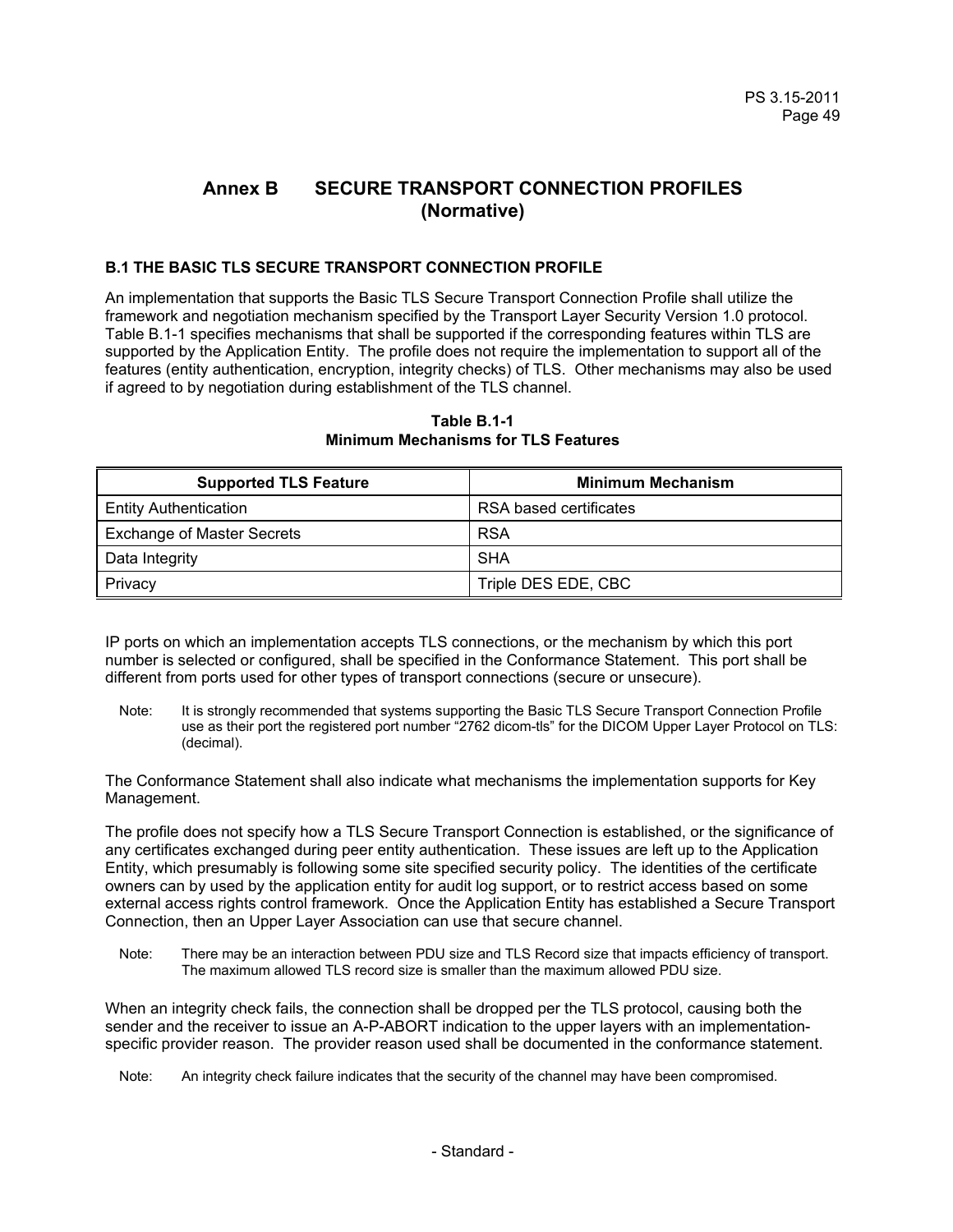### **B.2 ISCL SECURE TRANSPORT CONNECTION PROFILE**

An implementation that supports the ISCL Transport Connection Profile shall utilize the framework and negotiation mechanism specified by the Integrated Secure Communication Layer, V1.00. An Application Entity shall use ISCL to select the mechanisms specified in Table B.2-1. An Application Entity shall as a minimum use an Entity Authentication mechanism and Data Integrity checks. An Application Entity may optionally use a privacy mechanism.

| Table B.2-1                                 |  |
|---------------------------------------------|--|
| <b>Minimum Mechanisms for ISCL Features</b> |  |

| <b>Supported ISCL Feature</b> | <b>Minimum Mechanism</b>                                 |
|-------------------------------|----------------------------------------------------------|
| <b>Entity Authentication</b>  | Three pass (four-way) authentication<br>(ISO/IEC 9798-2) |
| Data Integrity                | Either MD-5 encrypted with DES,<br>or DES-MAC (ISO 8730) |
| Privacy                       | DES (see Note)                                           |

Notes: The use of DES for privacy is optional for Online Electronic Storage.

For the Data Integrity check, an implementation may either encrypt the random number before applying MD-5, or encrypt the output of MD-5. The order is specified in the protocol. A receiver shall be able to perform the integrity check on messages regardless of the order.

IP ports on which an implementation accepts ISCL connections, or the mechanism by which this port number is selected or configured, shall be specified in the Conformance Statement. This port shall be different from ports used for other types of transport connections (secure or unsecure).

Note: It is strongly recommended that systems supporting the ISCL Secure Transport Connection Profile use as their port the registered port number "2761 dicom-iscl" for the DICOM Upper Layer Protocol on ISCL.

The Conformance Statement shall also indicate what mechanisms the implementation supports for Key Management.

The profile does not specify how an ISCL Secure Transport Connection is established. This issue is left up to the Application Entity, which presumably is following some site specified security policy. Once the Application Entity has established a Secure Transport Connection, then an Upper Layer Association can use that secure channel.

Note: There may be an interaction between PDU size and ISCL record size that impacts efficiency of transport.

When an integrity check fails, the connection shall be dropped, per the ISCL protocol, causing both the sender and the receiver to issue an A-P-ABORT indication to the upper layers with an implementationspecific provider reason. The provider reason used shall be documented in the conformance statement.

Note: An integrity check failure indicates that the security of the channel may have been compromised.

#### **B.3 THE AES TLS SECURE TRANSPORT CONNECTION PROFILE**

An implementation that supports the AES TLS Secure Transport Connection Profile shall utilize the framework and negotiation mechanism specified by the Transport Layer Security Version 1.0 protocol.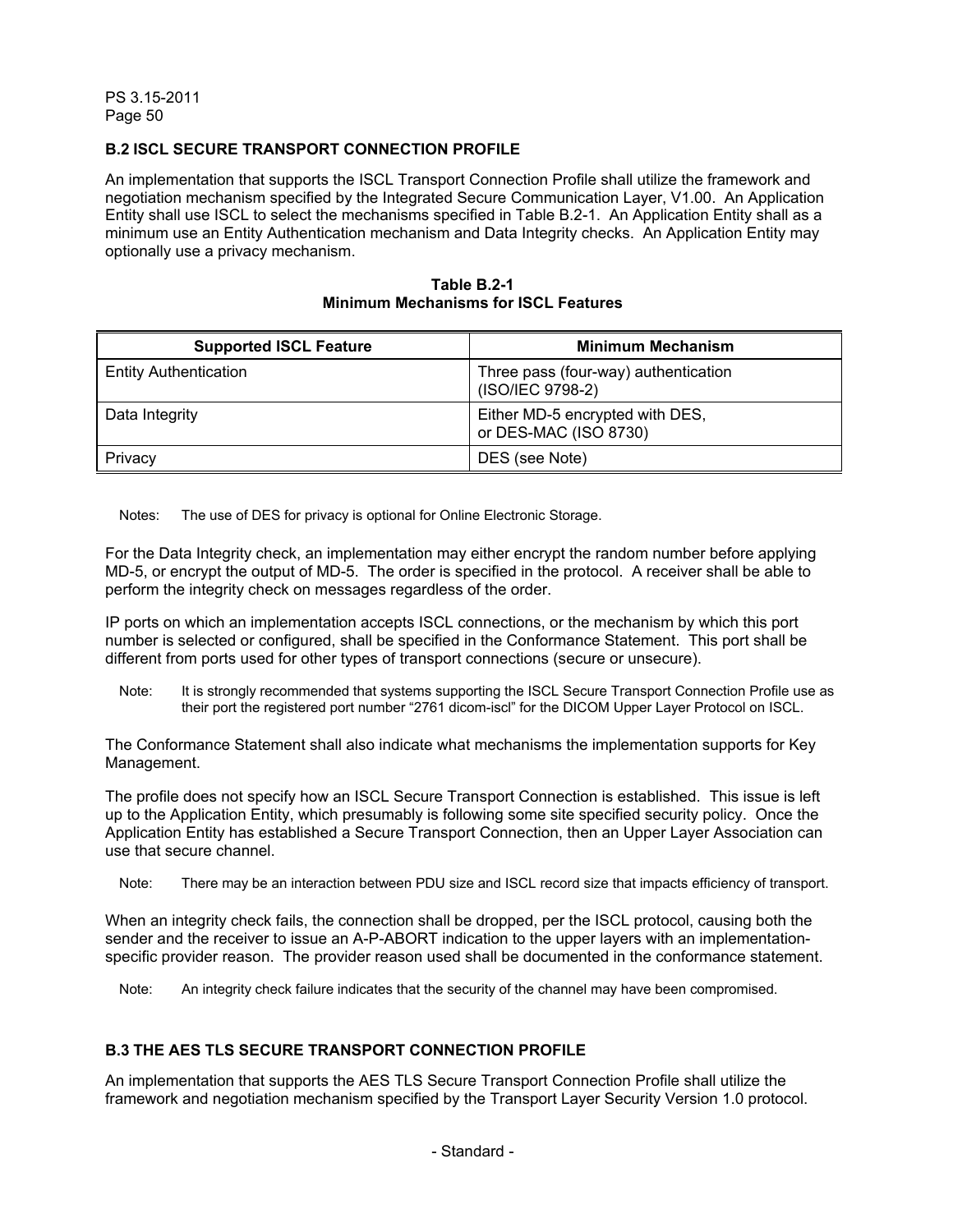Table B.3-1 specifies mechanisms that shall be supported if the corresponding features within TLS are supported by the Application Entity. The profile does not require the implementation to support all of the features (entity authentication, encryption, integrity checks) of TLS. Other mechanisms may also be used if agreed to by negotiation during establishment of the TLS channel.

| <b>Supported TLS Feature</b> | <b>Minimum Mechanism</b>      |  |
|------------------------------|-------------------------------|--|
| <b>Entity Authentication</b> | <b>RSA based Certificates</b> |  |

| Table B.3-1 Minimum Mechanisms for TLS Features |  |  |  |
|-------------------------------------------------|--|--|--|
|-------------------------------------------------|--|--|--|

Two cyphersuite options shall be offered during TLS negotiation by applications that comply with this profile:

 TLS\_RSA\_WITH\_AES\_128\_CBC\_SHA TLS\_RSA\_WITH\_3DES\_EDE\_CBC\_SHA

The application shall offer both options. The AES version shall be preferred. The fallback to 3DES is offered so that this profile can interoperate easily with applications that only support the 3DES cyphersuite.

IP ports on which an implementation accepts TLS connections, or the mechanism by which this port number is selected or configured, shall be specified in the Conformance Statement. This port shall be different from ports used for other types of transport connections (secure or unsecure).

Note: It is strongly recommended that systems supporting the AES TLS Secure Transport Connection Profile use as their port the registered port number "2762 dicom-tls" for the DICOM Upper Layer Protocol on TLS: (decimal).

The Conformance Statement shall also indicate what mechanisms the implementation supports for Key Management.

The profile does not specify how a TLS Secure Transport Connection is established, or the significance of any certificates exchanged during peer entity authentication. These issues are left up to the Application Entity, which presumably is following some site specified security policy. The identities of the certificate owners can by used by the application entity for audit log support, or to restrict access based on some external access rights control framework. Once the Application Entity has established a Secure Transport Connection, then an Upper Layer Association can use that secure channel.

Note: There may be an interaction between PDU size and TLS Record size that impacts efficiency of transport. The maximum allowed TLS record size is smaller than the maximum allowed PDU size.

When an integrity check fails, the connection shall be dropped per the TLS protocol, causing both the sender and the receiver to issue an A-P-ABORT indication to the upper layers with an implementationspecific provider reason. The provider reason used shall be documented in the conformance statement.

Note: An integrity check failure indicates that the security of the channel may have been compromised.

#### **B.4 BASIC USER IDENTITY ASSOCIATION PROFILE**

An implementation that supports the Basic User Identity Association profile shall accept the User Identity association negotiation sub-item, for User-Identity-Type of 1 or 2. It need not verify the passcode. If a positive response is requested, the implementation shall respond with the association response sub-item.

The user identity from the Primary-field shall be used within the implementation as the user identification. Such uses include recording user identification in audit messages.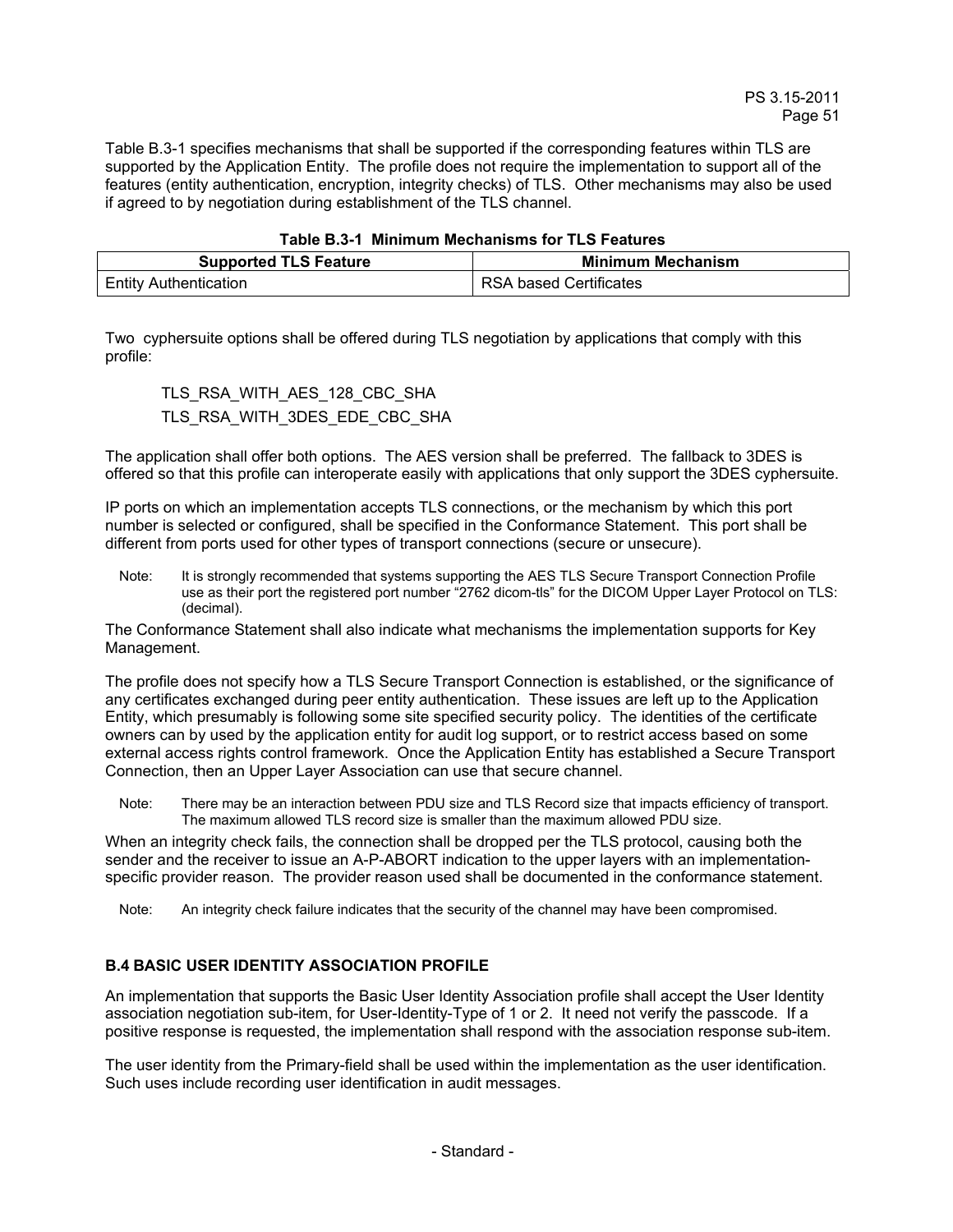#### **Table B.4-1 Minimum Mechanisms for DICOM Association Negotiation Features**

| <b>Supported Association Negotiation Feature</b> | <b>Minimum Mechanism</b> |
|--------------------------------------------------|--------------------------|
| User Identity                                    | Username                 |

#### **B.5 USER IDENTITY PLUS PASSCODE ASSOCIATION PROFILE**

An implementation that supports the User Identity plus Passcode Association Profile shall send/accept the User Identity association negotiation sub-item, for User-Identity-Type of 2. If a positive response is requested, the association acceptor implementation shall respond with the association response sub-item. The passcode information shall be made available to internal or external authentication systems. The user identity shall be authenticated by means of the passcode and the authentication system. If the authentication fails, the association shall be rejected.

The user identity from the Primary-field shall be used within the implementation as the user identification. Such uses include recording user identification in audit messages.

#### **Table B.5-1 Minimum Mechanisms for DICOM Association Negotiation Features**

| <b>Supported Association Negotiation Feature</b> | <b>Minimum Mechanism</b> |
|--------------------------------------------------|--------------------------|
| User Identity                                    | Username and Passcode    |

#### **B.6 KERBEROS IDENTITY NEGOTIATION ASSOCIATION PROFILE**

An implementation that supports the Kerberos Identity Negotiation Association Profile shall send/accept the User Identity association negotiation sub-item, for User-Identity-Type of 3. If a positive response is requested, the association acceptor implementation shall respond with the association response sub-item containing a Kerberos server ticket. The Kerberos server ticket information shall be made available to internal or external Kerberos authentication systems. The user identity shall be authenticated by means of the Kerberos authentication system. If the authentication fails, the association shall be rejected.

The user identity from the Primary-field shall be used within the implementation as the user identification. Such uses include recording user identification in audit messages.

**Table B.6-1 Minimum Mechanisms for DICOM Association Negotiation Features** 

| <b>Supported Association Negotiation Feature</b> | <b>Minimum Mechanism</b> |
|--------------------------------------------------|--------------------------|
| User Identity                                    | Kerberos                 |

## **B.7 GENERIC SAML ASSERTION IDENTITY NEGOTIATION ASSOCIATION PROFILE**

An implementation that supports the Generic SAML Assertion Identity Negotiation Association Profile shall send/accept the User Identity association negotiation sub-item, for User-Identity-Type of 4. If a positive response is requested, the association acceptor implementation shall respond with the association response sub-item containing a SAML response. The SAML Assertion information shall be made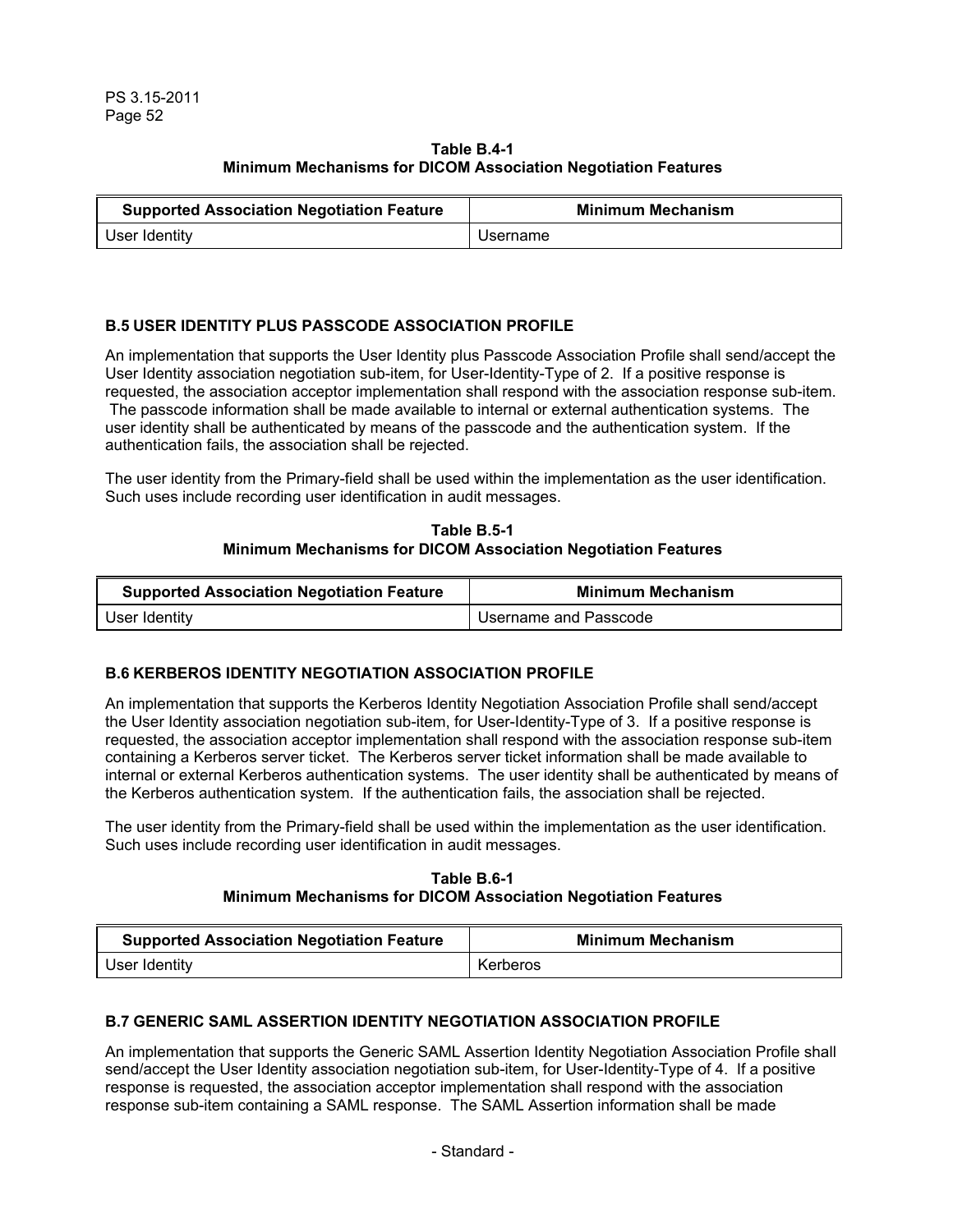available to internal or external authentication systems. The user identity shall be authenticated by means of an authentication system that employs SAML Assertions. If the authentication fails, the association shall be rejected.

The user identity from the Primary-field shall be used within the implementation as the user identification. Such uses include recording user identification in audit messages.

**Table B.7-1 Minimum Mechanisms for DICOM Association Negotiation Features** 

| <b>Supported Association Negotiation Feature</b> | <b>Minimum Mechanism</b> |
|--------------------------------------------------|--------------------------|
| User Identity                                    | SAML Assertion           |

#### **B.8 SECURE USE OF EMAIL TRANSPORT**

When a DICOM File Set is sent over Email transport in compliance with this profile the following rules shall be followed:

- a. The File Set shall be an attachment to the email body.
- b. The entire email (body, File Set attachment, and any other attachments) shall be encrypted using AES, in accordance with RFC 3851 and RFC 3853.
- c. The email body and attachments may be compressed in accordance with RFC 3851.
- d. The email shall be digitally signed by the sender. The signing may be applied before or after encryption. This digital signature shall be interpreted to mean that the sender is attesting to his authorization to disclose the information in this email to the recipient.

The email signature is present to provide minimum sender information and to confirm the integrity of the email transmission (body contents, attachment, etc.). The email signature is separate from other signatures that may be present in DICOM reports and objects contained in the File set attached to the email. Those signatures are defined in terms of clinical uses. Any clinical content attestations shall be encoded as digital signatures in the DICOM SOP instances, not as the email signature. The email may be composed by someone who cannot make clinical attestations. Through the use of the email signature, the composer attests that he or she is authorized to transmit the data to the recipient.

Notes: 1. This profile is separate from the underlying use of ZIP File or other File Set packaging over email. 2. Where private information is being conveyed, most country regulations require the use of encryption or equivalent protections. This Profile meets the most common requirements of regulations, but there may be additional local requirements. Additional requirements may include mandatory statements in the email body and prohibitions on contents of the email body to protect patient privacy.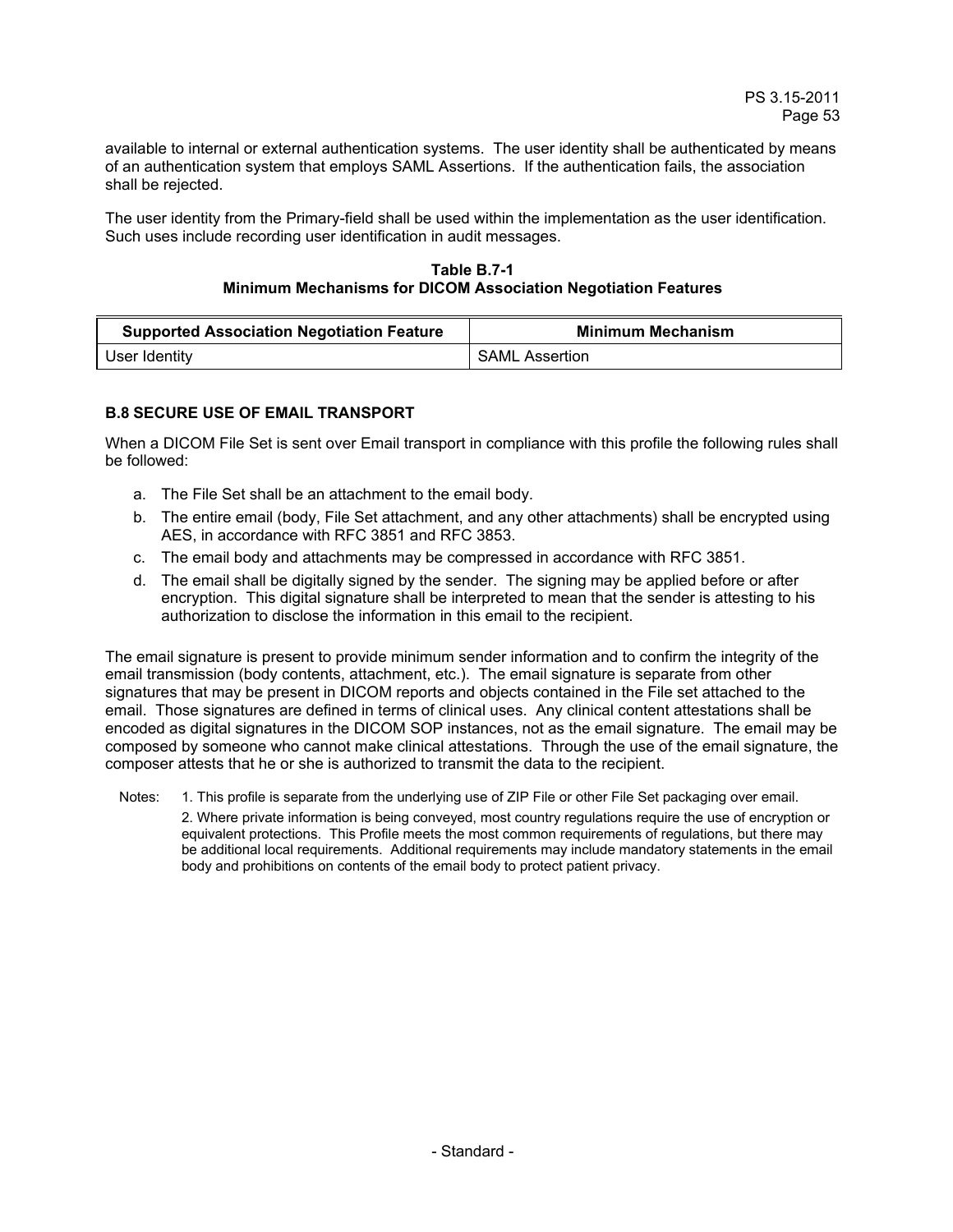# **Annex C DIGITAL SIGNATURE PROFILES (Normative)**

#### **C.1 BASE RSA DIGITAL SIGNATURE PROFILE**

The Base RSA Digital Signature Profile outlines the use of RSA encryption of a MAC to generate a Digital Signature. This Profile does not specify any particular set of Data Elements to sign. Other Digital Signature profiles may refer to this profile, adding specifications of which Data Elements to sign or other customizations.

The creator of a digital signature shall use one of the RIPEMD-160, MD5, SHA-1 or SHA-2 family (SHA256, SHA384, SHA512) of hashing functions to generate a MAC, which is then encrypted using a private RSA key. All validators of digital signatures shall be capable of using a MAC generated by any of the hashing functions specified (RIPEMD-160, MD5, SHA-1 or SHA256, SHA384, SHA512).

Note: The use of MD5 is not recommended by its inventors, RSA. See: ftp://ftp.rsasecurity.com/pub/pdfs/bulletn4.pdf

The MAC to be signed shall be padded to a block size matching the RSA key size, as directed in RFC 2437 (PKCS #1). The Value of MAC Algorithm (0400,0015) shall be set to either "RIPEMD160", "MD5", "SHA1" , "SHA256", "SHA384" or "SHA512". The public key associated with the private key as well as the identity of the Application Entity or equipment manufacturer that owns the RSA key pair shall be transmitted in an X.509 (1993) signature certificate. The Value of the Certificate Type (0400,0110) Attribute shall be set to "X509\_1993\_SIG". A site-specific policy determines how the X.509 certificates are generated, authenticated, and distributed. A site may issue and distribute X.509 certificates directly, may utilize the services of a Certificate Authority, or use any reasonable method for certificate generation and verification.

If an implementation utilizes timestamps, it shall use a Certified Timestamp Type (0400,0305) of "CMS\_TSP". The Certified Timestamp (0400,0310) shall be generated as described in "Internet X.509 Public Key Infrastructure; Time Stamp Protocols; March 2000".

#### **C.2 CREATOR RSA DIGITAL SIGNATURE PROFILE**

The creator of a DICOM SOP Instance may generate signatures using the Creator RSA Digital Signature Profile. The Digital Signature produced by this Profile serves as a lifetime data integrity check that can be used to verify that the pixel data in the SOP instance has not been altered since its initial creation. An implementation that supports the Creator RSA Digital Signature Profile may include a Creator RSA Digital Signature with every SOP Instance that it creates; however, the implementation is not required to do so.

As a minimum, an implementation shall include the following attributes in generating the Creator RSA Digital Signature:

- a. the SOP Class and Instance UIDs
- b. the SOP Creation Date and Time, if present
- c. the Study and Series Instance UIDs
- d. any attributes of the General Equipment module that are present
- e. any attributes of the Overlay Plane, Curve or Graphic Annotation modules that are present
- f. any attributes of the General Image and Image Pixel modules that are present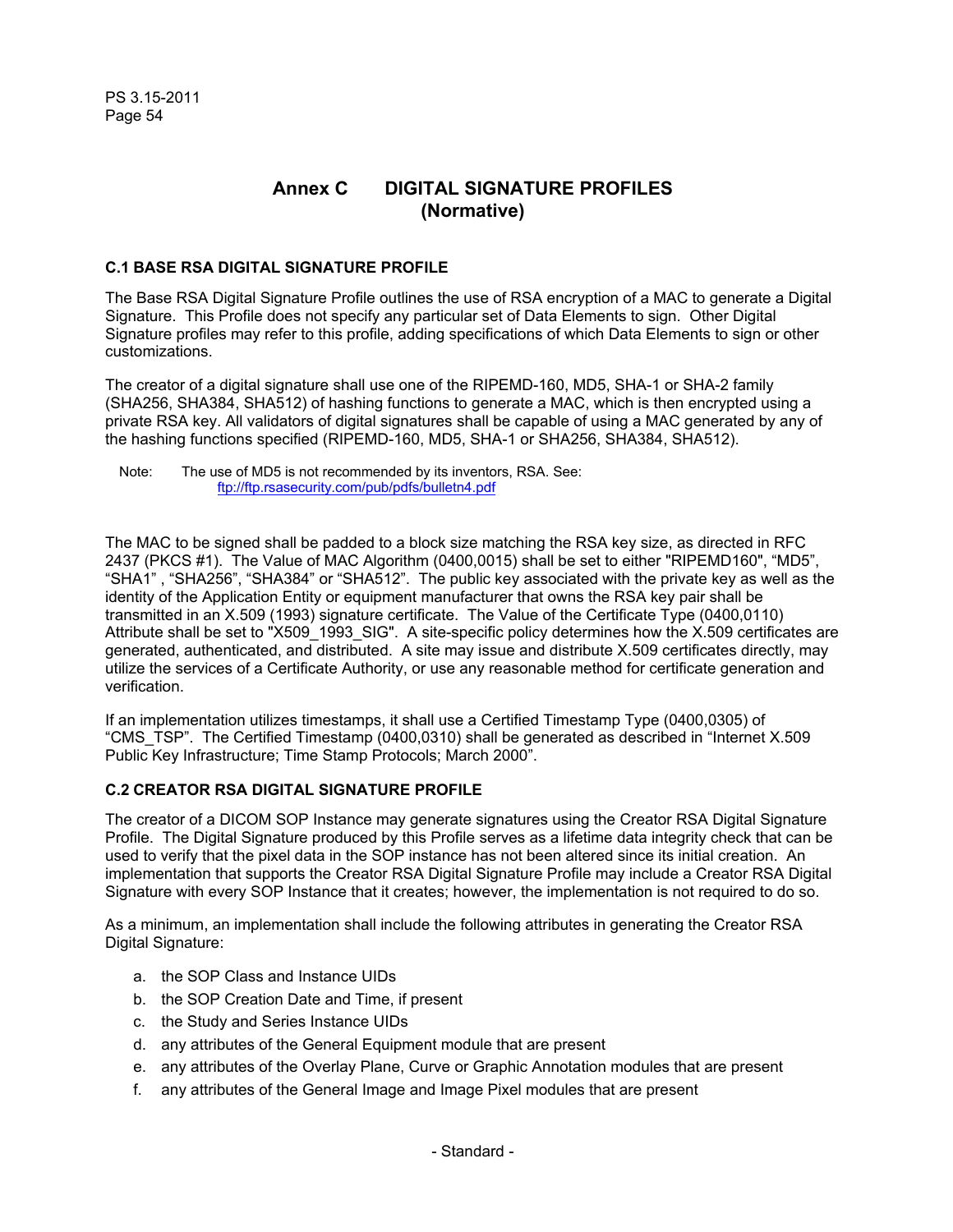- g. any attributes of the SR Document General and SR Document Content modules that are present
- h. any attributes of the Waveform and Waveform Annotation modules that are present
- i. any attributes of the Multi-frame Functional Groups module that are present
- j. any attributes of the Enhanced MR Image module that are present
- k. any attributes of the MR Spectroscopy modules that are present
- l. any attributes of the Raw Data module that are present
- m. any attributes of the Enhanced CT Image module that are present
- n. any attributes of the Enhanced XA/XRF Image module that are present
- o. any attributes of the Segmentation Image module that are present
- p. any attributes of the Encapsulated Document module that are present
- q. any attributes of the X-Ray 3D Image module that are present
- r. any attributes of the Enhanced PET Image module that are present
- s. any attributes of the Enhanced US Image module that are present
- t. any attributes of the Surface Segmentation module that are present
- u. any attributes of the Surface Mesh Module that are present
- v. any attributes of the Structured Display, Structured Display Annotation, and Structured Display Image Box modules that are present
- w. any Attributes of the Implant Template module that are present
- x. any Attributes of the Implant Assembly Template module that are present
- y. any Attributes of the Implant Template Group module that are present

The Digital Signature shall be created using the methodology described in the Base RSA Digital Signature Profile. Typically the certificate and associated private key used to produce Creator RSA Digital Signatures are configuration parameters of the Application Entity set by service or installation engineers.

Creator RSA Digital Signatures bear no direct relationship to other Digital Signatures. However, other Digital Signatures, such as the Authorization Digital Signature, may be used to collaborate the timestamp of a Creator RSA Digital Signature.

#### **C.3 AUTHORIZATION RSA DIGITAL SIGNATURE PROFILE**

The technician or physician who approves a DICOM SOP Instance for use may request the Application Entity to generate a signature using the Authorization RSA Digital Signature Profile. The Digital Signature produced serves as a lifetime data integrity check that can be used to verify that the pixel data in the SOP instance is the same that the technician or physician saw when they made the approval.

As a minimum, an implementation shall include the following attributes in generating the Authorization RSA Digital Signature:

- a. the SOP Class and Instance UIDs
- b. the Study and Series Instance UIDs
- c. any attributes whose Values are verifiable by the technician or physician (e.g., their Values are displayed to the technician or physician)
- d. any attributes of the Overlay Plane, Curve or Graphic Annotation modules that are present
- e. any attributes of the General Image and Image Pixel modules that are present
- f. any attributes of the SR Document General and SR Document Content modules that are present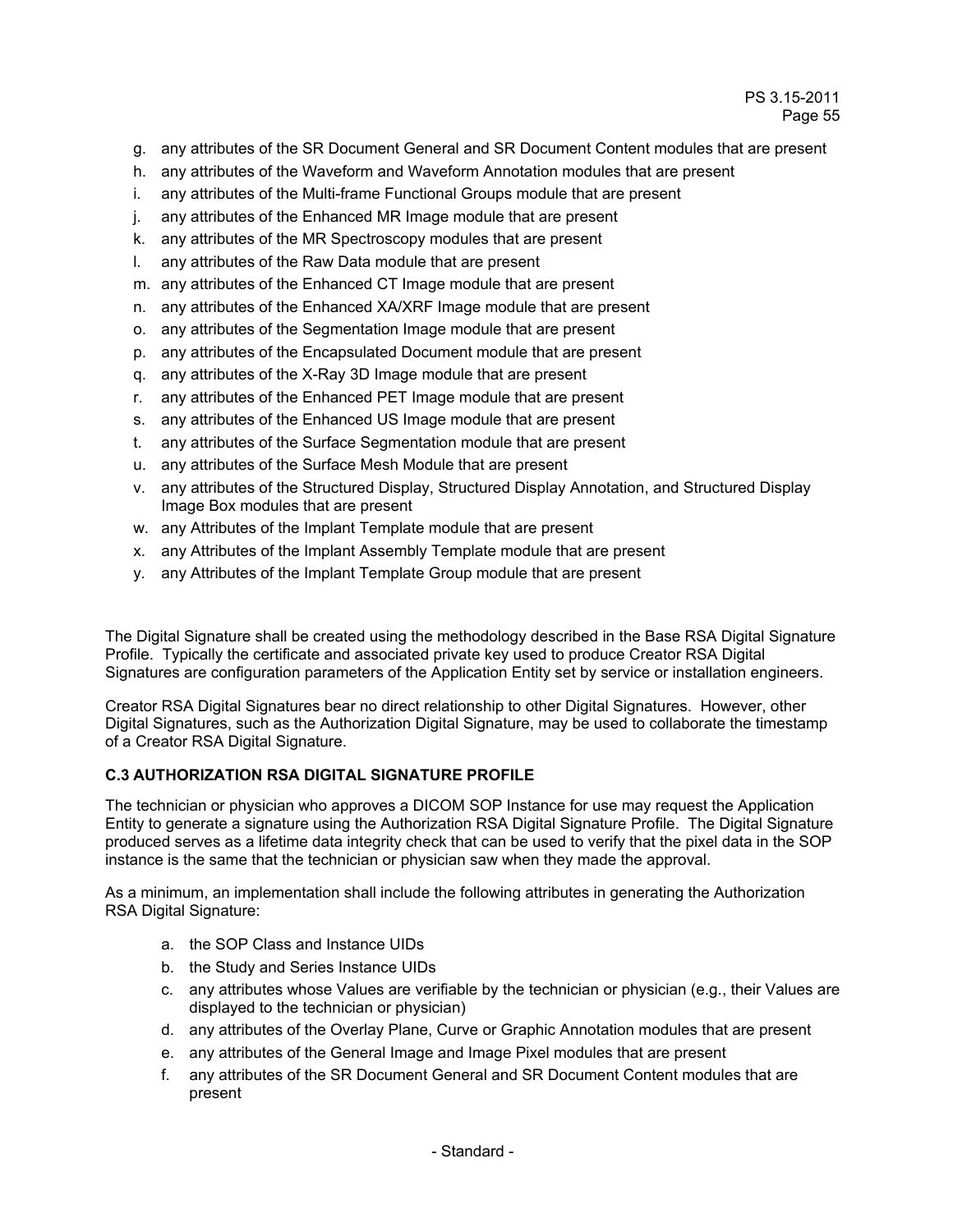#### PS 3.15-2011 Page 56

- g. any attributes of the Waveform and Waveform Annotation modules that are present
- h. any attributes of the Multi-frame Functional Groups module that are present
- i. any attributes of the Enhanced MR Image module that are present
- j. any attributes of the MR Spectroscopy modules that are present
- k. any attributes of the Raw Data module that are present
- l. any attributes of the Enhanced CT Image module that are present
- m. any attributes of the Enhanced XA/XRF Image module that are present
- n. any attributes of the Segmentation Image module that are present
- o. any attributes of the Encapsulated Document module that are present
- p. any attributes of the X-Ray 3D Image module that are present
- q. any attributes of the Enhanced PET Image module that are present
- r. any attributes of the Enhanced US Image module that are present
- s. any attributes of the Surface Segmentation module that are present
- t. any attributes of the Surface Mesh Module that are present
- u. any attributes of the Structured Display, Structured Display Annotation, and Structured Display Image Box modules that are present
- v. any Attributes of the Implant Template module that are present
- w. any Attributes of the Implant Assembly Template module that are present
- x. any Attributes of the Implant Template Group module that are present

The Digital Signature shall be created using the methodology described in the Base RSA Digital Signature Profile. The Application Entity shall determine the identity of the technician or physician and obtain their certificate through a site-specific procedure such as a login mechanism or a smart card.

Authorization RSA Digital Signatures bear no direct relationship to other Digital Signatures. However, other Digital Signatures, such as the Creator RSA Digital Signature, may be used to collaborate the timestamp of an Authorization RSA Digital Signature.

#### **C.4 STRUCTURED REPORT RSA DIGITAL SIGNATURE PROFILE**

This profile defines a mechanism for adding Digital Signatures to Structured Reports or Key Object Selection Documents where there is no more than one Verifying Observer. Instances that follow this Digital Signature Profile shall include at least one Digital Signature at the top level of the Data Set.

All Digital Signatures that follow this profile shall include a Digital Signature Purpose Code Sequence Attribute (0400,0401).

As a minimum, an implementation shall include the following attributes in generating the Digital Signature required by this profile:

- 1. the SOP Class UID
- 2. the Study and Series Instance UIDs
- 3. all attributes of the General Equipment Module that are present
- 4. the Current Requested Procedure Evidence Sequence
- 5. the Pertinent Other Evidence Sequence
- 6. the Predecessor Documents Sequence
- 7. the Observation DateTime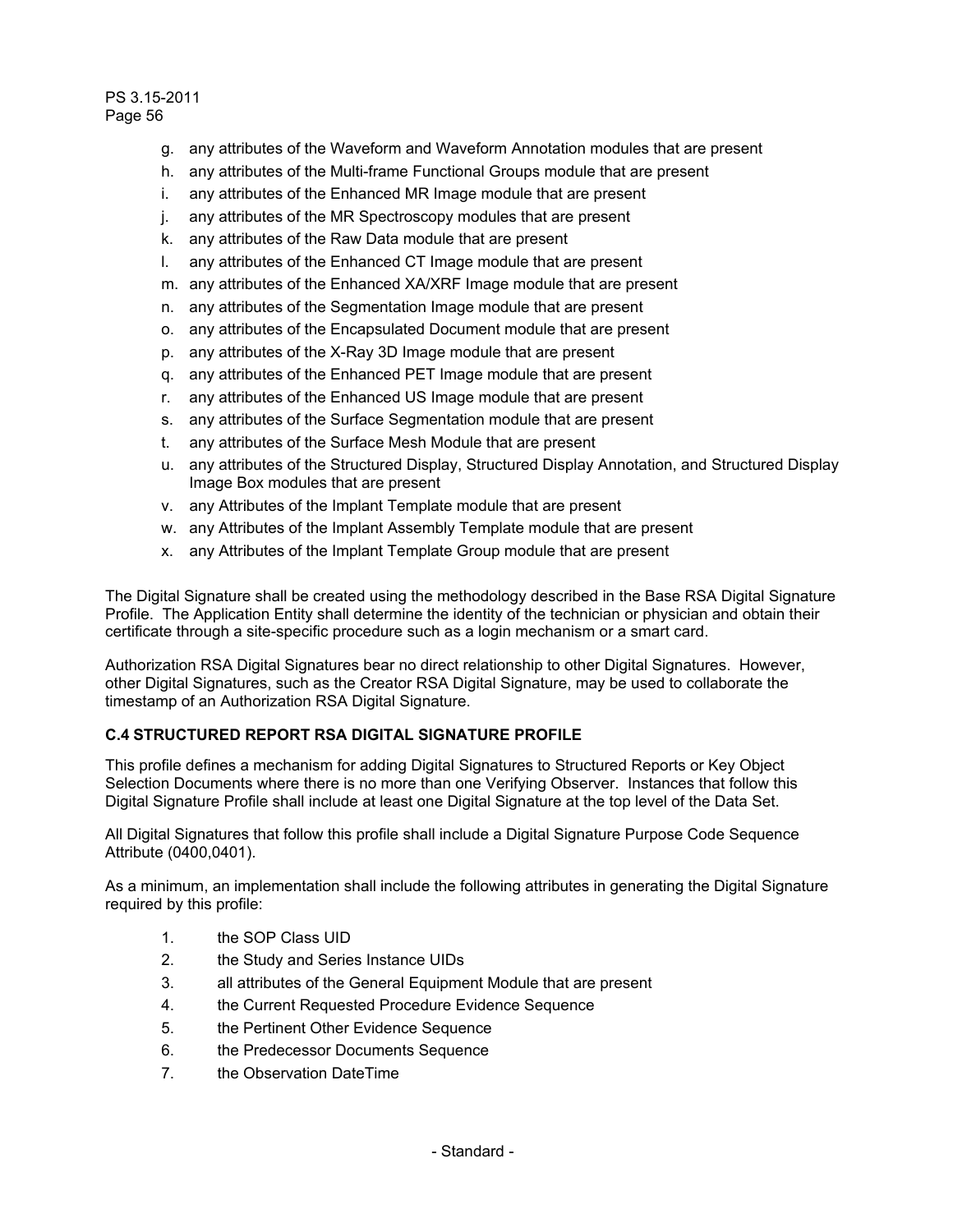8. all attributes of the SR Document Content Module that are present

If the Verification Flag is set to "VERIFIED" (and the SOP Instance UID can no longer change) at least one of the Digital Signatures profile shall have the purpose of (5,ASTM-sigpurpose,"Verification Signature") and shall also include the following Attributes in addition to the above attributes:

- a. the SOP Instance UID
- b. the Verification Flag
- c. the Verifying Observer Sequence
- d. the Verification DateTime
- Notes: The system may also add a Creator RSA Digital Signature, which could cover other attributes that the machine can verify.

All occurrences of Referenced SOP Instance MAC Sequence (0400,0403) shall have the Value of MAC Algorithm (0400,0015) set to either "RIPEMD160", "MD5", "SHA1" , "SHA256", "SHA384" or "SHA512"..

The Digital Signature shall be created using the methodology described in the Base RSA Digital Signature Profile. The Application Entity shall determine the identity of the signatories and obtain their certificate through an application-specific procedure such as a login mechanism or a smart card. The conformance statement shall specify how the application identifies signatories and obtains certificates.

Note: Structured Report RSA Digital Signatures bear no direct relationship to other Digital Signatures. However, other Digital Signatures, such as the Creator RSA Digital Signature, may be used to corroborate the timestamp of a Structured Report RSA Digital Signature.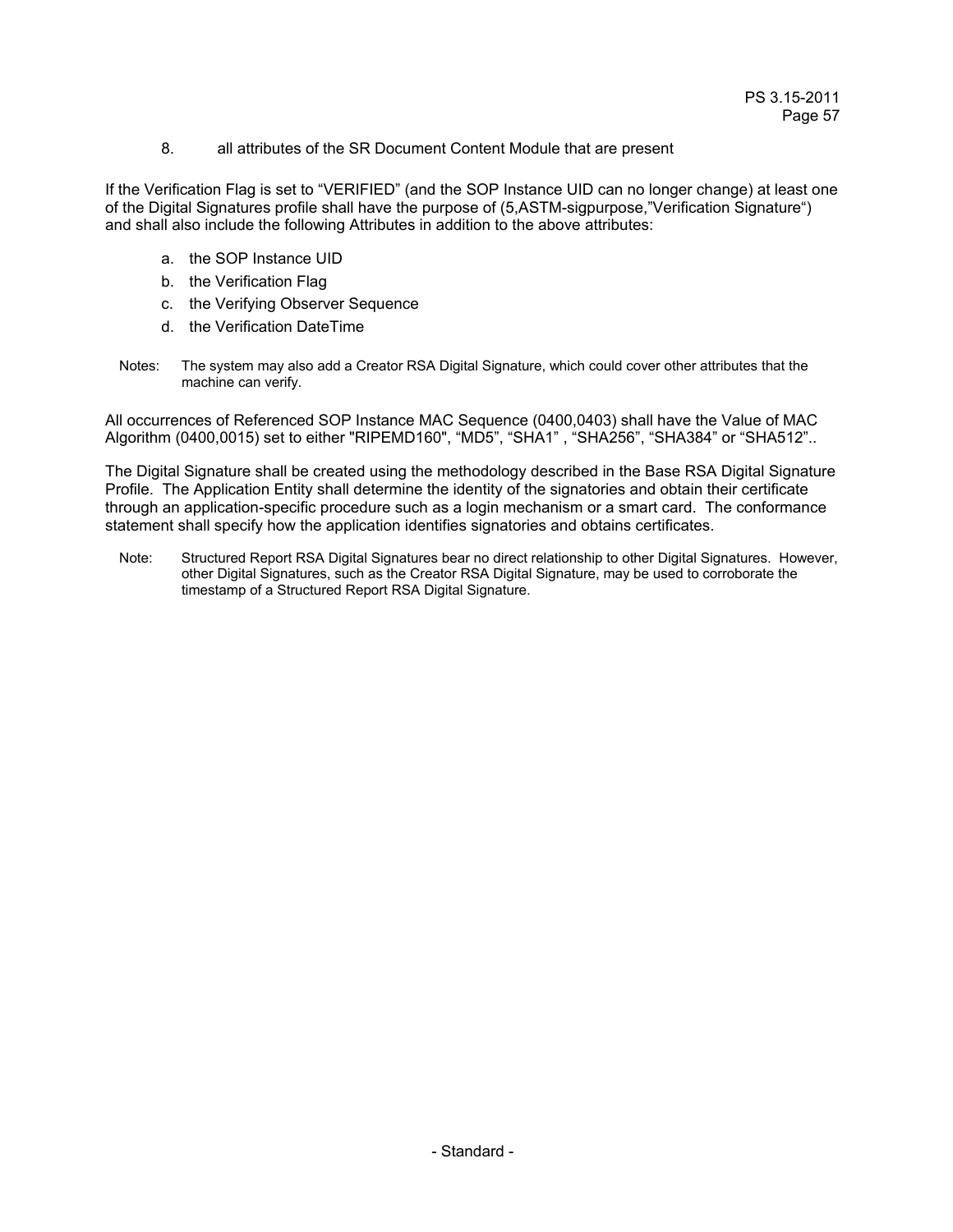# **Annex D MEDIA STORAGE SECURITY PROFILES (Normative)**

#### **D.1 BASIC DICOM MEDIA SECURITY PROFILE**

The Basic DICOM Media Security Profile allows encapsulation of a DICOM File into a Secure DICOM File such that the following aspects of security are addressed:

- confidentiality,
- integrity,
- data origin authentication (optional).

This profile specifies the use of either AES or Triple-DES for content encryption and RSA, or passwordbased encryption and AES or Triple-DES, for the key transport of the content-encryption keys. The encrypted content is a DICOM File that can either

- be signed with one or more digital signatures, using SHA-1, SHA256, SHA384, or SHA512 as the digest algorithm and RSA as the signature algorithm, or
- be digested with SHA-1, SHA256, SHA384, or SHA512 as digest algorithm, without application of digital signatures.
- Note: The digest algorithm requirements will evolve as the threats evolve. As the digest requirements have changed, this profile has changed to include additional requirements.

#### **D.1.1 Encapsulation of a DICOM File in a Secure DICOM File**

A Secure DICOM File conforming to this security profile shall contain an Enveloped-data content type of the Cryptographic Message Syntax defined in RFC 3852, 3370 and 3565. The enveloped data shall use RSA [RFC 3447], or password-based encryption using PBKDF2 [RFC 2898] for the key derivation algorithm and either AES or Triple-DES [RFC 3211], for the key transport of the content-encryption keys. Creators of a Secure DICOM File conforming to this security profile may use either AES or Triple-DES for content-encryption. Readers claiming conformance to this profile shall be capable of decrypting Secure DICOM Files using either AES or Triple-DES. The AES key length may be any length allowed by the RFCs. The Triple-DES key length is 168 bits as defined by ANSI X9.52. Encoding shall be performed according to the specifications for RSA Key Transport and Triple DES Content Encryption in RFC-3370, and for AES Content Encryption in RFC-3565.

The encrypted content of the Enveloped-data content type shall be of the following choices:

- Signed-data content type;
- Digested-data content type.

In both cases, SHA-1 [SHA-1], SHA256, SHA384, or SHA512 [SHA-2] shall be used as the digest algorithm. In case of the Signed-data content type, RSA [RFC 2313] shall be used as the signature algorithm.

In the case of password-based encryption using PBKDF2, the octet string that contains the password used to generate the key shall be limited to the encoding and the graphic character representation defined by the Default Character Repertoire.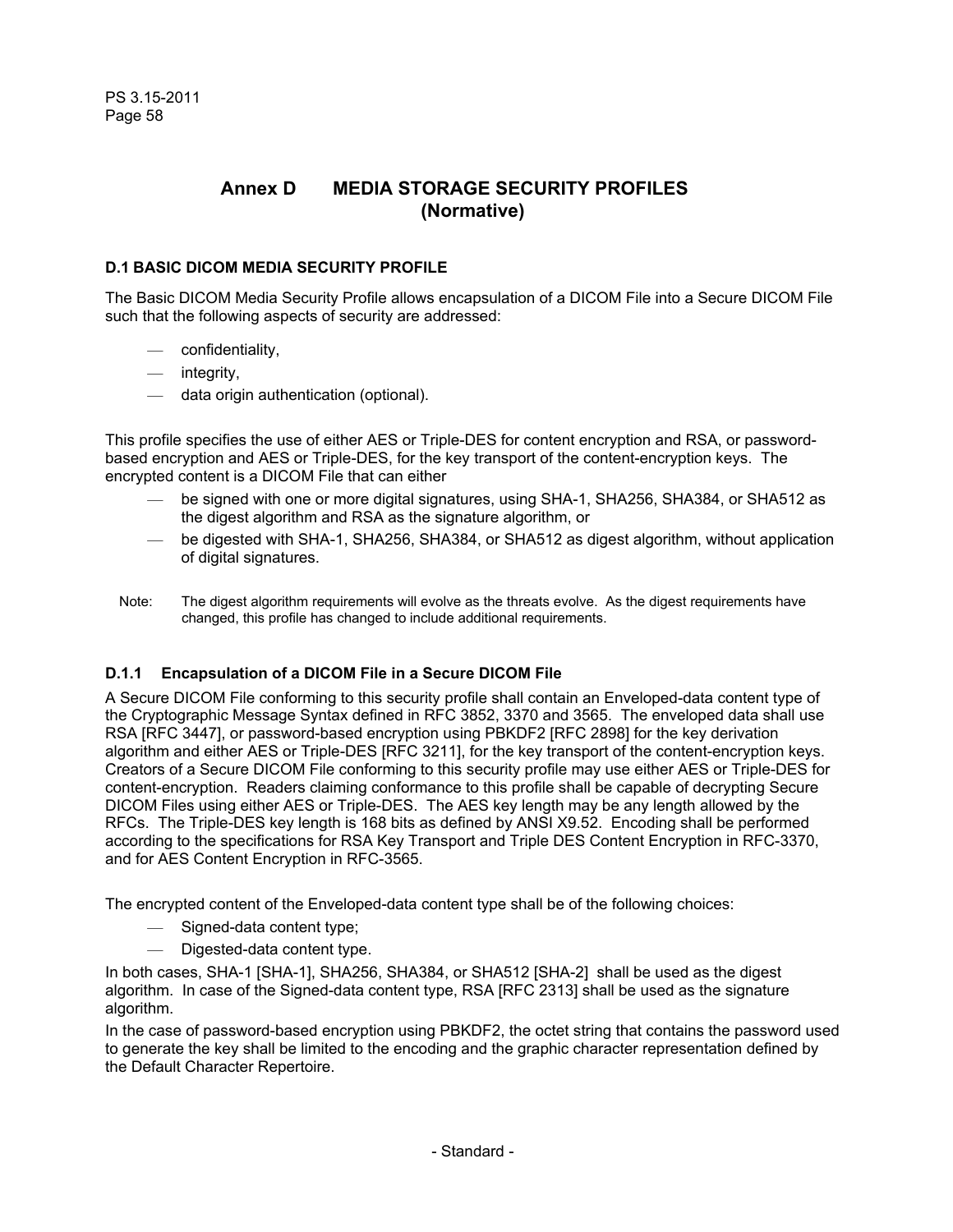Notes: 1. RSA key transport of the content-encryption keys is specified as a requirement in the European Prestandard ENV 13608-2: Health Informatics - Security for healthcare communication – Part 2: Secure data objects.

 2. No requirements on the size of the asymmetric key pairs used for RSA key transport are defined in this profile.

 3. No requirements or restrictions on the use of the SignedAttributes element of the Signed-data content type's SignerInfo structure are defined in this profile. SignedAttributes might for example be used to specify the signing time or SMIME capabilities, as required by ENV 13608-2.

 4. The use of password-based encryption for key transport of content encryption keys is potentially less secure than certificate-based encryption, but may be useful when the list of recipients is not known a priori or when there is no public key infrastructure deployed. The security depends on the entropy of the password, which if user-selected can be quite low. RFC 3211 strongly recommends the use of a pass "phrase" rather than a single word, and RFC 2898 does not impose any practical length limit. Also, the method used to exchange the password or pass phrase also could have a significant impact on the level of security.

 5. PBKDF2 as defined in RFC 2898 specifies the password to be "an octet string of arbitrary length whose interpretation as a text string is unspecified". For interoperability between the sender and recipient, both a character encoding scheme and a graphic character representation needs to be defined. ISO IR6 (US-ASCII), being the Default Character Repertoire for DICOM (see PS 3.5), is specified in order to avoid any potential ambiguity caused by the use of other character sets (such as UTF-8) that do not necessarily result in the same binary values for particular graphic character representation.

 The graphic character representation of certain symbols in ISO IR6 is explicitly defined, even though the same binary representation may have a different graphic character representation in other 7-bit schemes. For example, in the version of ISO 646 used in Japan (ISO-IR 14 Romaji), 05/12 is represented as "¥" rather than backslash "\". It is the responsibility of the application to assure that the input method and display of such symbols to the user is mapped to the correct encoding, regardless of locale. I.e., if the password is "123\\$", then it should be encoded as 03/01 03/02 03/03 05/12 02/04, regardless of whether the user types the backslash "\"(U+005C) on a Japanese or US keyboard; they should not be expected to type the "¥" (U+00A5) key on a Japanese keyboard, nor should 05/12 be displayed as "¥" if the password is displayed as text.

 The restriction to the ISO IR 6 encoding and graphic character representation (rather than, for example, the minimal encoding of UTF-8) also eliminates the ambiguity introduced by homographs (characters that look the same but encode differently), and alternative encodings with the same meaning, such as the single German character " $\beta$ " (U+00DF) as opposed to the two-character "ss" (U+0073 U+0073), and the use of phonetic as opposed to ideographic representation of the same meaning, such as Japanese

hiragana "ぞ " (U+305E U+3046) versus kanji "像" (U+50CF).

It is the responsibility of the application to prevent the user from creating passwords using characters that cannot be represented; e.g., on a Western European keyboard, the user should not be permitted to enter an accented character such as "é" (U+00E9) or "ö" (U+00F6), since there is no defined mapping of such characters to IS IR 6 characters (such as "e" or "o").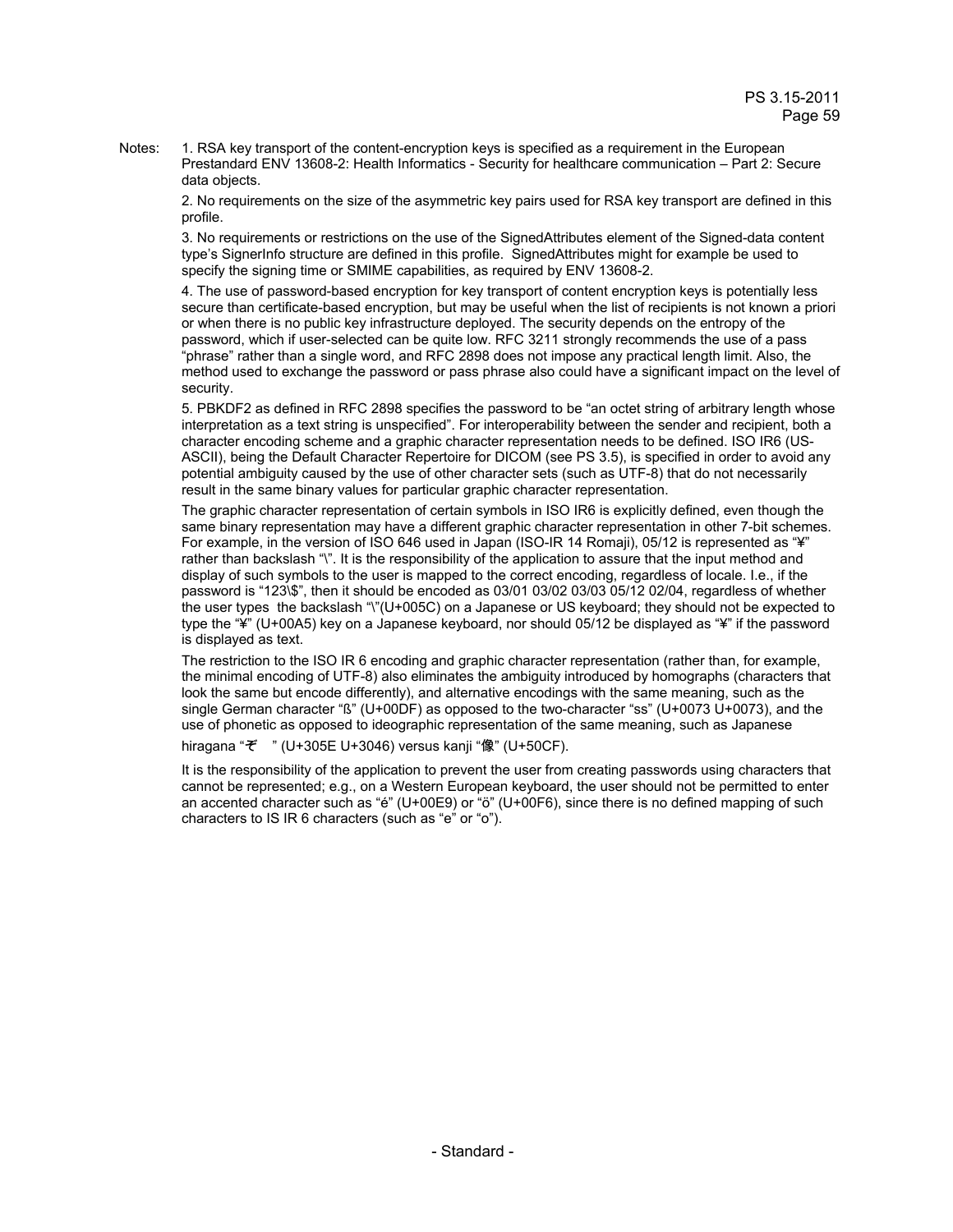# **Annex E ATTRIBUTE CONFIDENTIALITY PROFILES**

This Annex describes Profiles and Options to address the removal and replacement of Attributes within a DICOM Dataset that may potentially result in leakage of Individually Identifiable Information (III) about the patient or other individuals or organizations involved in acquisition.

Profiles are provided to address the balance between the removal of information and the need to retain information so that the Datasets remain useful for their intended purpose.

Options are used in addition to profiles to prevent a combinatorial expansion of different Profiles.

#### **E.1 APPLICATION LEVEL CONFIDENTIALITY PROFILES**

Application Level Confidentiality Profiles address the following aspects of security:

— Data Confidentiality at the application layer.

Other aspects of security not addressed by these profiles, that may be addressed elsewhere in the standard include:

- Confidentiality in other layers of the DICOM model;
- Data Integrity.

These Profiles are targeted toward creating a special purpose, de-identified version of an already-existing Data Set. It is not intended to replace the original SOP Instance from which the de-identified SOP Instance is created, nor is it intended to act as the primary representation of clinical Data Sets in image archives. The de-identified SOP Instances are useful, for example, in creating teaching or research files, performing clinical trials, or submission to registries where the identity of the patient and other individuals is required to be protected. In some cases, it is also necessary to provide a means of recovering identity by authorized personnel.

#### **E.1.1 De-Identifier**

An Application may claim conformance to an Application Level Confidentiality Profile and Options as a deidentifier if it protects and retains *all* Attributes as specified in the Profile and Options. Protection in this context is defined as the following process:

- 1. The application may create one or more instances of the Encrypted Attributes Data Set and copy Attributes to be protected into the (single) item of the Modified Attributes Sequence (0400,0550) of one or more of the Encrypted Attributes Data Set instances.
	- Notes: 1. A complete reconstruction of the original Data Set may not be possible; however, Attributes (e.g. SOP Instance UID) in the Modified Attributes Sequence of an Encrypted Attributes Data Set may refer back to the original SOP Instance holding the original Data Set.

 2. It is not required that the Encrypted Attributes Data Set be created; indeed, there may be circumstances where the Dataset is expected to be archived long enough that any contemporary encryption technology may be inadequate to provide long term protection against unauthorized recovery of identification.

 3. Other mechanisms to assist in identity recovery or longitudinal consistency of replaced UIDs or dates and times are deprecated in favor of the Encrypted Attributes Data Set mechanism that is intended for this purpose. For example, if it is desired to include an encrypted hash of the Patient's Name, it should not be encoded in a separate private attribute implemented for that purpose, but should be included in the Encrypted Attributes Data Set and encoded using the standard mechanism. This allows for compatibility between different implementations and provides security based on the quality and control of the encryption keys. Note also, that unencrypted hashes are considerably less secure and should be avoided, since they are vulnerable to trivial dictionary based attacks.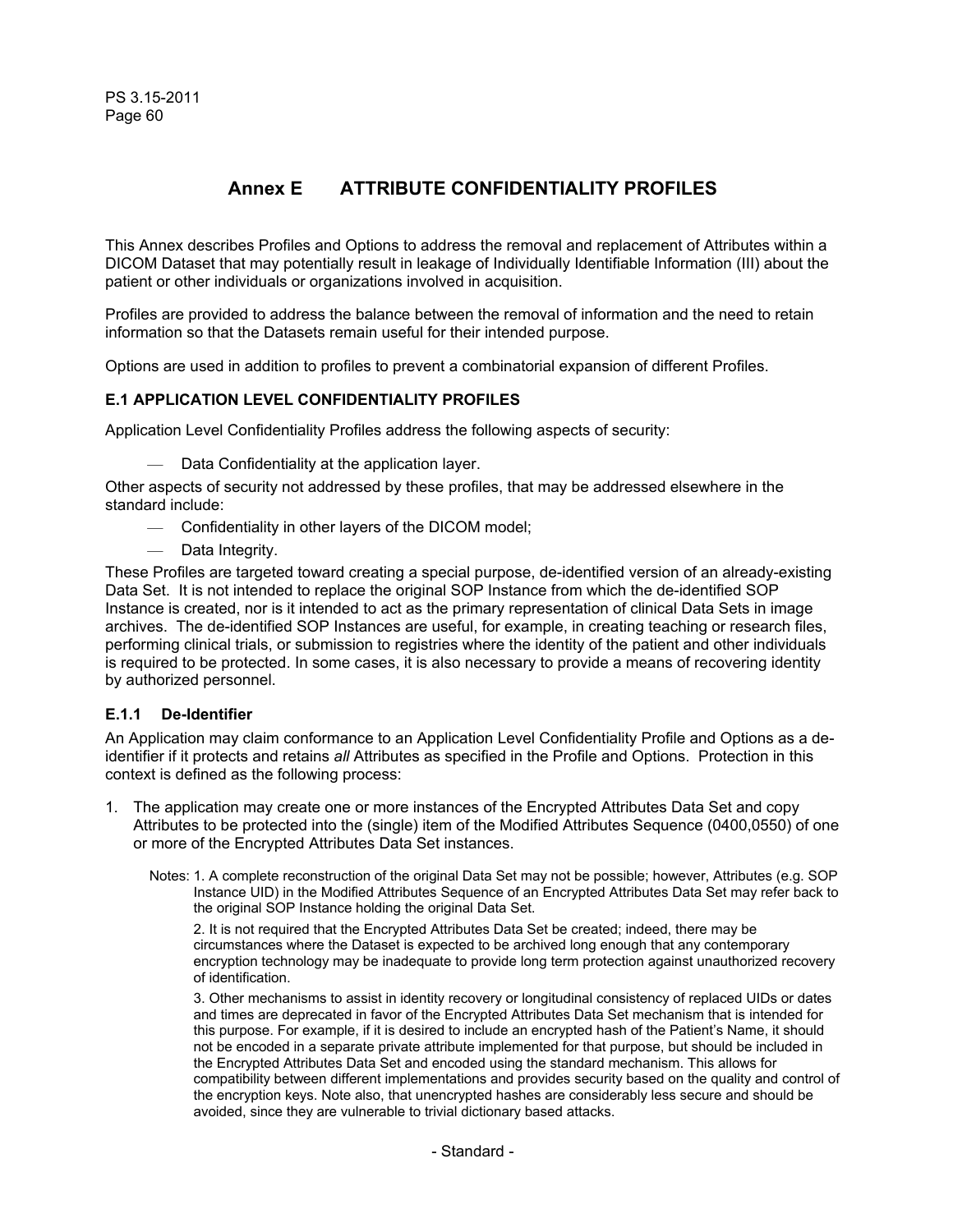- 2. Each Attribute to be protected shall then either be removed from the dataset, or have its value replaced by a different "replacement value" which does not allow identification of the patient.
	- Notes: 1. It is the responsibility of the de-identifier to ensure that this process does not negatively affect the integrity of the Information Object Definition, i. e. Dummy values may be necessary for Type 1 Attributes that are protected but may not be sent with zero length, and are to be stored or exchanged in encrypted form by applications that may not be aware of the security mechanism.

 2. The standard does not mandate the use of any particular dummy value, and indeed it may have some meaning, for example in a data set that may be used for teaching purposes, where the real patient identifying information is encrypted for later retrieval, but a meaningful alternative form of identification is provided. For example, a dummy Patient's Name (0010,0010) may convey the type of pathology in a teaching case. It is the responsibility of the de-identifier software or human operator to ensure that the dummy values cannot be used to identify the patient.

 3. It is the responsibility of the de-identifier to ensure the consistency of dummy values for Attributes such as Study Instance UID (0020,000D) or Frame of Reference UID (0020,0052) if multiple related SOP Instances are protected. Indeed, all Attributes of every entity about the Instance level should remain consistent for all Instances protected, e.g., Patient ID for the Patient entity, Study ID for the Study entity, Series Number for the Series entity.

 4. Some profiles do not allow selective protection of parts of a Sequence of Items. If an Attribute to be protected is contained in a Sequence of Items, the complete Sequence of Items may need to be protected.

 5. The de-identifier should ensure that no identifying information that is burned in to the image pixel data either because the modality does not generate such burned in identification in the first place, or by removing it through the use of the Clean Pixel Data Option; see Section E.3. If non-pixel data graphics or overlays contain identification, the de-identifier is required to remove them, or clean them if the Clean Graphics option is supported. See Section E.4 The means by which burned in or graphic identifying information is located and removed is outside the scope of this standard.

- 3. Each Attribute specified to be retained shall be retained. At the discretion of the de-identifier, Attributes may be added to the dataset to be protected.
	- Note: As an example, the Attribute Patient's Age (0010,1010) might be introduced as a replacement for Patient's Birth Date (0010,0030) if the patient's age is of importance, and the profile permits it.
- 4. If used, all instances of the Encrypted Attributes Data Set shall be encoded with a DICOM Transfer Syntax, encrypted, and stored in the dataset to be protected as an Item of the Encrypted Attributes Sequence (0400,0500). The encryption shall be done using RSA [RFC 2313] for the key transport of the content-encryption keys. A de-identifier conforming to this security profile may use either AES or Triple-DES for content-encryption. The AES key length may be any length allowed by the RFCs. The Triple-DES key length is 168 bits as defined by ANSI X9.52. Encoding shall be performed according to the specifications for RSA Key Transport and Triple DES Content Encryption in RFC-3370 and for AES Content Encryption in RFC-3565.
	- Note: 1. Each item of the Encrypted Attributes Sequence (0400,0500) consists of two Attributes, Encrypted Content Transfer Syntax UID (0400,0510) containing the UID of the Transfer Syntax that was used to encode the instance of the Encrypted Attributes Data Set, and Encrypted Content (0400,0520) containing the block of data resulting from the encryption of the Encrypted Attributes Data Set instance. 2. RSA key transport of the content-encryption keys is specified as a requirement in the European Prestandard ENV 13608-2: Health Informatics - Security for healthcare communication – Part 2: Secure data objects.
- 5. No requirements on the size of the asymmetric key pairs used for RSA key transport are defined in this confidentiality scheme. Implementations claiming conformance to the Basic Application Level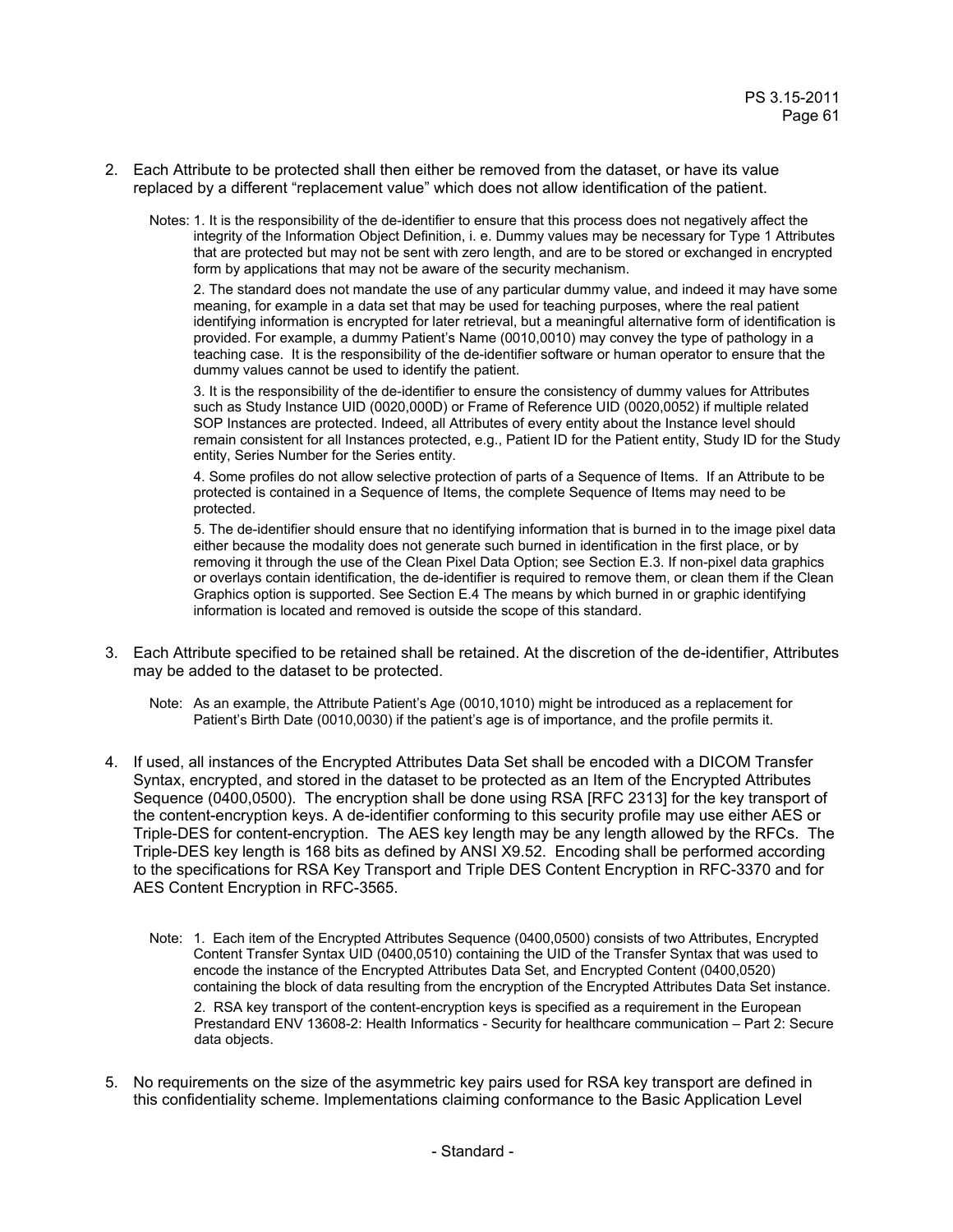PS 3.15-2011 Page 62

> Confidentiality Profile as a de-identifier shall always protect (e.g. encrypt and replace) the SOP Instance UID (0008,0018) Attribute as well as all references to other SOP Instances, whether contained in the main dataset or embedded in an Item of a Sequence of Items, that could potentially be used by unauthorized entities to identify the patient.

- Note: In the case of a SOP Instance UID embedded in an item of a sequence, this means that the enclosing Attribute in the top-level data set must be encrypted in its entirety.
- 6. The attribute Patient Identity Removed (0012,0062) shall be replaced or added to the dataset with a value of YES, and one or more codes from PS 3.16 CID 7050 De-identification Method corresponding to the profile and options used shall be added to De-identification Method Code Sequence (0012,0064). A text string describing the method used may also be inserted in or added to Deidentification Method (0012,0063), but is not required.
- 7. If the Dataset being de-identified is being stored within a DICOM File, then the File Meta Information including the 128 byte preamble, if present, shall be replaced with a description of the de-identifying application. Otherwise, there is a risk that identity information may leak through unmodified File Meta Information or preamble. See PS 3.10.

The Attributes listed in Table E.1-1 for each profile are contained in Standard IODs, or may be contained in Standard Extended IODs. An implementation claiming conformance to an Application Level Confidentiality Profile as a de-identifier shall protect or retain all instances of the Attributes listed in Table E.1-1, whether contained in the main dataset or embedded in an Item of a Sequence of Items. The following action codes are used in the table:

- D replace with a non-zero length value that may be a dummy value and consistent with the VR
- $Z$  replace with a zero length value, or a non-zero length value that may be a dummy value and consistent with the VR
- $X$  remove
- K keep (unchanged for non-sequence attributes, cleaned for sequences)
- C clean, that is replace with values of similar meaning known not to contain identifying information and consistent with the VR
- U replace with a non-zero length UID that is internally consistent within a set of Instances
- Z/D Z unless D is required to maintain IOD conformance (Type 2 versus Type 1)
- X/Z X unless Z is required to maintain IOD conformance (Type 3 versus Type 2)
- X/D X unless D is required to maintain IOD conformance (Type 3 versus Type 1)
- X/Z/D X unless Z or D is required to maintain IOD conformance (Type 3 versus Type 2 versus Type 1)
- X/Z/U\* X unless Z or replacement of contained instance UIDs (U) is required to maintain IOD conformance (Type 3 versus Type 2 versus Type 1 sequences containing UID references)

These action codes are applicable to both Sequence and non-Sequence attributes; in the case of Sequences, the action is applicable to the Sequence and all of its contents. Cleaning a sequence ("C" action) may entail either changing values of attributes within that Sequence when the meaning of the Sequence within the context of its use in the IOD is understood, or recursively applying the profile rules to each Dataset in each Item of the Sequence. Keeping a Sequence ("K" action) requires recursively applying the profile rules to each Dataset in each Item of the Sequence (for example, in order to remap any UIDs contained within that sequence).

A requirement for an Option, when implemented, overrides any requirement for the underlying Profile.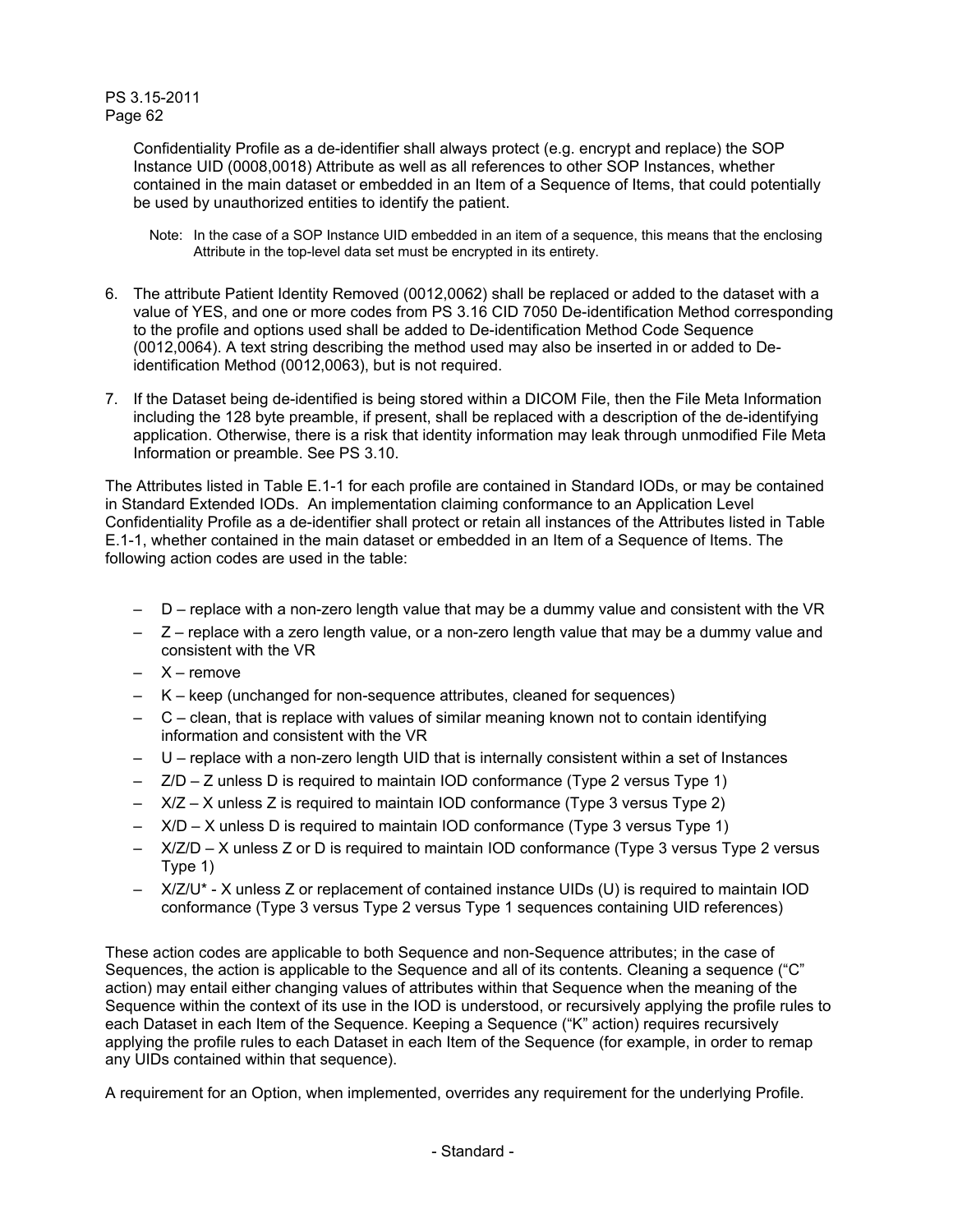Notes: 1. The Attributes listed in Table E.1-1 may not be sufficient to guarantee confidentiality of patient identity. In particular, identifying information may be contained in Private Attributes, new Standard Attributes, Retired Standard Attributes and additional Standard Attributes not present in Standard Composite IODs (as defined in PS 3.3) but used in Standard Extended SOP Classes. Table E.1-1 indicates those Attributes that are used in Standard Composite IODs as well as those Attributes that are Retired. Also included in Table E.1-1 are some Elements that are not normally found in a Dataset, but are used in Commands, Directories and Meta Information Headers, but which could be misused within Private Sequences. Textual Content Items of Structured Reports, textual annotations of Presentation States, Curves and Overlays are specifically addressed. It is the responsibility of the de-identifier to ensure that all identifying information is removed.

 2. It should be noted that conformance to an Application Level Confidentiality Profile does not necessarily guarantee confidentiality. For example, if an attacker already has access to the original images, the Pixel Data could be matched, though the probability and impact of such a threat may be deemed to be negligible. If the Encrypted Attributes Sequence is used, it should be understood that any encryption scheme may be vulnerable to attack. Also, an organization's Security Policy and Key Management policy are recognized to have a much greater impact on the effectiveness of protection.

 3. National and local regulations, which may vary, might require that additional attributes be de-identified, though the Profiles and Options have been designed to be sufficient to satisfy known regulations without compromising the usefulness of the de-identified instances for their intended purpose.

 4.Table E.1-1 is normative, but it is subject to extension as the DICOM Standard evolves and other similar Attributes are added to IODs. De-identifiers may take this extensibility into account, for example, by considering handling all dates and times on the basis of their Value Representation of DT, DA or TM, rather than just those date and time Attributes lists.

 5. The Profiles and Options do not specify whether the design of a de-identifier should be to remove what is know to be a risk of identity leakage, or to retain only what is known to be safe. The former approach may fail when the standard is extended, or when a vendor adds unanticipated standard or private attributes, whilst the latter requires an extensive, if not complete, comparison of each instance with the Information Object Definitions in PS 3.3 to avoid discarding required or useful information. Table E.1-1 defines the minimum actions required for conformance.

6. De-identification of Private SOP Classes is not defined.

 7. The "C" (clean) action is specified not only for string VRs, but also for Code Sequences, since the use of private or local codes and non-standard code meanings may potentially cause identity leakage.

 8. The Digital Signatures Sequences needs to be removed because it contains the certificate of the signer; theoretically the signature could be verified and the object re-signed by the de-identifier itself with its own certificate, but this is not required by the Standard.

 9. In general, there are no CS VR Attributes in this table, since it is usually safe to assume that code strings do not contain identifying information.

 10. In general, there are no Code Sequence Attributes in this table, since it is usually safe to assume that coded sequence entries, including private codes, do not contain identifying information. Exceptions are codes for providers and staff.

 11. The Clean Pixel Data and Clean Recognizable Visual Features Options are not listed in this table, since they are defined by descriptions of operations on the Pixel Data itself. The Clean Pixel Data option may be applied to the Pixel Data within the Icon Image Sequence, or more likely the Icon Image Sequence may be recreated entirely once the Pixel Data of the main Dataset has been cleaned. The Icon Image Sequence is to be removed when its Pixel Data cannot be cleaned.

 12. The Original Attributes Sequence (0400,0561) (which in turn contains the Modified Attributes Sequence (0400,0550)) generally needs to be removed, because it may contain unencrypted copies of other Attributes that may have been modified (e.g., coerced to use local identifiers and names during import of foreign images); an alternative approach would be to selectively modify its contents. This is distinct from the use of the Modified Attributes Sequence (0400,0550) within the Encrypted Attributes Sequence (0400,0500).

 13. Table E.1-1 distinguishes Attributes that are in standard Composite IODs defined in PS 3.3 from those that are not; some Attributes are defined in PS 3.3 for other IODs, or have a specific usage other than in the top level Dataset of a Composite IOD, but are (mis-)used by implementers in instances as a Standard Extended SOP Class at other levels than as defined by the Standard. Any such Attributes encountered may be removed without compromising the conformance of the instance with the standard IOD. For example, Verifying Observer Sequence (0040,A073) is only defined in structured report IODs and hence is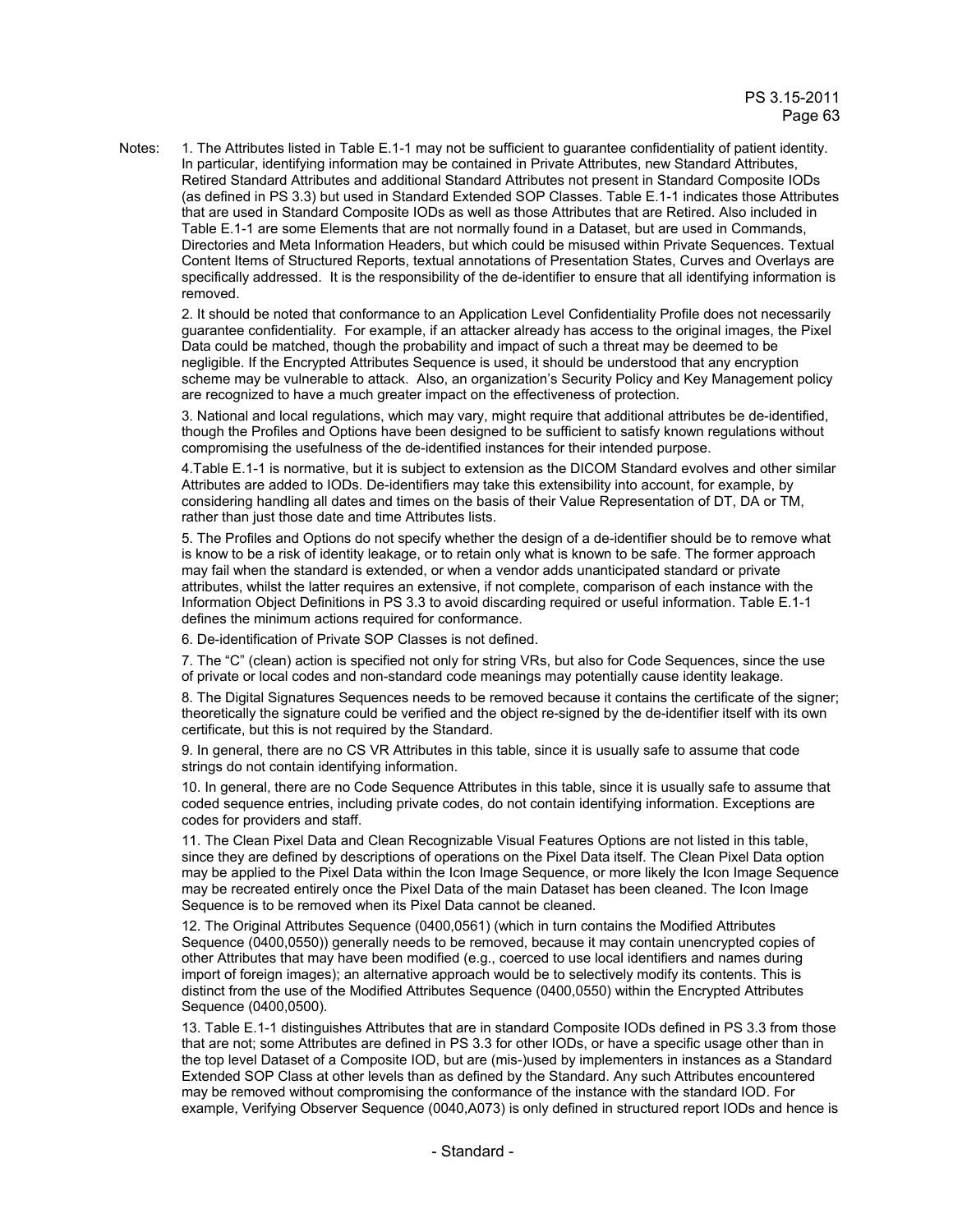PS 3.15-2011 Page 64

> described in Table E.1-1 as D since it is Type 1C; if encountered in an image instance, it should simply be removed (treated as X).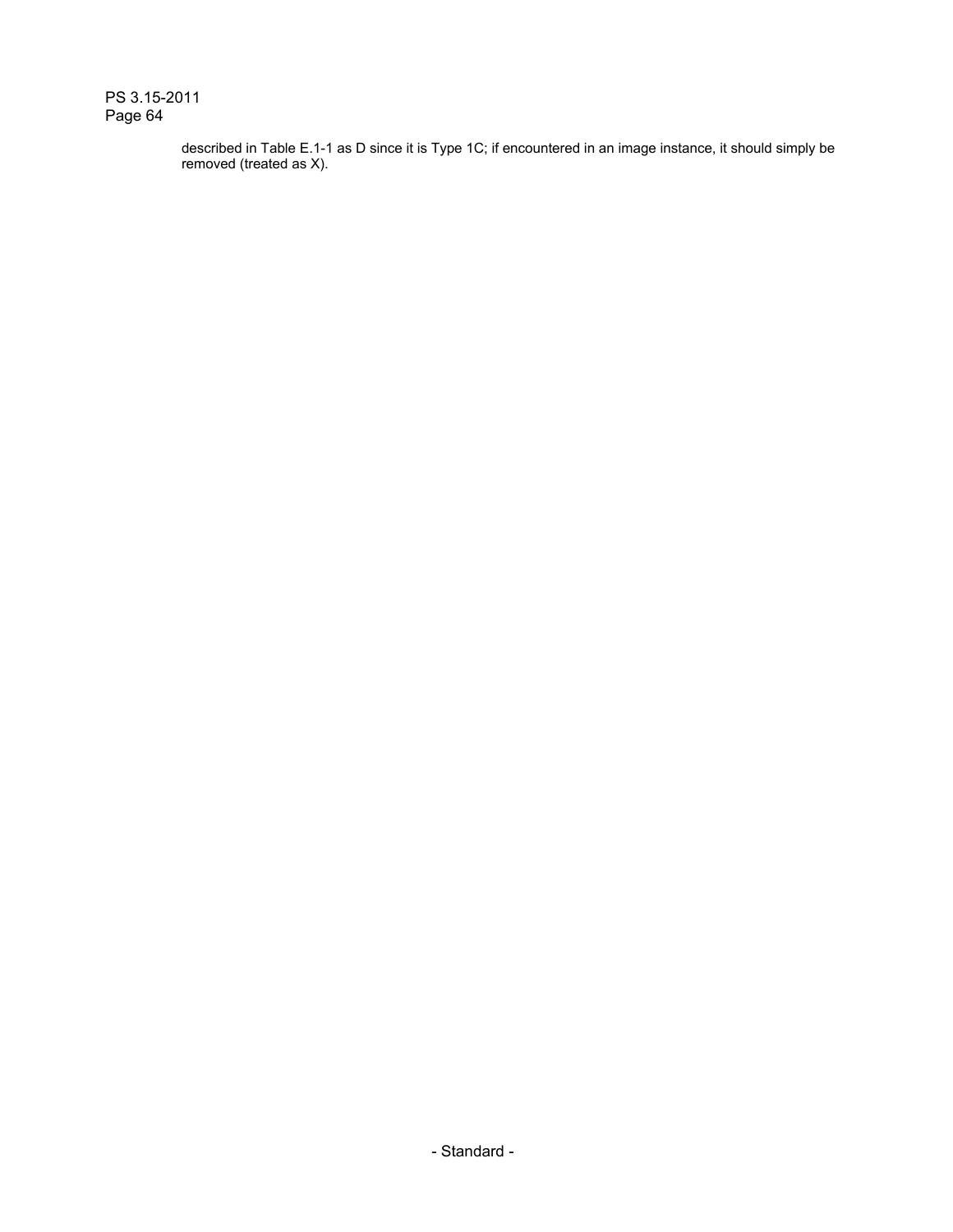# Table E.1-1<br>Application Level Confidentiality Profile Attributes **Application Level Confidentiality Profile Attributes Table E.1-1**

| Clean<br>Graph.<br>Option                              |                         |                         |                                        |                         |                                |                                                        |                                     |                  |                                        |                                 |              |                |                                         |
|--------------------------------------------------------|-------------------------|-------------------------|----------------------------------------|-------------------------|--------------------------------|--------------------------------------------------------|-------------------------------------|------------------|----------------------------------------|---------------------------------|--------------|----------------|-----------------------------------------|
| Clean<br>Struct.<br>Cont.<br>Option                    |                         |                         | $\circ$                                |                         |                                |                                                        |                                     |                  |                                        |                                 |              |                |                                         |
| Clean<br>Desc.<br>Option                               |                         | ပ                       |                                        |                         |                                | $\circ$                                                | $\circ$                             |                  |                                        | ပ                               |              |                | $\circ$                                 |
| Option<br>Retain<br>Long.<br>Modif.<br><b>Dates</b>    |                         |                         |                                        | $\circ$                 | $\circ$                        |                                                        |                                     | $\circ$          |                                        |                                 |              | $\circ$        |                                         |
| Option<br>Retain<br>Long.<br>Full<br><b>Dates</b>      |                         |                         |                                        | $\geq$                  | $\times$                       |                                                        |                                     | ⊻                |                                        |                                 |              | ×              |                                         |
| Patient<br>Retain<br>Option<br>Chars.                  |                         |                         |                                        |                         |                                |                                                        |                                     |                  |                                        |                                 |              |                |                                         |
| Retain<br>Device<br>Option<br>Ident.                   |                         |                         |                                        |                         |                                |                                                        |                                     |                  |                                        |                                 |              |                |                                         |
| Retain<br>UIDs<br>Option                               |                         |                         |                                        |                         |                                |                                                        |                                     |                  |                                        |                                 |              |                |                                         |
| Private<br>Option<br>Retain<br>Safe                    |                         |                         |                                        |                         |                                |                                                        |                                     |                  |                                        |                                 |              |                |                                         |
| Basic<br>Profile                                       | $\overline{\mathsf{N}}$ | $\times$                | $\pmb{\times}$                         | XZ                      | χD                             | χD                                                     | $\times$                            | XZ               | $\times$                               | $\times$                        | $\times$     | $\times$       | $\times$                                |
| PS 3.3)<br>In Std.<br>Comp.<br>(from<br>$\overline{5}$ | ≻                       | Z                       | ≻                                      | $\succ$                 | ≻                              | ≻                                                      | ≻                                   | ≻                | Z                                      | ≻                               | ≻            | Z              | ≻                                       |
| Retired<br>PS 3.6)<br>(from                            | Z                       | ≻                       | Z                                      | Z                       | Z                              | Z                                                      | $\mathsf{z}$                        | Z                | Z                                      | Z                               | Z            | Z              | Z                                       |
| Tag                                                    | (0008, 0050)            | (0018,4000)             | (0040, 0555)                           | (0008, 0022)            | (0008, 002A)                   | (0018, 1400)                                           | (0018, 9424)                        | (0008, 0032)     | (0040, 4035)                           | (0010, 21B0)                    | (0038, 0010) | (0038, 0020)   | (0008, 1084)                            |
| Attribute Name                                         | Accession Number        | Comments<br>Acquisition | <b>Acquisition Context</b><br>Sequence | <b>Acquisition Date</b> | Acquisition<br><b>DateTime</b> | <b>Acquisition Device</b><br>Description<br>Processing | Acquisition Protocol<br>Description | Acquisition Time | Actual Human<br>Performers<br>Sequence | Additional Patient's<br>History | Admission ID | Admitting Date | Diagnoses Code<br>Sequence<br>Admitting |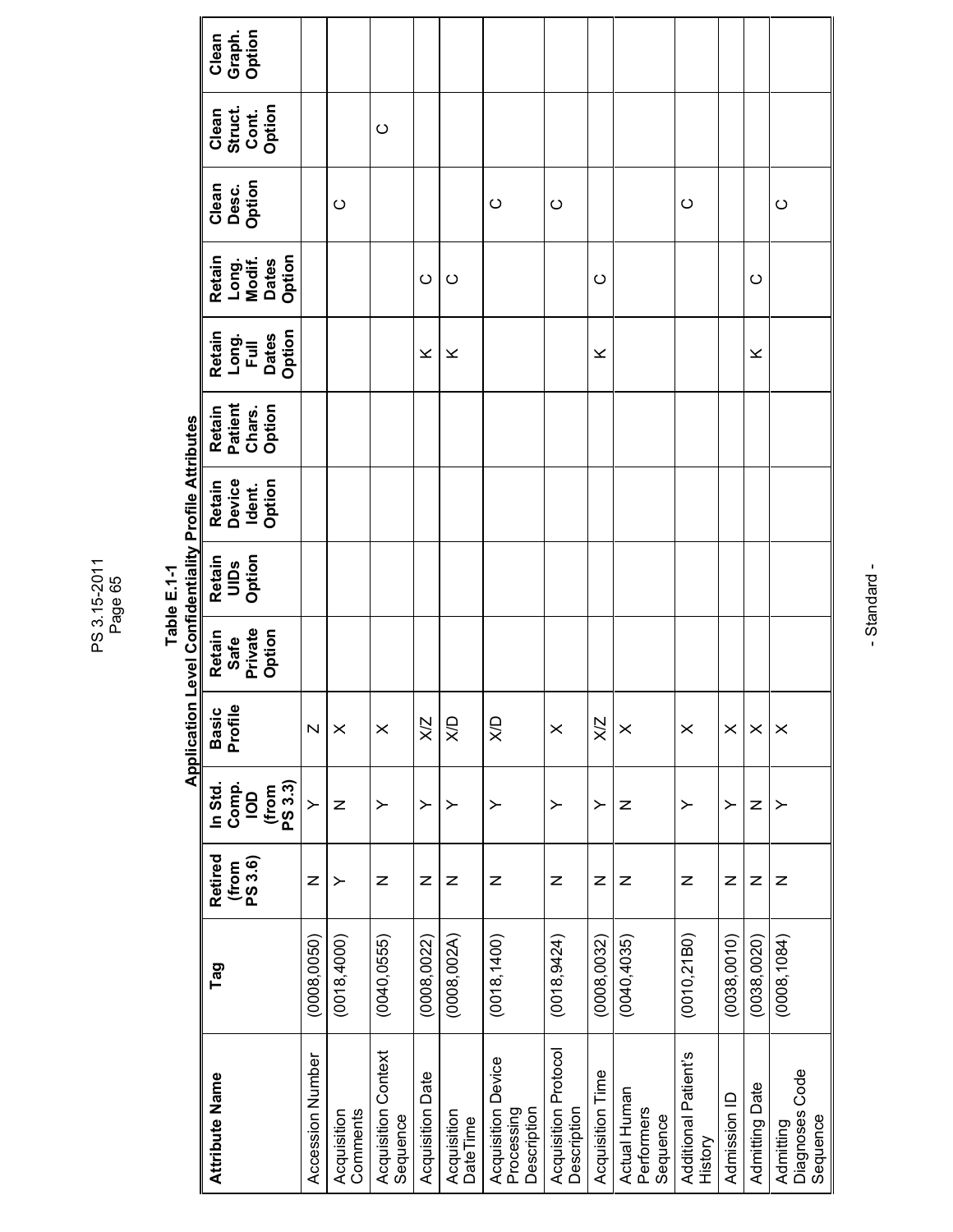| Clean<br>Graph.<br>Option                             |                                       |                |                              |              |             |                             |                   |              |                                            |                   |                                                                 |                           |                                                      |
|-------------------------------------------------------|---------------------------------------|----------------|------------------------------|--------------|-------------|-----------------------------|-------------------|--------------|--------------------------------------------|-------------------|-----------------------------------------------------------------|---------------------------|------------------------------------------------------|
| Clean<br>Struct<br>Option                             |                                       |                |                              |              |             |                             |                   |              |                                            |                   |                                                                 |                           |                                                      |
| Clean<br>Desc.<br>Option                              | $\circ$                               |                |                              | ပ            |             |                             |                   |              | $\circ$                                    |                   |                                                                 |                           |                                                      |
| Dates<br>Option<br><b>Retain</b><br>Long.<br>Modif.   |                                       | $\circ$        |                              |              |             |                             |                   |              |                                            |                   |                                                                 |                           |                                                      |
| Deta<br>Pution<br>Dation<br><b>Retain</b>             |                                       | ×              |                              |              |             |                             |                   |              |                                            |                   |                                                                 |                           |                                                      |
| Patient<br>Chars<br>Option<br><b>Retain</b>           |                                       |                |                              | $\circ$      |             |                             |                   |              |                                            |                   |                                                                 |                           |                                                      |
| <b>Device</b><br>Option<br><b>Retain</b><br>Ident.    |                                       |                |                              |              |             |                             |                   | ⊻            |                                            |                   |                                                                 |                           |                                                      |
| <u>union</u><br><b>Retain</b>                         |                                       |                | ⊻                            |              |             |                             |                   |              |                                            | ⊻                 |                                                                 |                           |                                                      |
| Safe<br>Private<br>Option<br><b>Retain</b>            |                                       |                |                              |              |             |                             |                   |              |                                            |                   |                                                                 |                           |                                                      |
| <b>Basic</b><br>Profile<br>Profil                     | $\times$                              | $\times$       | $\times$                     | $\times$     | $\times$    | $\pmb{\times}$              | $\times$          | $\times$     | $\times$                                   | $\supset$         | $\times$                                                        | $\mathsf{N}$              | $\times$                                             |
| Comp.<br>PS 3.3<br>In Std.<br>(from<br>$\overline{5}$ | ≻                                     | Z              | Z                            | Z            | Z           | ≻                           | Z                 | ≻            | ≻                                          | $\succ$           | Z                                                               | ≻                         | $\succ$                                              |
| Retired<br>PS 3.6)<br>(from                           | Z                                     | Z              | Z                            | Z            | ≻           | Z                           | Z                 | z            | Z                                          | Z                 | Z                                                               | Z                         | Z                                                    |
| Tag                                                   | (0008, 1080)                          | (0038, 0021)   | (0000, 1000)                 | (0010, 2110) | (4000,0010) | (0040, A078)                | (0010, 1081)      | (0018, 1007) | (0040, 0280)                               | (0020, 9161)      | (0040, 3001)                                                    | (0070,0084)               | (0070,0086)                                          |
| Attribute Name                                        | Description<br>Diagnoses<br>Admitting | Admitting Time | Affected SOP<br>Instance UID | Allergies    | Arbitrary   | Author Observer<br>Sequence | Branch of Service | Cassette ID  | Procedure Step<br>Comments on<br>Performed | Concatenation UID | Confidentiality<br>Constraint on<br>Patient Data<br>Description | Content Creator's<br>Name | Identification Code<br>Content Creator's<br>Sequence |

PS 3.15-2011<br>Page 66

PS 3.15-2011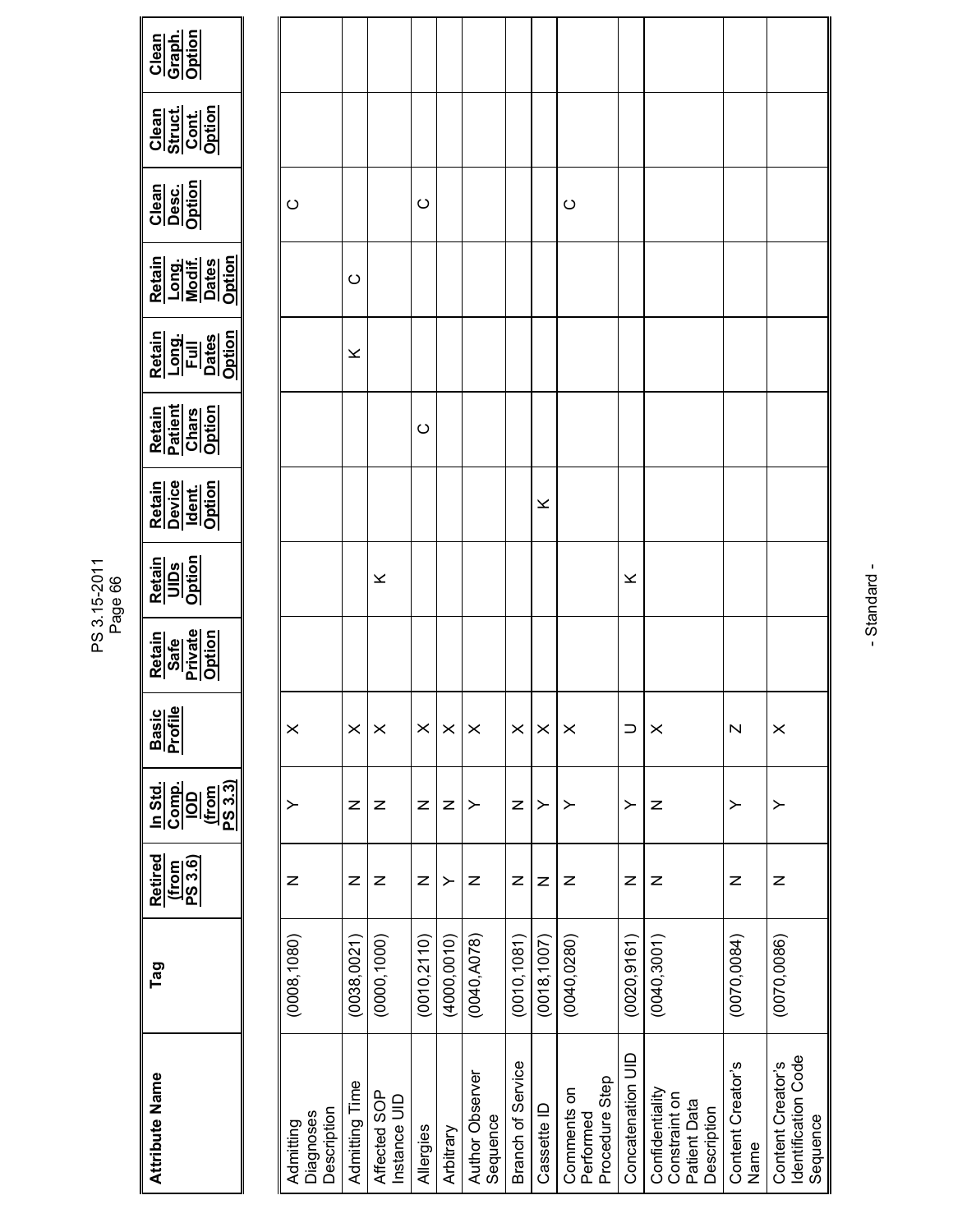| Clean<br>Graph.<br>Option                                          |                     |                  |              |                                                |                         |                             |                         |                     |                                    | ပ           |              |                |                                      |                              |
|--------------------------------------------------------------------|---------------------|------------------|--------------|------------------------------------------------|-------------------------|-----------------------------|-------------------------|---------------------|------------------------------------|-------------|--------------|----------------|--------------------------------------|------------------------------|
| Clean<br>Struct<br>Obtion                                          |                     | ပ                |              |                                                |                         |                             |                         |                     |                                    |             |              |                |                                      |                              |
| Clean<br>Desc.<br>Option                                           |                     |                  |              |                                                | $\circ$                 | $\circ$                     |                         |                     |                                    |             |              |                |                                      |                              |
| <b>Retain</b><br><u>Long:</u><br><u>Modif:</u><br>Dation<br>Option | ပ                   |                  | $\circ$      |                                                |                         |                             |                         |                     |                                    |             | $\circ$      | $\circ$        |                                      |                              |
| Retain<br><u>Long</u><br><u>Long</u><br>Dation<br>Option           | ×                   |                  | ×            |                                                |                         |                             |                         |                     |                                    |             | ⊻            | ×              |                                      |                              |
| Retain<br>Patient<br><b>Chars</b><br><b>Option</b>                 |                     |                  |              |                                                |                         |                             |                         |                     |                                    |             |              |                |                                      |                              |
| <u>Retain</u><br>Device<br><u>Ident.</u><br>Option                 |                     |                  |              |                                                |                         |                             |                         |                     |                                    |             |              |                |                                      |                              |
| <b>Retain</b><br>UIDS<br>Option                                    |                     |                  |              | ×                                              |                         |                             |                         | ×                   |                                    |             |              |                |                                      |                              |
| Retain<br>Safe<br>Private<br>Option                                |                     |                  |              |                                                |                         |                             |                         |                     |                                    |             |              |                |                                      |                              |
| Basic<br>Profile                                                   | 2D                  | $\times$         | ZD           | $\supset$                                      | ZD                      | $\pmb{\times}$              | $\times$                | $\supset$           | $\times$                           | $\times$    | $\times$     | $\pmb{\times}$ | $\times$                             | $\times$                     |
| PS 3.3)<br>In Std.<br>Comp.<br>$\frac{2}{3}$                       | ≻                   | ≻                | $\succ$      | ≻                                              | ≻                       | ≻                           | Z                       | ≻                   | Z                                  | Z           | ≻            | ≻              | ≻                                    | $\succ$                      |
| Retired<br>$\frac{\text{(from)}}{\text{PS }3.6}$                   | Z                   | Z                | Z            | z                                              | $\mathsf{z}$            | Z                           | $\mathsf{z}$            | Z                   | Z                                  | ≻           | ≻            | ≻              | Z                                    | Z                            |
| Tag                                                                | (0008, 0023)        | (0040, A730)     | (0008, 0033) | (0008, 010D)                                   | (0018, 0010)            | (0018, A003)                | (0010, 2150)            | (0008, 9123)        | (0038, 0300)                       | (50xx,xxxx) | (0008, 0025) | (0008,0035)    | (0040, A07C)                         | (FFFC,FFFC)                  |
| Attribute Name                                                     | <b>Content Date</b> | Content Sequence | Content Time | Extension Creator<br>Context Group<br>$\equiv$ | Contrast Bolus<br>Agent | Contribution<br>Description | Residence<br>Country of | Creator Version UID | <b>Current Patient</b><br>Location | Curve Data  | Curve Date   | Curve Time     | Organization<br>Sequence<br>Custodia | Data Set Trailing<br>Padding |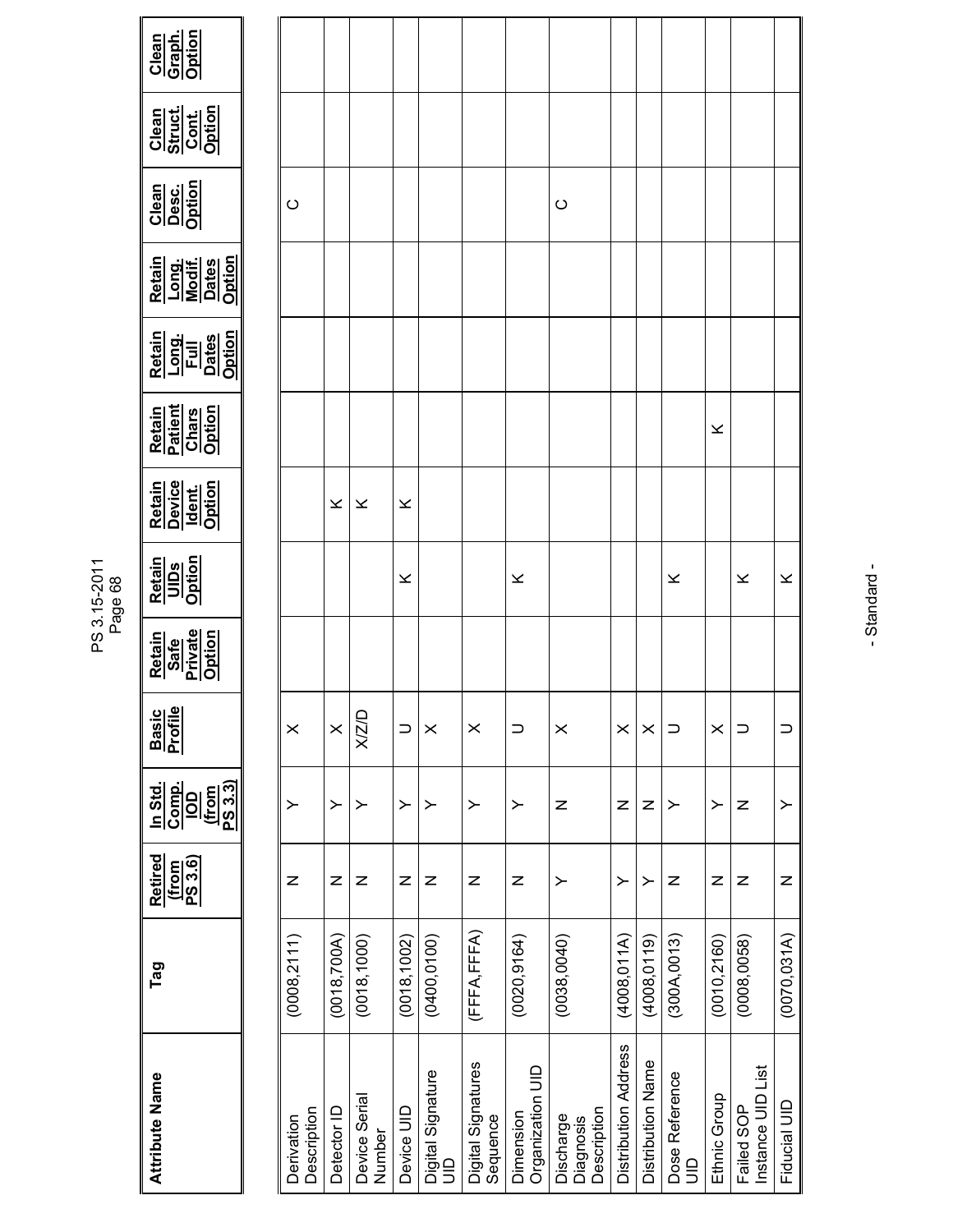| Clean<br>Graph.<br>Option                                 |                                                      |                |                                |              |              | $\circ$                        |                          |                                  |                                         |                         |                |                                |                                     |                |
|-----------------------------------------------------------|------------------------------------------------------|----------------|--------------------------------|--------------|--------------|--------------------------------|--------------------------|----------------------------------|-----------------------------------------|-------------------------|----------------|--------------------------------|-------------------------------------|----------------|
| Clean<br>Struct<br>Ontion                                 |                                                      |                |                                |              |              |                                |                          |                                  |                                         |                         |                |                                |                                     |                |
| Clean<br>Desc.<br>Obtion                                  |                                                      | $\circ$        |                                |              |              |                                |                          |                                  |                                         | ပ                       | $\circ$        |                                | $\circ$                             | $\circ$        |
| Option<br>Retain<br><u>Long.</u><br>Dates                 |                                                      |                |                                |              |              |                                |                          |                                  |                                         |                         |                |                                |                                     |                |
| Option<br>Retain<br><u>Long.</u><br>Dates                 |                                                      |                |                                |              |              |                                |                          |                                  |                                         |                         |                |                                |                                     |                |
| <b>Patient</b><br><b>Retain</b><br><b>Chars</b><br>Option |                                                      |                |                                |              |              |                                |                          |                                  |                                         |                         |                |                                |                                     |                |
| Retain<br>Device<br>Ident.<br>Option                      |                                                      |                |                                | ×            | ×            |                                |                          |                                  |                                         |                         |                |                                |                                     |                |
| <b>Retain</b><br>UIDS<br>Option                           |                                                      |                | ×                              |              |              |                                |                          |                                  |                                         |                         |                |                                |                                     |                |
| Retain<br>Safe<br>Private<br>Option                       |                                                      |                |                                |              |              |                                |                          |                                  |                                         |                         |                |                                |                                     |                |
| Basic<br>Profile                                          | $\mathsf{N}$                                         | $\pmb{\times}$ | $\supset$                      | $\times$     | $\times$     | $\Box$                         | $\times$                 | $\times$                         | $\times$                                | $\times$                | $\times$       | $\times$                       | $\times$                            | $\pmb{\times}$ |
| Comp.<br>PS 3.3)<br>In Std.<br>(from<br>$\overline{5}$    | ≻                                                    | $\succ$        | ≻                              | $\succ$      | $\succ$      | ≻                              | Z                        | Z                                | ≻                                       | Z                       | $\succ$        | Z                              | Z                                   | Z              |
| Retired<br>PS 3.6)<br>(from                               | z                                                    | Z              | Z                              | Z            | Z            | Z                              | Z                        | Z                                | Z                                       | ≻                       | Z              | ≻                              | z                                   | ≻              |
| Tag                                                       | (0040, 2017)                                         | (0020, 9158)   | (0020, 0052)                   | (0018, 1008) | (0018, 1005) | (0070,0001)                    | (0040, 4037)             | (0040, 4036)                     | (0088, 0200)                            | (0008, 4000)            | (0020, 4000)   | (0028, 4000)                   | (0040, 2400)                        | (4008, 0300)   |
| Attribute Name                                            | Filler Order Number<br>of Imaging Service<br>Request | Frame Comments | Frame of Reference<br>$\equiv$ | Gantry ID    | Generator ID | Graphic Annotation<br>Sequence | Human Performers<br>Name | Human Performers<br>Organization | (see Note 12)<br>Icon Image<br>Sequence | Comments<br>ldentifying | Image Comments | Image Presentation<br>Comments | Request Comments<br>Imaging Service | Impressions    |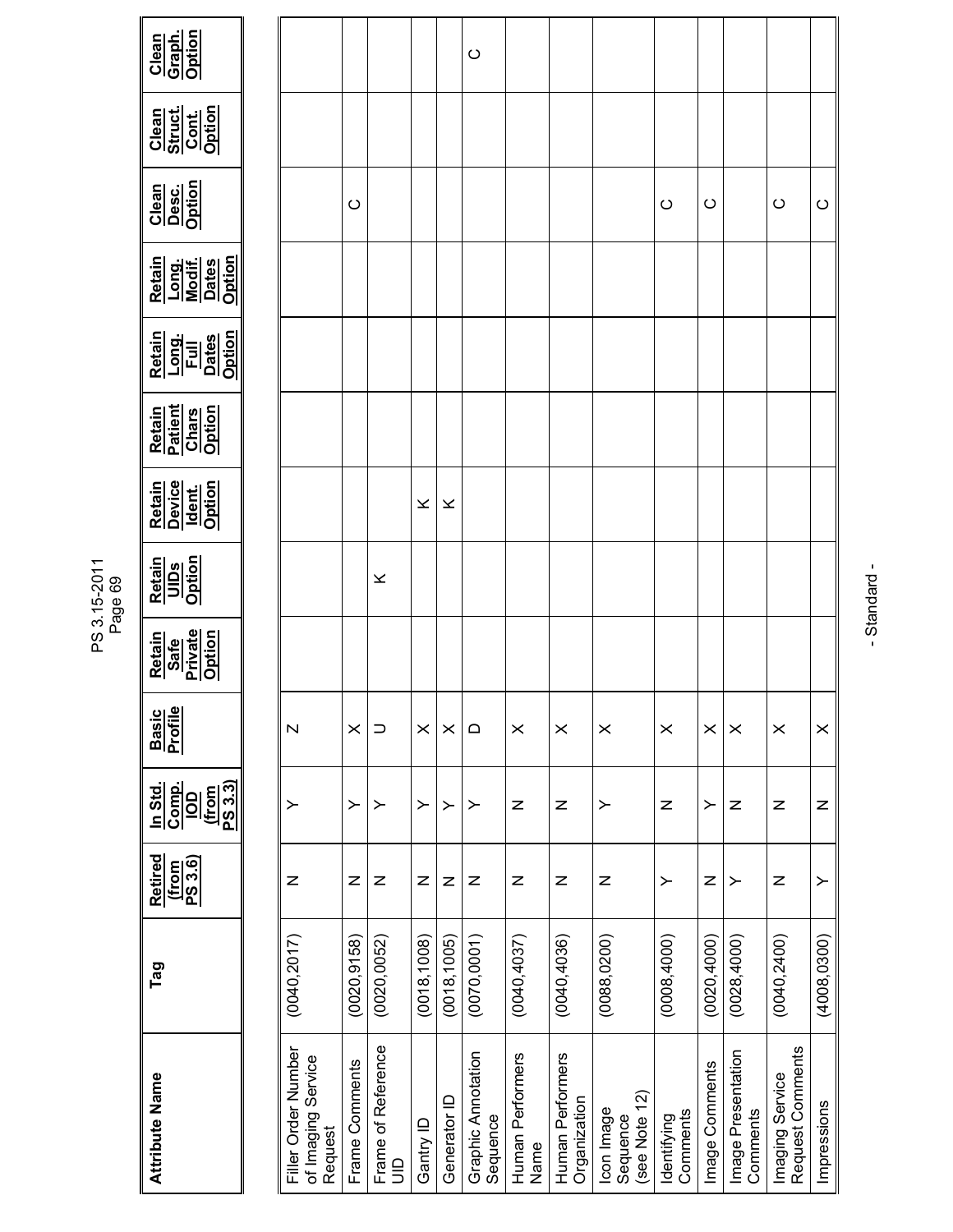| Clean<br>Graph.<br>Option                             |                                   |                     |                              |                  |                                  |                                  |                                                                 |                                     |                          |                                            |                             |                            |
|-------------------------------------------------------|-----------------------------------|---------------------|------------------------------|------------------|----------------------------------|----------------------------------|-----------------------------------------------------------------|-------------------------------------|--------------------------|--------------------------------------------|-----------------------------|----------------------------|
| Clean<br>Struct<br>Ontion                             |                                   |                     |                              |                  |                                  |                                  |                                                                 |                                     |                          |                                            |                             |                            |
| Clean<br>Desc.<br>Option                              |                                   |                     |                              |                  |                                  |                                  |                                                                 |                                     |                          | $\circ$                                    |                             |                            |
| Retain<br>Long<br>Long<br>Dation<br>Dition            |                                   |                     |                              |                  |                                  |                                  |                                                                 |                                     |                          |                                            |                             |                            |
| <b>Retain</b><br><u>Long</u><br>Long Sidion<br>Dation |                                   |                     |                              |                  |                                  |                                  |                                                                 |                                     |                          |                                            |                             |                            |
| Retain<br>Patient<br>Chars<br>Option                  |                                   |                     |                              |                  |                                  |                                  |                                                                 |                                     |                          |                                            |                             |                            |
| <u>Retain</u><br>Device<br><u>Ident.</u><br>Option    |                                   |                     |                              |                  |                                  |                                  |                                                                 |                                     |                          |                                            |                             |                            |
| <b>Retain</b><br>UIDS<br>Option                       | $\times$                          |                     |                              |                  |                                  |                                  |                                                                 |                                     |                          |                                            |                             |                            |
| Retain<br>Safe<br>Private<br>Option                   |                                   |                     |                              |                  |                                  |                                  |                                                                 |                                     |                          |                                            |                             |                            |
| <u>Basic</u><br>Profile                               | ⊃                                 | $\times$            | <b>XIZID</b>                 | <b>XZ/D</b>      | $\times$                         | $\times$                         | $\times$                                                        | $\times$                            | $\times$                 | $\times$                                   | $\times$                    | $\times$                   |
| In Std.<br>Comp.<br>PS 3.3)<br>$rac{10}{\text{from}}$ | ≻                                 | ≻                   | ≻                            | $\succ$          | ≻                                | Z                                | Z                                                               | Z                                   | Z                        | Z                                          | Z                           | Z                          |
| <b>Retired</b><br>PS 3.6)<br>(from                    | Z                                 | z                   | Z                            | Z                | z                                | ≻                                | z                                                               | ≻                                   | ≻                        | $\succ$                                    | ≻                           | $\succ$                    |
| Tag                                                   | (0008, 0014)                      | (0008, 0081)        | (0008, 0082)                 | (0008, 0080)     | (0008, 1040)                     | (0010, 1050)                     | (0040, 1011)                                                    | (4008, 0111)                        | (4008, 010C)             | (4008, 0115)                               | (4008, 0202)                | (4008, 0102)               |
| Attribute Name                                        | Instance Creator<br>$\frac{1}{2}$ | Institution Address | Institution Code<br>Sequence | Institution Name | Department Name<br>Institutional | Insurance Plan<br>Identification | Intended Recipients<br>Identification<br>Sequence<br>of Results | Approver Sequence<br>Interpretation | Interpretation<br>Author | Interpretation<br>Description<br>Diagnosis | Interpretation ID<br>Issuer | Interpretation<br>Recorder |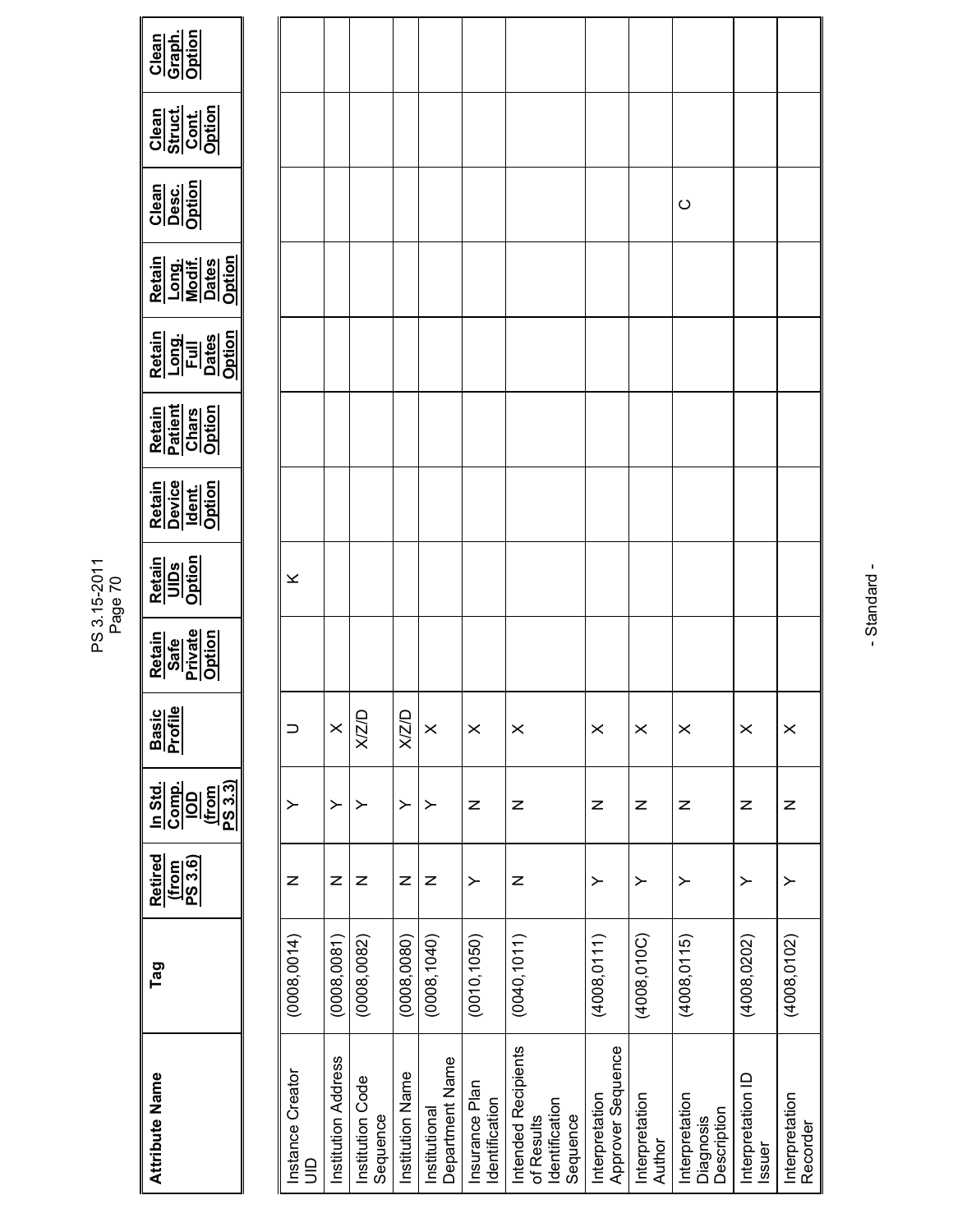| Attribute Name                          | Tag          | Retired<br>$\frac{\text{(from)}}{\text{PS }3.6}$ | PS 3.3)<br>Comp.<br>In Std.<br>(from<br>$\overline{5}$ | m<br><b>Basic</b><br>Profile | Retain<br>Safe<br>Private<br>Option | <b>Retain</b><br>UIDS<br>Option | <u>Retain</u><br>Device<br><u>Ident.</u><br>Option | <b>Retain</b><br><b>Patient</b><br>Chars<br>Option | Retain<br><u>Long</u><br>Long Siden<br>Dation | Retain<br>Long<br>Long<br>Dation<br>Dotion | Clean<br>Desc.<br>Option | Clean<br>Struct<br>Option | Clean<br>Graph.<br>Option |
|-----------------------------------------|--------------|--------------------------------------------------|--------------------------------------------------------|------------------------------|-------------------------------------|---------------------------------|----------------------------------------------------|----------------------------------------------------|-----------------------------------------------|--------------------------------------------|--------------------------|---------------------------|---------------------------|
|                                         |              |                                                  |                                                        |                              |                                     |                                 |                                                    |                                                    |                                               |                                            |                          |                           |                           |
| Interpretation Text                     | (4008, 010B) | ≻                                                | Z                                                      | $\times$                     |                                     |                                 |                                                    |                                                    |                                               |                                            | $\circ$                  |                           |                           |
| Interpretation<br>Transcriber           | (4008, 010A) | ≻                                                | Z                                                      | $\times$                     |                                     |                                 |                                                    |                                                    |                                               |                                            |                          |                           |                           |
| Irradiation Event<br>$\frac{1}{2}$      | (0008, 3010) | Z                                                | ≻                                                      | $\supset$                    |                                     | $\times$                        |                                                    |                                                    |                                               |                                            |                          |                           |                           |
| Issuer of Admission<br>$\supseteq$      | (0038, 0011) | Z                                                | ≻                                                      | $\times$                     |                                     |                                 |                                                    |                                                    |                                               |                                            |                          |                           |                           |
| <b>Issuer of Patient ID</b>             | (0010, 0021) | Z                                                | ≻                                                      | $\times$                     |                                     |                                 |                                                    |                                                    |                                               |                                            |                          |                           |                           |
| Issuer of Service<br>Episode ID         | (0038, 0061) | Z                                                | ≻                                                      | $\times$                     |                                     |                                 |                                                    |                                                    |                                               |                                            |                          |                           |                           |
| Large Palette Color<br>Lookup Table UID | (0028, 1214) | ≻                                                | Z                                                      | $\supset$                    |                                     | ×                               |                                                    |                                                    |                                               |                                            |                          |                           |                           |
| Last Menstrual Date                     | (0010, 2100) | Z                                                | Z                                                      | $\times$                     |                                     |                                 |                                                    |                                                    | ×                                             | ပ                                          |                          |                           |                           |
| MAC                                     | (0400,0040)  | Z                                                | ≻                                                      | $\times$                     |                                     |                                 |                                                    |                                                    |                                               |                                            |                          |                           |                           |
| SOP<br>Media Storage<br>Instance UID    | (0002, 0003) | z                                                | Z                                                      | ⊃                            |                                     | $\times$                        |                                                    |                                                    |                                               |                                            |                          |                           |                           |
| Medical Alerts                          | (0010, 2000) | Z                                                | Z                                                      | $\times$                     |                                     |                                 |                                                    |                                                    |                                               |                                            | ပ                        |                           |                           |
| Medical Record<br>Locator               | (0010, 1090) | z                                                | Z                                                      | $\times$                     |                                     |                                 |                                                    |                                                    |                                               |                                            |                          |                           |                           |
| Military Rank                           | (0010, 1080) | z                                                | z                                                      | $\times$                     |                                     |                                 |                                                    |                                                    |                                               |                                            |                          |                           |                           |
| Modified Attributes<br>Sequence         | (0400, 0550) | Z                                                | Z                                                      | $\times$                     |                                     |                                 |                                                    |                                                    |                                               |                                            |                          |                           |                           |
| Modified Image<br>Description           | (0020, 3406) | ≻                                                | Z                                                      | $\times$                     |                                     |                                 |                                                    |                                                    |                                               |                                            |                          |                           |                           |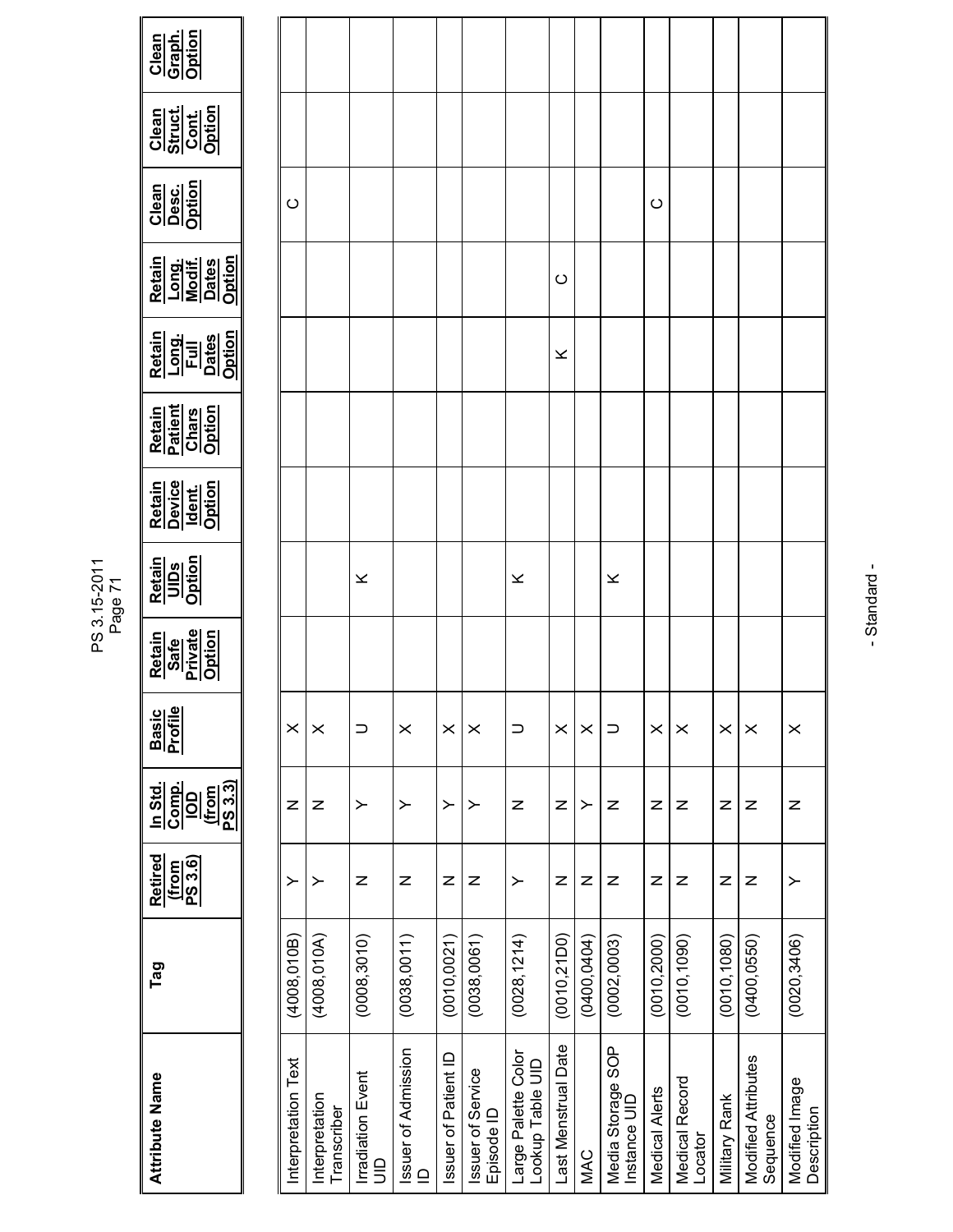| Clean<br>Graph.<br>Option                                         |                     |                                  |                                          |                                           |              |                                          |                 |                                        |                                |                  |                           |                   |                               |                        |
|-------------------------------------------------------------------|---------------------|----------------------------------|------------------------------------------|-------------------------------------------|--------------|------------------------------------------|-----------------|----------------------------------------|--------------------------------|------------------|---------------------------|-------------------|-------------------------------|------------------------|
| Clean<br>Struct<br>Option                                         |                     |                                  |                                          |                                           |              |                                          |                 |                                        |                                |                  |                           |                   |                               |                        |
| Clean<br>Desc.<br>Option                                          |                     |                                  |                                          |                                           | $\circ$      |                                          |                 |                                        |                                |                  |                           |                   |                               |                        |
| Option<br>Retain<br><u>Long.</u><br><u>Modif.</u><br><b>Dates</b> |                     |                                  |                                          |                                           |              |                                          |                 |                                        |                                |                  |                           |                   |                               |                        |
| Dates<br>Option<br>Retain<br><u>Long.</u><br>Eul                  |                     |                                  |                                          |                                           |              |                                          |                 |                                        |                                |                  |                           |                   |                               |                        |
| <b>Retain</b><br>Patient<br><b>Chars</b><br>Option                |                     |                                  |                                          |                                           |              |                                          |                 |                                        |                                |                  |                           |                   |                               |                        |
| <u>Retain</u><br>Device<br><u>Jdent.</u><br>Option                |                     |                                  |                                          |                                           |              |                                          |                 |                                        |                                |                  |                           |                   |                               |                        |
| Retain<br><u>JIDS</u><br>Option                                   |                     |                                  |                                          |                                           |              |                                          |                 |                                        |                                |                  |                           |                   |                               |                        |
| Retain<br>Safe<br>Private<br>Option                               |                     |                                  |                                          |                                           |              |                                          |                 |                                        |                                |                  |                           |                   |                               |                        |
| Basic<br>Profile                                                  | $\times$            | $\times$                         | $\times$                                 | $\pmb{\times}$                            | $\times$     | КУ)                                      | <b>XIZID</b>    | $\pmb{\times}$                         | $\pmb{\times}$                 | $\times$         | $\times$                  | $\times$          | $\times$                      | $\pmb{\times}$         |
| In Std.<br>Comp.<br>PS3.3)<br><u>(from</u><br>$\overline{5}$      | Z                   | Z                                | ≻                                        | $\mathsf{z}$                              | $\succ$      | ≻                                        | ≻               | ≻                                      | Z                              | Z                | Z                         | ≻                 | ≻                             | ≻                      |
| Retired<br>PS 3.6)<br>(from                                       | ≻                   | ≻                                | Z                                        | $\mathsf{z}$                              | Z            | Z                                        | Z               | $\mathsf z$                            | Z                              | Z                | Z                         | $\mathsf{z}$      | Z                             | Z                      |
| Tag                                                               | (0020, 3401)        | (0020, 3404)                     | (0008, 1060)                             | (0040, 1010)                              | (0010, 2180) | (0008, 1072)                             | (0008, 1070)    | (0400, 0561)                           | (0040, 2010)                   | (0040, 2008)     | (0040, 2009)              | (0010, 1000)      | (0010, 1002)                  | (0010, 1001)           |
| <b>Attribute Name</b>                                             | Modifying Device ID | Modifying Device<br>Manufacturer | Reading Study<br>Physician(s)<br>Name of | Recipient of Results<br>Names of Intended | Occupation   | Identification<br>Operators'<br>Sequence | Operators' Name | <b>Original Attributes</b><br>Sequence | Order Callback<br>Phone Number | Order Entered By | Order Enterer<br>Location | Other Patient IDs | Other Patient IDs<br>Sequence | Other Patient<br>Names |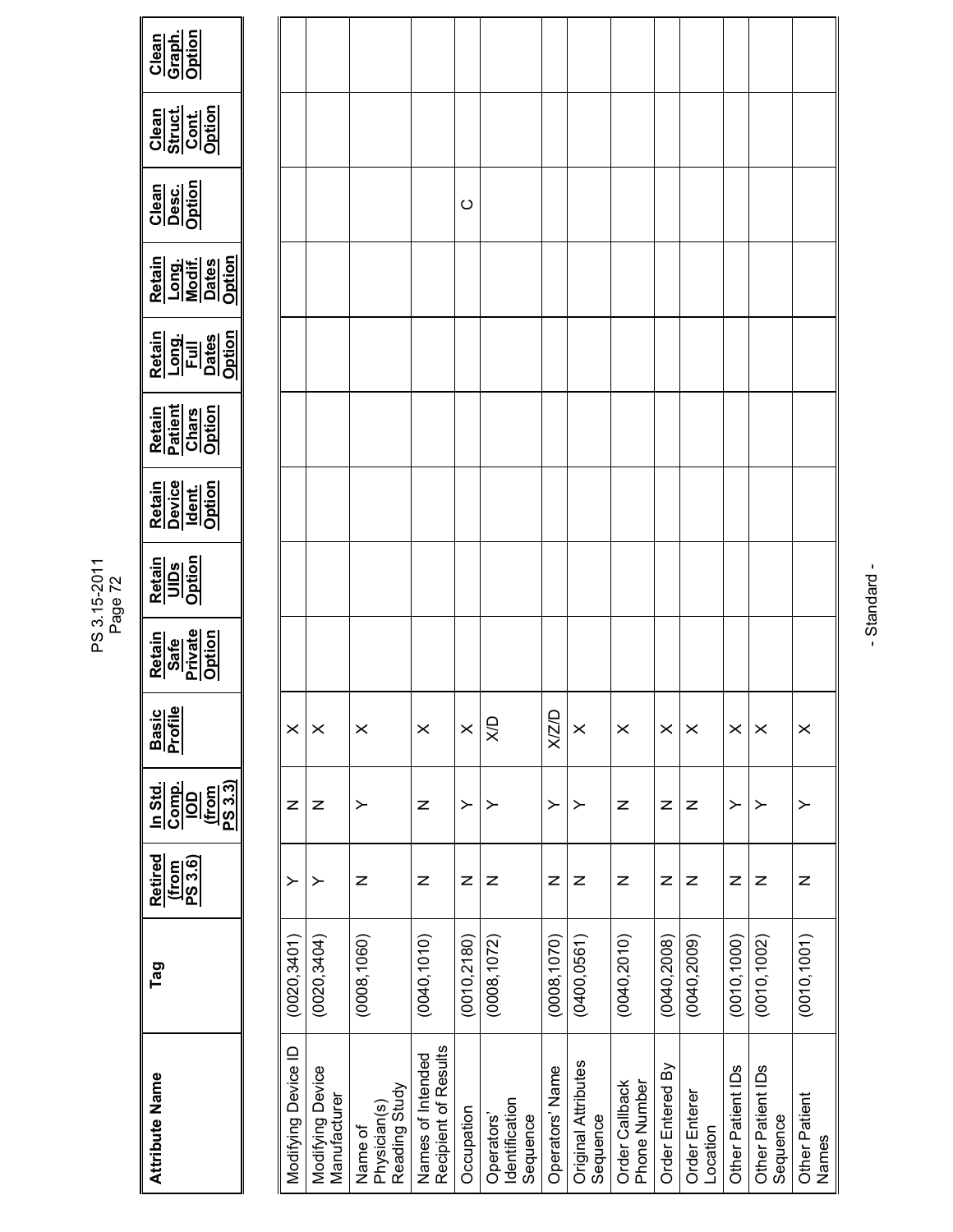| Clean<br>Graph.<br>Option                             | $\circ$          | $\circ$      |                                 |              |                                   |                         |                 |                  |              |                         |               |                                   |               |                         |                      |                      |                                    |
|-------------------------------------------------------|------------------|--------------|---------------------------------|--------------|-----------------------------------|-------------------------|-----------------|------------------|--------------|-------------------------|---------------|-----------------------------------|---------------|-------------------------|----------------------|----------------------|------------------------------------|
| Clean<br>Struct<br>Option                             |                  |              |                                 |              |                                   |                         |                 |                  |              |                         |               |                                   |               |                         |                      |                      |                                    |
| Clean<br>Desc.<br>Option                              |                  |              |                                 |              |                                   |                         |                 | ပ                |              |                         | ပ             |                                   |               |                         |                      |                      |                                    |
| Retain<br><u>Long:</u><br><u>Long is</u><br>Dation    |                  |              | $\circ$                         | $\circ$      |                                   |                         |                 |                  |              |                         |               |                                   |               |                         |                      |                      |                                    |
| <b>Retain</b><br><u>Long</u><br>Long Siden<br>Dation  |                  |              | $\overline{\underline{\smile}}$ | $\times$     |                                   |                         |                 |                  |              |                         |               |                                   |               |                         |                      |                      |                                    |
| Retain<br>Patient<br>Chars<br>Option                  |                  |              |                                 |              |                                   |                         |                 |                  |              | $\times$                | ပ             |                                   | ⊻             |                         |                      |                      |                                    |
| <u>Retain</u><br>Device<br><u>Jdent.</u><br>Option    |                  |              |                                 |              |                                   |                         |                 |                  |              |                         |               |                                   |               |                         |                      |                      |                                    |
| Retain<br>UID <sub>S</sub><br>Option                  |                  |              |                                 |              | ×                                 |                         |                 |                  |              |                         |               |                                   |               |                         |                      |                      |                                    |
| Retain<br>Safe<br>Private<br>Option                   |                  |              |                                 |              |                                   |                         |                 |                  |              |                         |               |                                   |               |                         |                      |                      |                                    |
| Ш<br>Basic<br>Profile<br>Profil                       | $\times$         | $\times$     | $\times$                        | $\times$     | ⊃                                 | $\times$                | $\times$        | $\times$         | $\mathbb N$  | XZ                      | $\times$      | $\times$                          | ×             | $\overline{\mathsf{N}}$ | $\times$             | $\times$             | $\times$                           |
| In Std.<br>PS 3.3<br>Comp.<br>(from<br>$\overline{5}$ | Z                | ≻            | ≻                               | ≻            | ≻                                 | ≻                       | Z               | ≻                | ≻            | ≻                       | Z             | Z                                 | ≻             | ≻                       | Z                    | ≻                    | Z                                  |
| Retired<br>PS 3.6)<br>(from                           | ≻                | z            | ≻                               | ≻            | z                                 | Z                       | Z               | z                | z            | z                       | Z             | z                                 | z             | z                       | z                    | z                    | Z                                  |
| Tag                                                   | (60x, 4000)      | (60x, 3000)  | (0008, 0024)                    | (0008,0034)  | (0028, 1199)                      | (0040, A07A)            | (0010, 1040)    | (0010, 0000)     | (0010, 0020) | (0010, 2203)            | (0038, 0500)  | (001, 0001)                       | (0010, 1010)  | (0010, 0030)            | (0010, 1005)         | (0010, 0032)         | (0038, 0400)                       |
| Attribute Name                                        | Overlay Comments | Overlay Data | Overlay Date                    | Overlay Time | Lookup Table UID<br>Palette Color | Participant<br>Sequence | Patient Address | Patient Comments | Patient ID   | Patient Sex<br>Neutered | Patient State | Patient Transport<br>Arrangements | Patient's Age | Patient's Birth Date    | Patient's Birth Name | Patient's Birth Time | Patient's Institution<br>Residence |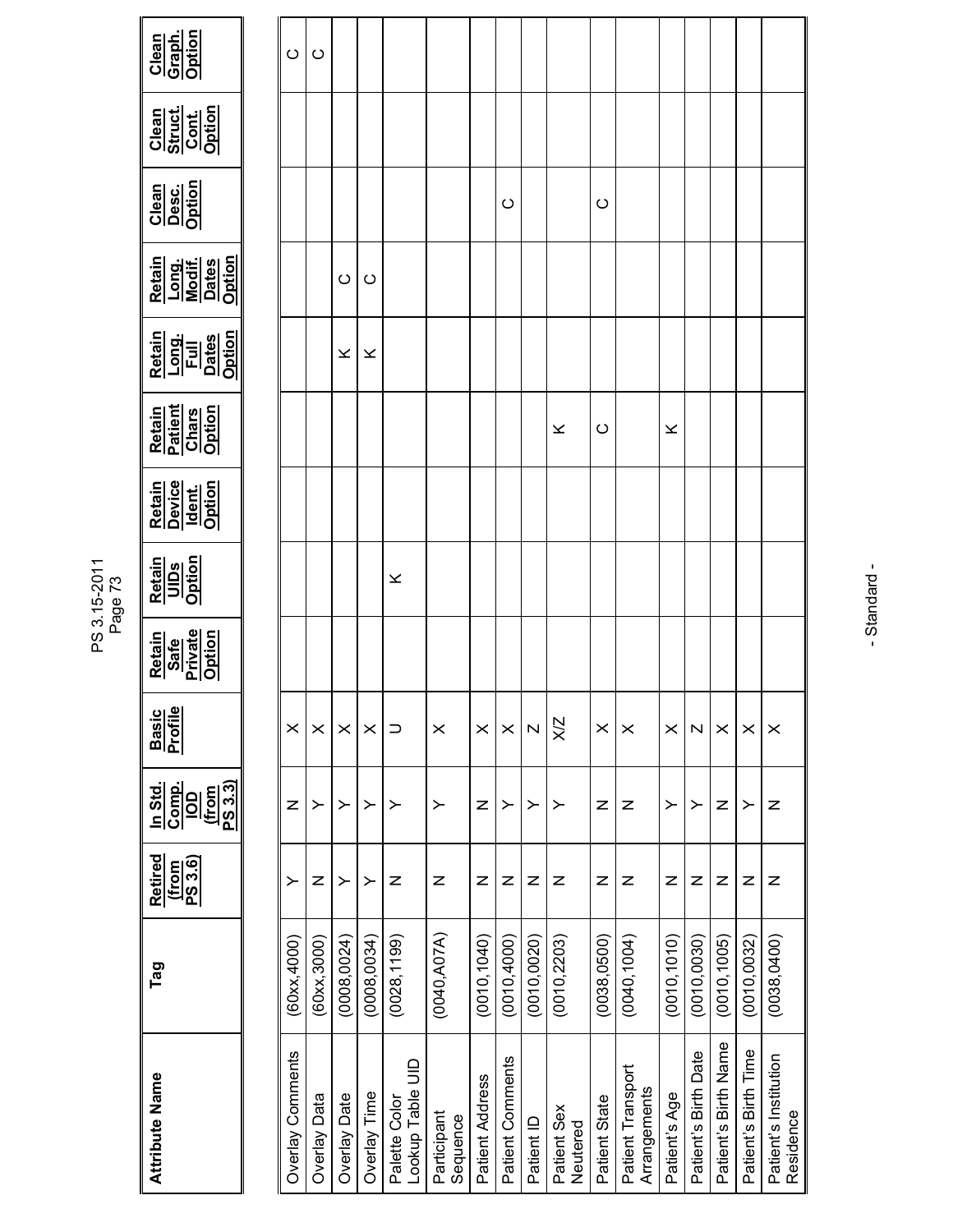| Clean<br>Graph.<br>Option                                    |                                              |                                         |                |                                                |                                                         |                                   |               |                |                               |                  |                    |                                            |                                |
|--------------------------------------------------------------|----------------------------------------------|-----------------------------------------|----------------|------------------------------------------------|---------------------------------------------------------|-----------------------------------|---------------|----------------|-------------------------------|------------------|--------------------|--------------------------------------------|--------------------------------|
| Clean<br>Struct<br>Option                                    |                                              |                                         |                |                                                |                                                         |                                   |               |                |                               |                  |                    |                                            |                                |
| Clean<br>Desc.<br>Option                                     |                                              |                                         |                |                                                |                                                         |                                   |               |                |                               |                  |                    | $\circ$                                    |                                |
| Retain<br>Long<br><u>Joditi</u><br>Dation<br>Dotion          |                                              |                                         |                |                                                |                                                         |                                   |               |                |                               |                  |                    |                                            |                                |
| Retain<br><u>Long</u><br>Long<br>Dation                      |                                              |                                         |                |                                                |                                                         |                                   |               |                |                               |                  |                    |                                            |                                |
| Retain<br>Patient<br>Chars<br>Option                         |                                              |                                         |                |                                                |                                                         |                                   | ×             | $\geq$         |                               | ×                |                    |                                            |                                |
| <b>Retain</b><br>Device<br><u>Ident</u><br>Option            |                                              |                                         |                |                                                |                                                         |                                   |               |                |                               |                  |                    |                                            |                                |
| <b>Retain</b><br>UIDS<br>Option                              |                                              |                                         |                |                                                |                                                         |                                   |               |                |                               |                  |                    |                                            |                                |
| Retain<br>Safe<br>Private<br>Option                          |                                              |                                         |                |                                                |                                                         |                                   |               |                |                               |                  |                    |                                            |                                |
| Basic<br>Profile                                             | $\times$                                     | $\times$                                | N              | $\times$                                       | $\times$                                                | $\pmb{\times}$                    | $\mathbb N$   | $\times$       | $\times$                      | $\times$         | $\times$           | $\times$                                   | $\pmb{\times}$                 |
| Comp.<br>PS 3.3)<br>In Std.<br><u>(from</u><br>$\frac{1}{2}$ |                                              | Z                                       | ≻              |                                                |                                                         | Z                                 | ≻             | ≻              | Z                             | $\succ$          | Z                  | ≻                                          | ≻                              |
| Retired<br>$\frac{\text{from}}{\text{PS}3.6}$                |                                              | Z                                       | Z              |                                                |                                                         | Z                                 | $\mathsf{z}$  | Z              | Z                             | Z                | Z                  | Z                                          | Z                              |
| Tag                                                          | (0010, 0050)                                 | (0010, 1060)                            | (0010, 0010)   | (0010, 0101)                                   | (0010, 0102)                                            | (0010, 21F0)                      | (0010, 0040)  | (0010, 1020)   | (0010, 2154)                  | (0010, 1030)     | (0040, 0243)       | (0040, 0254)                               | (0040, 0253)                   |
| Attribute Name                                               | Patient's Insurance<br>Plan Code<br>Sequence | Patient's Mother's<br><b>Birth Name</b> | Patient's Name | Patient's Primary<br>Language Code<br>Sequence | Language Modifier<br>Patient's Primary<br>Code Sequence | Patient's Religious<br>Preference | Patient's Sex | Patient's Size | Patient's Telephone<br>Number | Patient's Weight | Performed Location | Procedure Step<br>Description<br>Performed | Procedure Step ID<br>Performed |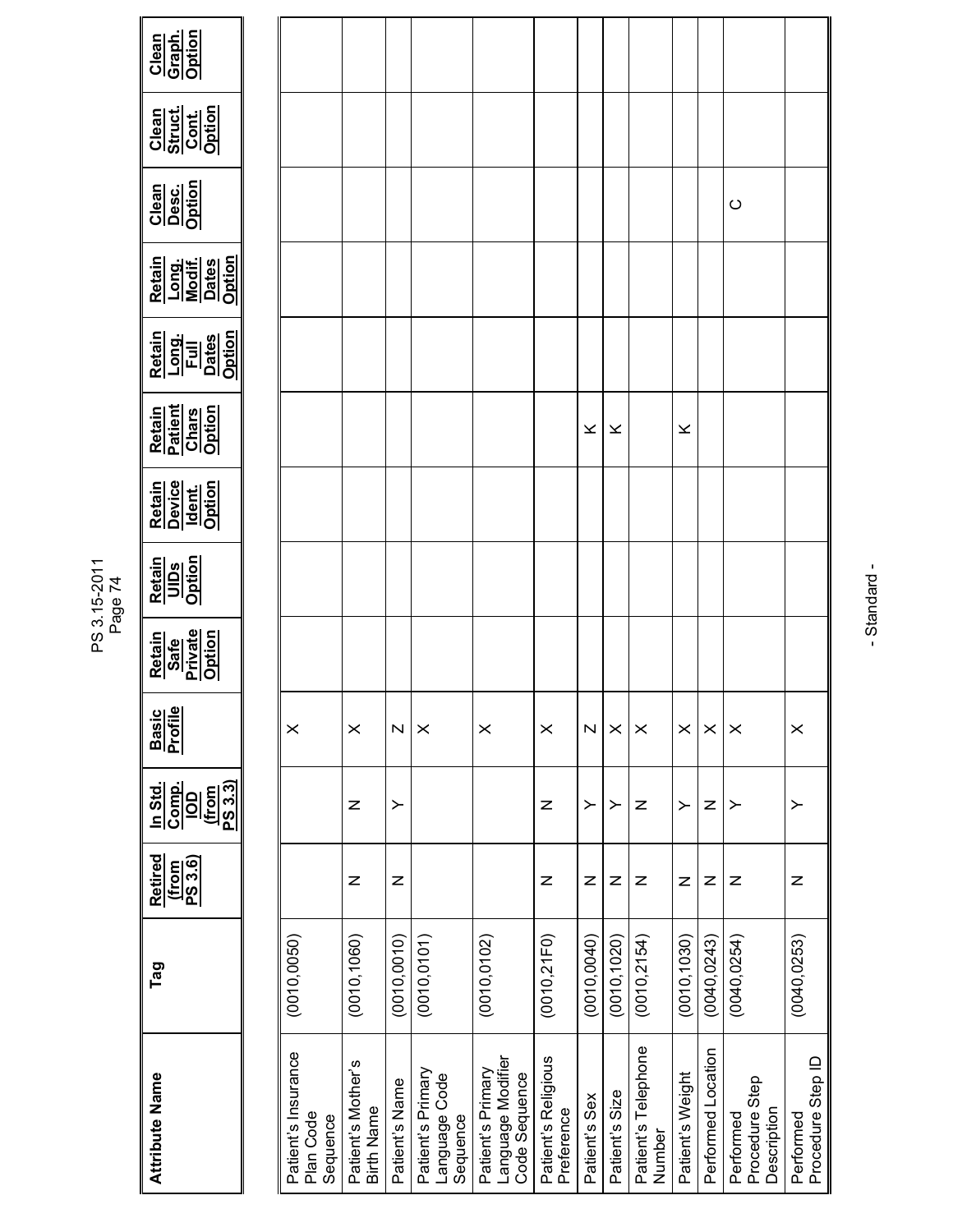| Clean<br>Graph.<br>Option                              |                                           |                                           |                               |                                                              |                                                  |                                            |                                                         |                                |                |                                        |
|--------------------------------------------------------|-------------------------------------------|-------------------------------------------|-------------------------------|--------------------------------------------------------------|--------------------------------------------------|--------------------------------------------|---------------------------------------------------------|--------------------------------|----------------|----------------------------------------|
| Clean<br>Struct<br>Ontion                              |                                           |                                           |                               |                                                              |                                                  |                                            |                                                         |                                |                |                                        |
| Clean<br>Desc.<br>Option                               |                                           |                                           |                               |                                                              |                                                  |                                            |                                                         |                                |                |                                        |
| Retain<br><u>Long:</u><br><u>Long Sibion</u>           | ပ                                         | $\circ$                                   |                               |                                                              |                                                  |                                            |                                                         |                                |                |                                        |
| Retain<br><u>Long</u><br>Long<br>Dation                | $\overline{\underline{\smile}}$           | $\overline{\underline{\mathbf{x}}}$       |                               |                                                              |                                                  |                                            |                                                         |                                |                |                                        |
| <b>Retain</b><br><b>Patient</b><br>Chars<br>Option     |                                           |                                           |                               |                                                              |                                                  |                                            |                                                         |                                |                |                                        |
| Retain<br>Device<br><u>Option</u>                      |                                           |                                           | $\geq$                        | ×                                                            | $\overline{\underline{\boldsymbol{\mathsf{x}}}}$ | $\pmb{\times}$                             |                                                         |                                |                |                                        |
| <b>Retain</b><br>UIDS<br>Option                        |                                           |                                           |                               |                                                              |                                                  |                                            |                                                         |                                |                |                                        |
| Retain<br>Safe<br>Private<br>Option                    |                                           |                                           |                               |                                                              |                                                  |                                            |                                                         |                                |                |                                        |
| Basic<br>Profile                                       | $\times$                                  | $\times$                                  | $\times$                      | $\times$                                                     | $\times$                                         | $\times$                                   | $\times$                                                | $\times$                       | $\times$       | $\Omega$                               |
| PS 3.3)<br>Comp.<br>In Std.<br>(from<br>$\overline{a}$ | ≻                                         | ≻                                         | Z                             | Z                                                            | $\mathsf z$                                      | Z                                          | $\succ$                                                 | ≻                              | ≻              | ≻                                      |
| Retired<br>PS 3.6)<br>(from                            | z                                         | Z                                         | Z                             | Z                                                            | z                                                | Z                                          | Z                                                       | Z                              | Z              | Z                                      |
| Tag                                                    | (0040, 0244)                              | (0040, 0245)                              | (0040, 0241)                  | (0040, 4030)                                                 | (0040, 0242)                                     | (0040, 0248)                               | (0008, 1052)                                            | (0008, 1050)                   | (0040, 1102)   | (0040, 1101)                           |
| Attribute Name                                         | Procedure Step<br>Performed<br>Start Date | Procedure Step<br>Start Time<br>Performed | Performed Station<br>AE Title | Performed Station<br>Location Code<br>Geographic<br>Sequence | Performed Station<br>Name                        | Performed Station<br>Name Code<br>Sequence | Identification<br>Physicians'<br>Performing<br>Sequence | Physicians' Name<br>Performing | Person Address | Person Identification<br>Code Sequence |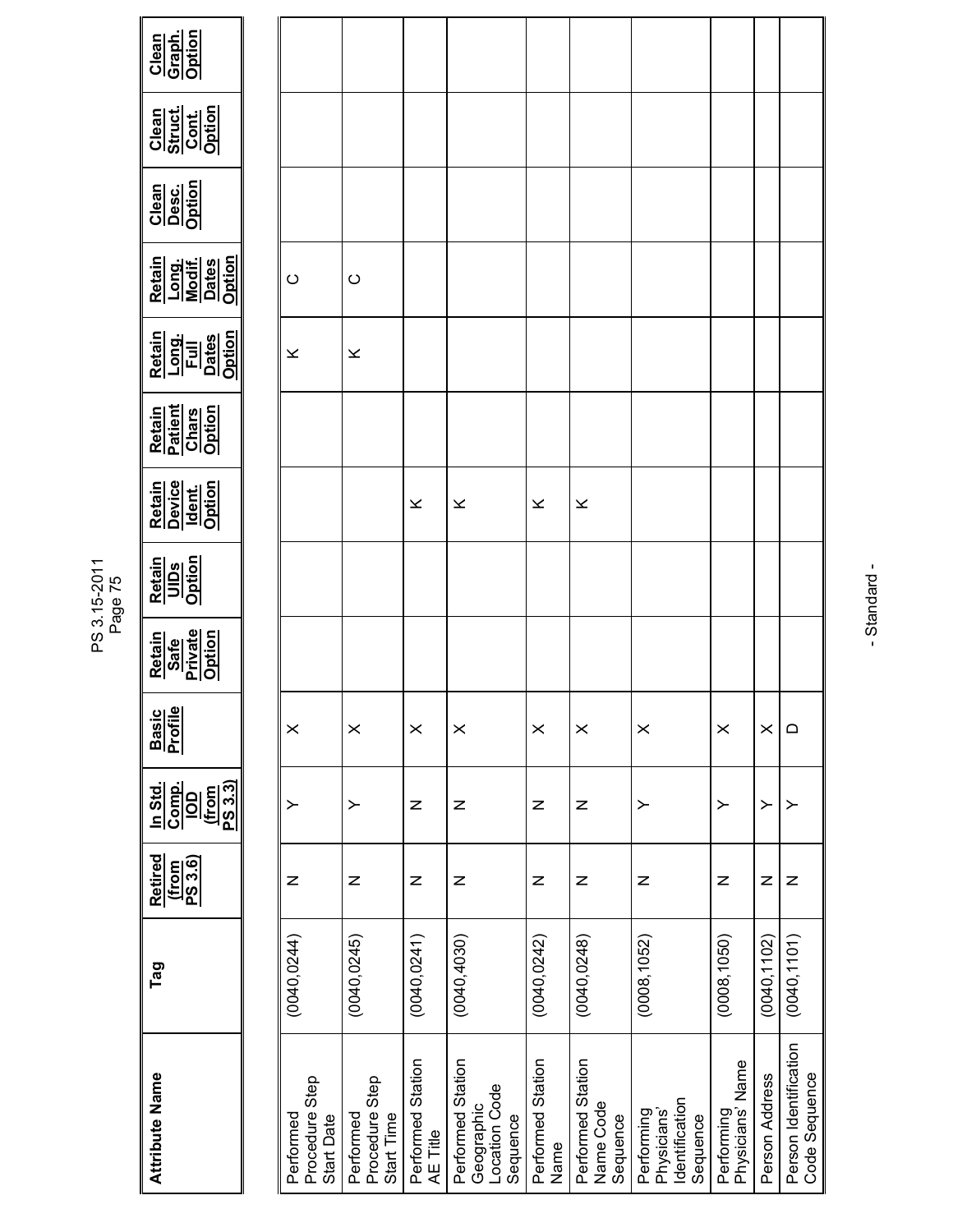| Clean<br>Graph.<br>Option                             |              |                             |                                       |                                                       |                           |                                                         |                                                      |              |                |                  |                                     |               |
|-------------------------------------------------------|--------------|-----------------------------|---------------------------------------|-------------------------------------------------------|---------------------------|---------------------------------------------------------|------------------------------------------------------|--------------|----------------|------------------|-------------------------------------|---------------|
| dean<br>Clean<br>Skipping                             |              |                             |                                       |                                                       |                           |                                                         |                                                      |              |                |                  |                                     |               |
| Clean<br>Desc.<br>Option                              |              |                             |                                       |                                                       |                           |                                                         |                                                      |              |                |                  |                                     | $\circ$       |
| Retain<br>Long<br>Long<br>Dation<br>Dotion            |              |                             |                                       |                                                       |                           |                                                         |                                                      |              |                |                  |                                     |               |
| <b>Retain</b><br><u>Long II</u><br>Long Biblion       |              |                             |                                       |                                                       |                           |                                                         |                                                      |              |                |                  |                                     |               |
| <b>Retain</b><br>Patient<br>Chars<br>Option           |              |                             |                                       |                                                       |                           |                                                         |                                                      |              | $\circ$        | ×                |                                     |               |
| <u>Retain</u><br>Device<br><u>Ident.</u><br>Option    |              |                             |                                       |                                                       |                           |                                                         |                                                      | ×            |                |                  |                                     |               |
| <b>Retain</b><br>UID <sub>S</sub><br>Option           |              |                             |                                       |                                                       |                           |                                                         |                                                      |              |                |                  |                                     |               |
| Retain<br>Safe<br>Private<br>Option                   |              |                             |                                       |                                                       |                           |                                                         |                                                      |              |                |                  | $\circ$                             |               |
| <b>Basic</b><br>Profile<br><b>Profile</b>             | $\Box$       | $\times$                    | $\times$                              | $\times$                                              | $\times$                  | $\times$                                                | $\mathbb N$                                          | $\times$     | ×              | $\times$         | $\times$                            | Š             |
| In Std.<br>Comp.<br>PS 3.3)<br>(from<br>$\frac{1}{2}$ | ≻            | ≻                           | $\mathbf{z}$                          | ≻                                                     | ≻                         | $\succ$                                                 | $\succ$                                              | ≻            | Z              | z                | Z                                   | $\succ$       |
| Retired<br>PS 3.6<br><u>(from</u>                     | Z            | Z                           | ≻                                     | Z                                                     | z                         | Z                                                       | Z                                                    | Z            | Z              | Z                | Z                                   | Z             |
| Tag                                                   | (0040, A123) | (0040, 1103)                | (4008, 0114)                          | (0008, 1062)                                          | (0008, 1048)              | (0008, 1049)                                            | (0040, 2016)                                         | (0018, 1004) | (0040, 0012)   | (0010, 21C0)     | where gggg<br>(gggg,eeee)<br>is odd | (0018, 1030)  |
| Attribute Name                                        | Person Name  | Person Telephone<br>Numbers | Physician Approving<br>Interpretation | Study Identification<br>Physician Reading<br>Sequence | Physician(s) of<br>Record | Physician(s) of<br>Identification<br>Sequence<br>Record | Number of Imaging<br>Service Request<br>Placer Order | Plate ID     | Pre-Medication | Pregnancy Status | Private attributes                  | Protocol Name |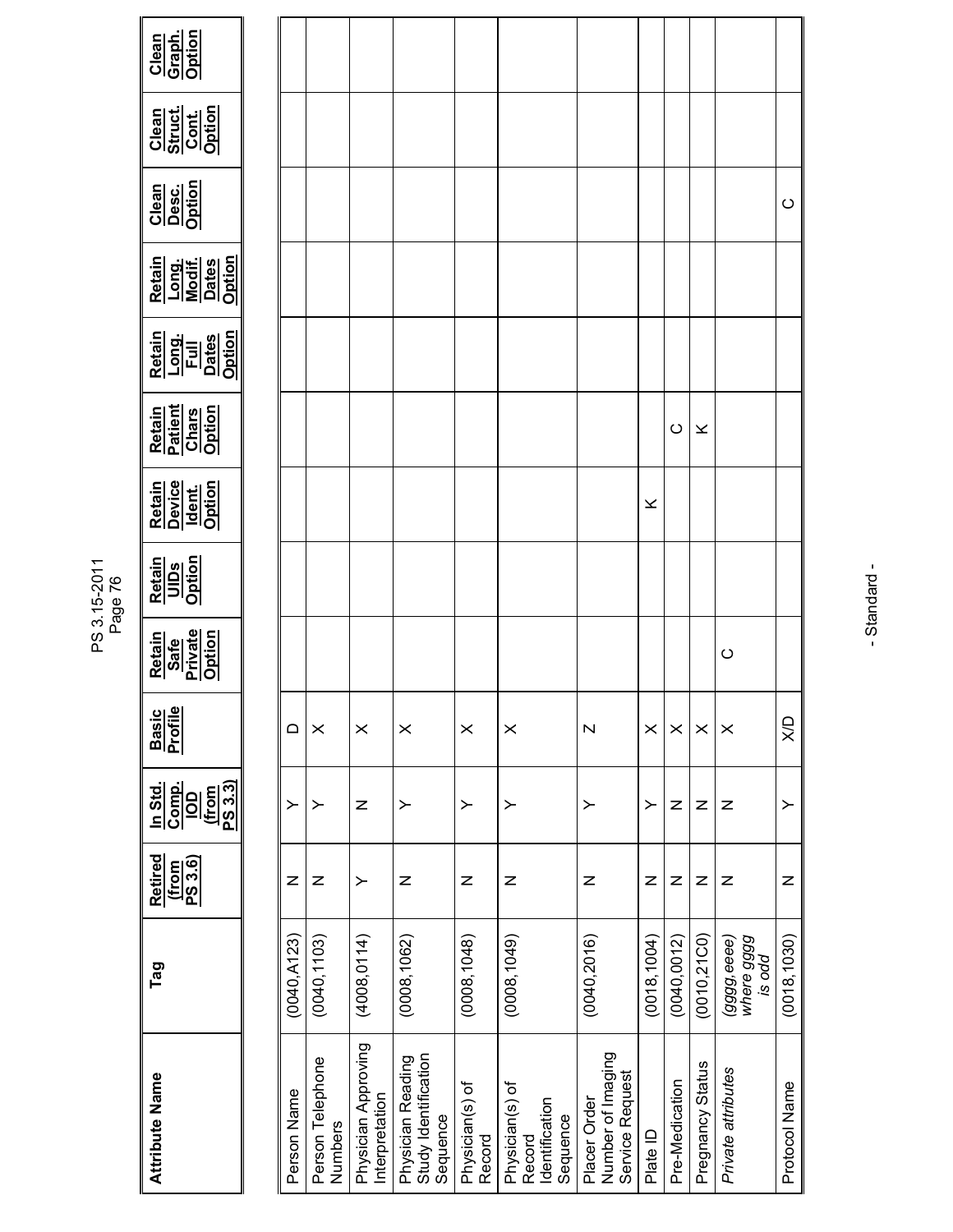| Clean<br>Graph.<br>Option                                  |                                       |                  |                                          |                                      |                                                                              |                              |                                      |                                |                                                       |                                            |                                |
|------------------------------------------------------------|---------------------------------------|------------------|------------------------------------------|--------------------------------------|------------------------------------------------------------------------------|------------------------------|--------------------------------------|--------------------------------|-------------------------------------------------------|--------------------------------------------|--------------------------------|
| Clean<br>Struct<br>Ontion                                  |                                       |                  |                                          |                                      |                                                                              |                              |                                      |                                |                                                       |                                            |                                |
| Clean<br>Desc.<br>Option                                   | $\circ$                               | $\circ$          |                                          |                                      |                                                                              |                              |                                      |                                |                                                       |                                            |                                |
| Dates<br>Option<br>Retain<br><u>Long.</u><br><u>Modif.</u> |                                       |                  |                                          |                                      |                                                                              |                              |                                      |                                |                                                       |                                            |                                |
| <b>Retain</b><br><u>Long</u><br>Long<br>Dation             |                                       |                  |                                          |                                      |                                                                              |                              |                                      |                                |                                                       |                                            |                                |
| Retain<br>Patient<br>Chars<br>Option                       |                                       |                  |                                          |                                      |                                                                              |                              |                                      |                                |                                                       |                                            |                                |
| <u>Retain</u><br>Device<br><u>Ident.</u><br>Option         |                                       |                  |                                          |                                      |                                                                              |                              |                                      |                                |                                                       |                                            |                                |
| <b>Retain</b><br>UIDS<br>Option                            |                                       |                  |                                          | $\times$                             | ×                                                                            | $\geq$                       |                                      | $\times$                       | $\times$                                              |                                            | $\times$                       |
| Retain<br>Safe<br>Private<br>Option                        |                                       |                  |                                          |                                      |                                                                              |                              |                                      |                                |                                                       |                                            |                                |
| <b>Basic</b><br>Profile                                    | $\times$                              | $\times$         | $\times$                                 | $\supset$                            | ⊃                                                                            | <b>NZV</b>                   | $\times$                             | $\pmb{\times}$                 | <b>XIZID</b>                                          | $\pmb{\times}$                             | ⊃                              |
| In Std.<br>Comp.<br>PS3.3)<br>(from<br>$\frac{1}{2}$       | Z                                     | Z                | ≻                                        | ≻                                    | Z                                                                            | $\succ$                      | Z                                    | $\succ$                        | ≻                                                     | ≻                                          | ≻                              |
| Retired<br><u>(from</u><br>PS 3.6)                         | ≻                                     | ≻                | $\mathsf z$                              | Z                                    | Z                                                                            | Z                            | Z                                    | Z                              | Z                                                     | Z                                          | Z                              |
| Tag                                                        | (0040, 2001)                          | (0032, 1030)     | (0400, 0402)                             | (3006, 0024)                         | (0040, 4023)                                                                 | (0008, 1140)                 | (0038, 1234)                         | (0008, 1120)                   | (0008, 1111)                                          | (0400, 0403)                               | (0008, 1155)                   |
| Attribute Name                                             | Reason for Imaging<br>Service Request | Reason for Study | Signature Sequence<br>Referenced Digital | Referenced Frame<br>of Reference UID | Referenced General<br>Purpose Scheduled<br>Transaction UID<br>Procedure Step | Referenced Image<br>Sequence | Referenced Patient<br>Alias Sequence | Referenced Patient<br>Sequence | Procedure Step<br>Referenced<br>Performed<br>Sequence | Referenced SOP<br>Instance MAC<br>Sequence | Referenced SOP<br>Instance UID |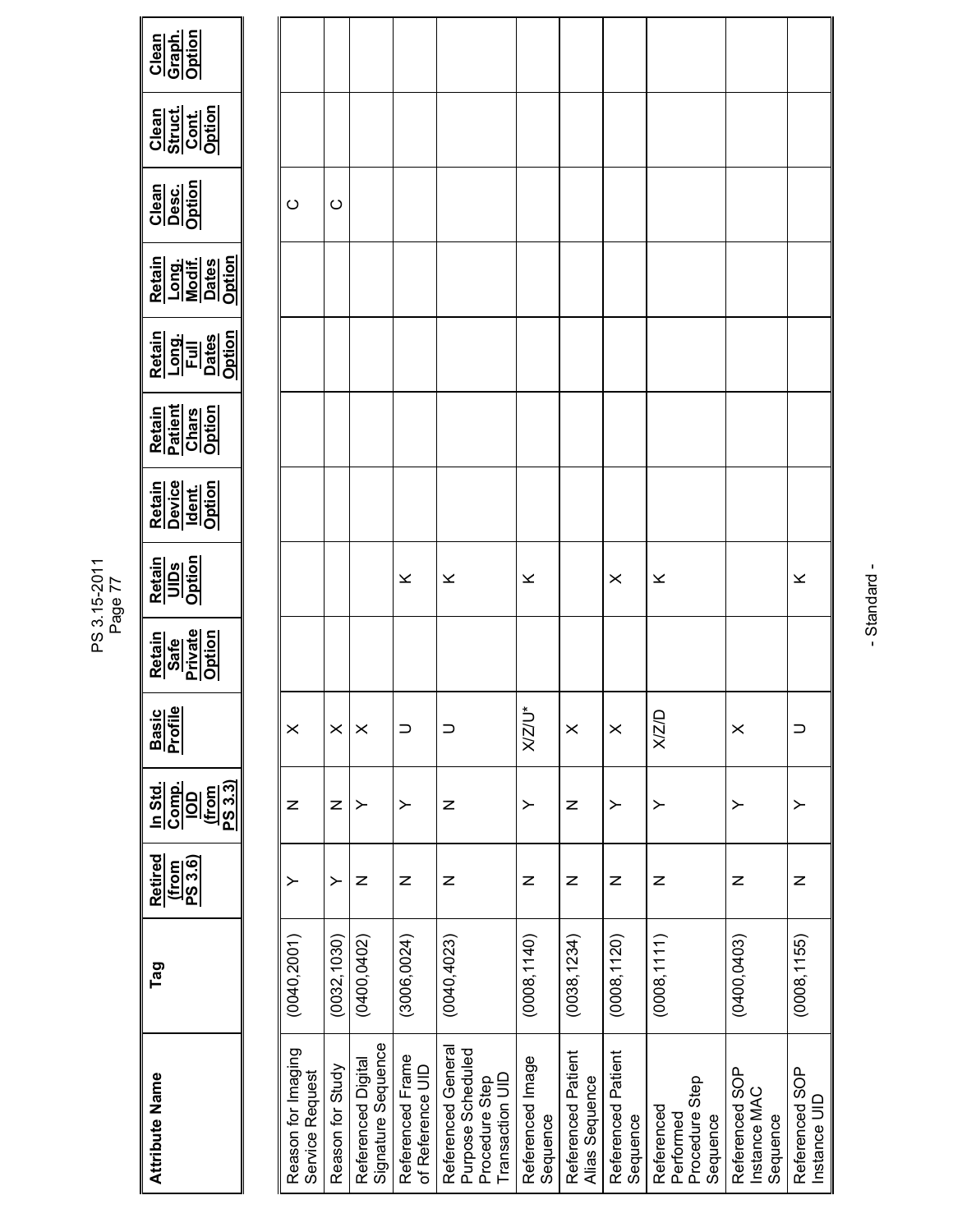| Clean<br>Graph.<br>Option                                 |                                        |                              |                                  |                                                        |                               |                                               |                        |                                   |                                |                             |                                    |
|-----------------------------------------------------------|----------------------------------------|------------------------------|----------------------------------|--------------------------------------------------------|-------------------------------|-----------------------------------------------|------------------------|-----------------------------------|--------------------------------|-----------------------------|------------------------------------|
| Clean<br>Struct<br>Obtion                                 |                                        |                              |                                  |                                                        |                               |                                               |                        |                                   |                                |                             |                                    |
| Clean<br>Desc.<br>Option                                  |                                        |                              |                                  |                                                        |                               |                                               |                        |                                   | $\circ$                        | ပ                           | $\circ$                            |
| Retain<br>Long<br>Long<br>Dation<br>Dotion                |                                        |                              |                                  |                                                        |                               |                                               |                        |                                   |                                |                             |                                    |
| Retain<br>Long<br>Lief Bildion<br>Dation                  |                                        |                              |                                  |                                                        |                               |                                               |                        |                                   |                                |                             |                                    |
| <b>Retain</b><br>Patient<br><b>Chars</b><br><b>Option</b> |                                        |                              |                                  |                                                        |                               |                                               |                        |                                   |                                |                             |                                    |
| <u>Retain</u><br>Device<br><u>Ident.</u><br>Option        |                                        |                              |                                  |                                                        |                               |                                               |                        |                                   |                                |                             |                                    |
| <b>Retain</b><br>UIDS<br>Option                           | ×                                      | $\times$                     |                                  |                                                        |                               |                                               |                        | ⊻                                 |                                |                             |                                    |
| Retain<br>Safe<br>Private<br>Option                       |                                        |                              |                                  |                                                        |                               |                                               |                        |                                   |                                |                             |                                    |
| <b>Basic</b><br>Profile                                   | ⊃                                      | X/Z                          | $\pmb{\times}$                   | $\times$                                               | $\mathbb N$                   | $\times$                                      | $\times$               | ⊃                                 | $\times$                       | $\times$                    | $\pmb{\times}$                     |
| PS 3.3)<br>In Std.<br>Comp.<br>(from<br>$\overline{5}$    | Z                                      | ≻                            | z                                | $\succ$                                                | ≻                             | Z                                             | $\mathsf z$            | ≻                                 | ≻                              | Z                           | Z                                  |
| Retired<br>PS 3.6)<br><u>(from</u>                        | Z                                      | Z                            | z                                | Z                                                      | Z                             | Z                                             | z                      | Z                                 | z                              | Z                           | Z                                  |
| Tag                                                       | (0004, 1511)                           | (0008, 1110)                 | (0008, 0092)                     | (0008, 0096)                                           | (0008, 0090)                  | (0008, 0094)                                  | (0010, 2152)           | (3006, 00C2)                      | (0040, 0275)                   | (0032, 1070)                | (0040, 1400)                       |
| Attribute Name                                            | Instance UID in File<br>Referenced SOP | Referenced Study<br>Sequence | Physician's Address<br>Referring | Identification<br>Physician's<br>Sequence<br>Referring | Physician's Name<br>Referring | Telephone Numbers<br>Physician's<br>Referring | Region of<br>Residence | Related Frame of<br>Reference UID | Request Attributes<br>Sequence | Requested Contrast<br>Agent | Comments<br>Requested<br>Procedure |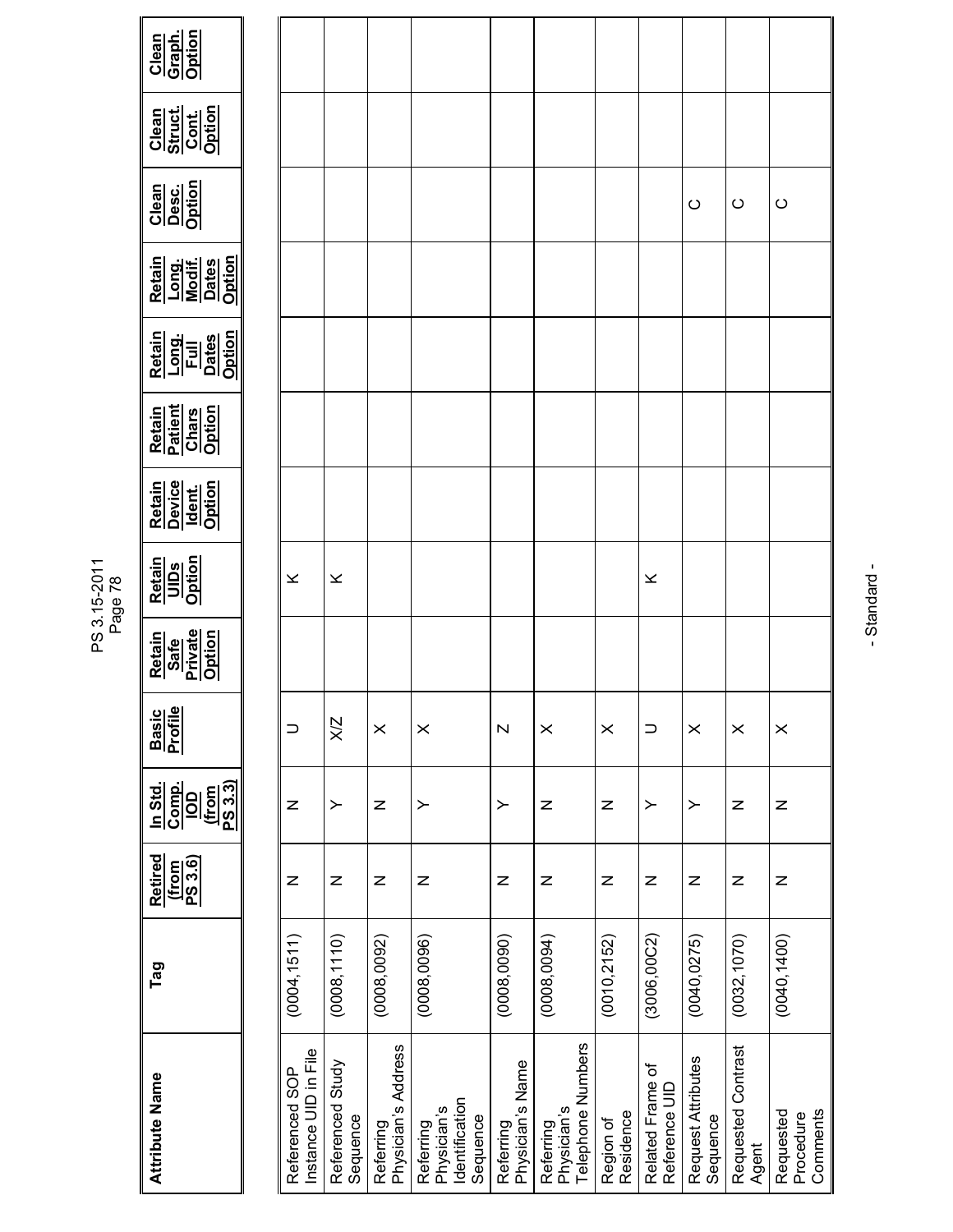| <b>Retired</b><br>PS 3.6)<br><u>(from</u> |
|-------------------------------------------|
|                                           |
| X/Z<br>≻                                  |
| $\times$<br>Z                             |
| $\times$<br>Z                             |
| $\supset$<br>z                            |
| $\times$<br>Z                             |
| $\times$<br>Z                             |
| $\times$<br>≻                             |
| $\times$<br>$\succ$                       |
| $\times$<br>Z                             |
| $\times$<br>Z                             |
| $\times$<br>z                             |
| XIZ<br>≻                                  |
| $\pmb{\times}$<br>Z                       |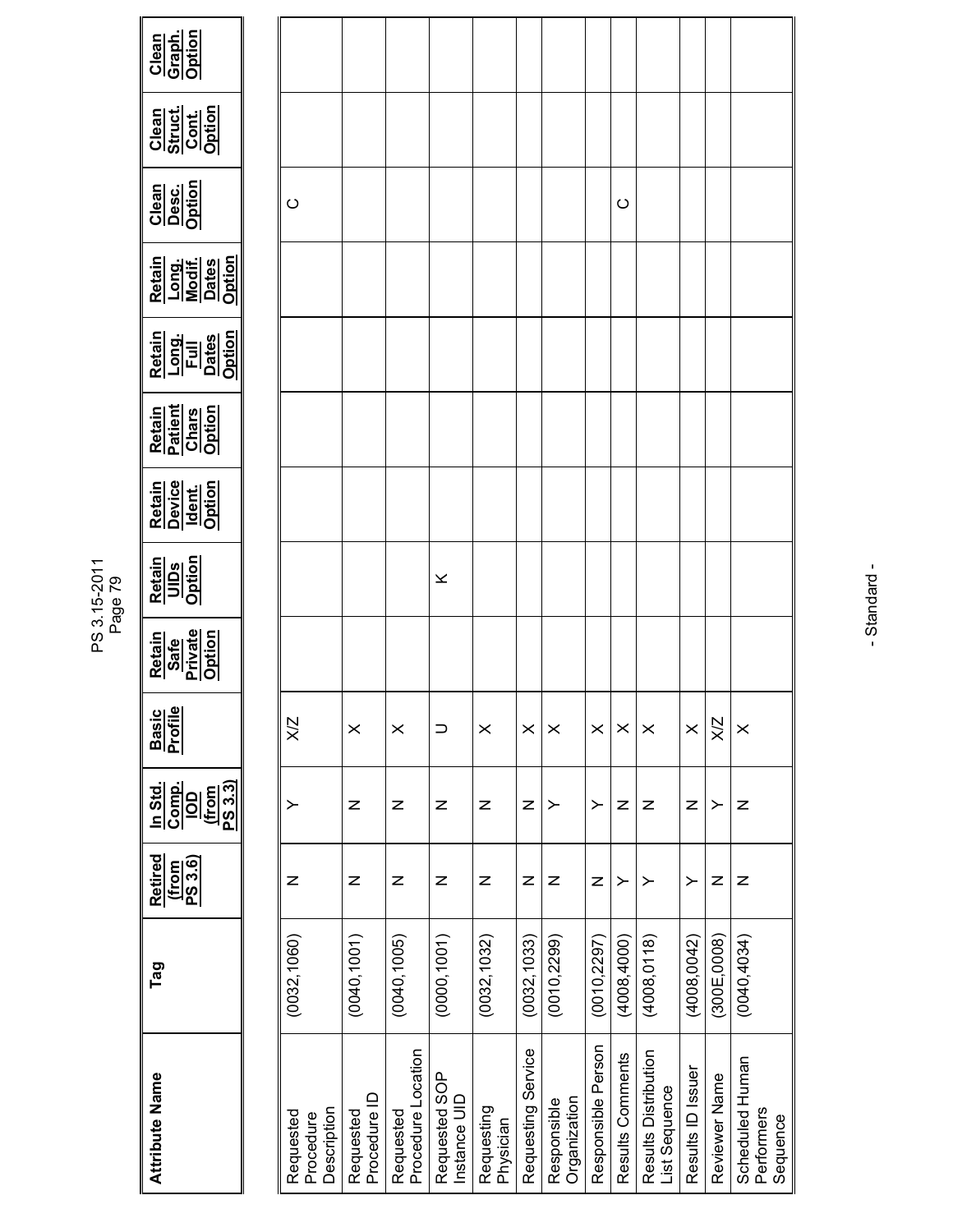| <b>Clean</b><br>Cleapin<br>Cleapin                    |                                               |                                                                    |                                           |                                         |                                         |                                            |                                         |                                           |
|-------------------------------------------------------|-----------------------------------------------|--------------------------------------------------------------------|-------------------------------------------|-----------------------------------------|-----------------------------------------|--------------------------------------------|-----------------------------------------|-------------------------------------------|
|                                                       |                                               |                                                                    |                                           |                                         |                                         |                                            |                                         |                                           |
| <b>Clean</b><br>Desc.<br>Option                       |                                               |                                                                    |                                           |                                         |                                         | $\circ$                                    |                                         |                                           |
| Retain<br><u>Long:</u><br><u>Long: T</u><br>Dation    |                                               |                                                                    |                                           | $\circ$                                 | $\circ$                                 |                                            |                                         | $\circ$                                   |
| Retain<br><u>Long</u><br>Long<br>Dation<br>Dotion     |                                               |                                                                    |                                           | ×                                       | $\times$                                |                                            |                                         | $\times$                                  |
| Retain<br>Patient<br>Chars<br>Option                  |                                               |                                                                    |                                           |                                         |                                         |                                            |                                         |                                           |
| <b>Retain</b><br>Device<br><u>Ident</u><br>Option     |                                               |                                                                    |                                           |                                         |                                         |                                            | $\times$                                |                                           |
| <b>Retain</b><br>UIDS<br>Option                       |                                               |                                                                    |                                           |                                         |                                         |                                            |                                         |                                           |
| Retain<br>Safe<br>Private<br>Option                   |                                               |                                                                    |                                           |                                         |                                         |                                            |                                         |                                           |
| Basic<br>Profile                                      | $\times$                                      | $\times$                                                           | $\times$                                  | $\times$                                | $\times$                                | $\times$                                   | $\times$                                | $\times$                                  |
| Comp.<br>PS 3.3<br>In Std.<br>(from<br>$\overline{5}$ | Z                                             | Z                                                                  | Z                                         | Z                                       | Z                                       | ≻                                          | Z                                       | Z                                         |
| Retired<br>PS 3.6)<br>(from                           | ≻                                             | Z                                                                  | Z                                         | Z                                       | Z                                       | Z                                          | Z                                       | Z                                         |
| Tag                                                   | (0038,001E)                                   | (0040,000B)                                                        | (0040,0006)                               | (0040,0004)                             | (0040,0005)                             | (000,0400)                                 | (0040, 0011)                            | (0040, 0002)                              |
| Attribute Name                                        | Scheduled Patient<br>Residence<br>Institution | Identification<br>Performing<br>Scheduled<br>Sequence<br>Physician | Physician Name<br>Performing<br>Scheduled | Procedure Step End<br>Scheduled<br>Date | Procedure Step End<br>Scheduled<br>Time | Procedure Step<br>Description<br>Scheduled | Procedure Step<br>Scheduled<br>Location | Procedure Step<br>Scheduled<br>Start Date |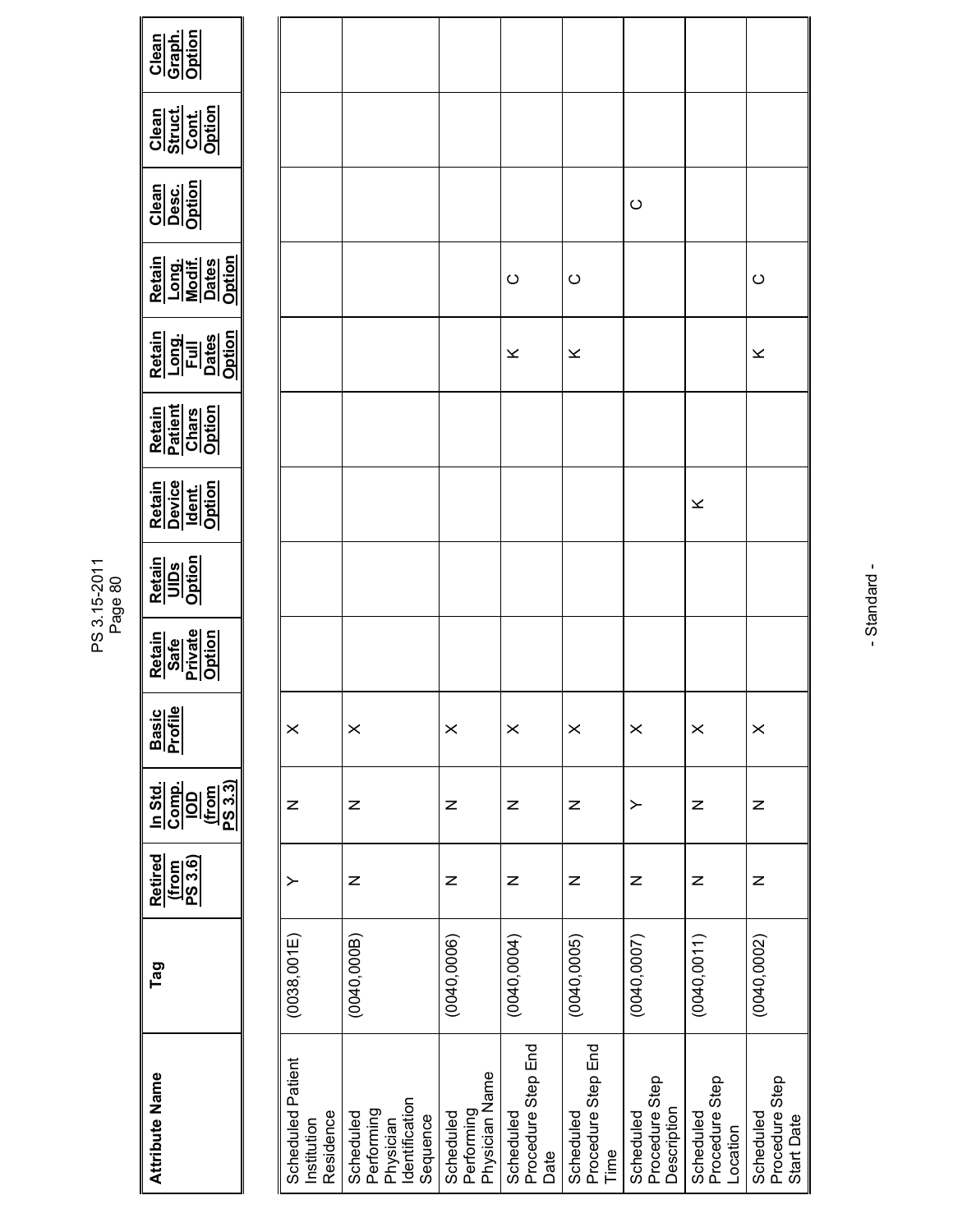| Attribute Name                                               | Tag          | Retired<br>PS 3.6)<br>(from | PS 3.3)<br>In Std.<br>Comp.<br>(from<br>$\overline{5}$ | Basic<br>Profile | Retain<br>Safe<br>Private<br>Option | <u>Retain</u><br>UIDS<br>Option | <b>Retain</b><br>Device<br><u>Ident</u><br>Option | <u>Retain</u><br>Patient<br>Chars<br>Option | Dates<br>Option<br>Retain<br>Long.<br>Eul | Option<br>Retain<br><u>Long.</u><br><u>Modif.</u><br><b>Dates</b> | Clean<br>Desc.<br>Option | Clean<br>Struct,<br>Clotion | Clean<br>Graph.<br>Option |
|--------------------------------------------------------------|--------------|-----------------------------|--------------------------------------------------------|------------------|-------------------------------------|---------------------------------|---------------------------------------------------|---------------------------------------------|-------------------------------------------|-------------------------------------------------------------------|--------------------------|-----------------------------|---------------------------|
|                                                              |              |                             |                                                        |                  |                                     |                                 |                                                   |                                             |                                           |                                                                   |                          |                             |                           |
| Procedure Step<br>Scheduled<br>Start Time                    | (0040,0003)  | Z                           | Z                                                      | $\times$         |                                     |                                 |                                                   |                                             | ×                                         | $\circ$                                                           |                          |                             |                           |
| Scheduled Station<br>AE Title                                | (0040,0001)  | Z                           | Z                                                      | $\times$         |                                     |                                 | $\overline{\underline{\boldsymbol{\mathsf{x}}}}$  |                                             |                                           |                                                                   |                          |                             |                           |
| Scheduled Station<br>Location Code<br>Geographic<br>Sequence | (0040, 4027) | Z                           | Z                                                      | $\times$         |                                     |                                 | $\times$                                          |                                             |                                           |                                                                   |                          |                             |                           |
| Scheduled Station<br>Name                                    | (0040, 0010) | Z                           | $\mathsf z$                                            | $\times$         |                                     |                                 | $\times$                                          |                                             |                                           |                                                                   |                          |                             |                           |
| Scheduled Station<br>Name Code<br>Sequence                   | (0040, 4025) | Z                           | Z                                                      | $\times$         |                                     |                                 | $\overline{\underline{\boldsymbol{\mathsf{x}}}}$  |                                             |                                           |                                                                   |                          |                             |                           |
| Scheduled Study<br>Location                                  | (0032, 1020) | $\succ$                     | $\mathsf{z}% _{0}\!\left( \mathsf{z}\right)$           | $\pmb{\times}$   |                                     |                                 | $\times$                                          |                                             |                                           |                                                                   |                          |                             |                           |
| Location AE Title<br>Scheduled Study                         | (0032, 1021) | ≻                           | Z                                                      | $\times$         |                                     |                                 | $\times$                                          |                                             |                                           |                                                                   |                          |                             |                           |
| Series Date                                                  | (0008, 0021) | Z                           | $\succ$                                                | ax               |                                     |                                 |                                                   |                                             | ⊻                                         | ပ                                                                 |                          |                             |                           |
| Series Description                                           | (0008, 103E) | z                           | ≻                                                      | $\times$         |                                     |                                 |                                                   |                                             |                                           |                                                                   | ပ                        |                             |                           |
| Series Instance UID                                          | (0020,000E)  | z                           | ≻                                                      | $\supset$        |                                     | ×                               |                                                   |                                             |                                           |                                                                   |                          |                             |                           |
| Series Time                                                  | (0008,0031)  | Z                           | ≻                                                      | $\frac{1}{2}$    |                                     |                                 |                                                   |                                             | ⊻                                         | $\circ$                                                           |                          |                             |                           |
| Service Episode<br>Description                               | (0038, 0062) | Z                           | ≻                                                      | $\pmb{\times}$   |                                     |                                 |                                                   |                                             |                                           |                                                                   | $\circ$                  |                             |                           |
| Service Episode ID                                           | (0038, 0060) | Z                           | ≻                                                      | $\times$         |                                     |                                 |                                                   |                                             |                                           |                                                                   |                          |                             |                           |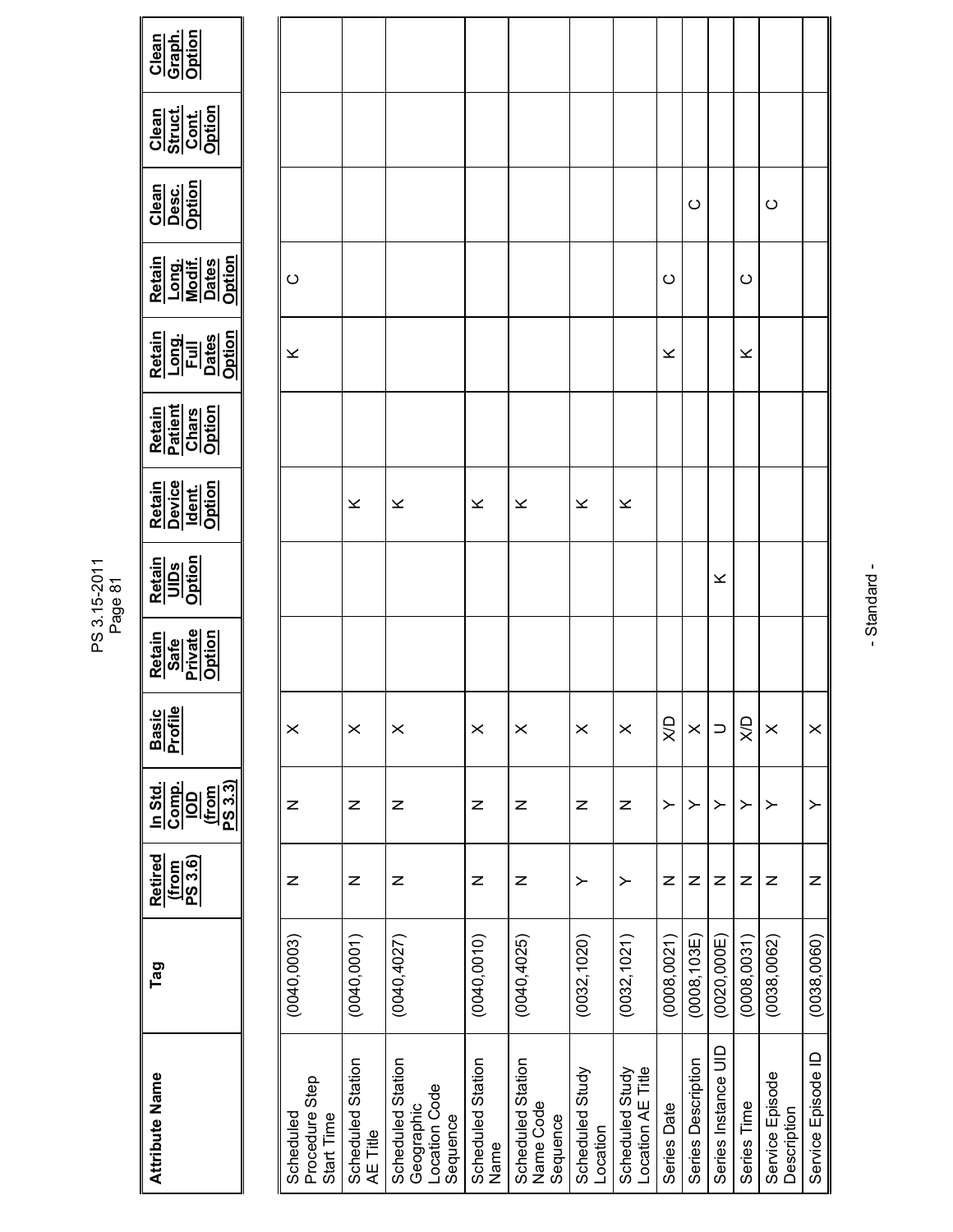| Clean<br>Graph.<br>Option                              |                |                                     |                            |               |                     |                                     |                |                   |                   |              |                 |                    |              |                                                       |                                   |                                        |                      |
|--------------------------------------------------------|----------------|-------------------------------------|----------------------------|---------------|---------------------|-------------------------------------|----------------|-------------------|-------------------|--------------|-----------------|--------------------|--------------|-------------------------------------------------------|-----------------------------------|----------------------------------------|----------------------|
| Clean<br>Struct<br>Ontion                              |                |                                     |                            |               |                     |                                     |                |                   |                   |              |                 |                    |              |                                                       |                                   |                                        |                      |
| Clean<br>Desc.<br>Option                               |                |                                     |                            |               |                     |                                     | $\circ$        |                   | $\circ$           |              |                 |                    |              |                                                       |                                   |                                        |                      |
| Retain<br>Long<br>Long Siden<br>Dation                 |                |                                     |                            |               |                     |                                     |                | $\circ$           |                   |              |                 |                    | $\circ$      |                                                       |                                   |                                        |                      |
| <b>Retain</b><br><u>Long</u><br>Long<br>Dation         |                |                                     |                            |               |                     |                                     |                | $\geq$            |                   |              |                 |                    | ×            |                                                       |                                   |                                        |                      |
| <b>Retain</b><br><b>Patient</b><br>Chars<br>Option     | ×              |                                     |                            | $\circ$       |                     |                                     |                |                   |                   |              |                 |                    |              |                                                       |                                   |                                        |                      |
| Retain<br>Device<br><u>Ident.</u><br>Option            |                |                                     |                            |               | ×                   |                                     |                |                   |                   |              |                 |                    |              |                                                       |                                   |                                        |                      |
| Retain<br><u>UIDs</u><br>Option                        |                | $\overline{\underline{\mathsf{x}}}$ | $\times$                   |               |                     | $\overline{\underline{\mathsf{x}}}$ |                |                   |                   |              |                 | ×                  |              | $\geq$                                                | ×                                 | $\times$                               |                      |
| Retain<br>Safe<br>Private<br>Option                    |                |                                     |                            |               |                     |                                     |                |                   |                   |              |                 |                    |              |                                                       |                                   |                                        |                      |
| Basic<br>Profile                                       | $\times$       | $\supset$                           | $\pmb{\ast}$<br><b>NZV</b> | $\times$      | <b>XIZID</b>        | $\supset$                           | $\times$       | N                 | $\times$          | N            | $\times$        | コ                  | $\mathbb N$  | ⊃                                                     | ⊃                                 | ⊃                                      | $\times$             |
| In Std.<br>Comp.<br>PS 3.3)<br>(from<br>$\overline{5}$ | z              | ≻                                   | ≻                          | Z             | ≻                   | ≻                                   | Z              | ≻                 | ≻                 | ≻            | Z               | ≻                  | ≻            | ≻                                                     | Z                                 | Z                                      | Z                    |
| <b>Retired</b><br>$\frac{\text{from}}{\text{PS}3.6}$   | Z              | Z                                   | Z                          | Z             | z                   | Z                                   | ≻              | Z                 | Z                 | Z            | ≻               | Z                  | Z            | z                                                     | ≻                                 | ≻                                      | $\succ$              |
| Tag                                                    | (0010, 21A0)   | (0008, 0018)                        | (0008, 2112)               | (0038, 0050)  | (0008, 1010)        | (0088, 0140)                        | (0032, 4000)   | (0008, 0020)      | (0008, 1030)      | (0020, 0010) | (0032, 0012)    | (0020, 000D)       | (0008, 0030) | (0020, 0200)                                          | (0040, DB0D)                      | (0040, DBOC)                           | (4000, 4000)         |
| Attribute Name                                         | Smoking Status | SOP Instance UID                    | Source Image<br>Sequence   | Special Needs | <b>Station Name</b> | Storage Media File-<br>set UID      | Study Comments | <b>Study Date</b> | Study Description | Study ID     | Study ID Issuer | Study Instance UID | Study Time   | Frame of Reference<br>Synchronization<br>$\mathbf{r}$ | Template Extension<br>Creator UID | Template Extension<br>Organization UID | <b>Text Comments</b> |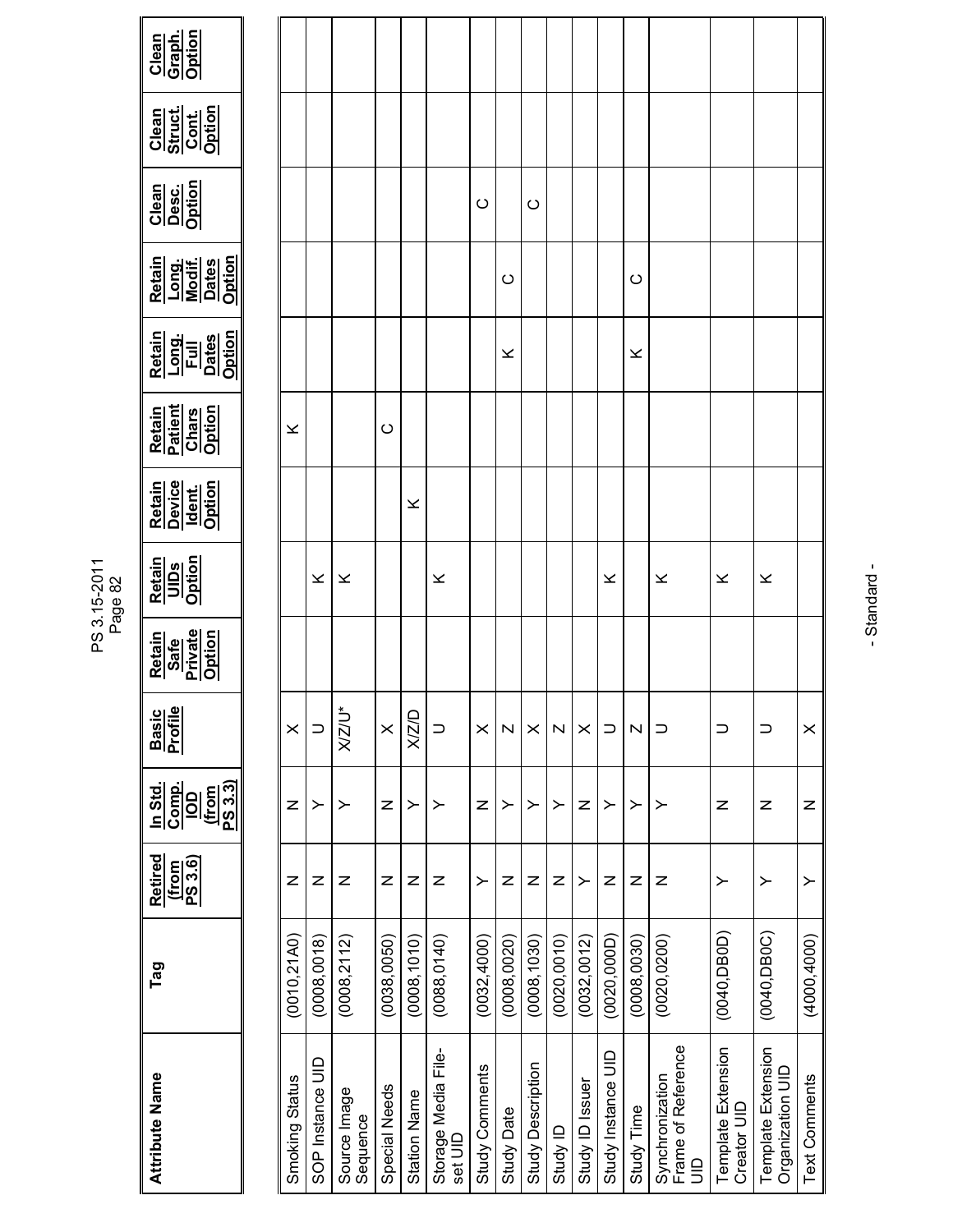| Clean<br>Graph<br>Option                                |              |                             |              |                 |               |             |                 |              |                                                       |                            |                                |                           |                |
|---------------------------------------------------------|--------------|-----------------------------|--------------|-----------------|---------------|-------------|-----------------|--------------|-------------------------------------------------------|----------------------------|--------------------------------|---------------------------|----------------|
| Clean<br>Struct,<br>Obtion                              |              |                             |              |                 |               |             |                 |              |                                                       |                            |                                |                           |                |
| Clean<br>Desc.<br>Option                                |              |                             |              |                 |               |             |                 |              |                                                       |                            |                                |                           | $\circ$        |
| Retain<br>Long<br>Long<br>Dation<br>Dotion              |              | $\circ$                     |              |                 |               |             |                 |              |                                                       |                            |                                |                           |                |
| Retain<br><u>Long</u><br>Long Sidion<br>Dation          |              | ×                           |              |                 |               |             |                 |              |                                                       |                            |                                |                           |                |
| <u>Retain</u><br>Patient<br>Chars<br>Option             |              |                             |              |                 |               |             |                 |              |                                                       |                            |                                |                           |                |
| <b>Retain</b><br>Device<br><u>Ident</u><br>Option       |              |                             |              |                 |               |             |                 |              |                                                       |                            |                                |                           |                |
| Retain<br><u>JIDS</u><br>Option                         |              |                             |              |                 |               |             | ×               |              |                                                       |                            |                                |                           |                |
| Retain<br>Safe<br>Private<br>Option                     |              |                             |              |                 |               |             |                 |              |                                                       |                            |                                |                           |                |
| Profile<br><b>Basic</b>                                 | $\times$     | $\times$                    | $\times$     | $\times$        | $\times$      | $\times$    | $\supset$       | コ            | $\overline{\mathsf{N}}$                               | $\Omega$                   | $\Omega$                       | $\times$                  | $\times$       |
| Comp.<br>PS 3.3)<br>In Std.<br>(from<br>$\overline{5}$  | Z            | ≻                           | Z            | Z               | Z             | Z           | Z               | ≻            | ≻                                                     | ≻                          | ≻                              | ≻                         | Z              |
| Retired<br>$(\underbrace{\text{from}}_{\text{PS }3.6)}$ | Z            | Z                           | ≻            | ≻               | ≻             | ≻           | Z               | Z            | z                                                     | Z                          | Z                              | Z                         | Z              |
| Tag                                                     | (2030, 0020) | (0008, 0201)                | (0088,0910)  | (0088, 0912)    | (0088,0906)   | (0088,0904) | (0008, 1195)    | (0040, A124) | (0040, A088)                                          | (0040, A075)               | (0040, A073)                   | (0040, A027)              | (0038,4000)    |
| Attribute Name                                          | Text String  | Timezone Offset<br>From UTC | Topic Author | Topic Key Words | Topic Subject | Topic Title | Transaction UID | $\equiv$     | Identification Code<br>Verifying Observer<br>Sequence | Verifying Observer<br>Name | Verifying Observer<br>Sequence | Organization<br>Verifying | Visit Comments |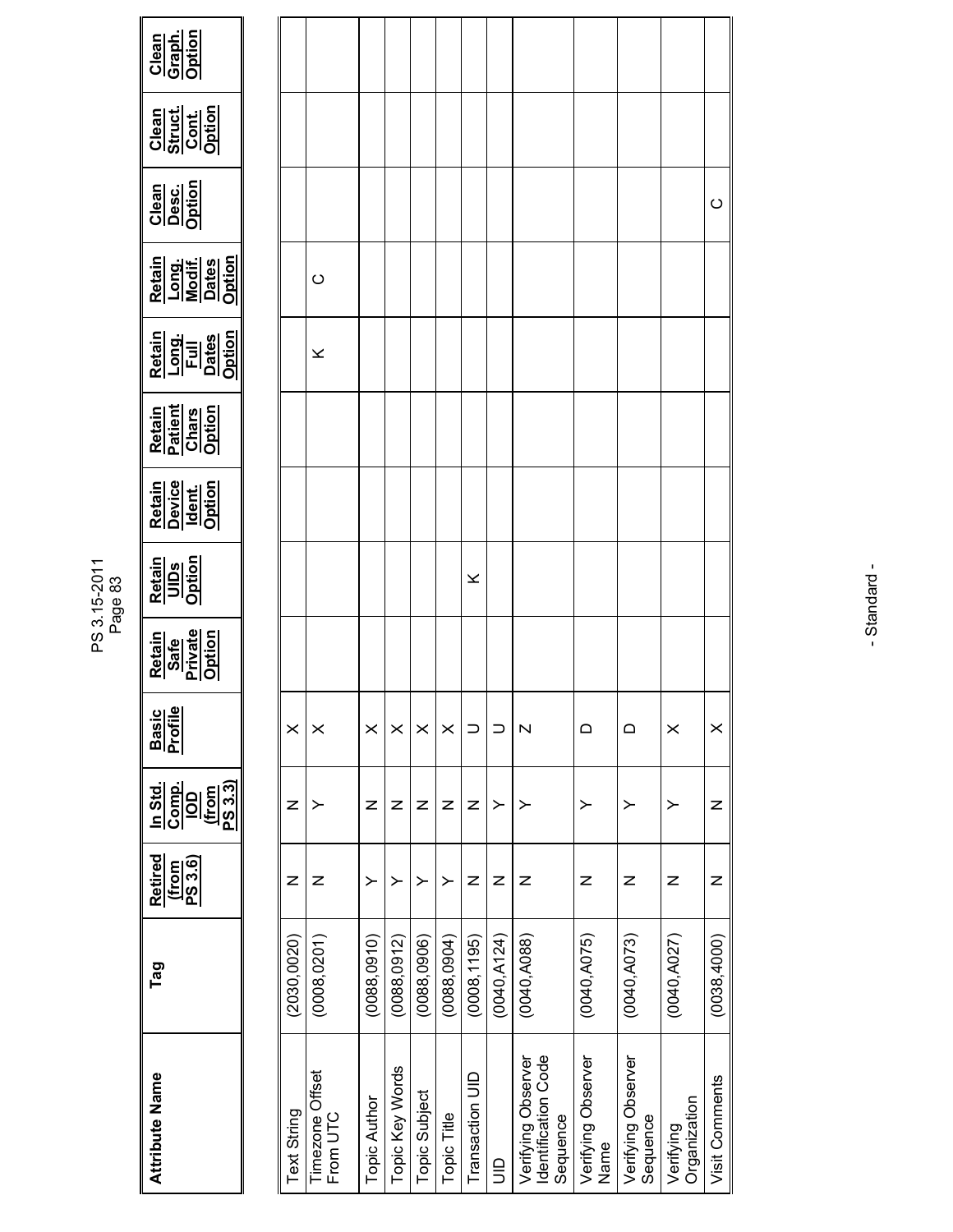### **E.1.2 Re-Identifier**

An Application may claim conformance to an Application Level Confidentiality Profile as a re-identifier if it is capable of removing the protection from a protected SOP instance given that the recipient keys required for the decryption of one or more of the Encrypted Content (0400,0520) Attributes within the Encrypted Attributes Sequence (0400,0500) of the SOP instance are available. Removal of protection in this context is defined as the following process:

- 1. The application shall decrypt, using its recipient key, one instance of the Encrypted Content (0400,0520) Attribute within the Encrypted Attributes Sequence (0400,0500) and decode the resulting block of bytes into a DICOM dataset using the Transfer Syntax specified in the Encrypted Content Transfer Syntax UID (0400,0510). Re-identifiers claiming conformance to this profile shall be capable of decrypting the Encrypted Content using either AES or Triple-DES in all possible key lengths specified in this profile.
	- Note: If the application is able to decode more than one instance of the Encrypted Content (0400,0520) Attribute within the Encrypted Attributes Sequence (0400,0500), it is at the discretion of the application to choose any one of them.
- 2. The application shall move all Attributes contained in the single item of the Modified Attributes Sequence (0400,0550) of the decoded dataset into the main dataset, replacing "dummy value" Attributes that may be present in the main dataset.
	- Notes: 1. Re-identification does not imply a complete reconstruction of the original SOP Instance, since it is not required that all Attributes being protected be part of the Encrypted Attributes Data Set. If the original UIDs are part of the Encrypted Attributes Data Set, they might be usable to gain access to the original, unprotected SOP Instance.

 2. The presence of an encrypted data set that cannot be decrypted indicates that some or all of the attribute values in the message may not be real (they are dummies). Therefore, the recipient must not assume that any value in the message is diagnostically relevant.

3. The attribute Patient Identity Removed (0012,0062) shall be replaced or added to the dataset with a value of NO and De-identification Method (0012,0063) and De-identification Method Code Sequence (0012,0064) shall be removed.

### **E.1.3 Conformance Requirements**

The Conformance Statement of an application that claims conformance to an Application Level Confidentiality Profile shall describe:

- which Attributes are removed during protection;
- which Attributes are replaced by dummy values and how the dummy values are generated;
- which Attributes are included in Encrypted Attributes Data Sets for later re-identification, and any pertinent details about how keys are selected for performing the encryption;
- the scope across which the application is able to ensure referential integrity of replacement values for references such as SOP Instance UID, Frame of Reference UID, etc. if multiple SOP instances are protected (e.g., across multiple Studies, consistent replacement if the same Study processed more than once, etc.);
- which Attributes and Attribute values are inserted during protection of a SOP instance;
- which Transfer Syntaxes are supported for encoding/decoding of the Encrypted Attributes Data Set;
- which Options are supported;
- any additional restrictions (e. g. key sizes for public keys).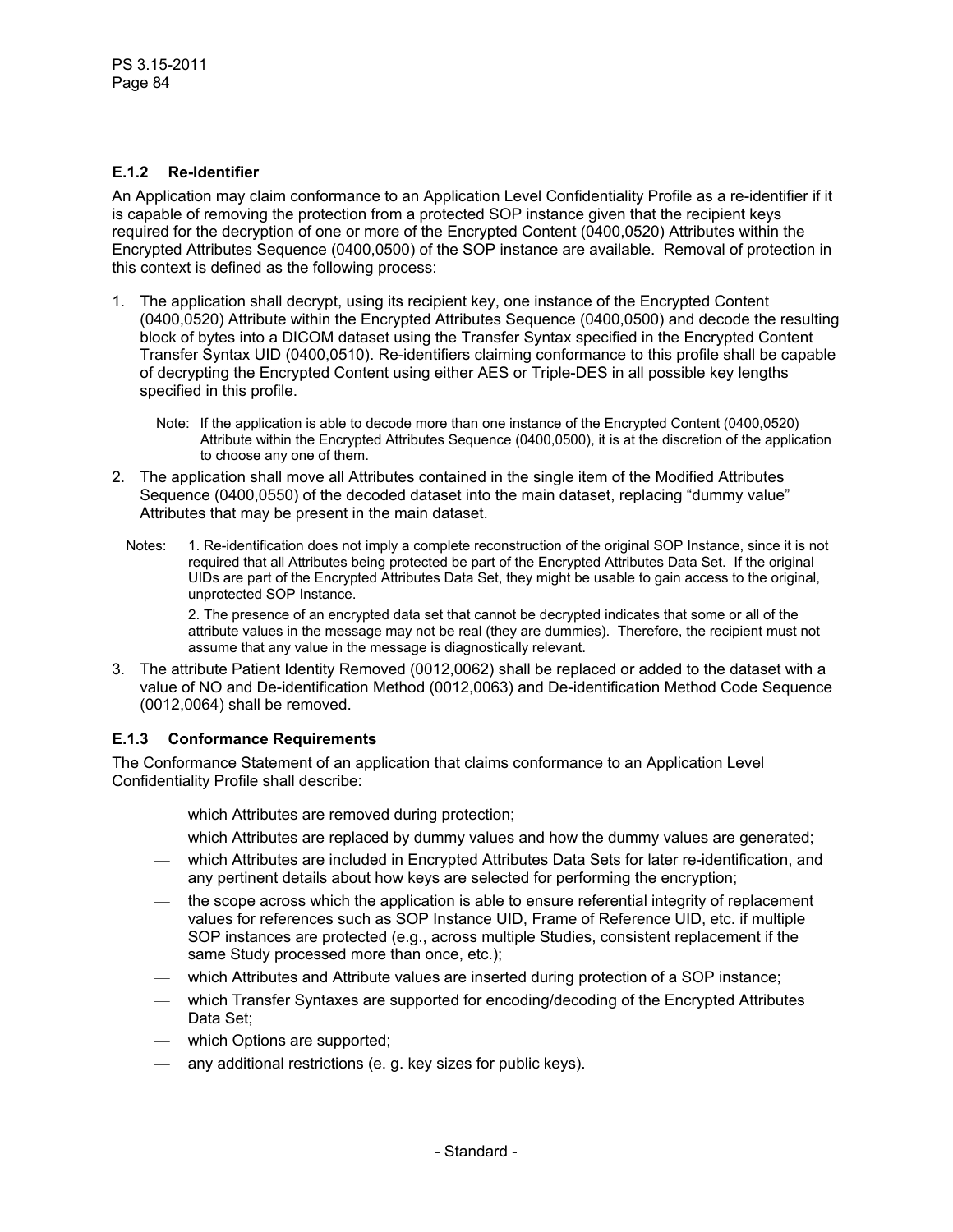### **E.2 BASIC APPLICATION LEVEL CONFIDENTIALITY PROFILE**

This profile is intended for use in clinical trials, and other scenarios in which de-identification may be required, such as creation of teaching files, other types of publication, as well as submission of images and associated information to registries, such as oncology or radiation dose registries.

This Basic Application Level Confidentiality Profile defines an extremely conservative approach that removes all information related to:

- the identity and demographic characteristics of the patient
- the identity of any responsible parties or family members
- the identity of any personnel involved in the procedure
- the identity of the organizations involved in ordering or performing the procedure
- additional information that could be used to match instances if given access to the originals, such as UIDs, dates and times
- private attributes

when that information is present in the non-Pixel Data Attributes, including graphics or overlays, as described in Table E.1-1.

Note: Unless the Clean Pixel Data Option is also specified, this profile does not address information burned-in to the pixels.

The Attribute Longitudinal Temporal Information Modified (0028,0303) shall be added to the Dataset with a value of "REMOVED" if none of the Retain Longitudinal Temporal Information Options is applied.

### **E.3 BASIC APPLICATION LEVEL CONFIDENTIALITY OPTIONS**

Various options are defined to be applicable to the Basic Application Level Confidentiality Profile. Some of these options require removal of additional information, and some of these options require retention of information that would otherwise be removed.

The following options are defined that require removal of additional information:

- Clean Pixel Data Option
- Clean Recognizable Visual Features Option
- Clean Graphics Option
- Clean Structured Content Option
- Clean Descriptors Option

The following options are defined that require retention of information that would otherwise be removed but which is needed for specific uses:

- Retain Longitudinal Temporal Information with Full Dates Option
- Retain Longitudinal Temporal Information with Modified Dates Option
- Retain Patient Characteristics Option
- Retain Device Identity Option
- Retain UIDs
- Retain Safe Private Option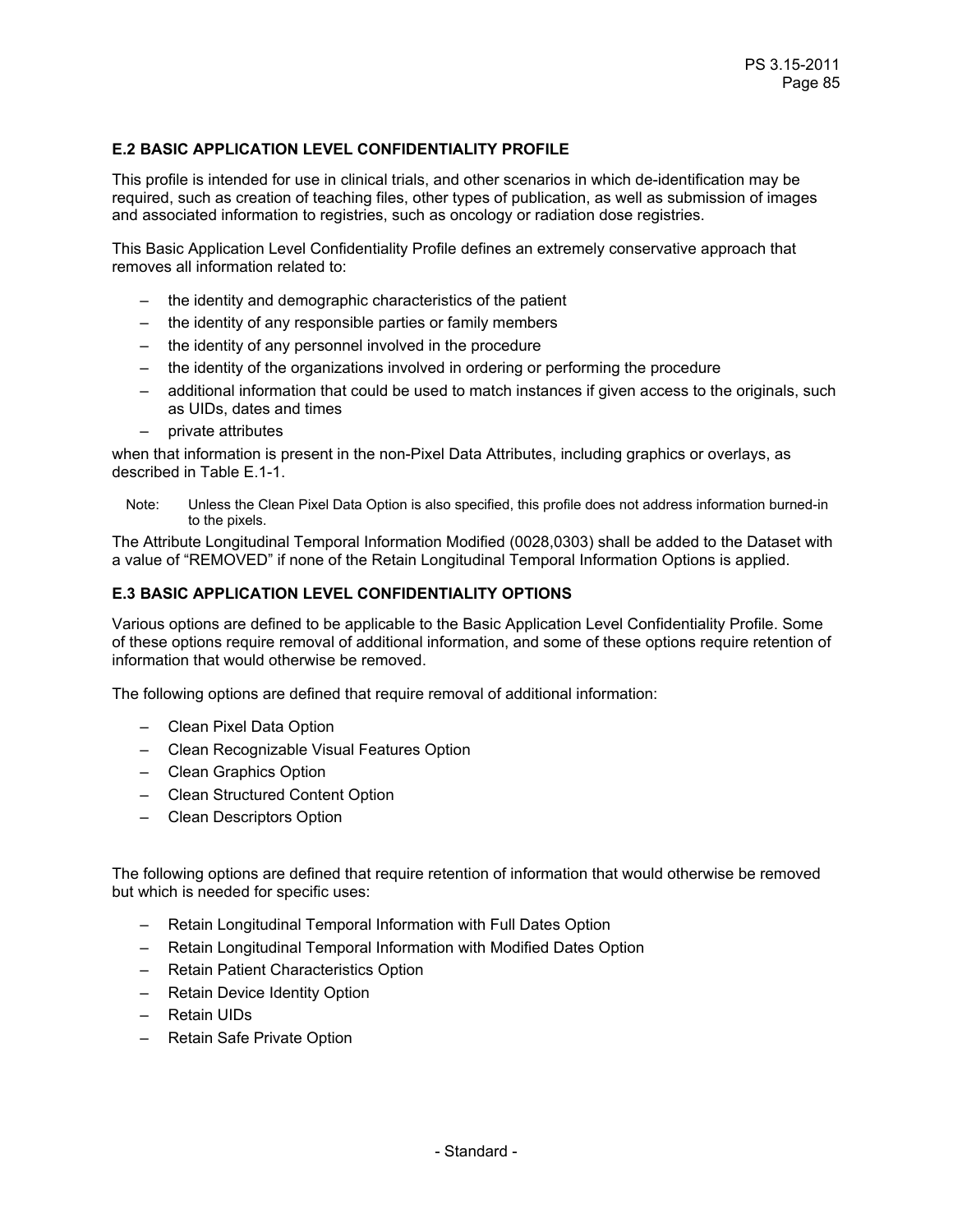## **E.3.1 Clean Pixel Data Option**

When this Option is specified in addition to an Application Level Confidentiality Profile, any information burned in to the Pixel Data (7FE0,0010) corresponding to the Attribute information specified to be removed by the Profile and any other Options specified shall also be removed, as described in Table E.1- 1.

This may require intervention of or approval by a human operator.

The Attribute Burned In Annotation (0028,0301) shall be added to the Dataset with a value of "NO".

Notes: 1. This capability is called out as a specific option, since it may be extremely burdensome in practice to implement and is unnecessary for the vast majority of modalities that do not burn in such annotation in the first place. For example, CT images do not normally contain such burned in annotation, whereas Ultrasound images routinely do.

 2. Though image processing and optical character recognition techniques can be used to detect the presence of and location of burned in text, and matching against known identifying information can be applied, deciding whether or not that text is identifying information or some other type of information may be non-trivial. Compliance with this option requires that identifying information is removed, regardless of how that is achieved. It is not required that information specified to be retained in the non-pixel data by other Options (e.g., physical characteristics, dates or descriptors) also be retained burned-in to the pixel data. Thus the most conservative approach of removing any and all burned in text would be compliant. This may involve sacrificing additional potentially useful information such as localizer posting and manual graphic annotations.

 3. The stored pixel values are to be changed (blacked out); it is not sufficient to superimpose an overlay or graphic annotation or shutter to obscure the pixel data values, since those may not be ignored by the receiving system.

 4. This option is intended to apply to the Pixel Data (7FE0,0010) Attribute that occurs in the top level Dataset of an Image Storage SOP Instance. The other standard use of Pixel Data (7FE0,0010) is within Icon Image Sequence (0088,0200), which is already described in Table E.1-1 and the accompanying note as requiring removal. This option does not require the ability to manually or automatically process the pixel values of Pixel Data (7FE0,0010) occurring in any other location than the top level dataset, but it does not prohibit it. Pixel Data (7FE0,0010) occurring within private Attributes will be removed because such Attributes will not be known to be safe.

### **E.3.2 Clean Recognizable Visual Features Option**

When this Option is specified in addition to an Application Level Confidentiality Profile, if there is sufficient visual information within the Pixel Data of a set of instances to allow an individual to be recognized from the instances themselves or a reconstruction of a set of instances, then sufficient removal or distortion of the Pixel Data shall be applied to prevent recognition.

This may require intervention of or approval by a human operator.

The Attribute Recognizable Visual Features (0028,0302) shall be added to the Dataset with a value of "NO".

Notes: 1. This capability is called out as a specific option, since it may be extremely burdensome in practice to implement and is unnecessary for the vast majority of anatomic sites and modalities.

 2. In the case of full-face photographs, the risk of visual identification is obvious, and numerous techniques are well established for de-identification, such as applying black rectangles over the eyes, etc. 3. In the case of high-resolution cross-sectional imaging of the entire head and neck, it has been suggested that a 3D volume or surface rendering of the pixel data may be sufficient to allow identification (or matching against a constrained subset of individuals) under some circumstances.

 4. Application of this option may render the pixel data unusable for the purpose for which it has been collected, and hence its use may require a compromise between de-identification and utility based on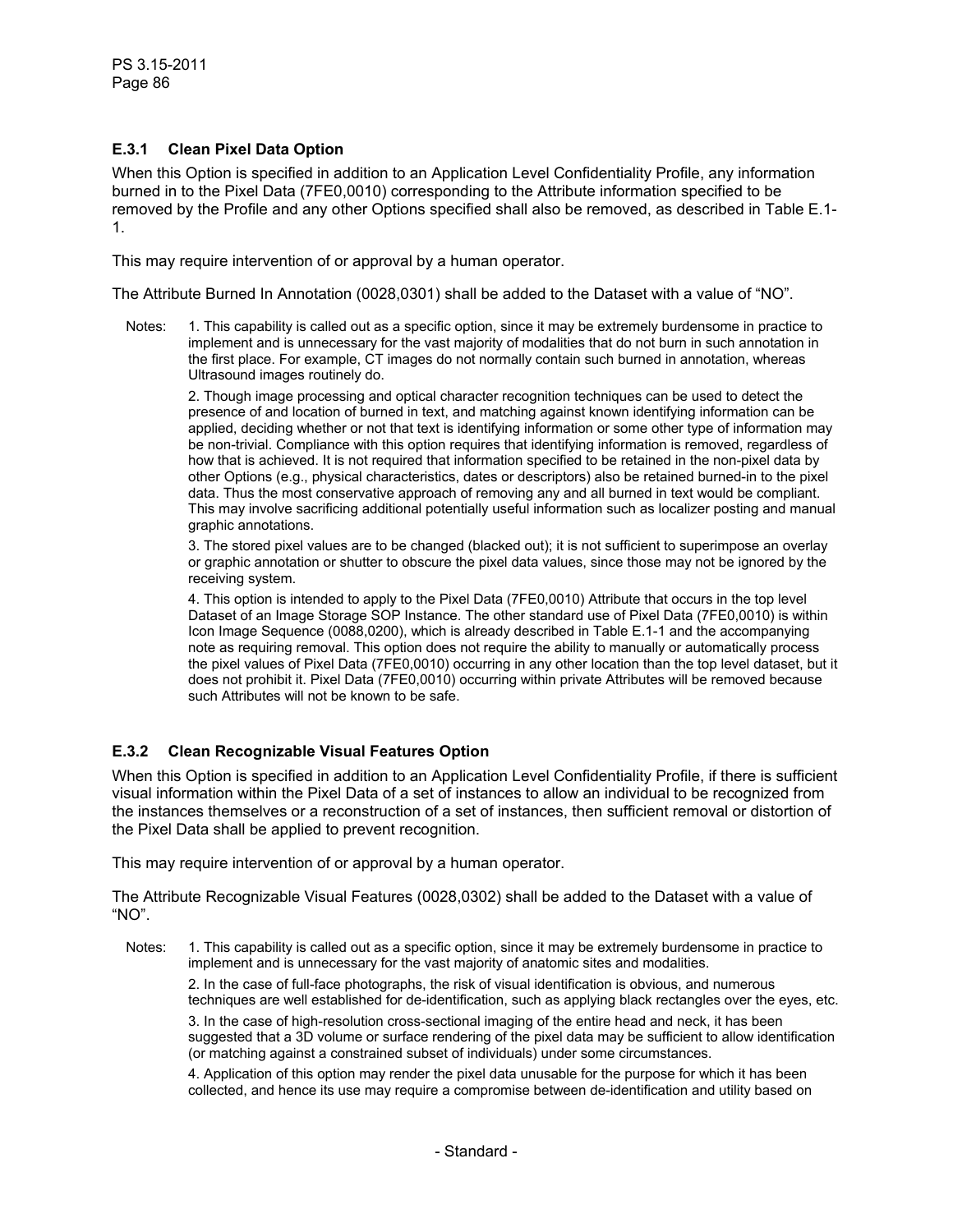obtaining appropriate ethical approval and informed consent. Consider for example, the case of dental images.

### **E.3.3 Clean Graphics Option**

Instances of various Standard and Standard Extended SOP Classes, including Images, Presentation States and other Composite SOP Instances, may contain identification information encoded as graphics, text annotations or overlays. This does not include information contained in Structured Report SOP Classes.

When this Option is specified in addition to an Application Level Confidentiality Profile, any information encoded in graphics, text annotations or overlays corresponding to the Attribute information specified to be removed by the Profile and any other Options specified shall also be removed, as described in Table E.1-1.

This may require intervention of a human operator.

Notes: 1. This capability is called out as a specific option, since it may be more practical to simply remove all such graphics, text annotations or overlays (as required by the profile without this option).

 2. As with burned-in pixel data annotation, deciding whether or not text is identifying information or some other type of information may be non-trivial. It is not required that information specified to be retained in the non-pixel data by other Options (e.g., physical characteristics, dates or descriptors) also be retained in graphics, text annotations or overlays.

#### **E.3.4 Clean Structured Content Option**

Instances of Structured Report SOP Classes may contain identifiable information in a Content Sequence (0040,A730) encoded in Content Items. Instances of other SOP Classes may contain structured content encoded in a similar manner in the Acquisition Context Sequence (0040,0555) or Specimen Preparation Sequence (0040,0610).

When this Option is specified in addition to an Application Level Confidentiality Profile, any information encoded in SR Content Items or Acquisition Context or Specimen Preparation Sequence Items corresponding to the Attribute information specified to be removed by the Profile and any other Options specified shall also be removed.

Notes: 1. For example, the "observer" responsible for a diagnostic imaging report may be explicitly identified in Observation Content related Content Items in an SR.

 2. A de-identifier that does not implement this option creates significant risk when attempting to deidentity a Structured Report unless it is only used to de-identify instances that are known to have no identifying information in the Content Sequence.

#### **E.3.5 Clean Descriptors Option**

Even though many Attributes are defined in the DICOM Standard for specific purposes, such as to describe a Study or a Series, those that contain plain text over which an operator has control may contain unstructured information that includes identities.

When this Option is specified in addition to an Application Level Confidentiality Profile, any information that is embedded in text or string Attributes corresponding to the Attribute information specified to be removed by the Profile and any other Options specified shall also be removed, as described in Table E.1- 1.

Notes: 1. For example, an operator may include a person's name or a patient's demographics or physical characteristics in the Study Description (0008,1030), perhaps because their modality user interface does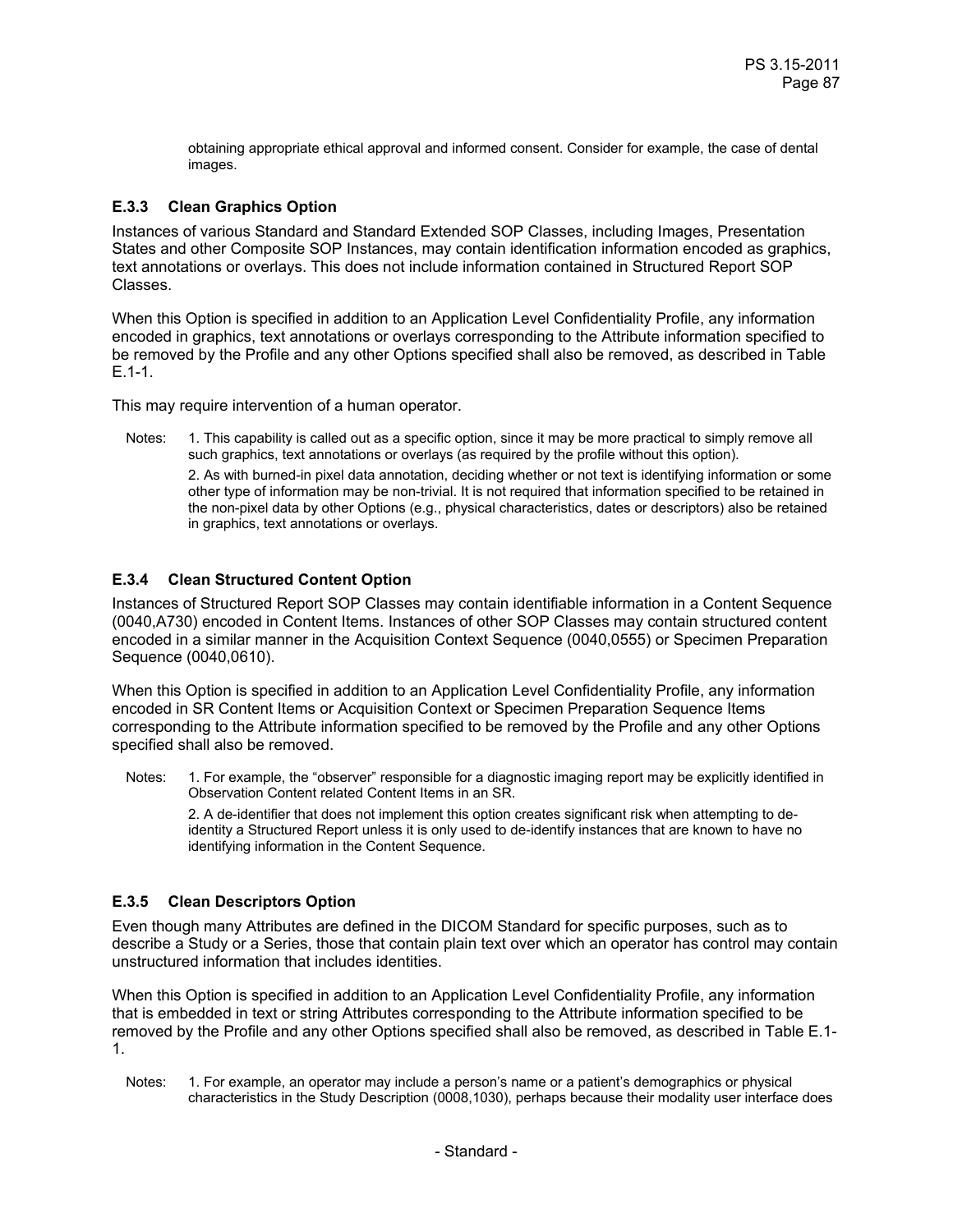not provide other fields or because other systems do not display them. E.g., the description might contain "CT chest abdomen pelvis – 55F Dr. Smith".

 2. One approach to cleaning such text strings without human intervention is to extract and retain only values known to be useful and safe and discard all others. For example, in the string "CT chest abdomen pelvis – 55F Dr. Smith" are found in Study Description (0008,1030), then it would be feasible to detect and retain "CT chest abdomen pelvis" and discard the remainder. In an international setting, this may require an extensive dictionary of words that are safe to retain, e.g., to detect "Buik" for abdomen in Dutch or "λεκάνη" for pelvis in Greek. Another possibility is to extract such information and attempt to code the information in other Attributes (if otherwise absent or empty) such as Anatomic Region Sequence (0008,2218). However, the possibility of string values being both identifying and descriptive in different uses needs to be considered, e.g. "Dr. Hand" or "M. Genou".

 3. Table E.1-1 calls out specific Attributes known to be at risk, but an implementer may want to consider any attribute that could potential contain character data, though this Option does not require that this be done. For example, all SH, LO, ST, LT and UT Value Representations could perhaps be misused. Code strings, CS, are not generally at risk, but a check against known Defined Terms and Enumerated Values could be performed. Though extremely unusual, it is conceivable that even a DS or IS string could be misused, and a check could be made that only legal numeric characters were used. Any PN Attribute is obviously at risk. The OB VR is discussed in the Retain Safe Private Option.

 3. This Option specifies what needs to be removed, not what needs to be retained. Depending on the application, it may be desirable to retain some information, such as technique description, but discard other information, such as diagnosis, for example because it may bias the interpretation in a clinical trial. For example, one approach is to remove all description and comment attributes except Series Description (0008,103E), since this Attribute rarely contains identifying or diagnosis information yet is typically a reliable source of useful information about the acquisition technique populated automatically from modality device protocols, though it still could be cleaned as described in Note 2.

 4. It should be recognized that if any descriptor contains information about a particularly unusual procedure or condition, then in conjunction with other demographic information it might reduce the number of possible individuals that could be the imaging subject. However, this is to some extent true also if the condition or other unusual physical features are obvious from visual examination of the images themselves. E.g., how many conjoined twins born in a particular month in Philadelphia might there be?

The manner of cleaning shall be described in the Conformance Statement.

#### **E.3.6 Retain Longitudinal Temporal Information Options**

Dates and times are recognized as having a potential for leakage of identity because they constrain the number of possible individuals that could be the imaging subject, though only if there is access to other information about the individuals concerned to match it against.

However, there are applications that require dates and times to be present to able to fulfill the objective. This is particularly true in therapeutic clinical trials in which the objective is to measure change in an outcome measure over time. Further, it is often necessary to correlate information from images with information from other sources, such as clinical and laboratory data, and dates and times need to be consistent.

Two options are specified to address these requirements:

- Retain Longitudinal Temporal Information With Full Dates Option
- Retain Longitudinal Temporal Information With Modified Dates Option

When the Retain Longitudinal Temporal Information With Full Dates Option is specified in addition to an Application Level Confidentiality Profile, any dates and times present in the Attributes shall be retained, as described in Table E.1-1. The Attribute Longitudinal Temporal Information Modified (0028,0303) shall be added to the Dataset with a value of "UNMODIFIED".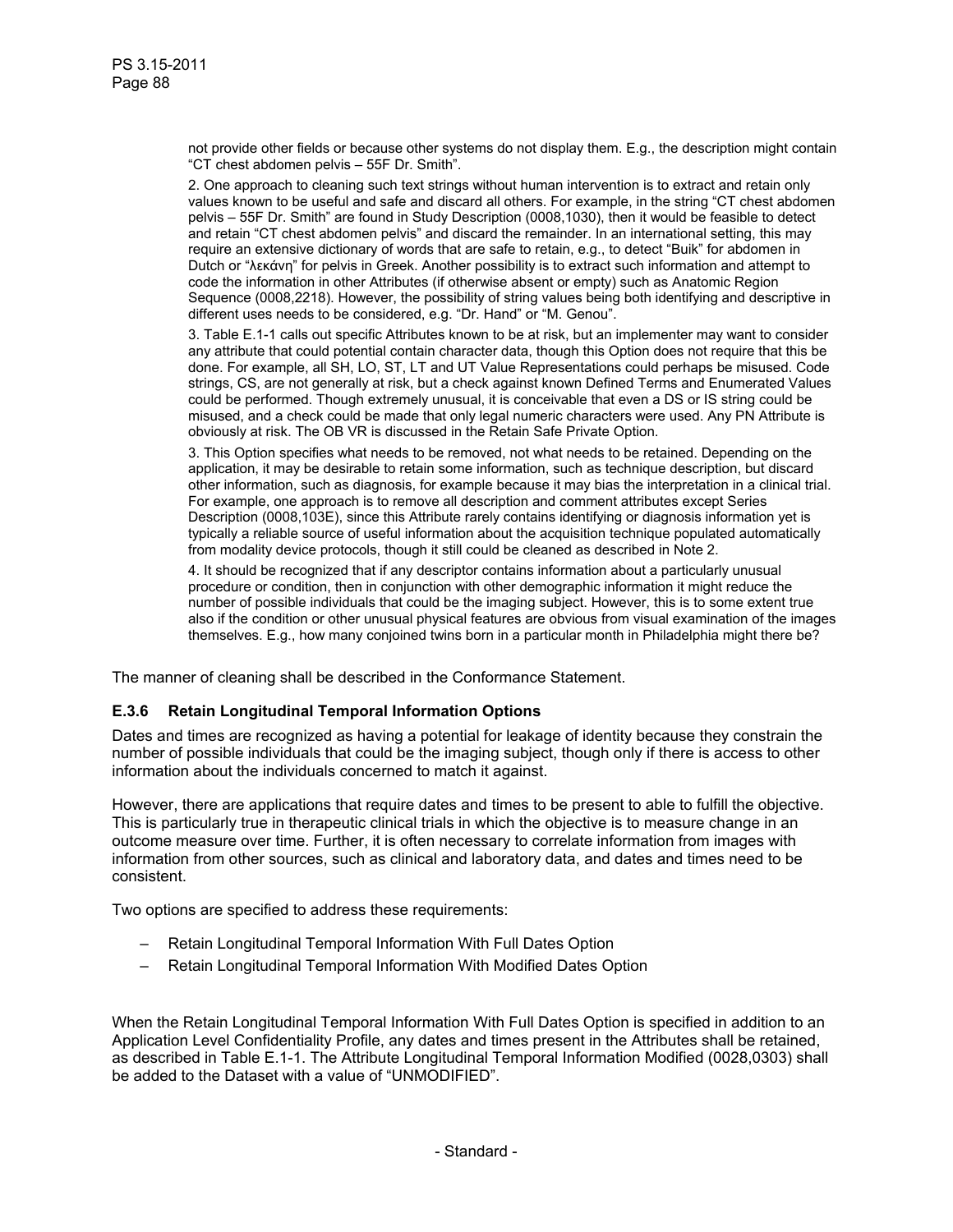When the Retain Longitudinal Temporal Information With Modified Dates Option is specified in addition to an Application Level Confidentiality Profile, any dates and times present in the Attributes listed in Table E.1-1 shall be modified. The modification of the dates and times shall be performed in a manner that:

- aggregates or transforms dates so as to reduce the possibility of matching for re-identification
- preserves the gross longitudinal temporal relationships between images obtained on different dates to the extent necessary for the application
- preserves the fine temporal relationships between images and real-world events to the extent necessary for analysis of the images for the application

The Attribute Longitudinal Temporal Information Modified (0028,0303) shall be added to the Dataset with a value of "MODIFIED".

Notes: 1. Aggregation of dates may be performed by various means such as setting all dates to the first day of the month, all months to the first month of the year, etc., depending on the precision required for the application.

 2. It is possible to modify all dates and times to dummy values by shifting them relative to an arbitrary epoch, and hence retain the precise longitudinal temporal relationships amongst a set of studies, when either de-identification of the entire set is performed at the same time, or some sort of mapping or database is kept to repeat this process on separate occasions.

 3. Transformation of dates and times should be considered together, in order to address studies that span midnight.

 4. Any transformation of times should be performed in such a manner as to not disrupt computations needed for analysis, such as comparison of start of injection time to the acquisition time for PET SUV, or extraction of time-intensity values from dynamic contrast enhanced studies.

The manner of date modification shall be described in the Conformance Statement.

#### **E.3.7 Retain Patient Characteristics Option**

Physical characteristics of the patient, which are descriptive rather than identifying information per se, are recognized as having a potential for leakage of identity because they constrain the number of possible individuals that could be the imaging subject, though only if there is access to other information about the individuals concerned to match it against.

However, there are applications that require such physical characteristics in order to perform the computations necessary to analyze the images to fulfill the objective. One such class of applications is those that are related to metabolic measures, such as computation of PET Standard Uptake Values (SUV) or DEXA or MRI measures of body composition, which are based on body weight, body surface area or lean body mass.

When this Option is specified in addition to an Application Level Confidentiality Profile, information about age, sex, height and weight and other characteristics present in the Attributes shall be retained, as described in Table E.1-1.

The manner of cleaning of retained attributes shall be described in the Conformance Statement.

#### **E.3.8 Retain Device Identity Option**

Information about the identity of the device that was used to perform the acquisition is recognized as having a potential for leakage of identity because it may constrain the number of possible individuals that could be the imaging subject, though only if there is access to other information about the individuals concerned to match it against.

However, there are applications that require such device information to perform the analysis or interpretation. The type of correction for spatial or other inhomogeneity may require knowledge of the specific device serial number. Confirmation that specific devices that have been previously qualified (e.g., with phantoms) may be required. Further, there may be a need to maintain a record of the device used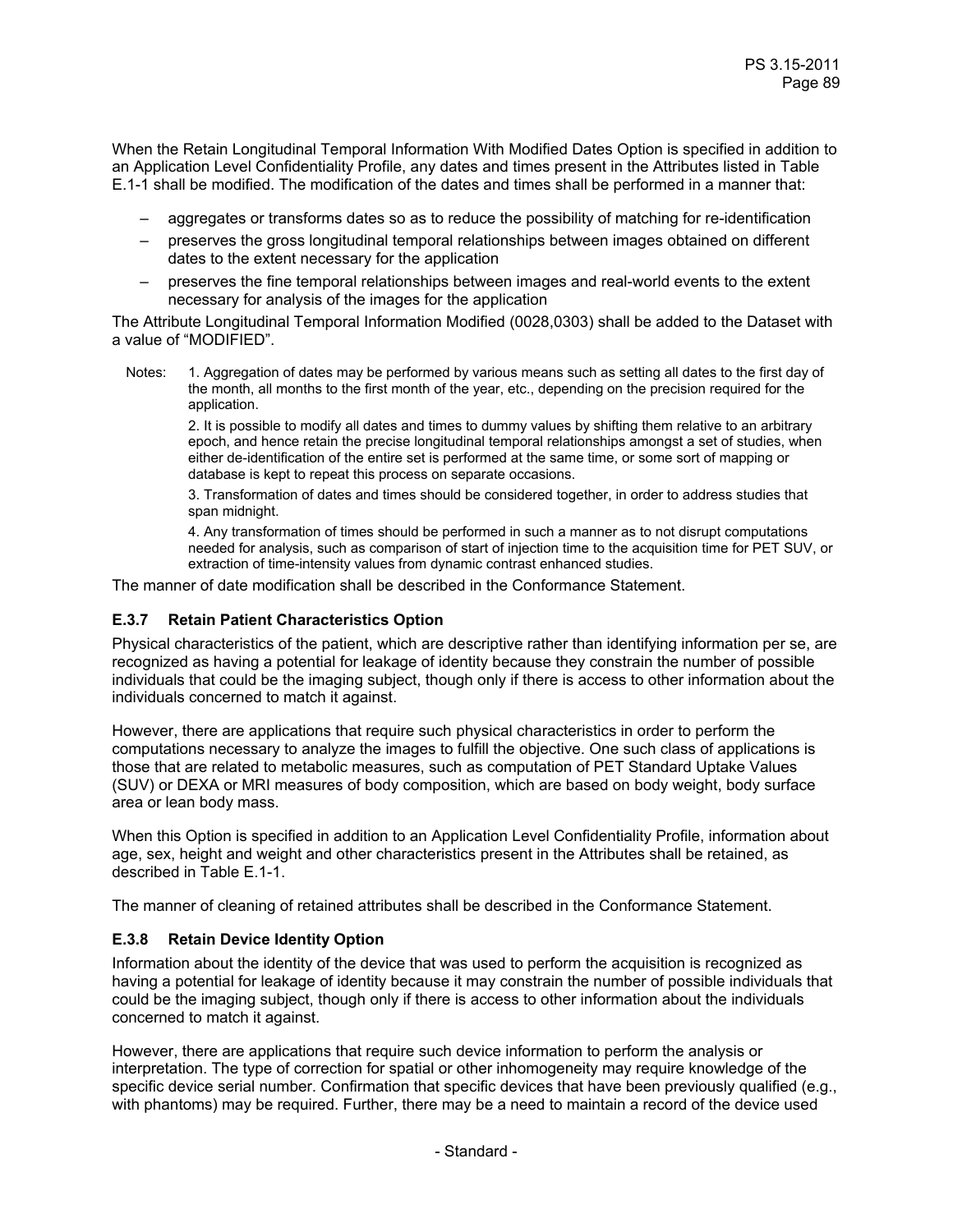for regulatory or registry purposes, yet the acquisition site may not maintain an adequate electronic audit trail.

When this Option is specified in addition to an Application Level Confidentiality Profile, information about the identity of the device in the Attributes shall be retained, as described in Table E.1-1.

### **E.3.9 Retain UIDs Option**

Though individuals do not have unique identifiers themselves, studies, series, instances and other entities in the DICOM model are assigned globally unique UIDs. Whilst these UIDs cannot be mapped directly to an individual out of context, given access to the original images, or to a database of the original images containing the UIDs, it would be possible to recover the individual's identity.

However, there are applications that require the ability to maintain an audit trail back to the original images and though there are other mechanisms they may not scale well or be reliably implemented. This Option is provided for use when it is judged that the risk of gaining access to the original information via the UIDs is small relative to the benefit of retaining them.

When this Option is specified in addition to an Application Level Confidentiality Profile, UIDs shall be retained, as described in Table E.1-1.

Notes: 1. A UID of a DICOM entity is not the same as a unique identifier of an individual, such as would be proscribed by some privacy regulations.

 2. UIDs are generated using a hierarchical scheme of "roots", which may be traceable by a knowledgeable person back to the original assignee of the root, typically the device manufacturer, but sometimes the organization using the device.

 3. When evaluating the risk of matching UIDs with the original images or PACS database, one should consider that even if the UIDs are changed, the pixel data itself presents a similar risk. Specifically, the pixel data of the de-identified image can be matched against the pixel data of the original image. Such matching can be greatly accelerated by comparing pre-computed hash values of the pixel data. Removal of burned-in identification may change the pixel data but then matching against a sub-region of the pixel data is almost certainly possible (e.g., the central region of an image). Even addition of noise to an image is not sufficient to prevent re-identification since statistical matching techniques can be used. Ultimately, if any useable pixel data is retained during de-identification, then re-identification is nearly always possible if one has access to the original images. Ergo, replacement of UIDs should not give rise to a false confidence that the images have been more thoroughly de-identified than if the UIDs are retained.

 4. Regardless of this option, implementers should take care not to remove UIDs that are structural and defined by the standard as opposed to those that are instance-related. E.g., one would never remove or replace the SOP Class UID for de-identification purposes.

 5. The Implementation Class UID (0002,0012) is not included in the list of UID attributes to be retained, since it is part of the File Meta Information (see PS 3.10), which is entirely replaced whenever a file is stored or modified during de-identification. See E.1.1.

### **E.3.10 Retain Safe Private Option**

By definition, Private Attributes contain proprietary information, in many cases the nature of which is known only to the vendor and not publicly documented.

However, some Private Attributes may be necessary for the desired application. For example, specific technique information such as CT helical span pitch, or pixel value transformation, such as PET SUV rescale factors, may only be available in Private Attributes since the information is either not defined in Standard Attributes, or was added to the DICOM Standard after the acquisition device was manufactured.

When this Option is specified in addition to an Application Level Confidentiality Profile, Private Attributes that are known by the de-identifier to be safe from identity leakage shall be retained, together with the Private Creator IDs that are required to fully define the retained Private Attributes; all other Private Attributes shall be removed.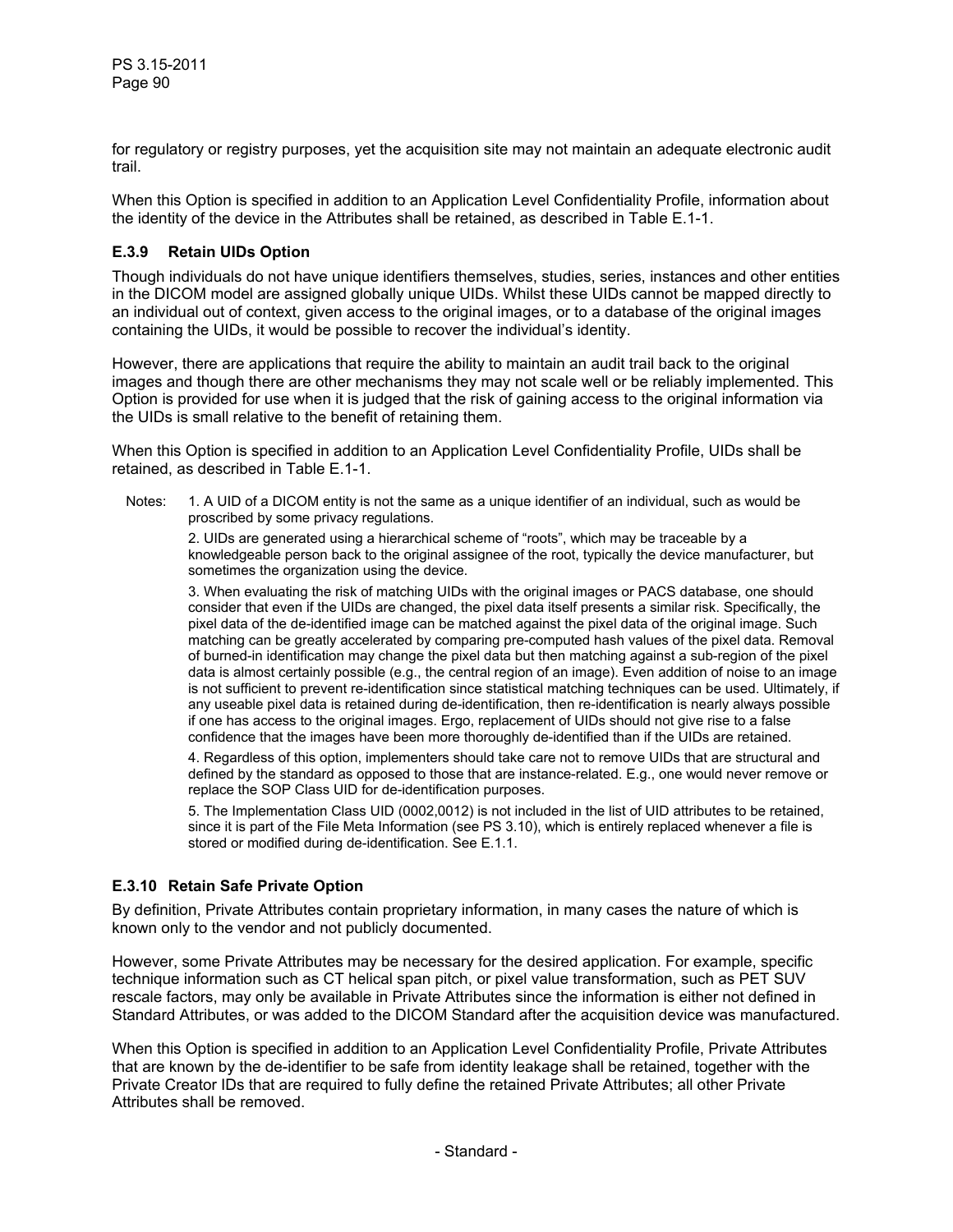When this Option is not specified, all Private Attributes shall be removed, as described in Table E.1-1.

Notes: 1. A sample list of Private Attributes thought to be safe is provided here. Vendors do not guarantee them to be safe, and do not commit to sending them in any particular software version (including future products).

| <b>Data</b><br><b>Element</b> | <b>Private Creator</b>       | <b>VR</b>                | VM                      | <b>Meaning</b>                                                                                                                       |
|-------------------------------|------------------------------|--------------------------|-------------------------|--------------------------------------------------------------------------------------------------------------------------------------|
| $(7053, x \times 00)$         | Philips PET Private<br>Group | $\overline{DS}$          | $\mathbf{1}$            | SUV Factor - Multiplying stored pixel<br>values by Rescale Slope then this<br>factor results in SUVbw in g/l                         |
| (7053, xx09)                  | Philips PET Private<br>Group | $\overline{DS}$          | $\mathbf{1}$            | <b>Activity Concentration Factor -</b><br>Multiplying stored pixel values by<br>Rescale Slope then this factor results<br>in MBq/ml. |
| (00E1, xx21)                  | ELSCINT1                     | <b>DS</b>                | 1                       | DLP                                                                                                                                  |
| (01E1, xx26)                  | ELSCINT1                     | $\overline{\text{cs}}$   | $\mathbf{1}$            | Phantom Type                                                                                                                         |
| (01E1, xx50)                  | ELSCINT1                     | DS                       | 1                       | <b>Acquisition Duration</b>                                                                                                          |
| (01F1, xx01)                  | ELSCINT1                     | $\overline{\text{cs}}$   | 1                       | <b>Acquisition Type</b>                                                                                                              |
| (01F1, xx07)                  | ELSCINT1                     | DS                       | 1                       | <b>Table Velocity</b>                                                                                                                |
| (01F1, xx26)                  | ELSCINT1                     | DS                       | 1                       | Pitch                                                                                                                                |
| (01F1, xx27)                  | ELSCINT1                     | DS                       | 1                       | <b>Rotation Time</b>                                                                                                                 |
| (0019, xx23)                  | GEMS ACQU 01                 | DS                       | 1                       | Table Speed [mm/rotation]                                                                                                            |
| (0019, xx24)                  | <b>GEMS ACQU 01</b>          | <b>DS</b>                | 1                       | Mid Scan Time [sec]                                                                                                                  |
| (0019, xx27)                  | GEMS ACQU 01                 | $\overline{DS}$          | 1                       | Rotation Speed (Gantry Period)                                                                                                       |
| (0043, xx27)                  | GEMS PARM 01                 | <b>SH</b>                | 1                       | Scan Pitch Ratio in the form<br>"n.nnn:1"                                                                                            |
| $(0045, x \times 01)$         | GEMS HELIOS 01               | $\overline{\text{ss}}$   | 1                       | Number of Macro Rows in Detector                                                                                                     |
| $(0045, x \times 02)$         | GEMS HELIOS 01               | FL                       | $\mathbf{1}$            | Macro width at ISO Center                                                                                                            |
| (0903, xx10)                  | <b>GEIIS PACS</b>            | <b>US</b>                | 1                       | Reject Image Flag                                                                                                                    |
| (0903, xx11)                  | <b>GEIIS PACS</b>            | <b>US</b>                | $\mathbf{1}$            | <b>Significant Flag</b>                                                                                                              |
| (0903, xx12)                  | <b>GEIIS PACS</b>            | $\overline{\mathsf{US}}$ | 1                       | <b>Confidential Flag</b>                                                                                                             |
| (2001, xx03)                  | Philips Imaging DD 001       | FL.                      | 1                       | <b>Diffusion B-Factor</b>                                                                                                            |
| $(2001, x \times 04)$         | Philips Imaging DD 001       | $\overline{\text{CS}}$   | 1                       | <b>Diffusion Direction</b>                                                                                                           |
| (0019, xx0C)                  | <b>SIEMENS MR HEADER</b>     | $\overline{S}$           | 1                       | <b>B</b> Value                                                                                                                       |
| (0019, xx0D)                  | <b>SIEMENS MR HEADER</b>     | $\overline{\text{cs}}$   | 1                       | <b>Diffusion Directionality</b>                                                                                                      |
| (0019, xx0E)                  | <b>SIEMENS MR HEADER</b>     | FD                       | 3                       | <b>Diffusion Gradient Direction</b>                                                                                                  |
| (0019, xx27)                  | <b>SIEMENS MR HEADER</b>     | <b>FD</b>                | 6                       | <b>B</b> Matrix                                                                                                                      |
| $(0043, x \times 39)$         | <b>GEMS PARM 01</b>          | $\overline{\mathsf{IS}}$ | $\overline{\mathbf{4}}$ | 1 <sup>st</sup> value is B Value                                                                                                     |

 2. One approach to retaining Private Attributes safely, either when the VR is encoded explicitly or known from a data dictionary (such as may be derived from published DICOM Conformance Statements or previously encountered instances, perhaps by adaptively extending the data dictionary as new explicit VR instances are received), is to retain those Attributes that are numeric only. For example, one might retain US, SS, UL, SS, FL and FD binary values, and IS and DS string values that contain only valid numeric characters. One might assume that other string Value Representations are unsafe in the absence of definite confirmation from the vendor to the contrary; code strings (CS) may be an exception. Bulk binary data in OB Value representations is particularly unsafe, and may often contain entire proprietary format headers in binary or text or XML form that includes the patient's name and other identifying information.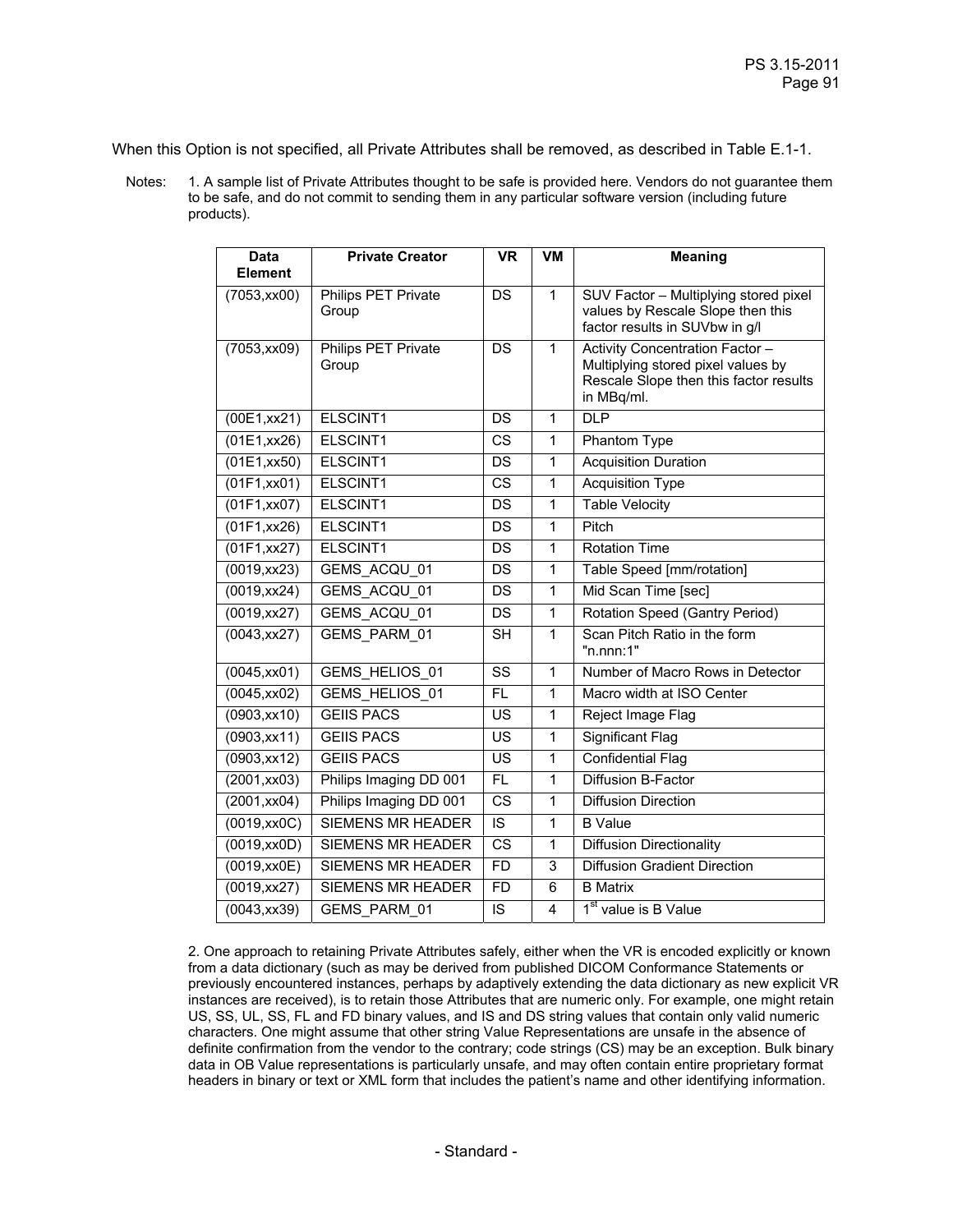The safe private attributes that are retained shall be described in the Conformance Statement.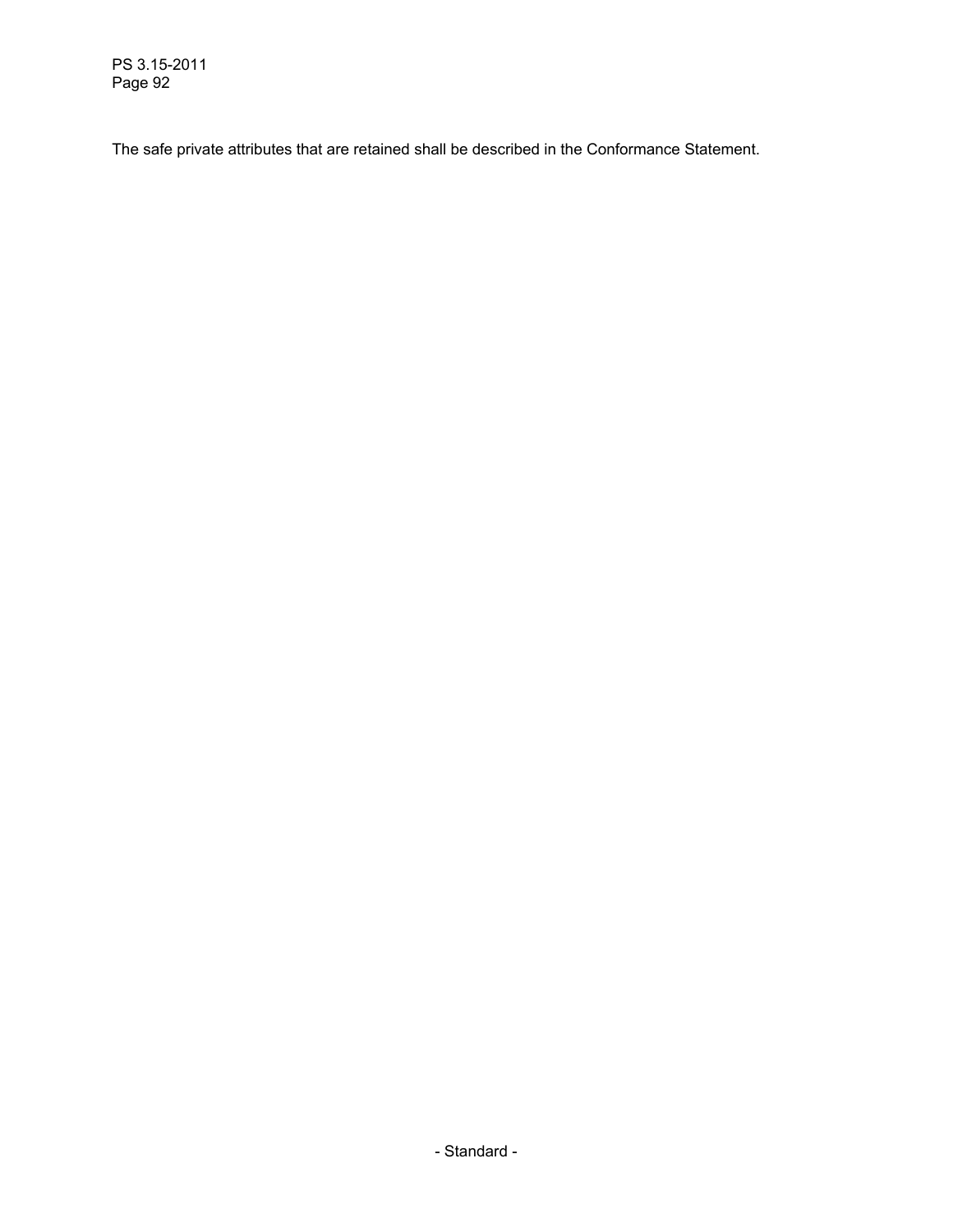# **Annex F Network Address Management Profiles**

### **F.1 BASIC NETWORK ADDRESS MANAGEMENT PROFILE**

The Basic Network Address Management Profile utilizes DHCP to provide services to assign and manage IP parameters for machines remotely. The DHCP server is manually configured to establish the rules for assigning IP addresses to machines. The rules may be explicit machine by machine assignments and may be assignment of a block of IP addresses to be assigned dynamically as machines are attached and removed from the network. The DHCP client can obtain its IP address and a variety of related parameters such as NTP server address from the DHCP server during startup. The DHCP server may dynamically update the DNS server with new relationships between IP addresses and DNS hostnames.

The DNS Client can obtain the IP number for another host by giving the DNS hostname to a DNS Server and receive the IP number in response. This transaction may be used in other profiles or in implementations that do not conform to the Basic Network Address Management Profile.

The Basic Network Address Management Profile applies to the actors DHCP Server, DHCP Client, DNS Server, and DNS Client. The mandatory and optional transactions are described in the table and sections below.

| Actor              | <b>Transaction</b>       | <b>Optionality</b> | <b>Section</b> |
|--------------------|--------------------------|--------------------|----------------|
| <b>DHCP Server</b> | Configure DHCP Server    | M                  | F.1.2          |
|                    | Find and Use DHCP Server | M                  | F.1.3          |
|                    | <b>Maintain Lease</b>    | M                  | F.1.4          |
|                    | Resolve Hostname         | M                  | F.1.1          |
|                    | <b>DDNS Coordination</b> | O                  | F.1.5          |
| <b>DHCP Client</b> | Find and Use DHCP Server | M                  | F.1.3          |
|                    | <b>Maintain Lease</b>    | M                  | F.1.4          |
| <b>DNS Server</b>  | <b>DDNS Coordination</b> | O                  | F.1.5          |
|                    | Resolve Hostname         | M                  | F.1.1          |
| <b>DNS Client</b>  | Resolve Hostname         | M                  | F.1.1          |

**Table F.1-1- Basic Network Address Management Profile** 

### **F.1.1 Resolve Hostname**

### **F.1.1.1 Scope**

The DNS Client can obtain the IP number for a host by giving the DNS hostname to a DNS Server and receive the IP number in response.

### **F.1.1.2 Use Case Roles**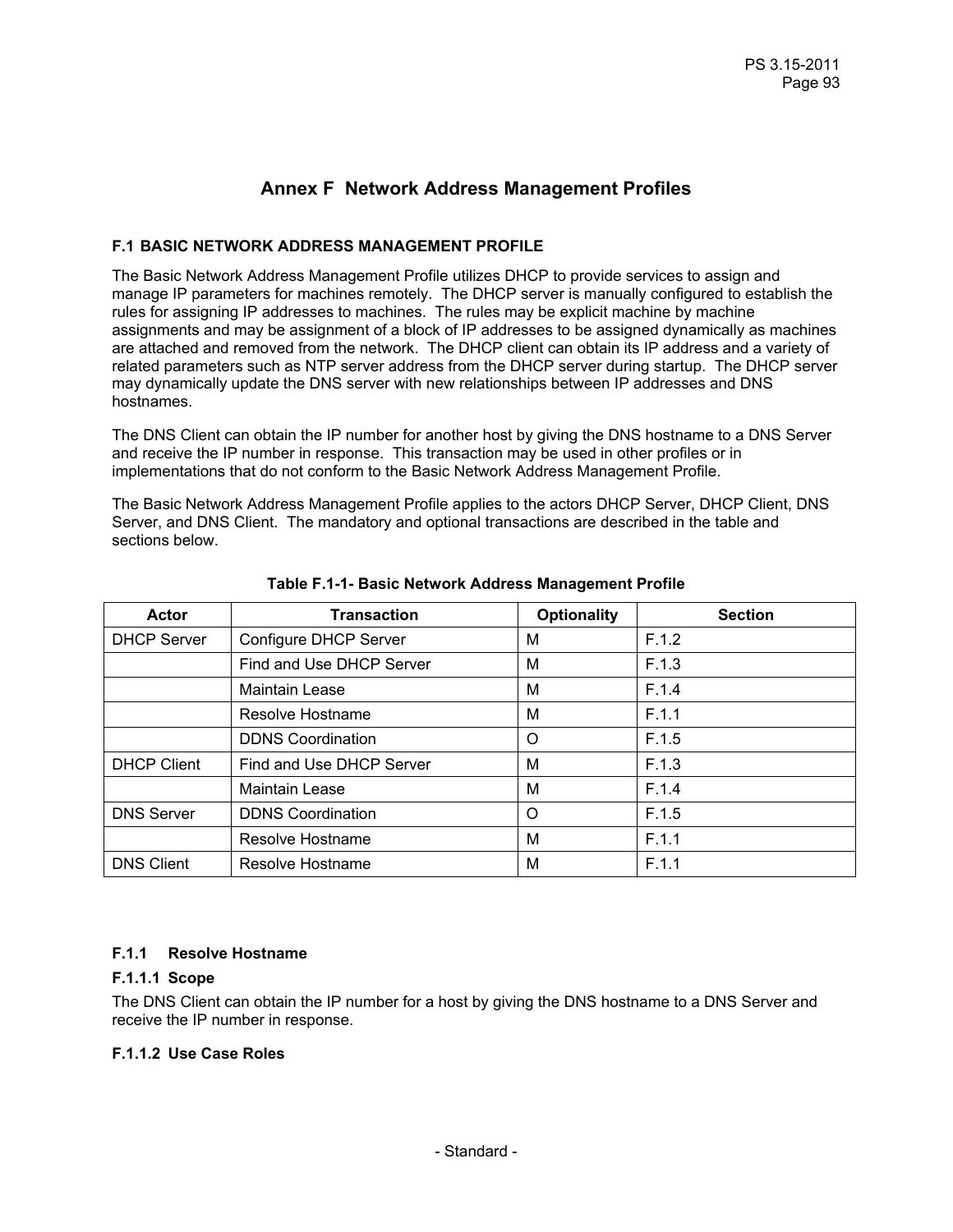

**Figure F.1-1 Resolve Hostname** 

|       | <b>Actor:</b> DNS Client               |
|-------|----------------------------------------|
| Role: | Needs IP address, has the DNS Hostname |
|       | <b>Actor:</b> DNS Server               |

**Role:** Provides current IP address when given the DNS Hostname

# **F.1.1.3 Referenced Standards**

The standards and their relationships for the family of DNS protocols are shown in Figure F.1-2. The details of transactions, transaction diagrams, etc. are contained within the referenced RFC's.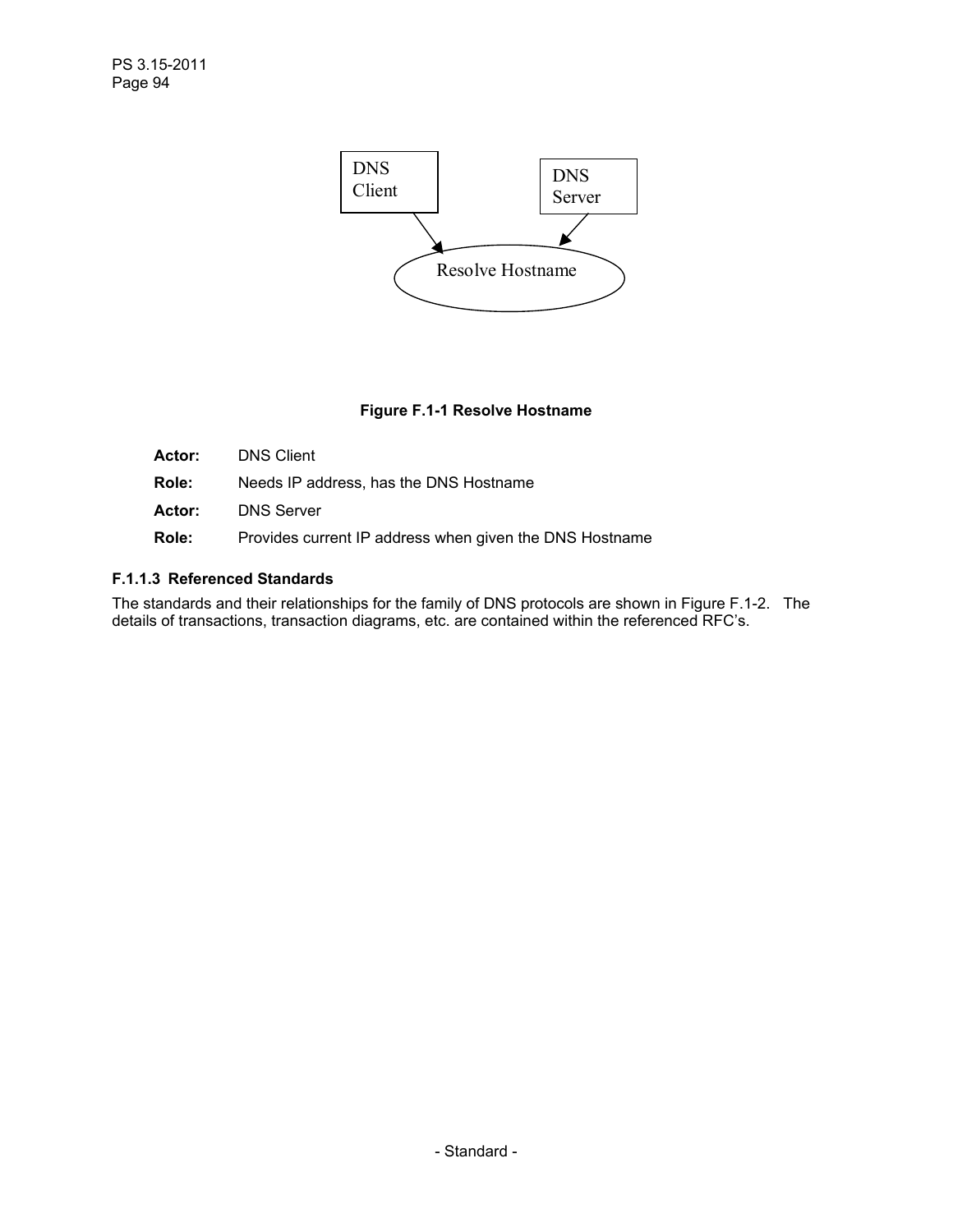

**Figure F.1-2 DNS Referenced Standards** 

# **F.1.1.4 DNS Security Considerations (Informative)**

The issue of security is under active development by the Internet Engineering Task Force and its various working groups. The security related RFCs and drafts are identified in Figure F.1-2. Some of these are completed. Others are still in the draft stage. The Basic Network Address Management Profile does not include specific requirements for support of DNS security extensions by the DNS Client.

The Basic Network Address Management profile should not be used outside a secured environment. At a minimum there should be:

a. Firewall or router protections to ensure that only approved external hosts are used for DNS services.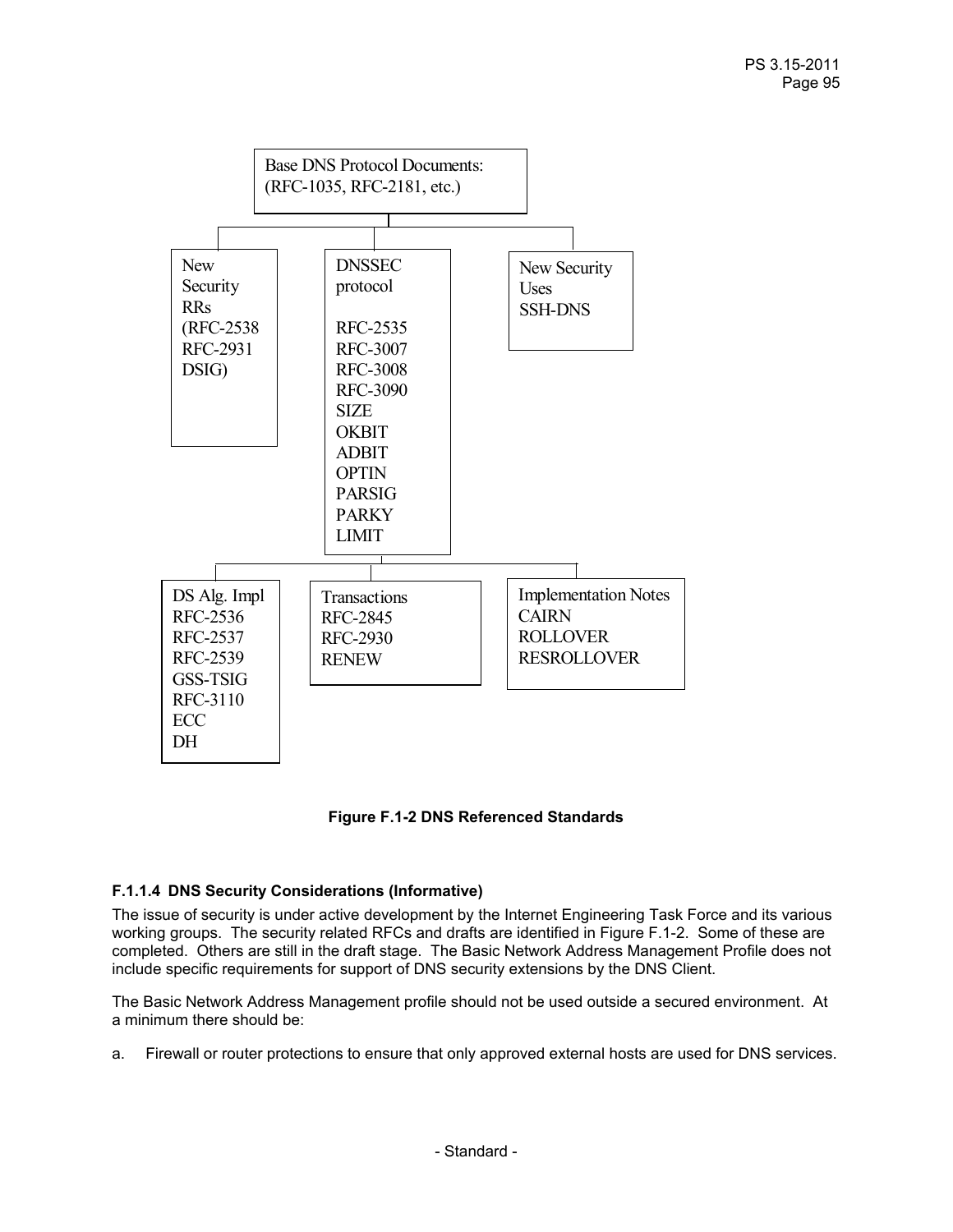b. Agreements for VPN and other access should require that DNS clients use only approved DNS servers over the VPN.

Other network security procedures such as automated intrusion detection may be appropriate in some environments. Security features beyond this minimum should be established by the local security policy and are beyond the scope of DICOM.

The purpose of the selected security is to limit the scope of the threat to insider attacks. The DNS system discloses only hostnames and IP addresses, so there is little concern about eavesdropping. The protections are to limit the exposure to denial of service attacks by counterfeit servers or clients.

#### **F.1.1.5 DNS Implementation Considerations (Informative)**

Client caches may cause confusion during updates. Many DNS clients check for DNS updates very infrequently and might not reflect DNS changes for hours or days. Manual steps may be needed to trigger immediate updates. Details for controls of cache and update vary for different DNS clients and DNS servers, but DNS caching and update propagation delays are significant factors and implementations have mechanisms to manage these issues.

DNS Server failure management should be considered. Redundant servers and fallback host files are examples of possible error management tools.

#### **F.1.1.6 Support for Service Discovery**

The DNS server may provide additional optional information in support of configuration management. See section H.2 for the specification of this information and additional RFC's to be supported.

#### **F.1.2 Configure DHCP Server**

#### **F.1.2.1 Scope**

The DHCP server shall be configurable by site administration so that

- a. DHCP clients can be added and removed.
- b. DHCP clients configurations can be modified to set values for attributes used in later transactions.
- c. pre-allocation of fixed IP addresses for DHCP clients is supported

This standard does not specify how this configuration is to be performed.

Note: Most DHCP servers support the pre-allocation of fixed IP addresses to simplify the transition process for legacy systems. This permits a particular device to switch to DHCP while retaining the previously assigned IP address. This enables the use of a central site management of IP addresses without breaking compatibility with older systems that require fixed IP addresses.

#### **F.1.2.2 Use Case Roles**

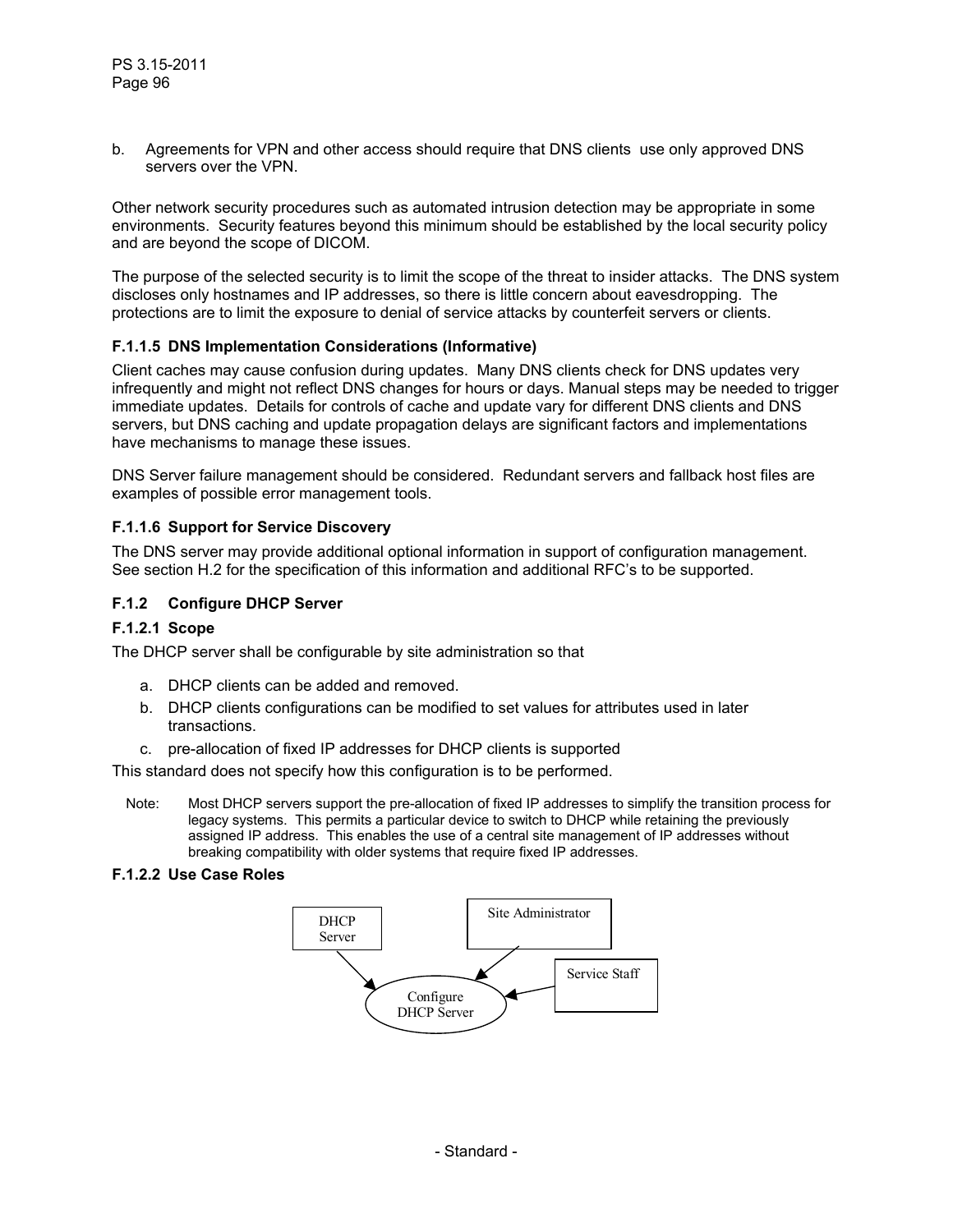### **Figure F.1-3 Configure DHCP Server**

- **Actor:** DHCP Server
- **Role:** Maintains internal configuration files.
- **Actor:** Site Administrator
- **Role:** Updates configuration information to add, modify, and remove descriptions of clients and servers.
- **Actor:** Service Staff
- **Role:** Provides initial configuration requirements for many devices when installing a new network, and for individual devices when installing or modifying a single device.

#### **F.1.2.3 Referenced Standards**

None

### **F.1.3 Find and Use DHCP Server**

#### **F.1.3.1 Scope**

This is the support for the normal startup process. The DHCP client system boots up, and very early in the booting process it finds DHCP servers, selects one of the DHCP servers to be its server, queries that server to obtain a variety of information, and continues DHCP client self-configuration using the results of that query. DHCP servers may optionally provide a variety of information, such as server locations, normal routes. This transaction identifies what information shall be provided by a compliant DHCP server, and identifies what information shall be requested by a compliant DHCP client. A compliant DHCP server in not required to provide this optional information.

### **F.1.3.2 Use Case Roles**



**Figure F.1-4 Find and Use DHCP Server** 

- **Actor:** DHCP Server
- **Role:** Responds to DHCP acquisition queries. Multiple actors may exist. The DHCP client will select one.

**Actor:** DHCP client

**Role:** Queries for DHCP Servers. Selects one responding server.

#### **F.1.3.3 Referenced Standards**

RFC-2131 DHCP Protocol

RFC-2132 DHCP Options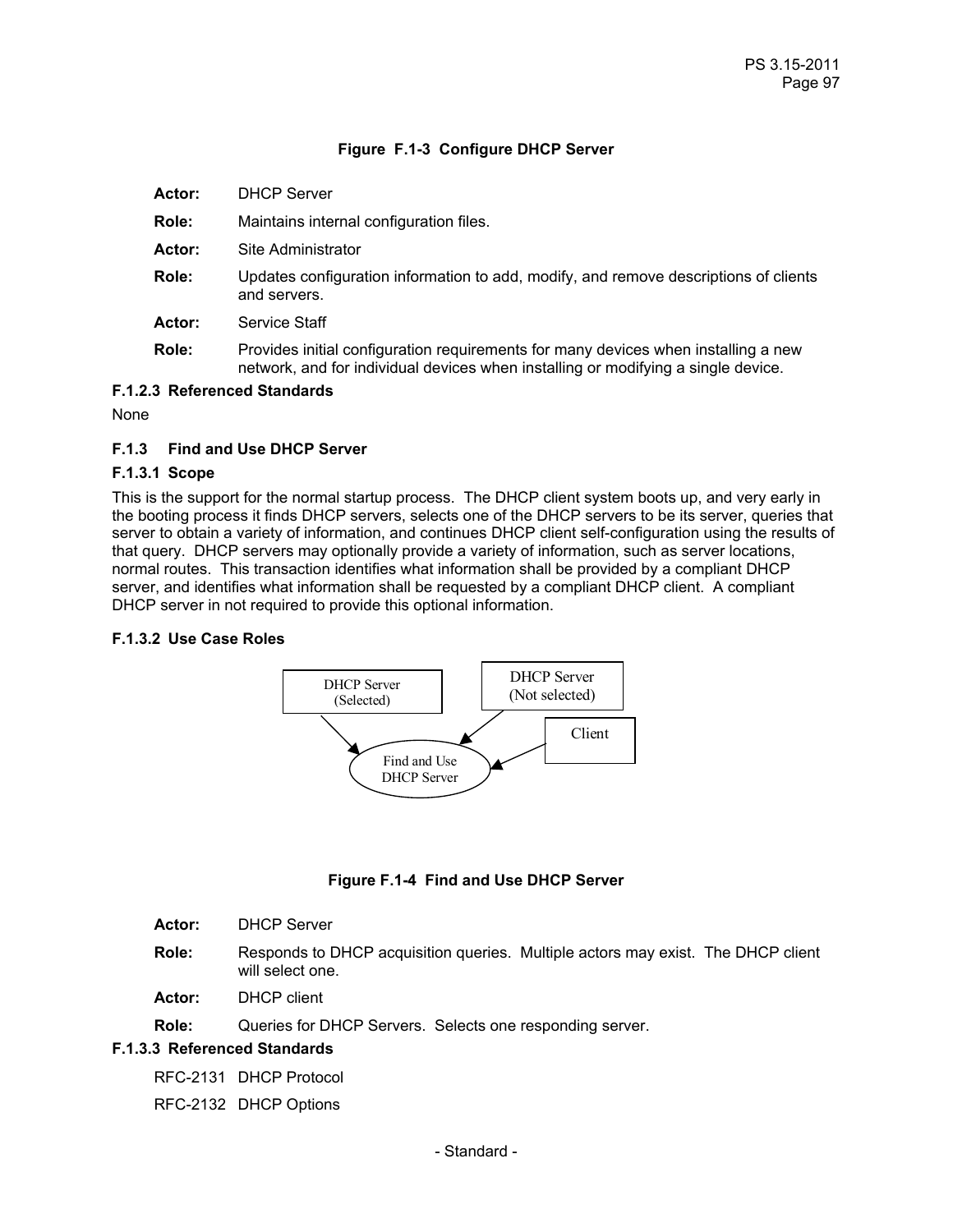## **F.1.3.4 Interaction Diagram**



**Figure F.1-5 DHCP Interactions** 

The DHCP client shall comply with RFC-2131 (DHCP Protocol), RFC-2132 (DHCP Options), RFC-2563 (Auto Configuration Control), and their referenced RFCs.

The DHCP client shall query for available DHCP servers. It shall select the DHCP server to use.

The DHCP client shall query for an IP assignment. The DHCP Server shall determine the IP parameters in accordance with the current DHCP configuration, establish a lease for these parameters, and respond with this information. (See below for lease maintenance and expiration.) The DHCP client shall apply these parameters to the TCP/IP stack. The DHCP client shall establish internal lease maintenance activities.

The DHCP client shall query for the optional information listed in Table F.1-2 when required by additional profiles used by the client system. If the DHCP server does not provide this information, the default values shall be used by the DHCP client.

| <b>Table F.1-2 DHCP Parameters</b> |                     |                            |  |
|------------------------------------|---------------------|----------------------------|--|
| <b>DHCP Option</b>                 | <b>Description</b>  | <b>Default</b>             |  |
| <b>NTP</b>                         | List of NTP servers | <b>Empty list</b>          |  |
| <b>DNS</b>                         | List of DNS servers | <b>Empty list</b>          |  |
| Router                             | Default router      | <b>Empty list</b>          |  |
| Static routes                      |                     | Nil                        |  |
| Hostname                           |                     | Requested machine name     |  |
| Domain name                        |                     | Nil                        |  |
| Subnet mask                        |                     | Derived from network value |  |
| Broadcast address                  |                     | Derived from network value |  |
| Default router                     |                     | Nil                        |  |
| Time offset                        |                     | Site configurable          |  |
| MTU                                |                     | Hardware dependent         |  |
| Auto-IP permission                 |                     | From NVRAM                 |  |

RFC-2563 Auto Configuration control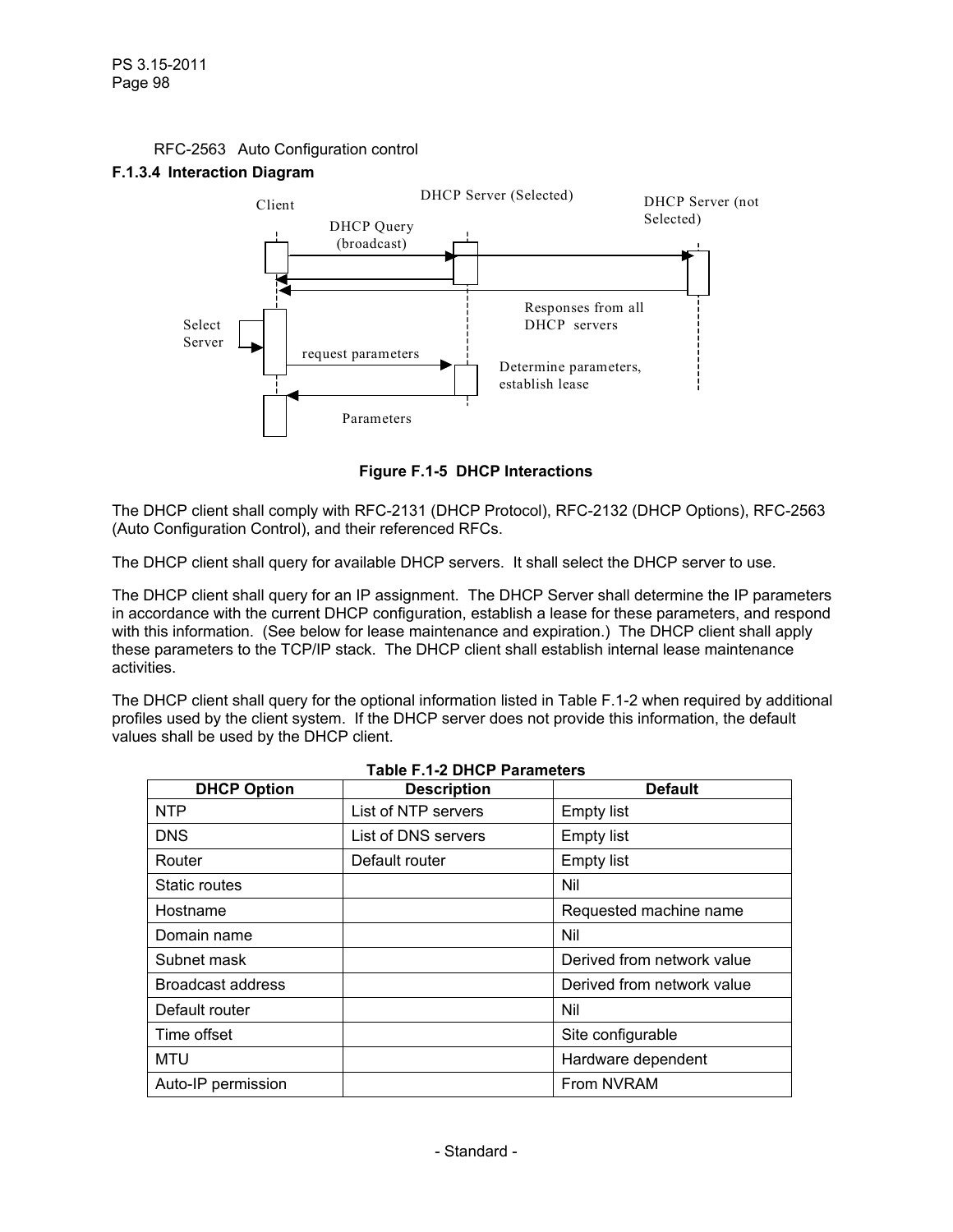The DHCP client shall make this information available for other actors within the DHCP client machine.

### **F.1.4 Maintain Lease**

#### **F.1.4.1 Scope**

The DHCP client normally maintains the IP lease in compliance with the RFCs. Sometimes the server will not renew the lease. Non-renewal is usually part of network service operations. The loss of the IP lease requires connections using that IP address to cease.

#### **F.1.4.2 Use Case Roles**



**Figure F.1-6 Maintain Lease** 

**Role:** Deals with lease renewal and expiration.

**Actor:** DHCP Server

**Role:** Renewing or deliberately letting leases expire (sometimes done as part of network service operations).

#### **F.1.4.3 Referenced Standards**

RFC-2131 DHCP Protocol

RFC-2132 DHCP Options

#### **F.1.4.4 Normal Interaction**

The DHCP client shall maintain a lease on the IP address in accordance with the DHCP protocol as specified in RFC-2131 and RFC-2132. There is a possibility that the DHCP Server may fail, or may choose not to renew the lease.

In the event that the DHCP lease expires without being renewed, any still active DICOM connections may be aborted (AP-Abort).

Note: There is usually a period (typically between several minutes and several days) between the request for lease extension and actual expiration of the lease. The application might take advantage of this to perform a graceful association release rather than the abrupt shutdown of an AP-Abort.

#### **F.1.5 DDNS Coordination**

#### **F.1.5.1 Scope**

DHCP servers may coordinate their IP and hostname assignments with a DNS server. This permits dynamic assignment of IP addresses without interfering with access to DHCP Clients by other systems.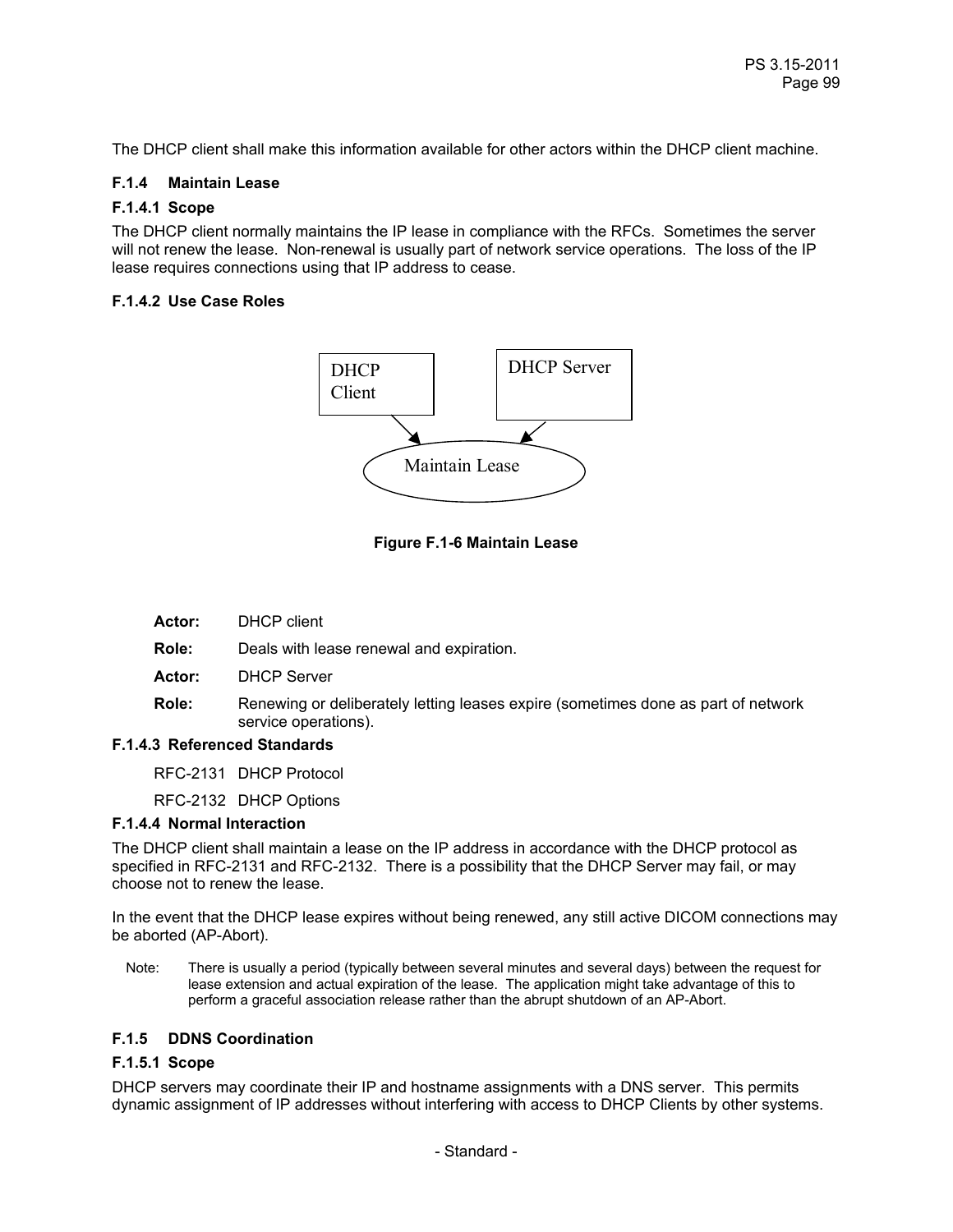The other systems utilize the agreed hostname (which DHCP can manage and provide to the client) and obtain the current IP address by means of DNS lookup.

A DHCP Server is in compliance with this optional part of the Basic Network Address Management Profile profile if it maintains and updates the relevant DNS server so as to maintain the proper hostname/IP relationships in the DNS database.

### **F.1.5.2 Use Case Roles**



### **Figure F.1-7 DDNS Coordination**

- **Actor:** DHCP Server
- **Role:** Responded to DHCP acquisition queries and assigned IP address to client.
- **Actor:** DNS Server
- **Role:** Maintains the DNS services for the network.

#### **F.1.5.3 Referenced Standards**

RFC-2136 Dynamic Updates in the Domain Name System

#### **F.1.5.4 Basic Course of Events**

After the DHCP server has assigned an IP address to a DHCP client, the DHCP server uses DDNS to inform the DNS server that the hostname assigned to the DHCP client has been given the assigned IP address. The DNS Server updates the DNS database so that subsequent DNS queries for this hostname are given the assigned IP address. When the lease for the IP address expires without renewal, the DHCP server informs the DNS server that the IP address and hostname are no longer valid. The DNS server removes them from the DNS database.

### **F.1.6 DHCP Security Considerations (Informative)**

The Basic Network Address Management Profile Profile has two areas of security concerns:

- a. Protection against denial of service attacks against the DHCP client/server traffic.
- b. Protection against denial of service attacks against the DHCP server to DDNS server update process.

The Basic Network Address Management Profile Profile should not be used outside a secured environment. At a minimum there should be: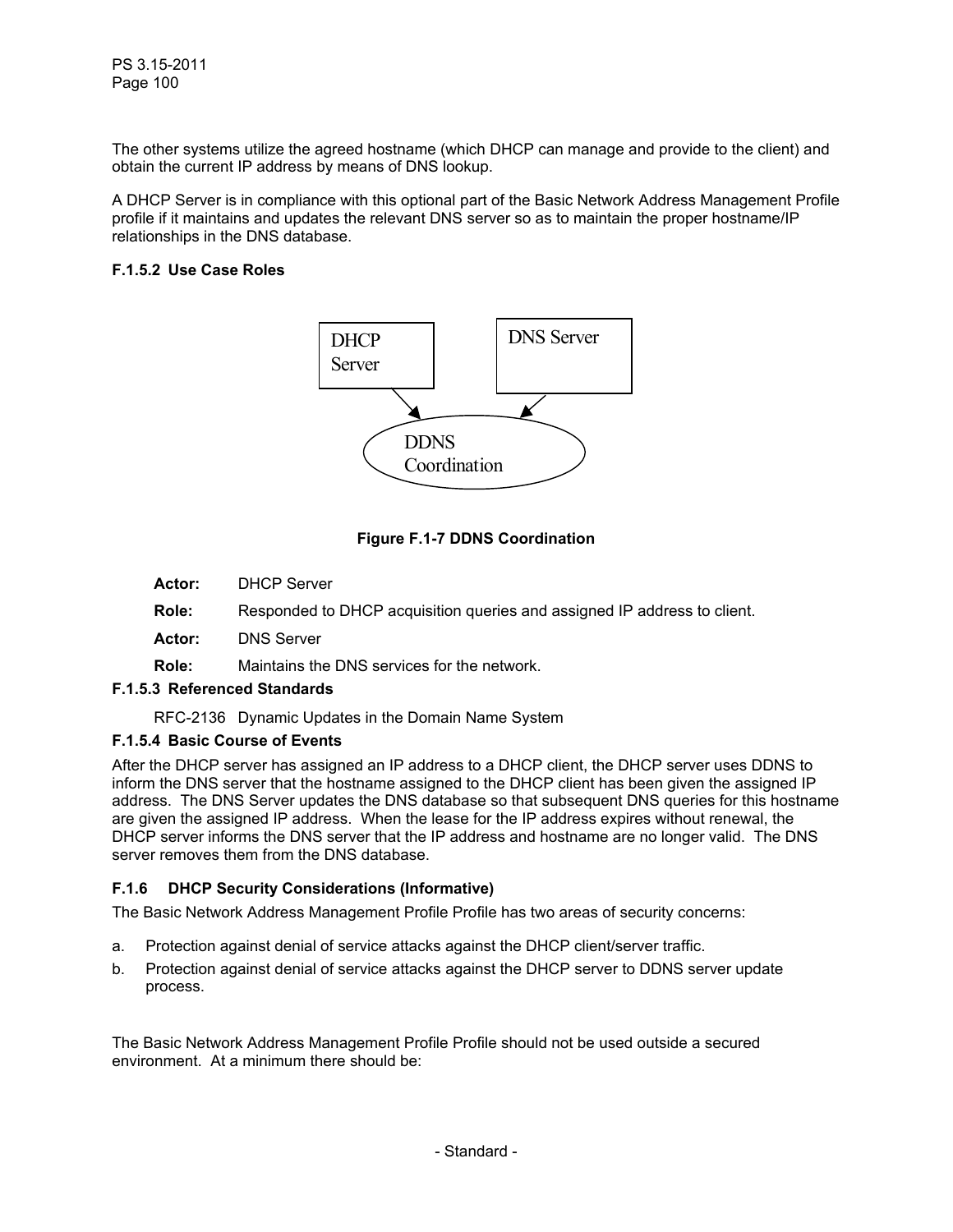- a. Firewall and or router protections to ensure that only approved hosts are used for DHCP and DNS services.
- b. Agreements for VPN and other access should require that DNS clients on the hospital network use only approved DHCP or DNS servers over the VPN.

Other network security procedures such as automated intrusion detection may be appropriate in some environments. Security features beyond this minimum should be established by the local security policy and are beyond the scope of DICOM.

The purpose of the selected security is to limit the scope of the threat to insider attacks. The DHCP and DNS systems disclose only hostnames and IP addresses, so there is little concern about eavesdropping. The protections are to limit the exposure to denial of service attacks by counterfeit servers or clients. The specific DNS security extensions are described in SectionF.1.1.4. This profile does not utilize the DHCP security extensions because they provide very limited added security and the attacks are insider denial of service attacks. Intrusion detection and other network level protection mechanisms are the most effective next level of protections for the DHCP process.

The DNS update is optional in this profile to accommodate the possibility that the DHCP server and DNS server cannot reach a mutually acceptable security process. Support of this option may require support of the DNS security protocols that are in the process of development. See Section F.1.1.4 for a discussion of the DNS security profile standards and drafts.

### **F.1.7 DHCP Implementation Considerations (Informative)**

The DHCP configuration file can be a very useful form of documentation for the local network hardware configuration. It can be prepared in advance for new installations and updated as clients are added. Including information for all machines, including those that do not utilize DHCP, avoids accidental IP address conflicts and similar errors.

Most DHCP servers have a configuration capability that permits control of the IP address and other information provided to the client. These controls can pre-allocate a specific IP address, etc. to a machine based on the requested machine name or MAC address. These pre-allocated IP addresses then ensure that these specific machines are always assigned the same IP address. Legacy systems that do not utilize DNS can continue to use fixed tables with IP addresses when the DHCP server has pre-allocated the IP addresses for those services.

### **F.1.8 Conformance**

The Conformance Statement for an LDAP Client shall describe its use of LDAP to configure the local AE titles. Any conformance to the Update LDAP Server option shall be specified, together with the values for all component object attributes in the update sent to the LDAP Server. Any use of LDAP to configure the remote device addresses and capabilities shall be described. The LDAP queries used to obtain remote device component object attributes shall be specified.

Note: In particular, use of LDAP to obtain the AE Title, TCP port, and IP address for specific system actors (e.g., an Image Archive, or a Performed Procedure Step Manager) should be detailed, as well as how the LDAP information for remote devices is selected for operational use.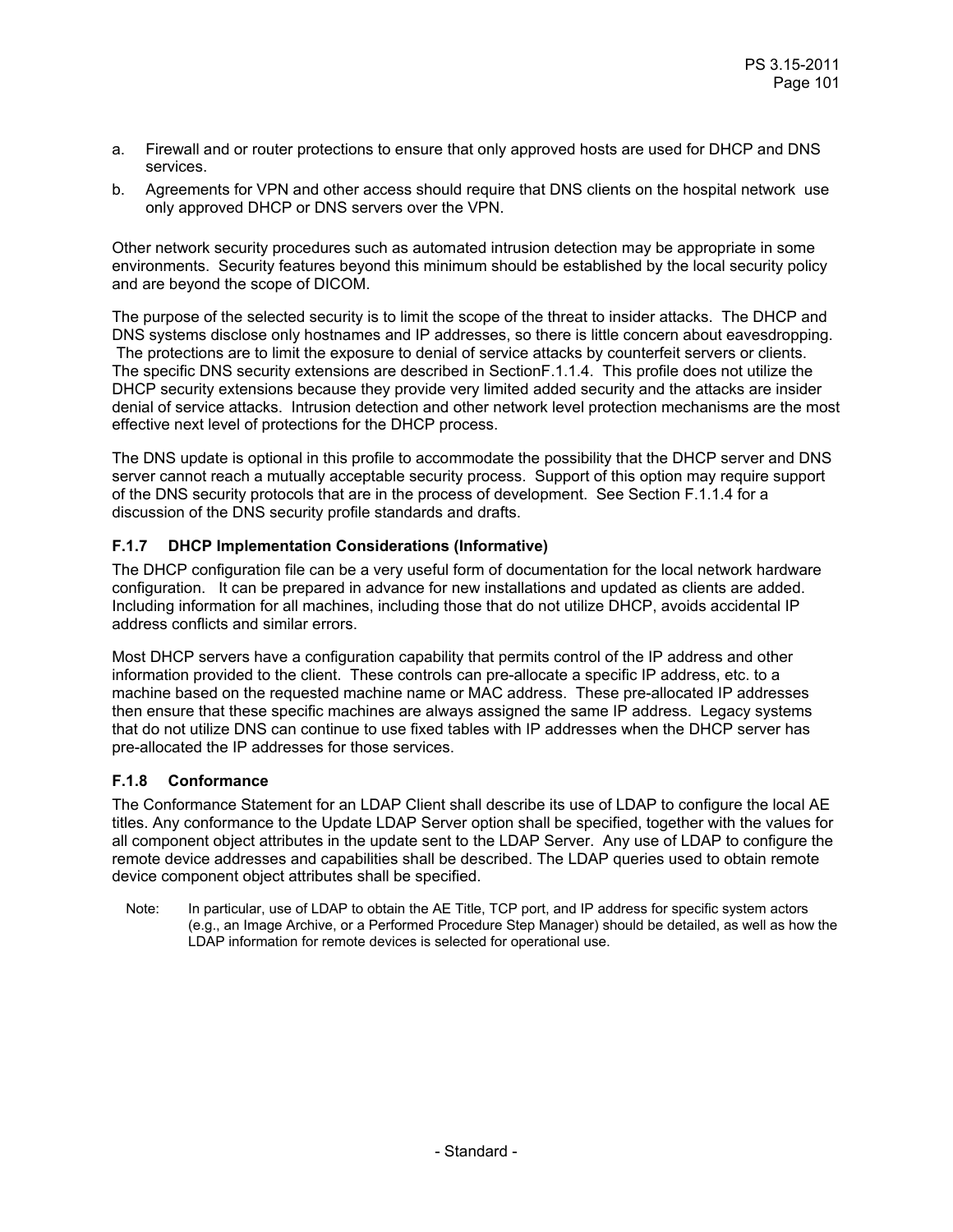# **Annex G Time Synchronization Profiles**

### **G.1 BASIC TIME SYNCHRONIZATION PROFILE**

The Basic Time Synchronization Profile defines services to synchronize the clocks on multiple computers. It employs the Network Time Protocol (NTP) services that have been used for this purpose by many other disciplines. NTP permits synchronization to a local server that provides a local time source, and synchronization to a variety of external time services. The accuracy and precision controls are not explicitly part of the protocol. They are determined in large part by the selection of clock hardware and network topology.

An extensive discussion of implementation strategies for NTP can be found at http://www.ntp.org.

The Basic Time Synchronization Profile applies to the actors DHCP Client, DHCP Server, SNTP Client, NTP Client and NTP Server. The mandatory and optional transactions are described in the table and sections below.

| Actor              | <b>Transaction</b>      | <b>Optionality</b> | <b>Section</b> |
|--------------------|-------------------------|--------------------|----------------|
| <b>NTP Server</b>  | <b>Maintain Time</b>    | M                  | G.1.2          |
|                    | <b>Find NTP Servers</b> | O                  | G.1.1          |
| <b>NTP Client</b>  | Maintain Time           | M                  | G.1.2          |
|                    | <b>Find NTP Servers</b> | Ω                  | G.1.1          |
| <b>SNTP Client</b> | Maintain Time           | M                  | G.1.2          |
| <b>DHCP Server</b> | <b>Find NTP Servers</b> | O                  | G.1.1          |
| <b>DCHP Client</b> | <b>Find NTP Servers</b> | M                  | G.1.1          |

**Table G.1-1 - Basic Time Synchronization Profile** 

# **G.1.1 Find NTP Servers**

The optional NTP protocol elements for NTP autoconfiguration and NTP autodiscovery can significantly simplify installation. The NTP specification for these is defined such that they are truly optional for both client and server. In the event that a client cannot find an NTP server automatically using these services, it can use the DHCP optional information or manually configured information to find a server. Support for these services is recommended but not mandatory.

This transaction exists primarily as a means of documenting whether particular models of equipment support the automatic discovery. This lets installation and operation plan their DHCP and equipment installation procedures in advance.

### **G.1.1.1 Scope**

This applies to any client that needs the correct time, or that needs to have its time stamps synchronized with those of another system. The accuracy of synchronization is determined by details of the configuration and implementation of the network and NTP servers at any specific site.

Both the NTP and SNTP clients shall utilize the NTP server information if it is provided by DHCP and NTP services have not been found using autodiscovery. Manual configuration shall be provided as a backup. Autodiscovery or DHCP are preferred.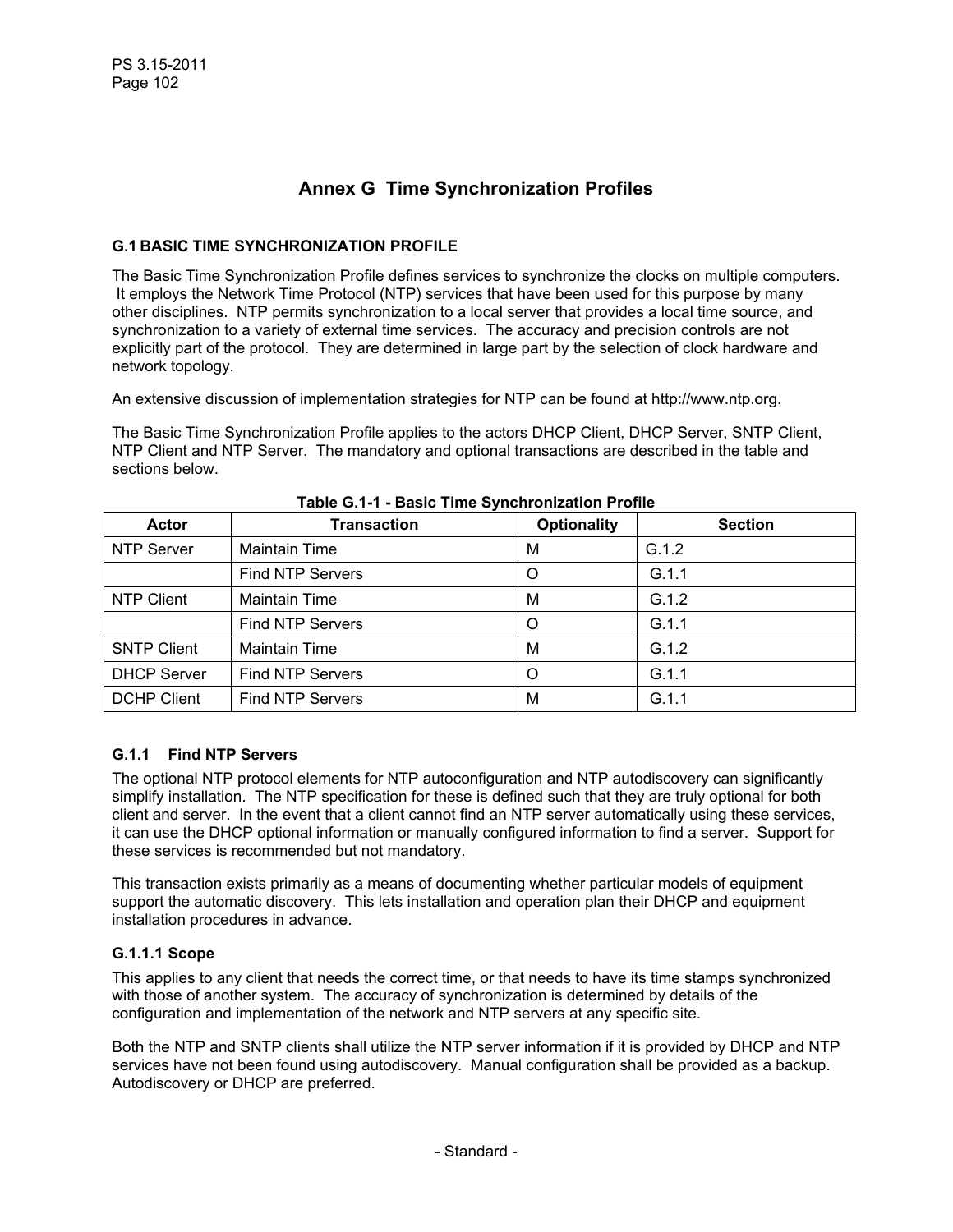## **G.1.1.2 Use Case Roles**



#### **Figure G.1-1 Find NTP Servers**

| <b>DHCP Server</b> | Provides UTC offset, provides list of NTP servers                                                                               |  |  |
|--------------------|---------------------------------------------------------------------------------------------------------------------------------|--|--|
| <b>DHCP Client</b> | Receives UTC offset and list of NTP servers                                                                                     |  |  |
| NTP Client         | Maintains client clock                                                                                                          |  |  |
| <b>SNTP Client</b> | Maintains client clock                                                                                                          |  |  |
| NTP Servers        | External time servers. These may have connections to other time servers, and<br>may be synchronized with national time sources. |  |  |

#### **G.1.1.3 Referenced Standards**

RFC-1305 Network Time Protocol (NTP) standard specification

RFC-2030 Simple NTP

#### **G.1.1.4 Basic Course of Events.**

The DHCP server may have provided a list of NTP servers or one may be obtained through optional NTP discovery mechanisms. If this list is empty and no manually configured NTP server address is present, the client shall select its internal clock as the time source (see below). If the list is not empty, the client shall attempt to maintain time synchronization with all those NTP servers. The client may attempt to use the multi-cast, manycast, and broadcast options as defined in RFC-1305. It shall utilize the point to point synchronization option if these are not available. The synchronization shall be in compliance with either RFC-1305 (NTP) or RFC-2030 (SNTP).

If the application requires time synchronization of better than 1s mean error, the client should use NTP. SNTP cannot ensure a more accurate time synchronization.

The DHCP server may have provided a UTC offset between the local time at the machine and UTC. If this is missing, the UTC offset will be obtained in a device specific manner (e.g. service, CMOS). If the UTC offset is provided, the client shall use this offset for converting between UTC and local time.

#### **G.1.1.5 Alternative Paths**

If there is no UTC offset information from the DHCP server, then the NTP client will use its preset or service set UTC offset.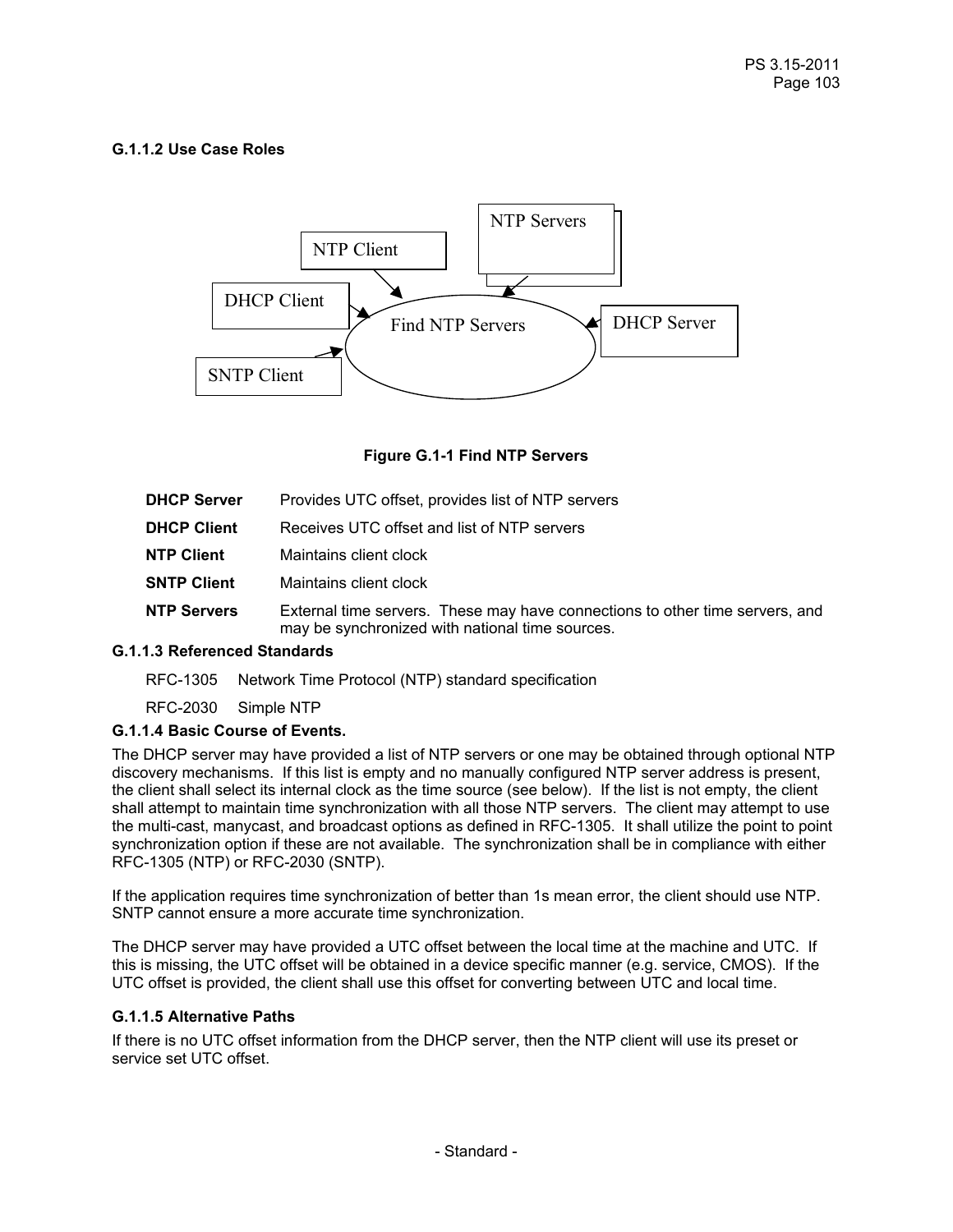If there is no NTP time server, then the NTP client will select its internal battery clock as the source of UTC. These may have substantial errors. This also means that when there are multiple systems but no NTP source, the multiple systems will not attempt to synchronize with one another.

### **G.1.1.6 Assumptions**

The local battery clock time is set to UTC, or the local operating system has proper support to manage both battery clock time, NTP clock time, and system clock time. The NTP time is always in UTC.

### **G.1.1.7 Postconditions**

The client will remain synchronized with its selected time source. In an environment with one or more NTP servers, this will be good time synchronization. In the absence of NTP servers, the selected source will be the internal client clock, with all its attendant errors.

### **G.1.2 Maintain Time**

#### **G.1.2.1 Scope**

This applies to any client that needs the correct time, or that needs to have its time stamps synchronized with those of another system. The accuracy of synchronization is determined by details of the configuration and implementation of the network and NTP servers at any specific site.

### **G.1.2.2 Use Case Roles**



### **Figure G.2-1 Maintain Time**

#### **NTP/SNTP Client** Maintains client clock

**NTP Servers** External time servers. These may have connections to other time servers, and may be synchronized with national time sources.

#### **G.1.2.3 Referenced Standards**

RFC-1305 Network Time Protocol (NTP) standard specification

RFC-2030 Simple NTP

#### **G.1.2.4 Basic Course of Events.**

All the full detail is in RFC-1305 and RFC-2030. The most common and mandatory minimum mode for NTP operation establishes a ping pong of messages between client and servers. The client sends requests to the servers, which fill in time related fields in a response, and the client performs optimal estimation of the present time. The RFCs deal with issues of lost messages, estimation formulae, etc.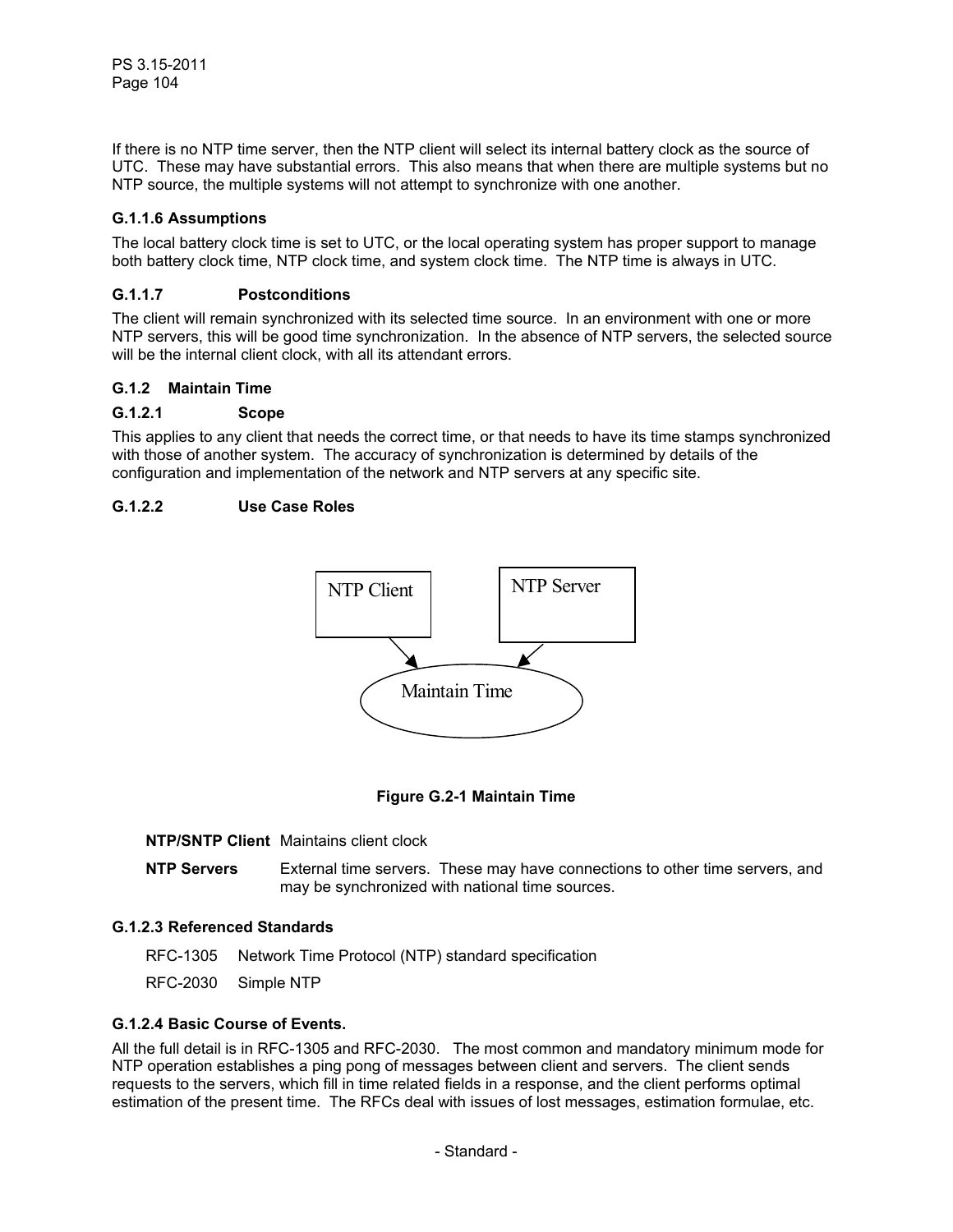Once the clocks are in synchronization these ping pong exchanges typically stabilize at roughly 1000 second intervals.

The client machine typically uses the time estimate to maintain the internal operating system clock. This clock is then used by applications that need time information. This approach eliminates the application visible difference between synchronized and unsynchronized time. The RFCs provide guidance on proper implementations.

### **G.1.3 NTP Security Considerations (Informative)**

The Basic Time Synchronization profile should not be used outside a secured environment. At a minimum there should be:

- a. Firewall and or router protections to ensure that only approved hosts are used for NTP services.
- b. Agreements for VPN and other access should require that use only approved NTP servers over the VPN.

This limits the risks to insider denial of service attacks. The service denial is manipulation of the time synchronization such that systems report the incorrect time. The NTP protocols incorporate secure transaction capabilities that can be negotiated. This profile assumes that the above protections are sufficient and does not require support of secure transactions, but they may be supported by an implementation. The SNTP client does not support the use of secured transactions.

Sites with particular concerns regarding security of external network time sources may choose to utilize a GPS or radio based time synchronization. Note that when selecting GPS and radio time sources, care must be taken to establish the accuracy and stability provided by the particular time source. The underlying time accuracy of GPS and radio sources is superb, but some receivers are intended for low accuracy uses and do not provide an accurate or stable result.

#### **G.1.4 NTP Implementation Considerations (informative)**

NTP servers always support both NTP and SNTP clients. The difference is one of synchronization accuracy, not communications compatibility. Although in theory both NTP and SNTP clients could run at the same time on a client this is not recommended. The SNTP updates will simply degrade the time accuracy. When other time protocol clients, such as IRIG, are also being used these clients must be coordinated with the NTP client to avoid synchronization problems.

RFC-1305 includes specifications for management of intermittent access to the NTP servers, broken servers, etc. The NTP servers do not need to be present and operational when the NTP process begins. NTP supports the use of multiple servers to provide backup and better accuracy. RFC-1305 specifies the mechanisms used by the NTP client. The site www.ntp.org provides extensive guidance and references regarding the most effective configurations for backups and multiple server configurations.

The local battery clock and client operating system must be properly UTC aware. NTP synchronization is in UTC. This can be a source of confusion because some computers are configured with their hardware clocks set to local time and the operating system set (incorrectly) to UTC. This is a common error that only becomes apparent when the devices attempt to synchronize clocks.

#### **G.1.5 Conformance**

The Conformance Statement for the NTP Server and NTP Client shall state whether secure transactions are supported.

The Conformance Statement for the NTP Server shall state whether it is also an NTP Client.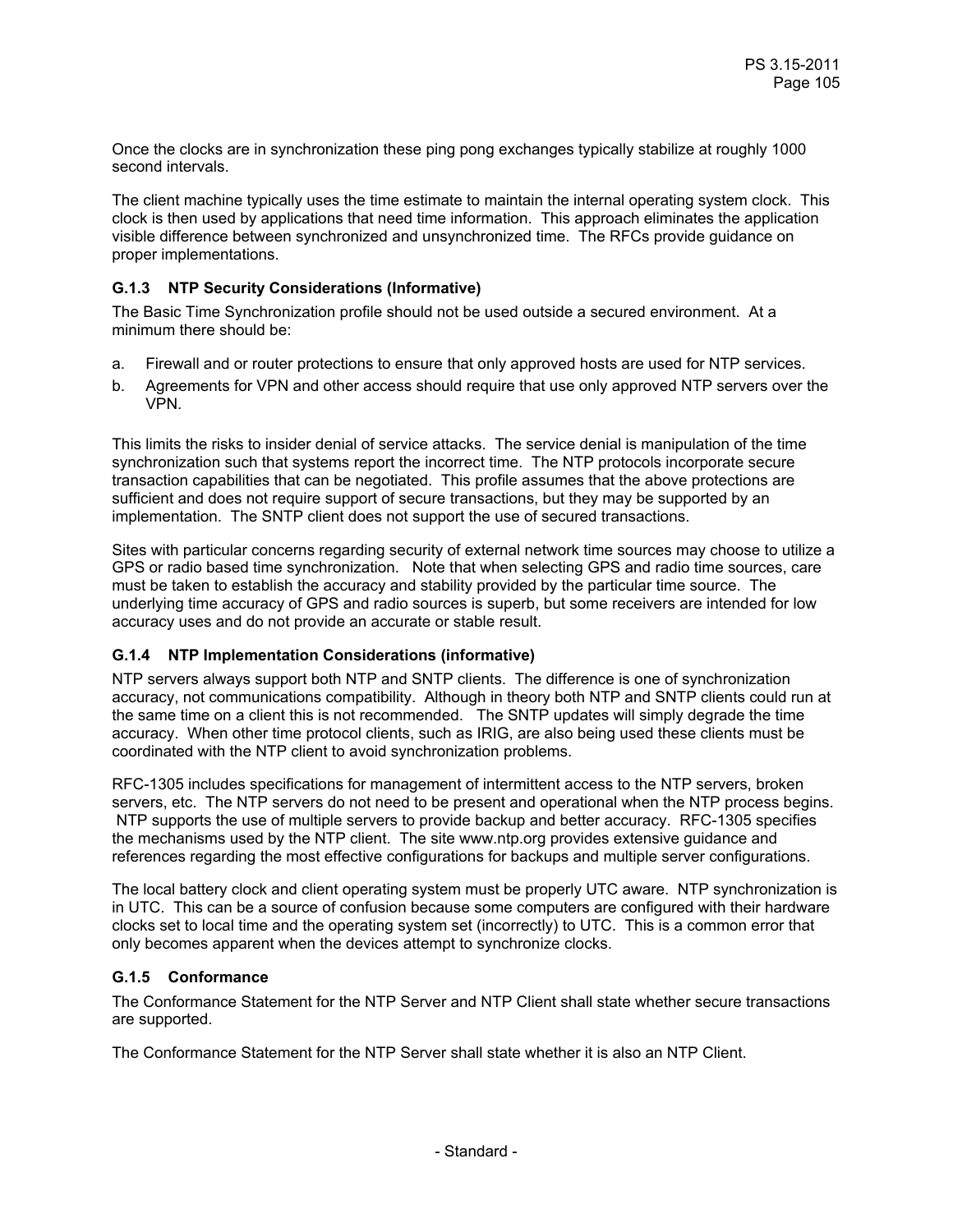# **Annex H Application Configuration Management Profiles**

### **H.1 APPLICATION CONFIGURATION MANAGEMENT PROFILE**

The Application Configuration Management Profile applies to the actors LDAP Server, LDAP Client, and DNS Server. The mandatory and optional transactions are described in the table and sections below.

| Actor              | <b>Transaction</b>        | <b>Optionality</b> | <b>Section</b> |
|--------------------|---------------------------|--------------------|----------------|
| <b>LDAP Server</b> | Query LDAP Server         | М                  | H.1.4.2        |
|                    | <b>Update LDAP Server</b> | O                  | H.1.4.3        |
|                    | Maintain LDAP Server      | M                  | H.1.4.4        |
| <b>LDAP Client</b> | Find LDAP Server          | M                  | H.1.4.1        |
|                    | Query LDAP Server         | M                  | H.1.4.2        |
|                    | <b>Update LDAP Server</b> | O                  | H.1.4.3        |
| <b>DNS Server</b>  | Find LDAP Server          | M                  | H.1.4.1        |

**Table H.1-1 – Application Configuration Management Profiles** 

### **H.1.1 Data Model Component Objects**

The normative definition of the schema can be found in Section H.1.3. This section gives additional informative descriptions of the objects and information defined in that schema and makes normative statements regarding DICOM system behavior.

The Application Configuration Data Model has the following component objects:

**Device** – The description of the device

**Network AE** – The description of the network application entity

**Network Connection** – The description of the network interface

**Transfer Capability** – The description of the SOP classes and syntaxes supported by a Network AE.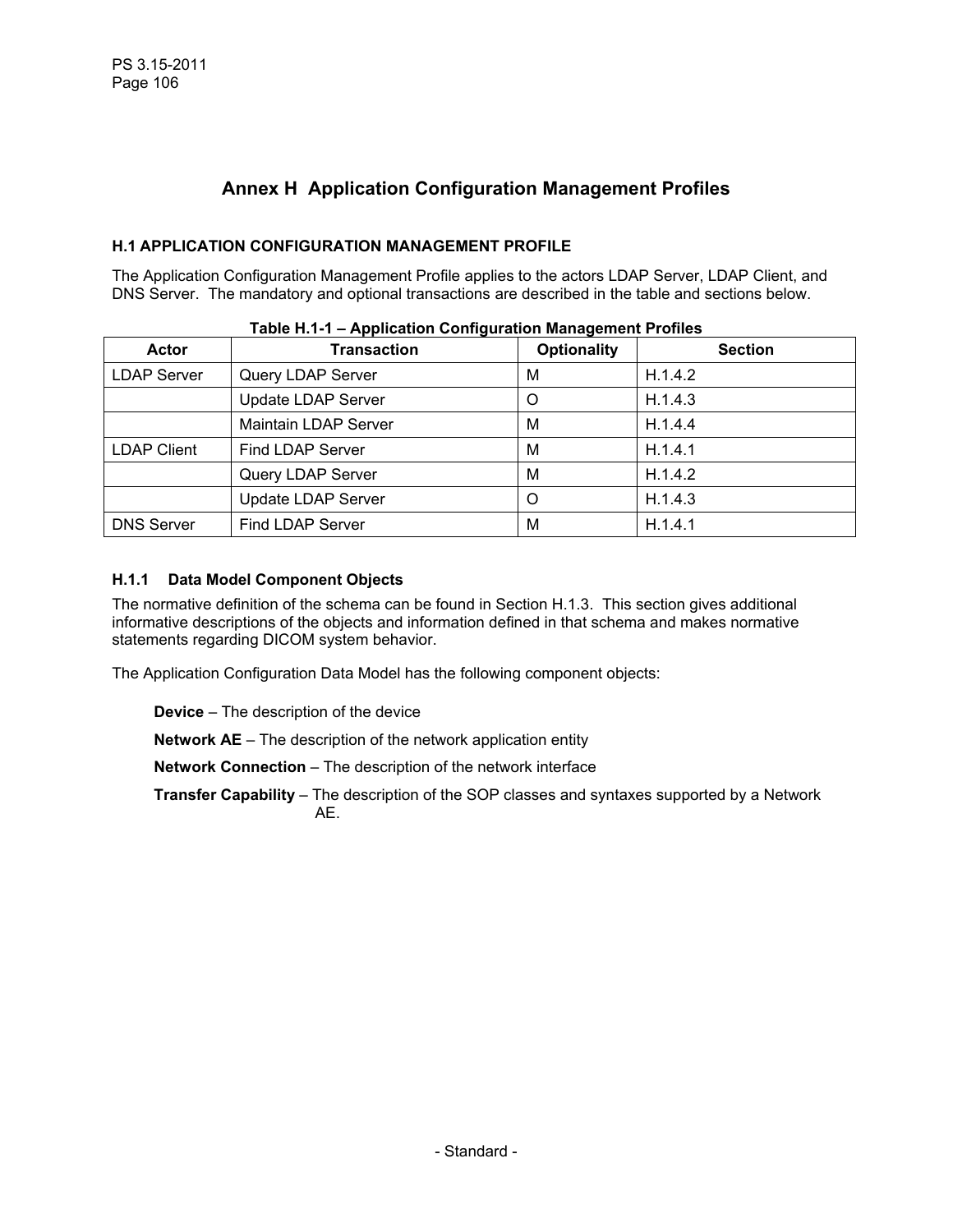

**Figure H.1-1 Application Configuration Data Model** 

In addition there are a number of other objects used in the LDAP schema (see section H.1.2 and Figure H. 1-2) :

**DICOM Configuration Root** – The root of DICOM Configuration Hierarchy

**DICOM Devices Root** – The root of the DICOM Devices Hierarchy

**DICOM Unique AE-Title Registry Root** – The root of the Unique DICOM AE-Title Registry

**DICOM Unique AE Title** – A unique AE Title within the AE Title Registry

LDAP permits extensions to schema to support local needs (i.e. an object may implement a single structural and multiple auxiliary LDAP classes). DICOM does not mandate client support for such extensions. Servers may support such extensions for local purposes. DICOM Clients may accept or ignore extensions and shall not consider their presence an error.

### **H.1.1.1 Device**

The "device" is set of components organized to perform a task rather than a specific physical instance. For simple devices there may be one physical device corresponding to the Data Model device. But for complex equipment there may be many physical parts to one "device".

The "device" is the collection of physical entities that supports a collection of Application Entities. It is uniquely associated with these entities and vice versa. It is also uniquely associated with the network connections and vice versa. In a simple workstation with one CPU, power connection, and network connection the "device" is the workstation.

An example of a complex device is a server built from a network of multiple computers that have multiple network connections and independent power connections. This would be one device with one application entity and multiple network connections. Servers like this are designed so that individual component computers can be replaced without disturbing operations. The Application Configuration Data Model does not describe any of this internal structure. It describes the network connections and the network visible Application Entities. These complex devices are usually designed for very high availability, but in the unusual event of a system shutdown the "device" corresponds to all the parts that get shut down.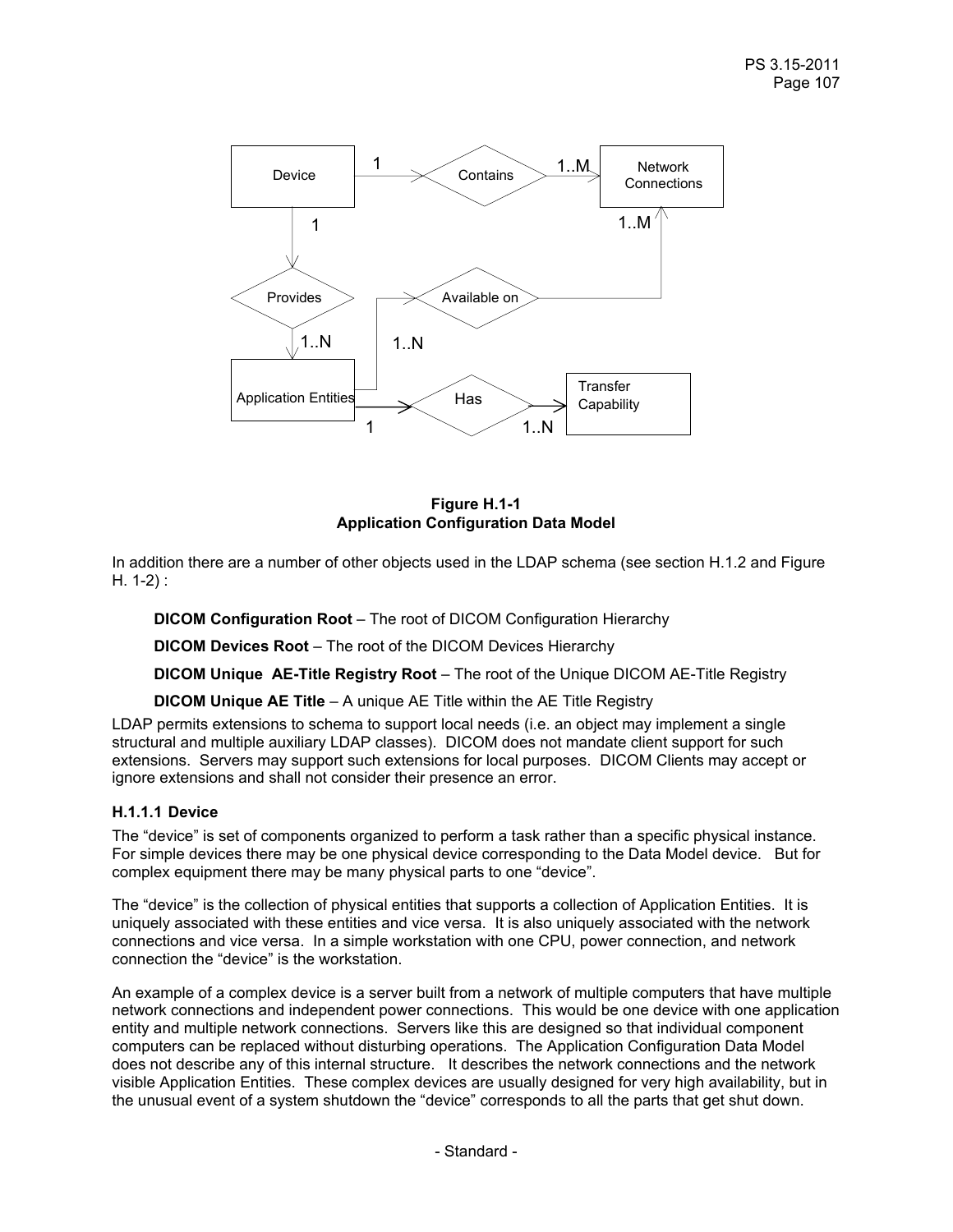| Table H.1-2 Attributes of Device Object         |                     |                                                                                                                                                                                                                                                       |  |
|-------------------------------------------------|---------------------|-------------------------------------------------------------------------------------------------------------------------------------------------------------------------------------------------------------------------------------------------------|--|
| <b>Information Field</b>                        | <b>Multiplicity</b> | <b>Description</b>                                                                                                                                                                                                                                    |  |
| Device Name                                     | 1                   | A unique name (within the scope of the LDAP<br>database) for this device. It is restricted to legal<br>LDAP names, and not constrained by DICOM<br>AE Title limitations.                                                                              |  |
| Description                                     | 0.1                 | Unconstrained text description of the device.                                                                                                                                                                                                         |  |
| Manufacturer                                    | 0.1                 | Should be the same as the value of<br>Manufacturer (0008,0070) in SOP instances<br>created by this device.                                                                                                                                            |  |
| Manufacturer Model Name                         | 0.1                 | Should be the same as the value of<br>Manufacturer Model Name (0008,1090) in SOP<br>instances created by this device.                                                                                                                                 |  |
| Software Version                                | 0.N                 | Should be the same as the values of Software<br>Versions (0018,1020) in SOP instances<br>created by this device.                                                                                                                                      |  |
| <b>Station Name</b>                             | 0.1                 | Should be the same as the value of Station<br>Name (0008,1010) in SOP instances created<br>by this device.                                                                                                                                            |  |
| <b>Device Serial Number</b>                     | 0.1                 | Should be the same as the value of Device<br>Serial Number (0018,1000) in SOP instances<br>created by this device.                                                                                                                                    |  |
| <b>Primary Device Type</b>                      | 0.N                 | Represents the kind of device and is most<br>applicable for acquisition modalities. Types<br>should be selected from the list of code values<br>(0008,0100) for Context ID 30 in PS3.16 when<br>applicable.                                           |  |
| <b>Institution Name</b>                         | 0.N                 | Should be the same as the value of Institution<br>Name (0008,0080) in SOP Instances created<br>by this device.                                                                                                                                        |  |
| <b>Institution Address</b>                      | 0.N                 | Should be the same as the value of Institution<br>Address (0008,0081) attribute in SOP<br>Instances created by this device.                                                                                                                           |  |
| Institutional Department Name                   | 0N                  | Should be the same as the value of Institutional<br>Department Name (0008,1040) in SOP<br>Instances created by this device.                                                                                                                           |  |
| <b>Issuer of Patient ID</b>                     | 0.1                 | Default value for the Issuer of Patient ID<br>(0010,0021) for SOP Instances created by this<br>device. May be overridden by the values<br>received in a worklist or other source.                                                                     |  |
| <b>Related Device Reference</b>                 | 0.N                 | The DNs of related device descriptions outside<br>the DICOM Configuration hierarchy. Can be<br>used to link the DICOM Device object to<br>additional LDAP objects instantiated from other<br>schema and used for separate administrative<br>purposes. |  |
| <b>Authorized Node Certificate</b><br>Reference | 0.N                 | The DNs for the certificates of nodes that are<br>authorized to connect to this device. The DNs<br>need not be within the DICOM configuration                                                                                                         |  |

### **Table H.1-2 Attributes of Device Object**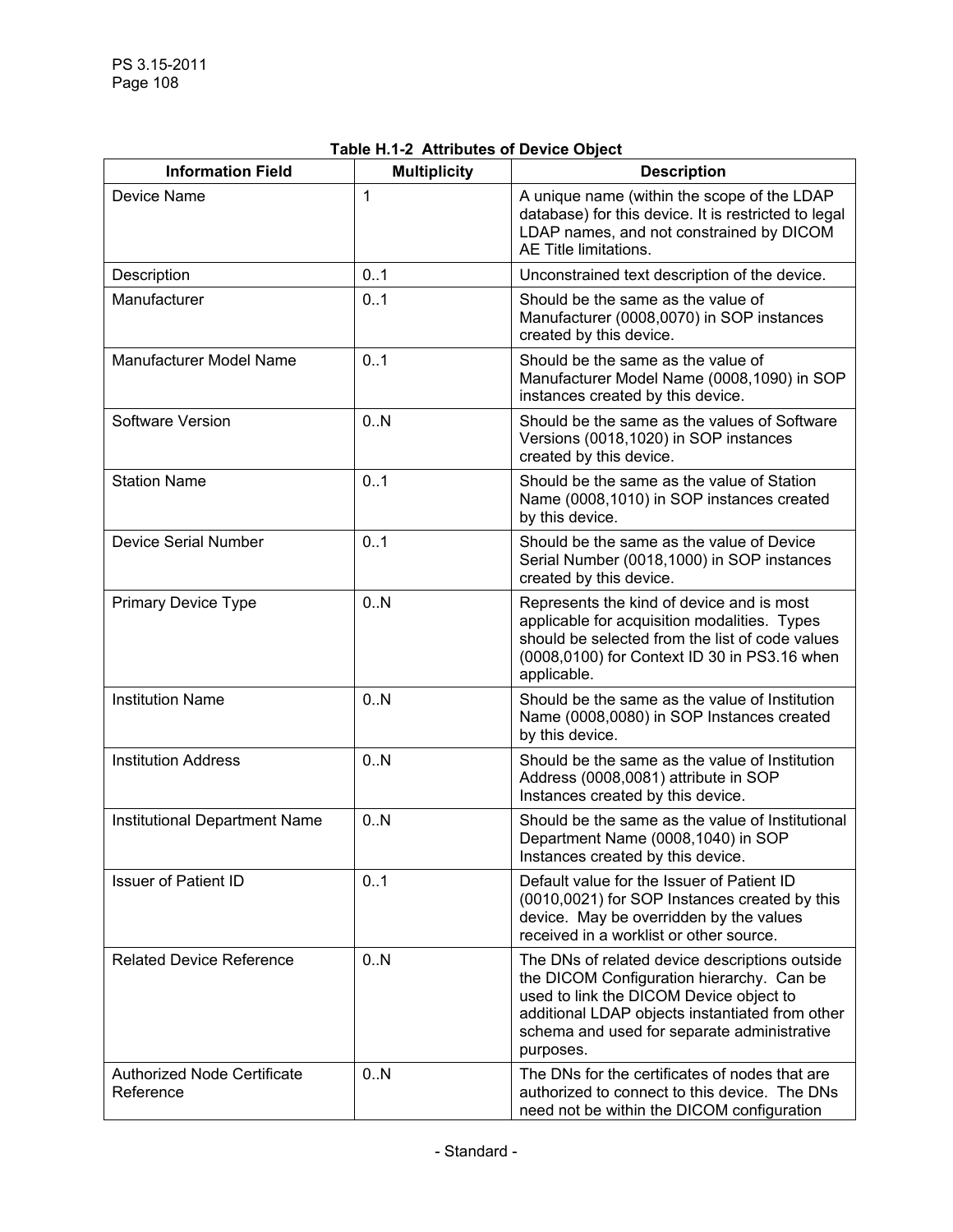| <b>Information Field</b>        | <b>Multiplicity</b> | <b>Description</b>                                                                                                                                                   |
|---------------------------------|---------------------|----------------------------------------------------------------------------------------------------------------------------------------------------------------------|
|                                 |                     | hierarchy.                                                                                                                                                           |
| This Node Certificate Reference | 0.N                 | The DNs of the public certificate(s) for this<br>node. The DNs need not be within the DICOM<br>configuration hierarchy.                                              |
| Vendor Device Data              | 0.N                 | Device specific vendor configuration<br>information                                                                                                                  |
| Installed                       |                     | Boolean to indicate whether this device is<br>presently installed on the network. (This is<br>useful for pre-configuration, mobile vans, and<br>similar situations.) |

The "Authorized Node Certificate Reference" is intended to allow the LDAP server to provide the list of certificates for nodes that are authorized to communicate with this device. These should be the public certificates only. This list need not be complete. Other network peers may be authorized by other mechanisms.

The "This Node Certificate Reference" is intended to allow the LDAP server to provide the certificate(s) for this node. These may also be handled independently of LDAP.

Note: A device may have multiple Primary Device Type entries. It may be a multifunctional device, e.g. combined PET and CT. It may be a cascaded device, e.g. image capture and ultrasound.

| <b>Information Field</b>          | <b>Multiplicity</b> | <b>Description</b>                                                         |
|-----------------------------------|---------------------|----------------------------------------------------------------------------|
| <b>Network Application Entity</b> | 1N                  | The application entities available on this device<br>(see Section H.1.1.2) |
| <b>Network Connection</b>         | 1N                  | The network connections for this device (see<br>Section H.1.1.3)           |

**Table H.1-3 Child Objects of Device Object** 

# **H.1.1.2 Network Application Entity**

A Network AE is an application entity that provides services on a network. A Network AE will have the same functional capability regardless of the particular network connection used. If there are functional differences based on selected network connection, then these are separate Network AEs. If there are functional differences based on other internal structures, then these are separate Network AEs.

| Table H.T-4 Attributes of Network AE Object |                     |                                                                                       |  |
|---------------------------------------------|---------------------|---------------------------------------------------------------------------------------|--|
| <b>Information Field</b>                    | <b>Multiplicity</b> | <b>Description</b>                                                                    |  |
| AE Title                                    |                     | Unique AE title for this Network AE                                                   |  |
| Description                                 | 0.1                 | Unconstrained text description of the application<br>entity.                          |  |
| Vendor Data                                 | 0.N                 | AE specific vendor configuration information                                          |  |
| <b>Application Cluster</b>                  | 0.N                 | Locally defined names for a subset of related<br>applications. E.g. "neuroradiology". |  |
| <b>Preferred Called AE Title</b>            | 0.N                 | AE Title(s) that are preferred for initiating                                         |  |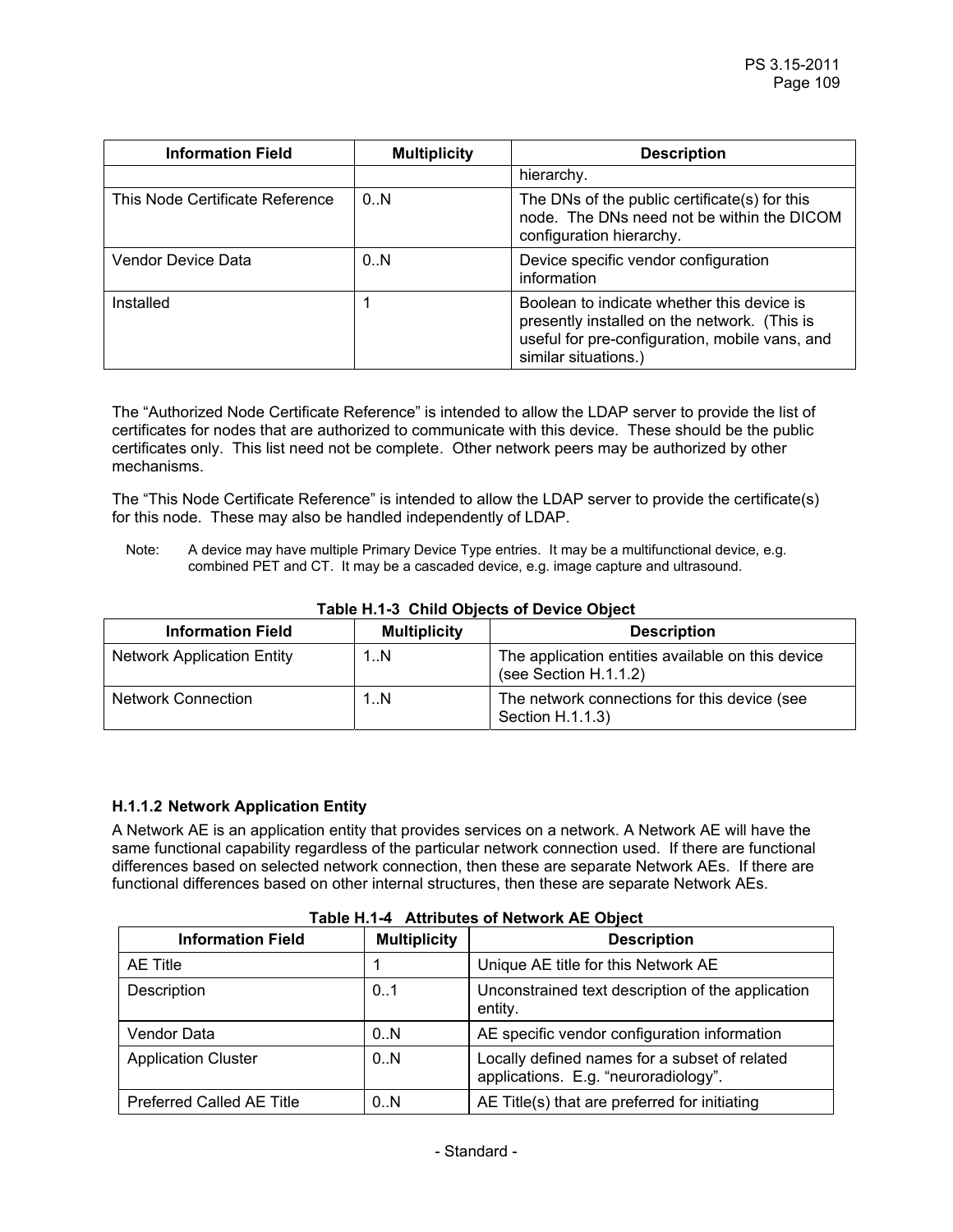| <b>Information Field</b>            | <b>Multiplicity</b> | <b>Description</b>                                                                                                                                                                                                                                                                                                       |
|-------------------------------------|---------------------|--------------------------------------------------------------------------------------------------------------------------------------------------------------------------------------------------------------------------------------------------------------------------------------------------------------------------|
|                                     |                     | associations.                                                                                                                                                                                                                                                                                                            |
| Preferred Calling AE Title          | 0.N                 | AE Title(s) that are preferred for accepting<br>associations.                                                                                                                                                                                                                                                            |
| <b>Association Acceptor</b>         | 1                   | A Boolean value. True if the Network AE can<br>accept associations, false otherwise.                                                                                                                                                                                                                                     |
| <b>Association Initiator</b>        | 1                   | A Boolean value. True if the Network AE can<br>accept associations, false otherwise.                                                                                                                                                                                                                                     |
| <b>Network Connection Reference</b> | 1. N                | The DNs of the Network Connection objects for<br>this AE                                                                                                                                                                                                                                                                 |
| Supported Character Set             | 0. N                | The Character Set(s) supported by the Network<br>AE for data sets it receives. The value shall be<br>selected from the Defined Terms for Specific<br>Character Set (0008,0005) in PS3.3. If no values<br>are present, this implies that the Network AE<br>supports only the default character repertoire (ISO<br>$IR6$ . |
| Installed                           | 0.1                 | A Boolean value. True if the AE is installed on<br>network. If not present, information about the<br>installed status of the AE is inherited from the<br>device                                                                                                                                                          |

The "Application Cluster" concept provides the mechanism to define local clusters of systems. The use cases for Configuration Management require a "domain" capability for DICOM applications that would be independent of the network topology and administrative domains that are used by DNS and other TCP level protocols. The Application Cluster is multi-valued to permit multiple clustering concepts for different purposes. It is expected to be used as part of a query to limit the scope of the query.

The "Preferred Called AE Title" concept is intended to allow a site administrator to define a limited default set of AEs that are preferred for use as communication partners when initiating associations. This capability is particularly useful for large centrally administered sites to simplify the configuration possibilities and restrict the number of configured AEs for specific workflow scenarios. For example, the set of AEs might contain the AE Titles of assigned Printer, Archive, RIS and QA Workstations so that the client device could adapt its configuration preferences accordingly. The "Preferred Called AE Title" concept does not prohibit association initiation to unlisted AEs. Associations to unlisted AEs can be initiated if necessary.

The "Preferred Calling AE Title" concept is intended to allow a site administrator to define a default set of AEs that are preferred when accepting assocations. The "Preferred Calling AE Title" concept does not prohibit accepting associations from unlisted AEs.

The "Network Connection Reference" is a link to a separate Network Connection object. The referenced Network Connection object is a sibling the AE object (i.e., both are children of the same Device object).

| $1400$ The $\sigma$ villiar opposed of nothern the oppose |                     |                                                                     |  |
|-----------------------------------------------------------|---------------------|---------------------------------------------------------------------|--|
| <b>Information Field</b>                                  | <b>Multiplicity</b> | <b>Description</b>                                                  |  |
| <b>Transfer Capability</b>                                | 1N                  | The Transfer Capabilities for this Network AE.<br>See Section H.1.4 |  |

# **Table H.1-5 Child Objects of Network AE Object**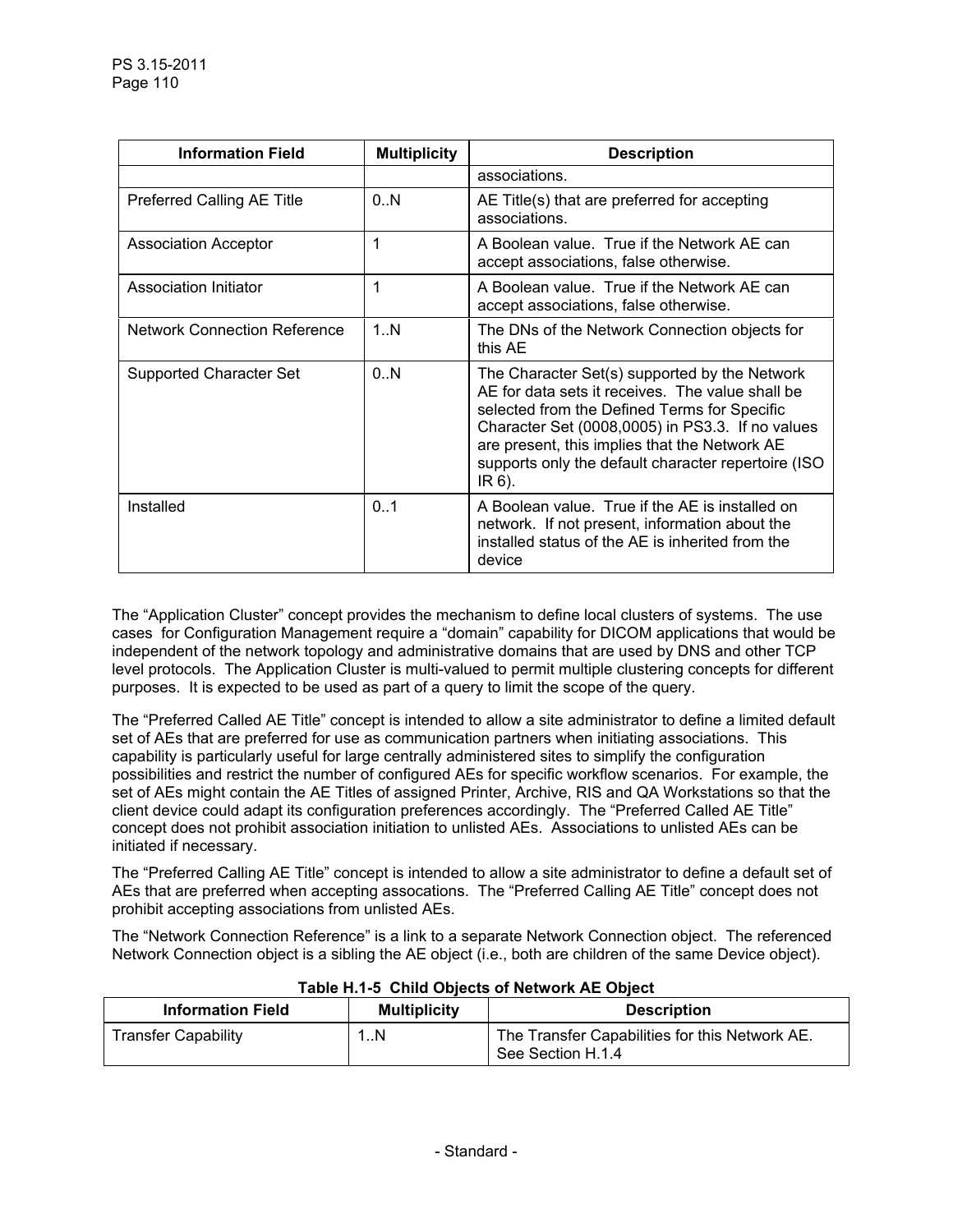# **H.1.1.3 Network Connection**

The "network connection" describes one TCP port on one network device. This can be used for a TCP connection over which a DICOM association can be negotiated with one or more Network AEs. It specifies the hostname and TCP port number. A network connection may support multiple Network AEs. The Network AE selection takes place during association negotiation based on the called and calling AEtitles.

| <b>Information Field</b> | <b>Multiplicity</b> | <b>Description</b>                                                                                                                                                                                                                                          |
|--------------------------|---------------------|-------------------------------------------------------------------------------------------------------------------------------------------------------------------------------------------------------------------------------------------------------------|
| Common Name              | 0.1                 | An arbitrary name for the Network Connections<br>object. Can be a meaningful name or any unique<br>sequence of characters. Can be used as the RDN.<br>Note:<br>The "cn" attribute type is a basic LDAP<br>defined type and is a synonym for Common<br>Name. |
| Hostname                 | 1                   | This is the DNS name for this particular<br>connection. This is used to obtain the current IP<br>address for connections. Hostname must be<br>sufficiently qualified to be unambiguous for any<br>client DNS user.                                          |
| Port                     | 0.1                 | The TCP port that the AE is listening on. (This<br>may be missing for a network connection that only<br>initiates associations.)                                                                                                                            |
| <b>TLS CipherSuite</b>   | 0.N                 | The TLS CipherSuites that are supported on this<br>particular connection. TLS CipherSuites shall be<br>described using an RFC-2246 string representation<br>(e.g. "TLS_RSA_WITH_RC4_128_SHA")                                                               |
| Installed                | 0.1                 | A Boolean value. True if the Network Connection<br>is installed on the network. If not present,<br>information about the installed status of the<br>Network Connection is inherited from the device.                                                        |

**Table H.1-6 Attributes of Network Connection Object** 

Inclusion of a TLS CipherSuite in a Network Connection capable of accepting associations implies that the TLS protocol must be used to successfully establish an association on the Network Connection.

A single Network AE may be available on multiple network connections. This is often done at servers for availability or performance reasons. For example, at a hospital where each floor is networked to a single hub per floor, the major servers may have direct connections to each of the hubs. This provides better performance and reliability. If the server does not change behavior based on the particular physical network connection, then it can be described as having Network AEs that are available on all of these multiple network connections. A Network AE may also be visible on multiple TCP ports on the same network hardware port, with each TCP port represented as a separate network connection. This would allow, e.g. a TLS-secured DICOM port and a classical un-secured DICOM port to be supported by the same AE.

# **H.1.1.4 Transfer Capabilities**

Each Network AE object has one or more Transfer Capabilities. Each transfer capability specifies the SOP class that the Network AE can support, the mode that it can utilize (SCP or SCU), and the Transfer Syntax(es) that it can utilize. A Network AE that supports the same SOP class in both SCP and SCU modes will have two Transfer Capabilities objects for that SOP class.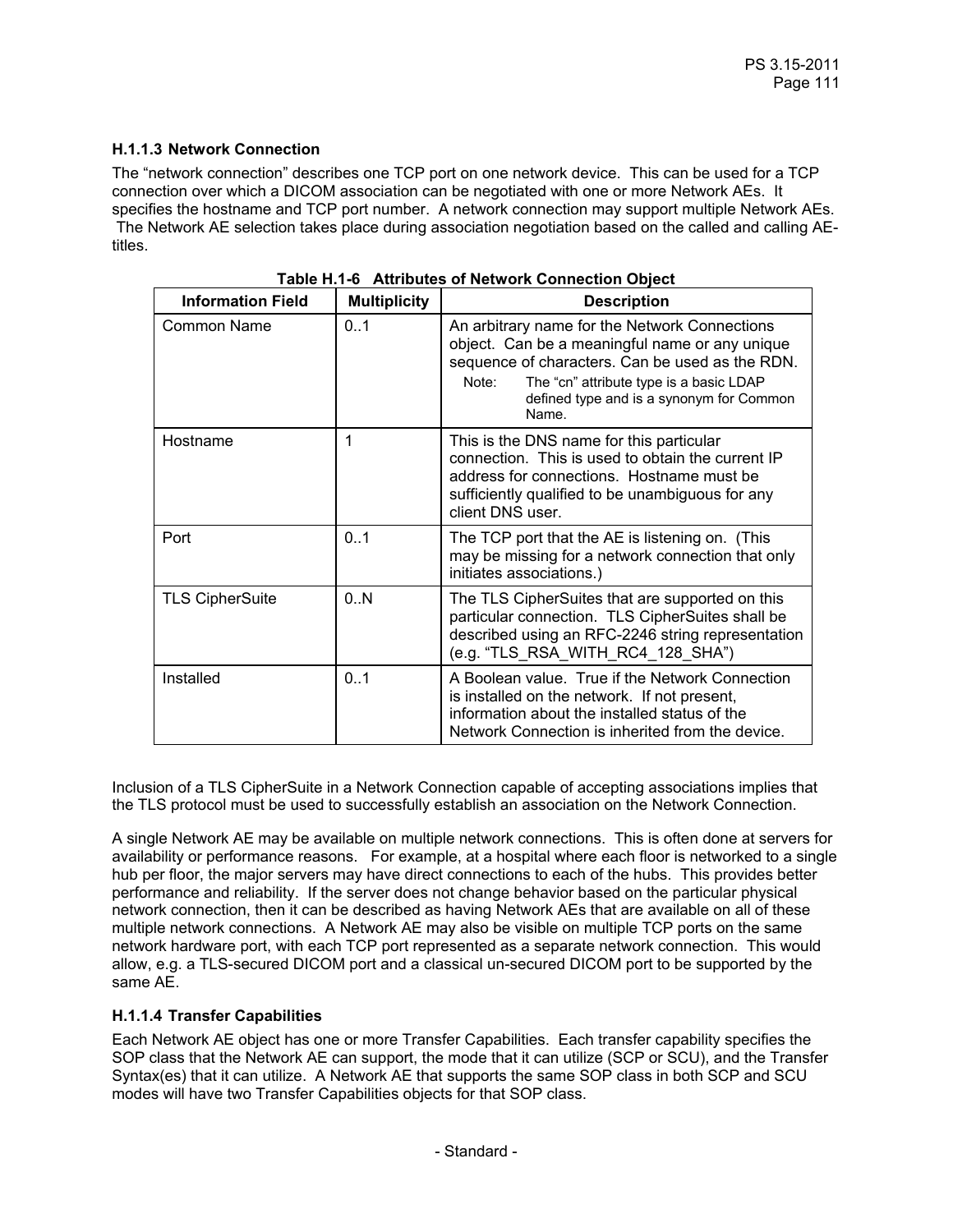| THE POSSESSION OF LIGHTSTON WARRAINLY WATER |                     |                                                                                                                                                    |
|---------------------------------------------|---------------------|----------------------------------------------------------------------------------------------------------------------------------------------------|
| <b>Information Field</b>                    | <b>Multiplicity</b> | <b>Description</b>                                                                                                                                 |
| <b>Common Name</b>                          | 0.1                 | An arbitrary name for the Transfer Capability object.<br>Can be a meaningful name or any unqiue<br>sequence of characters. Can be used as the RDN. |
| <b>SOP Class</b>                            |                     | <b>SOP Class UID</b>                                                                                                                               |
| Role                                        |                     | Either "SCU" or "SCP"                                                                                                                              |
| <b>Transfer Syntax</b>                      | 1. N                | The transfer syntax(es) that may be requested as<br>an SCU or that are offered as an SCP.                                                          |

| Table H.1-7 Attributes of Transfer Capability Object |  |
|------------------------------------------------------|--|
|                                                      |  |

# **H.1.1.5 DICOM Configuration Root**

This structural object class represents the root of the DICOM Configuration Hierarchy. Only a single object of this type should exist within an organizational domain. Clients can search for an object of this class to locate the root of the DICOM Configuration Hierarchy.

|  |  |  | Table H.1-8 Attributes of the DICOM Configuration Root Object |  |
|--|--|--|---------------------------------------------------------------|--|
|--|--|--|---------------------------------------------------------------|--|

| <b>Information Field</b> | <b>Multiplicity</b> | <b>Description</b>                                                                                              |
|--------------------------|---------------------|-----------------------------------------------------------------------------------------------------------------|
| Common Name              |                     | The Name for the Configuration Root. Should be<br>used as the RDN. The name shall be "DICOM"<br>Configuration". |
| Description              | 0.1                 | Unconstrained text description.                                                                                 |

# **Table H.1-9 Child Objects of DICOM Configuration Root Object**

| <b>Information Field</b>       | <b>Multiplicity</b> | <b>Description</b>                        |
|--------------------------------|---------------------|-------------------------------------------|
| Devices Root                   |                     | The root of the DICOM Devices Hierarchy   |
| Unique AE Titles Registry Root |                     | The root of the Unique AE Titles Registry |

# **H.1.1.6 Devices Root**

This structural object class represents the root of the DICOM Devices Hierarchy. Only a single object of this type should exist as a child of DICOM Configuration Root. Clients can search for an object of this class to locate the root of the DICOM Devices Hierarchy.

| <b>Information Field</b> | <b>Multiplicity</b> | <b>Description</b>                                                                        |
|--------------------------|---------------------|-------------------------------------------------------------------------------------------|
| Common Name              |                     | The Name for the Devices Root. Should be used<br>as the RDN. The name shall be "Devices". |
| Description              | 0.1                 | Unconstrained text description.                                                           |

# **Table H.1-11 Child Objects of Devices Root Object**

| <b>Information Field</b> | <b>Multiplicity</b> | <b>Description</b>                                                     |
|--------------------------|---------------------|------------------------------------------------------------------------|
| Device                   | 0.N                 | The individual devices installed within this<br>organizational domain. |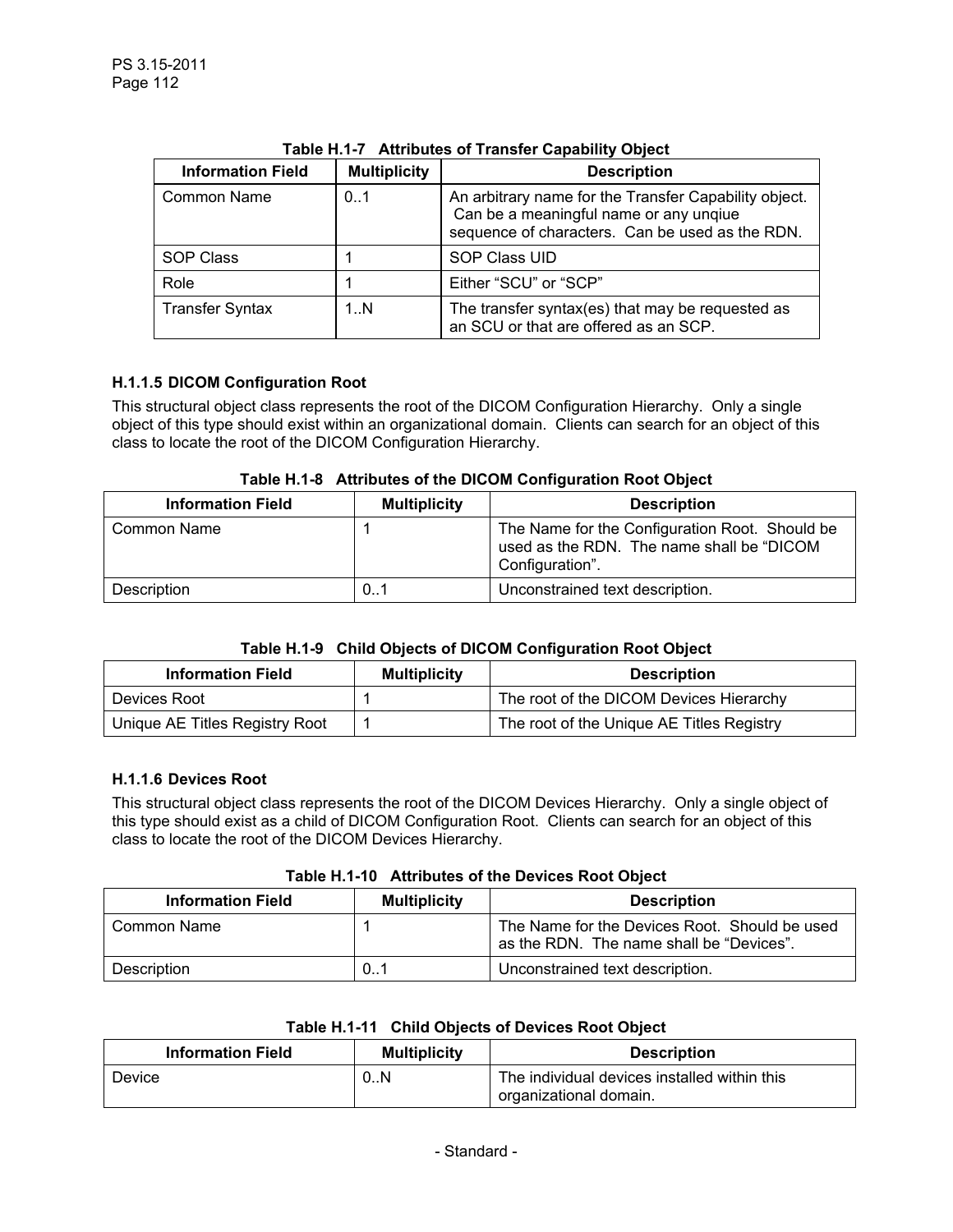## **H.1.1.7 Unique AE Titles Registry Root**

This structural object class represents the root of the Unique AE-Titles Registry Hierarchy. Only a single object of this type should exist as a child of the DICOM Configuration Root. Clients can search for an object of this class to locate the root of the Unique AE Titles Registry.

### **Table H.1-12 Attributes of the Unique AE Titles Registry Root Object**

| <b>Information Field</b> | <b>Multiplicity</b> | <b>Description</b>                                                                                                               |
|--------------------------|---------------------|----------------------------------------------------------------------------------------------------------------------------------|
| Common Name              |                     | The Name for the Unique AE Titles Registry Root.<br>Should be used as the RDN. The name shall be<br>"Unique AE Titles Registry". |
| Description              | 0.1                 | Unconstrained text description.                                                                                                  |

### **Table H.1-13 Child Objects of Unique AE Titles Registry Root Object**

| <b>Information Field</b> | <b>Multiplicity</b> | <b>Description</b>                                                                      |
|--------------------------|---------------------|-----------------------------------------------------------------------------------------|
| Unique AE Title          | 0.N                 | The unique AE Titles installed within this<br>organizational domain (see Section H.1.8) |

# **H.1.1.8 Unique AE Title**

This structural object class represents a Unique Application Entity Title. Objects of this type should only exist as children of the Unique AE-Titles Registry Root. The sole purpose of this object class is to enable allocation of unique AE Titles. All operational information associated with an AE Title is maintained within a separate Network AE object.

### **Table H.1-14 Attributes of the Unique AE Title Object**

| <b>Information Field</b> | <b>Multiplicity</b> | <b>Description</b>    |
|--------------------------|---------------------|-----------------------|
| <b>AE Title</b>          |                     | The Unique AE Titles. |

# **H.1.2 Application Configuration Data Model Hierarchy**

The LDAP structure is built upon a hierarchy of named objects. This hierarchy can vary from site to site. The DICOM configuration management function needs to find its objects within this hierarchy in a predictable manner. For this reason, three specific object classes are defined for the three objects at the top of the DICOM hierarchy. These three object classes must not be used in this tree relationship anywhere else in the LDAP hierarchy.

The DICOM portion of the hierarchy shall begin at a root object of class dicomConfigurationRoot with a Common Name of "DICOM Configuration". Below this object shall be two other objects:

- a. An object of class dicomDevicesRoot with a Common Name of "Devices". This is the root of the tree of objects that correspond to the Application Configuration Data Model structure of Section H.1.1.
- b. An object of class dicomUniqueAETitlesRegistryRoot with a common name of "Unique AE Titles Registry". This is the root of a flat tree of objects. Each of these objects is named with one of the AE titles that are presently assigned. This is the mechanism for finding available AE titles.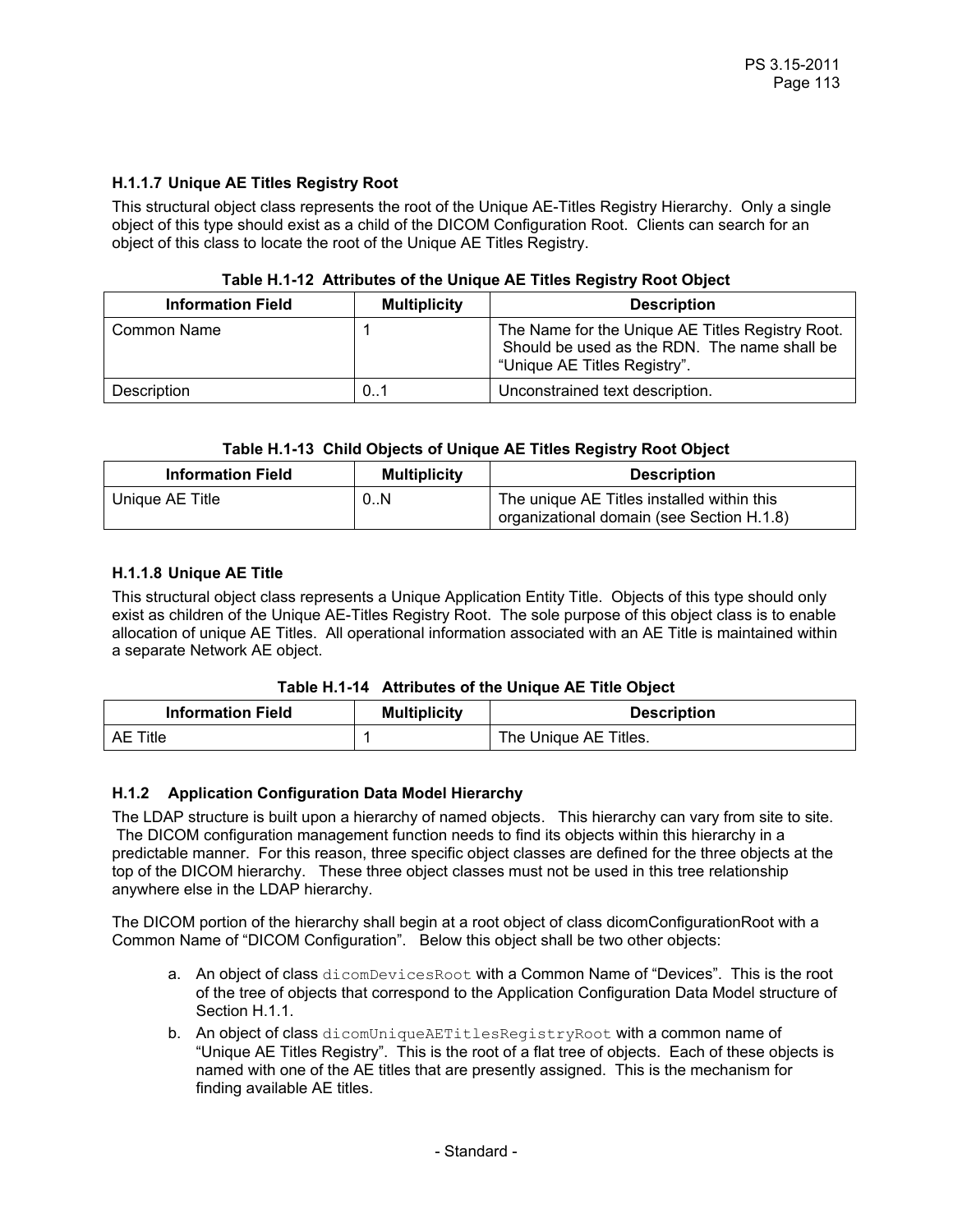PS 3.15-2011 Page 114

The three object classes dicomConfigurationRoot, dicomDevicesRoot, and dicomUniqueAETitleRegistryRoot are used by LDAP clients to establish the local root of the DICOM configuration information within an LDAP hierarchy that may be used for many other purposes.

Note: During system startup it is likely that the DICOM configuration application will do an LDAP search for an entry of object class dicomConfigurationRoot and then confirm that it has the dicomDevicesRoot and dicomUniqueAETitlesRegistryRoot entries directly below it. When it finds this configuration, it can then save the full location within the local LDAP tree and use that as the root of the DICOM tree.

The objects underneath the dicomUniqueAETitlesRegistryRoot are used to provide the uniqueness required for DICOM AE-titles. The dicomUniqueAETitle objects have a single attribute representing a unique AE Title. When a new AE-Title is required, a tentative new name is selected. The new name is reserved by using the LDAP create facility to create an object of class dicomUniqueAETitle with the new name under the AE-Title object. If this name is already in use, the create will fail. Otherwise, this reserves the name. LDAP queries can be used to obtain the list of presently assigned AE-titles by obtaining the list of all names under the dicomUniqueAETitlesRegistryRoot object.



## **Figure H.1-2 DICOM Configuration Hierarchy**

Notes: 1. LDAP uses a root and relative hierarchical naming system for objects. Every object name is fully unique within the full hierarchy. This means that the names of the objects beneath "Unique AE Titles Registry" will be unique. It also means that the full names of Network AEs and Connections will be within their hierarchy context. E.g., the DN for one of the Network AEs in Figure H.1-2 would be:

dicomAETitle=CT\_01, dicomDeviceName=Special Research CT, cn=Devices, cn=DICOM Configuration, o=Sometown Hospital

 2. In theory, multiple independent DICOM configuration hierarchies could exist within one organization. The LDAP servers in such a network should constrain local device accesses so that DICOM configuration clients have only one DICOM Configuration Hierarchy visible to each client.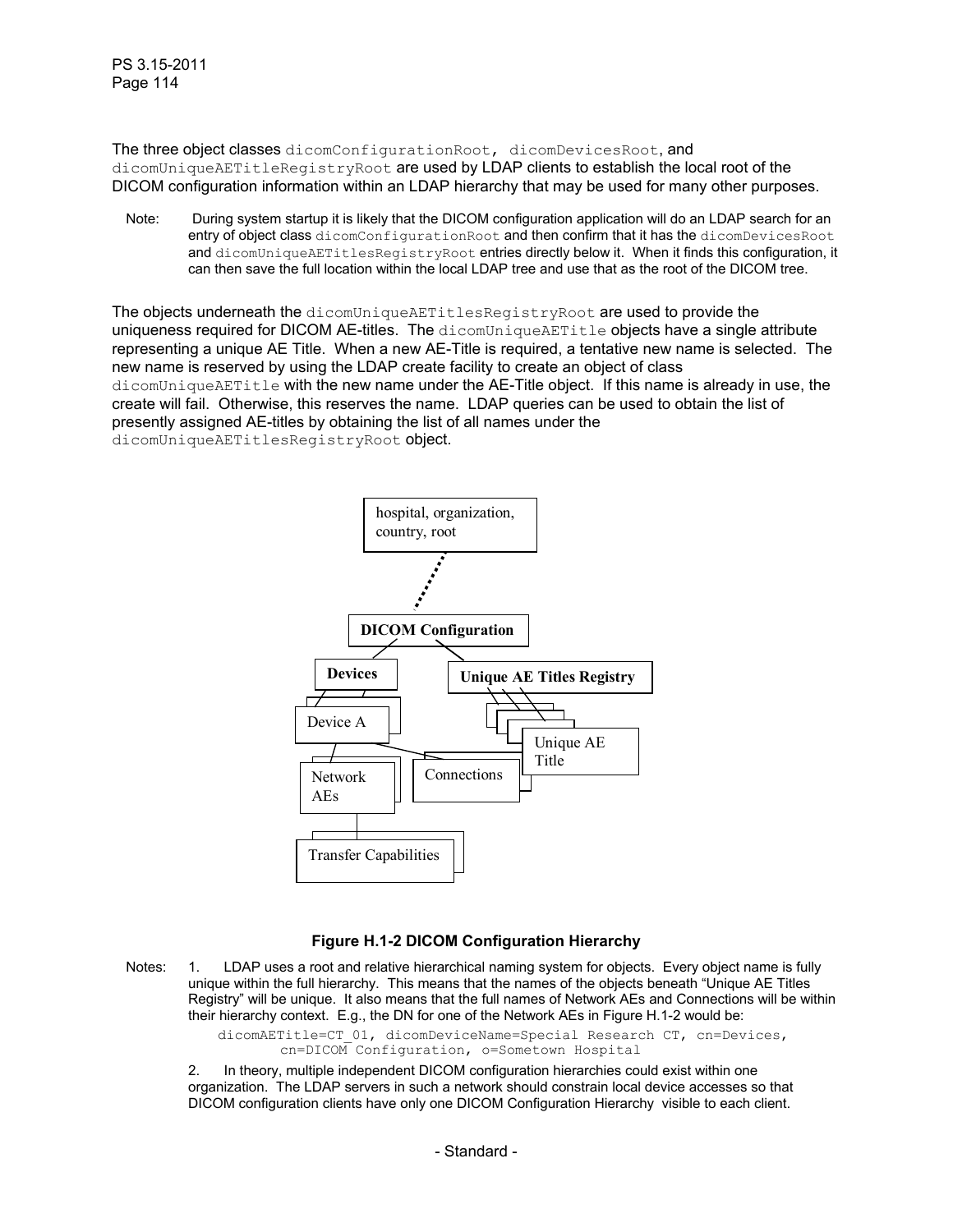3. The merger of two organizations will require manual configuration management to merge DICOM Configuration hierarchies. There are likely to be conflicts in AE-titles, roles, and other conflicts.

### **H.1.3 LDAP Schema for Objects and Attributes**

The individual LDAP attribute information is summarized in the comments at the beginning of the schema below. The formal definition of the objects and the attributes is in the schema below. This schema may be extended by defining an additional schema that defines auxiliary classes, sub-classes derived from this schema, or both.

The formal LDAP schema for the Application Configuration Data Model and the DICOM Configuration Hierarchy is:

|            | # 3 Attribute Type Definitions                                                |         |                                                                                                     |  |  |
|------------|-------------------------------------------------------------------------------|---------|-----------------------------------------------------------------------------------------------------|--|--|
| #          | The following attribute types are defined in this document:                   |         |                                                                                                     |  |  |
| $\#$       |                                                                               |         |                                                                                                     |  |  |
| $\#$       | Name                                                                          | Syntax  | Multiplicity                                                                                        |  |  |
| #          | __________________________________                                            | ------- | ------------                                                                                        |  |  |
| $\#$       | dicomDeviceName                                                               | string  | Single<br>Single<br>Single<br>Single<br>Multiple<br>Multiple<br>Multiple<br>Multiple<br>Single<br>C |  |  |
| $\#$       | dicomDescription                                                              | string  |                                                                                                     |  |  |
| $\#$       | dicomManufacturer                                                             | string  |                                                                                                     |  |  |
| $\#$       | dicomManufacturerModelName                                                    | string  |                                                                                                     |  |  |
| $\#$       | dicomSoftwareVersion                                                          | string  |                                                                                                     |  |  |
| $\#$       | dicomVendorData                                                               | binary  |                                                                                                     |  |  |
| $\#$       | dicomAETitle                                                                  | string  |                                                                                                     |  |  |
| $\#$       | dicomNetworkConnectionReference                                               | DN      |                                                                                                     |  |  |
| $\#$       | dicomApplicationCluster                                                       | string  |                                                                                                     |  |  |
| $\#$       | dicomAssociationInitiator                                                     | bool    |                                                                                                     |  |  |
| $\#$       | dicomAssociationAcceptor                                                      | bool    | Single                                                                                              |  |  |
| $\#$       | dicomHostname                                                                 | string  | Single                                                                                              |  |  |
| $\#$       | dicomPort                                                                     | integer | Single                                                                                              |  |  |
| $\#$       | dicomSOPClass                                                                 | OID     | Single                                                                                              |  |  |
| $\#$       | dicomTransferRole                                                             | string  |                                                                                                     |  |  |
| $^{\rm +}$ | dicomTransferSyntax                                                           | OID     | Single<br>Single<br>Multiple<br>Multiple                                                            |  |  |
| $\#$       | dicomPrimaryDeviceType                                                        | string  |                                                                                                     |  |  |
| $\#$       | dicomRelatedDeviceReference                                                   | DN      | Multiple                                                                                            |  |  |
| $^{\rm +}$ | dicomPreferredCalledAETitle                                                   | string  | Multiple                                                                                            |  |  |
| $\#$       | dicomTLSCipherSuite                                                           | string  | Multiple                                                                                            |  |  |
| $^{\rm +}$ | dicomAuthorizedNodeCertificateReference                                       | DN      | Multiple                                                                                            |  |  |
| $\#$       | dicomThisNodeCertificateReference                                             | DN      | Multiple                                                                                            |  |  |
| $\#$       | dicomInstalled                                                                | bool    | Single                                                                                              |  |  |
| $\#$       | dicomStationName                                                              | string  | Single                                                                                              |  |  |
| $\#$       | dicomDeviceSerialNumber                                                       | string  | Single                                                                                              |  |  |
| $\#$       | dicomInstitutionName                                                          | string  | Multiple                                                                                            |  |  |
| $\#$       | dicomInstitutionAddress                                                       | string  | Multiple                                                                                            |  |  |
| $^{\rm +}$ | dicomInstitutionDepartmentName                                                | string  | Multiple                                                                                            |  |  |
| #          | dicomIssuerOfPatientID                                                        | string  | Single                                                                                              |  |  |
| $^{\rm +}$ | dicomPreferredCallingAETitle                                                  | string  | Multiple                                                                                            |  |  |
| #          | dicomSupportedCharacterSet                                                    | string  | Multiple                                                                                            |  |  |
|            |                                                                               |         |                                                                                                     |  |  |
|            | # 3.1 dicomDeviceName                                                         |         | string Single                                                                                       |  |  |
|            |                                                                               |         |                                                                                                     |  |  |
| #          | This attribute stores the unique name (within the scope of the LDAP database) |         |                                                                                                     |  |  |
| $\#$       | for a DICOM Device.                                                           |         |                                                                                                     |  |  |
| #          |                                                                               |         |                                                                                                     |  |  |
| #          | It is a single-valued attribute.                                              |         |                                                                                                     |  |  |
| #          | This attribute's syntax is 'Directory String'.                                |         |                                                                                                     |  |  |
| #          | Its case is not significant for equality and substring matches.               |         |                                                                                                     |  |  |
|            |                                                                               |         |                                                                                                     |  |  |
|            |                                                                               |         |                                                                                                     |  |  |
|            | attributetype (1.2.840.10008.15.0.3.1                                         |         |                                                                                                     |  |  |
|            | NAME 'dicomDeviceName'<br>DESC 'The unique name for the device'               |         |                                                                                                     |  |  |
|            | EQUALITY caseIqnoreMatch                                                      |         |                                                                                                     |  |  |
|            | SUBSTR caseIgnoreSubstringsMatch                                              |         |                                                                                                     |  |  |
|            | SYNTAX 1.3.6.1.4.1.1466.115.121.1.15                                          |         |                                                                                                     |  |  |
|            |                                                                               |         |                                                                                                     |  |  |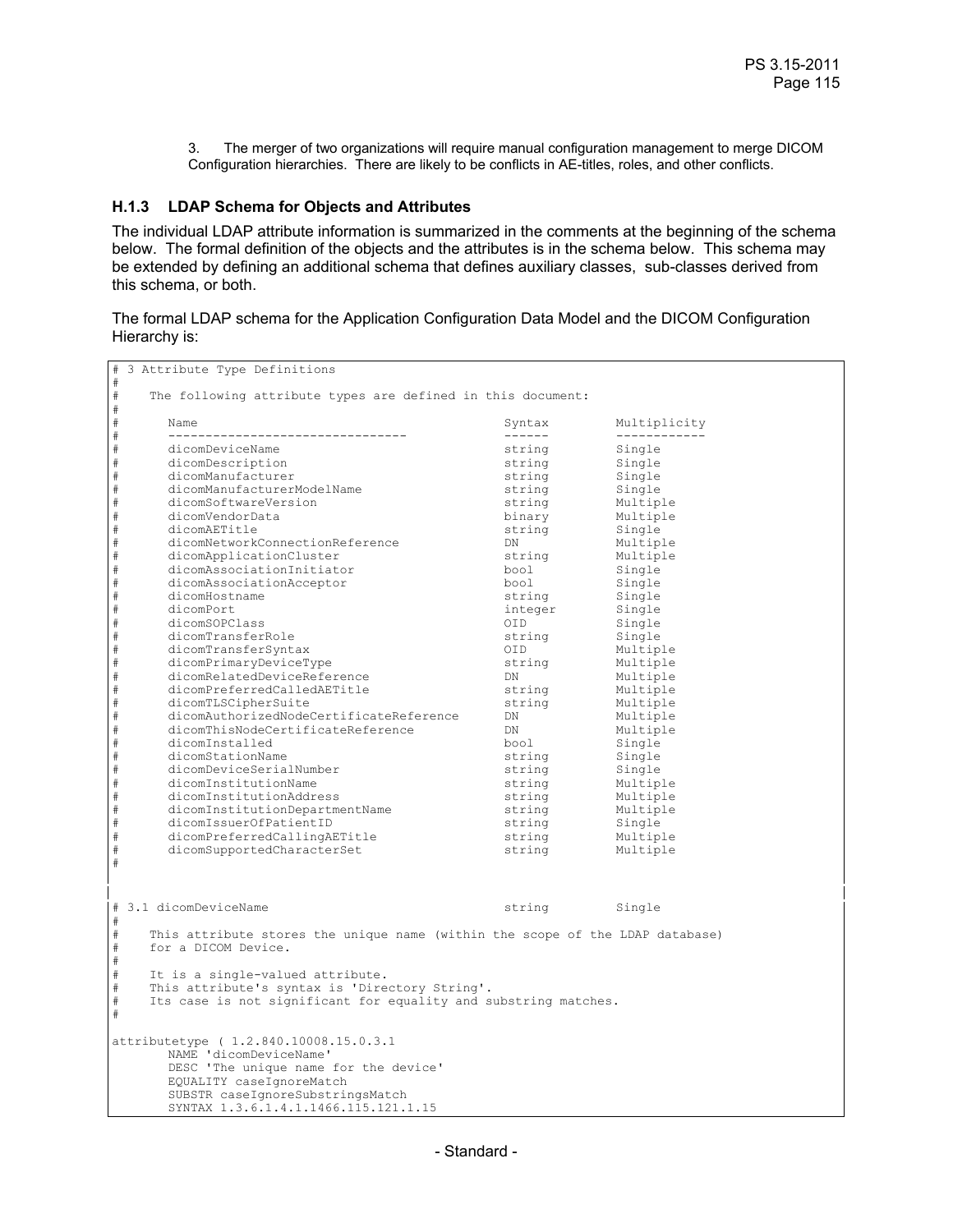SINGLE-VALUE ) # 3.2 dicomDescription string Single # # This attribute stores the (unconstrained) textual description for a DICOM entity.  $\begin{array}{c} \# \\ \# \end{array}$ It is a single-valued attribute. # This attribute's syntax is 'Directory String'. # Its case is not significant for equality and substring matches. # attributetype ( 1.2.840.10008.15.0.3.2 NAME 'dicomDescription' DESC 'Textual description of the DICOM entity' EQUALITY caseIgnoreMatch SUBSTR caseIgnoreSubstringsMatch SYNTAX 1.3.6.1.4.1.1466.115.121.1.15 SINGLE-VALUE ) # 3.3 dicomManufacturer string Single # # This attribute stores the Manufacturer name for a DICOM Device. # Should be identical to the value of the DICOM attribute Manufacturer (0008,0070) [VR=LO] contained in SOP Instances created by this device. # # It is a single-valued attribute. # This attribute's syntax is 'Directory String'. # Its case is not significant for equality and substring matches. # attributetype ( 1.2.840.10008.15.0.3.3 NAME 'dicomManufacturer' DESC 'The device Manufacturer name' EQUALITY caseIgnoreMatch SUBSTR caseIgnoreSubstringsMatch SYNTAX 1.3.6.1.4.1.1466.115.121.1.15 SINGLE-VALUE ) # 3.4 dicomManufacturerModelName string string Single # # This attribute stores the Manufacturer Model Name for a DICOM Device. # Should be identical to the value of the DICOM attribute Manufacturer<br># Model Name (0008,1090) [VR=LO] # Model Name (0008,1090) [VR=LO] contained in SOP Instances created by this device. # # It is a single-valued attribute. This attribute's syntax is 'Directory String'. # Its case is not significant for equality and substring matches. # attributetype ( 1.2.840.10008.15.0.3.4 NAME 'dicomManufacturerModelName' DESC 'The device Manufacturer Model Name' EQUALITY caseIgnoreMatch SUBSTR caseIgnoreSubstringsMatch SYNTAX 1.3.6.1.4.1.1466.115.121.1.15 SINGLE-VALUE ) # 3.5 dicomSoftwareVersion string Multiple  $*$ <br># # This attribute stores the software version of the device and/or its subcomponents. # Should be the same as the values of Software Versions (0018,1020) in<br># SOP instances created by this device. SOP instances created by this device. # % It is a multi-valued attribute.<br># This attribute's syntax is 'Dir This attribute's syntax is 'Directory String'. # Its case is not significant for equality and substring matches. # attributetype ( 1.2.840.10008.15.0.3.5 NAME 'dicomSoftwareVersion'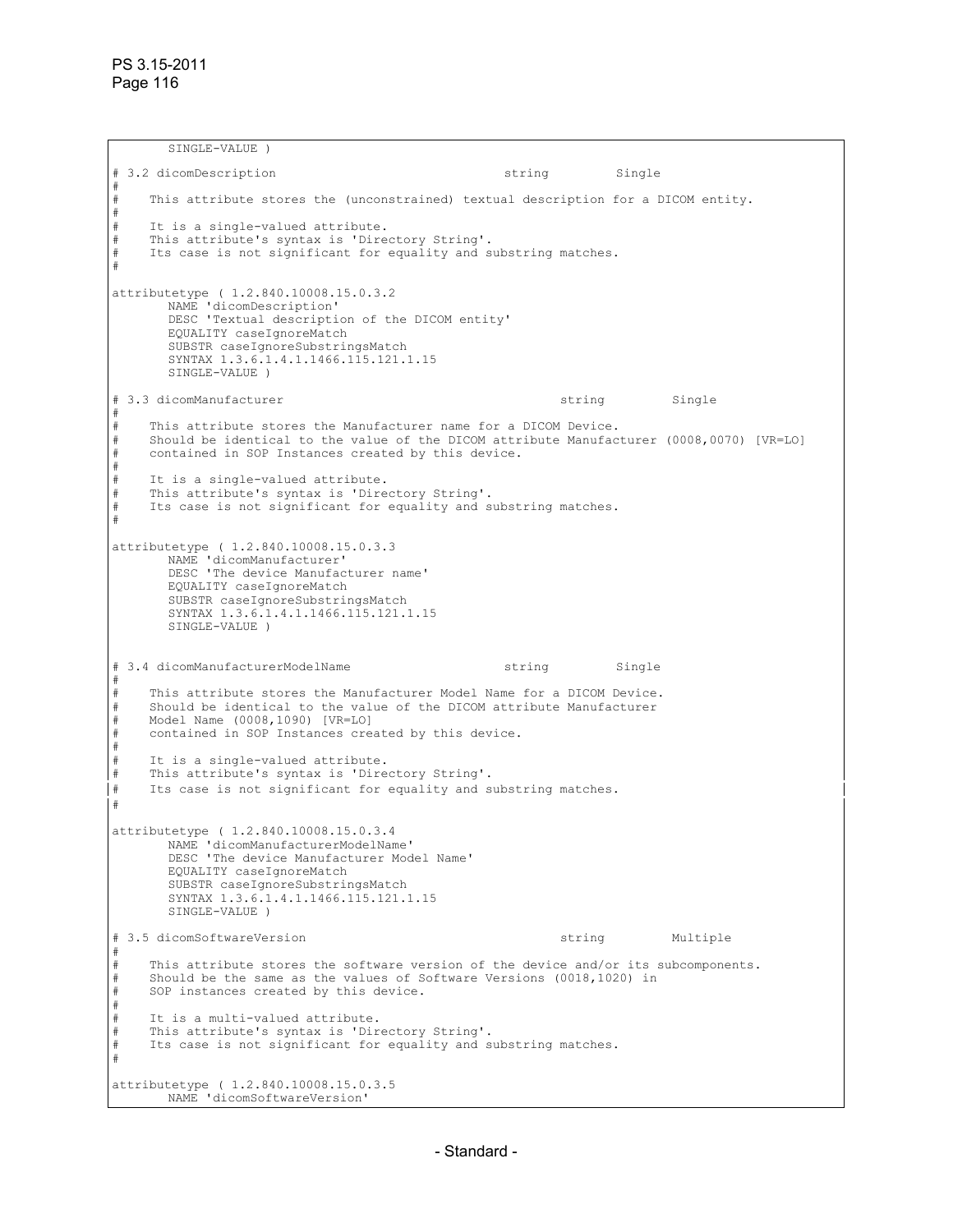```
 DESC 'The device software version. Should be the same as the values of Software Versions 
(0018,1020) in SOP instances created by this device.' 
       EQUALITY caseIgnoreMatch
        SUBSTR caseIgnoreSubstringsMatch 
        SYNTAX 1.3.6.1.4.1.1466.115.121.1.15 ) 
# 3.6 dicomVendorData binary Multiple 
# 
# This attribute stores vendor specific configuration information. 
# 
# It is a multi-valued attribute. 
# This attribute's syntax is 'Binary'. 
    Neither equality nor substring matches are applicable to binary data.
# 
attributetype ( 1.2.840.10008.15.0.3.6 
        NAME 'dicomVendorData' 
        DESC 'Arbitrary vendor-specific configuration information (binary data)' 
        SYNTAX 1.3.6.1.4.1.1466.115.121.1.5 ) 
# 3.7 dicomAETitle name Single 
# 
    This attribute stores an Application Entity (AE) title.
# 
# It is a single-valued attribute. 
# This attribute's syntax is 'IA5 String'. 
    Its case is significant.
# 
attributetype ( 1.2.840.10008.15.0.3.7 
        NAME 'dicomAETitle' 
        DESC 'Application Entity (AE) title' 
        EQUALITY caseExactIA5Match 
        SYNTAX 1.3.6.1.4.1.1466.115.121.1.26 
        SINGLE-VALUE ) 
# 3.8 dicomNetworkConnectionReference DN Multiple 
# 
# This attribute stores the DN of a dicomNetworkConnection object 
# used by an Application Entity. 
# 
# It is a multi-valued attribute. 
    This attribute's syntax is 'Distinguished Name'.
# 
attributetype ( 1.2.840.10008.15.0.3.8 
        NAME 'dicomNetworkConnectionReference' 
        DESC 'The DN of a dicomNetworkConnection object used by an Application Entity' 
        EQUALITY distinguishedNameMatch 
        SYNTAX 1.3.6.1.4.1.1466.115.121.1.12 ) 
# 3.9 dicomApplicationCluster <a>
string Multiple<br/>
Multiple
# 
# This attribute stores an application cluster name for an Application 
# Entity (e.g. "Neuroradiology Research") 
# 
# It is a multi-valued attribute.<br># This attribute's syntax is 'Dir
    This attribute's syntax is 'Directory String'.
# Its case is not significant for equality and substring matches. 
# 
attributetype ( 1.2.840.10008.15.0.3.9 
        NAME 'dicomApplicationCluster' 
        DESC 'Application cluster name for an Application Entity (e.g. "Neuroradiology Research")' 
        EQUALITY caseIgnoreMatch 
        SUBSTR caseIgnoreSubstringsMatch 
        SYNTAX 1.3.6.1.4.1.1466.115.121.1.15 ) 
# 3.10 dicomAssociationInitiator bool Single 
# 
# This attribute indicates if an Application Entity is capable of initiating 
    network associations.
```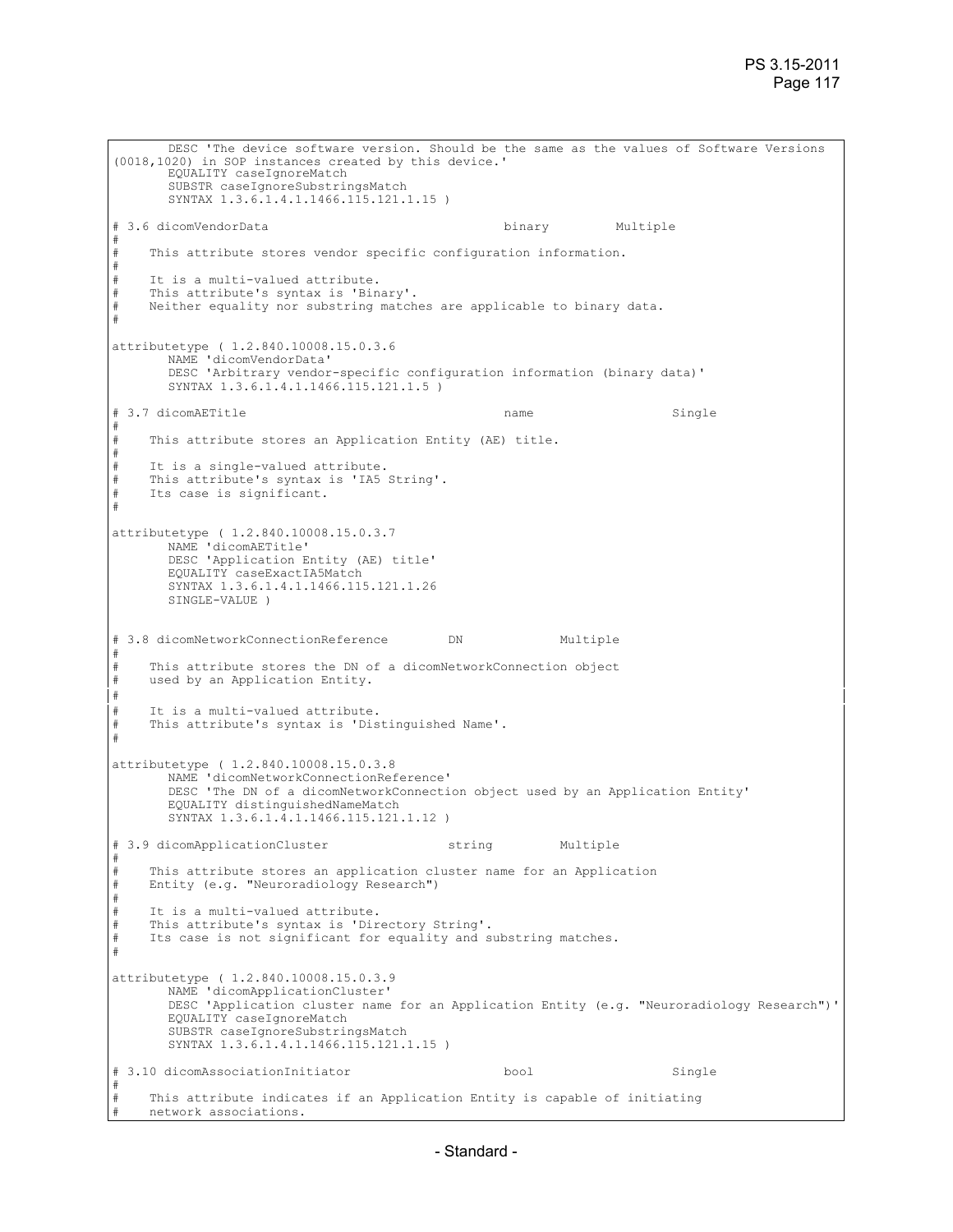```
# 
# It is a single-valued attribute. 
    This attribute's syntax is 'Boolean'.
# 
attributetype ( 1.2.840.10008.15.0.3.10 
       NAME 'dicomAssociationInitiator' 
        DESC 'Indicates if an Application Entity is capable of initiating network associations' 
       EQUALITY booleanMatch 
        SYNTAX 1.3.6.1.4.1.1466.115.121.1.7 
        SINGLE-VALUE ) 
# 3.11 dicomAssociationAcceptor bool Single 
# 
# This attribute indicates if an Application Entity is capable of accepting 
    network associations.
# 
# It is a single-valued attribute. 
    This attribute's syntax is 'Boolean'.
# 
attributetype ( 1.2.840.10008.15.0.3.11 
       NAME 'dicomAssociationAcceptor' 
       DESC 'Indicates if an Application Entity is capable of accepting network associations' 
       EQUALITY booleanMatch 
       SYNTAX 1.3.6.1.4.1.1466.115.121.1.7 
       SINGLE-VALUE ) 
# 3.12 dicomHostname string Single
\begin{array}{c} \# \\ \# \end{array}This attribute stores a DNS hostname for a connection.
# 
# It is a single-valued attribute. 
# This attribute's syntax is 'Directory String'. 
# Its case is not significant for equality and substring matches. 
# 
attributetype ( 1.2.840.10008.15.0.3.12 
       NAME 'dicomHostname' 
       DESC 'DNS hostname' 
        EQUALITY caseIgnoreMatch 
       SUBSTR caseIgnoreSubstringsMatch 
       SYNTAX 1.3.6.1.4.1.1466.115.121.1.15 
       SINGLE-VALUE ) 
# 3.13 dicomPort integer Single 
# 
    This attribute stores a TCP port number for a connection.
# 
# It is a single-valued attribute. 
    This attribute's syntax is 'Integer'.
# 
attributetype ( 1.2.840.10008.15.0.3.13 
 NAME 'dicomPort' 
 DESC 'TCP Port number' 
       EQUALITY integerMatch 
       SYNTAX 1.3.6.1.4.1.1466.115.121.1.27 
       SINGLE-VALUE ) 
# 3.14 dicomSOPClass OID Single 
# 
# This attribute stores a SOP Class UID 
# 
# It is a single-valued attribute. 
# This attribute's syntax is 'OID'. 
# 
attributetype ( 1.2.840.10008.15.0.3.14 
       NAME 'dicomSOPClass' 
       DESC 'A SOP Class UID'
```

```
- Standard -
```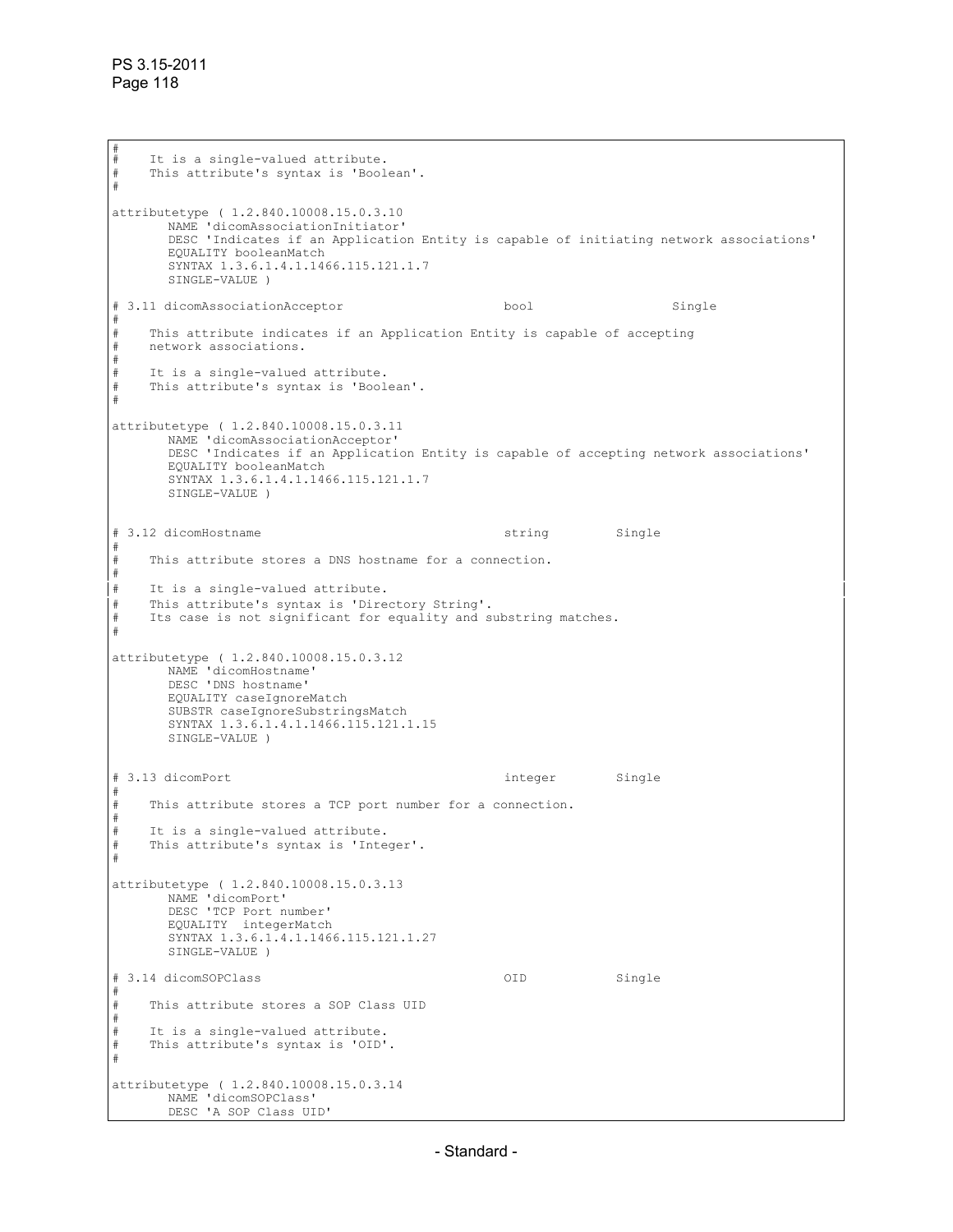EQUALITY objectIdentifierMatch SYNTAX 1.3.6.1.4.1.1466.115.121.1.38 SINGLE-VALUE ) # 3.15 dicomTransferRole String Single # # This attribute stores a transfer role (either "SCU" or "SCP"). # # It is a single-valued attribute.<br># This attribute's syntax is 'Dire # This attribute's syntax is 'Directory String'. # Its case is not significant for equality and substring matches. # attributetype ( 1.2.840.10008.15.0.3.15 NAME 'dicomTransferRole' DESC 'Transfer role (either "SCU" or "SCP")' EQUALITY caseIgnoreMatch SUBSTR caseIgnoreSubstringsMatch SYNTAX 1.3.6.1.4.1.1466.115.121.1.15 SINGLE-VALUE ) # 3.16 dicomTransferSyntax OID Multiple # # This attribute stores a Transfer Syntax UID # # It is a multi-valued attribute. This attribute's syntax is 'OID'. # attributetype ( 1.2.840.10008.15.0.3.16 NAME 'dicomTransferSyntax' DESC 'A Transfer Syntax UID' EQUALITY objectIdentifierMatch SYNTAX 1.3.6.1.4.1.1466.115.121.1.38 ) # 3.17 dicomPrimaryDeviceType <br>string Multiple # # This attribute stores the primary type for a DICOM Device. # Types should be selected from the list of code values (0008,0100)<br># for Context ID 30 in DICOM Part 16 when applicable for Context ID 30 in DICOM Part 16 when applicable. # # It is a multiple-valued attribute. # This attribute's syntax is 'IA5 String'. Its case is significant. # attributetype ( 1.2.840.10008.15.0.3.17 NAME 'dicomPrimaryDeviceType' DESC 'The device Primary Device type' EQUALITY caseExactIA5Match SYNTAX 1.3.6.1.4.1.1466.115.121.1.26 ) # 3.18 dicomRelatedDeviceReference DN Multiple # # This attribute stores a reference to a related device description outside # the DICOM Configuration Hierachy. Can be used to link the DICOM Device object to<br># additional LDAP objects instantiated from other schema and used for # additional LDAP objects instantiated from other schema and used for<br># separate administrative purposes. separate administrative purposes. # # This attribute's syntax is 'Distinguished Name'. It is a multiple-valued attribute. # attributetype ( 1.2.840.10008.15.0.3.18 NAME 'dicomRelatedDeviceReference' DESC 'The DN of a related device description outside the DICOM Configuration Hierachy' EQUALITY distinguishedNameMatch SYNTAX 1.3.6.1.4.1.1466.115.121.1.12 )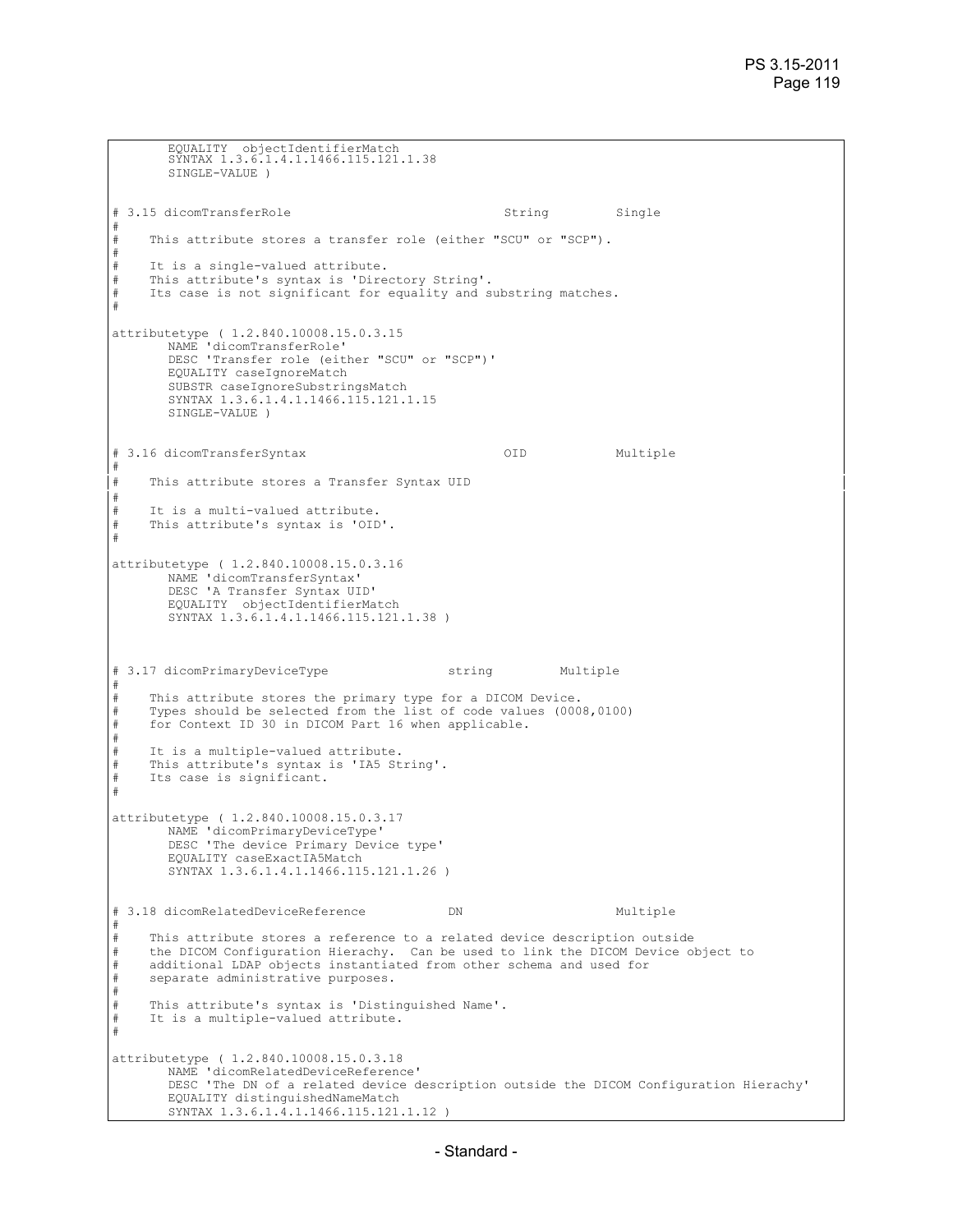# 3.19 dicomPreferredCalledAETitle string Multiple # # AE Title(s) to which associations may be preferably initiated.  $\begin{array}{c} \# \\ \# \end{array}$ It is a multiple-valued attribute. # This attribute's syntax is 'IA5 String'. Its case is significant. # attributetype ( 1.2.840.10008.15.0.3.19 NAME 'dicomPreferredCalledAETitle' DESC 'AE Title(s) to which associations may be preferably initiated.' EQUALITY caseExactIA5Match SYNTAX 1.3.6.1.4.1.1466.115.121.1.26 ) # 3.20 dicomTLSCipherSuite string Multiple # # The attribute stores the supported TLS CipherSuites. # TLS CipherSuites shall be described using a RFC-2246 string representation (e.g. "TLS RSA WITH RC4 128 SHA"). # # It is a multiple-valued attribute. # This attribute's syntax is 'IA5 String'. Its case is significant. # attributetype ( 1.2.840.10008.15.0.3.20 NAME 'dicomTLSCipherSuite' DESC 'The supported TLS CipherSuites' EQUALITY caseExactIA5Match SYNTAX 1.3.6.1.4.1.1466.115.121.1.26 ) # 3.21 dicomAuthorizedNodeCertificateReference DN Multiple # # This attribute stores a reference to a TLS public certificate for a DICOM node that is authorized to connect to this node. The certificate # is not necessarily stored within the DICOM Hierarchy # # This attribute's syntax is 'Distinguished Name'. It is a multiple-valued attribute. # attributetype ( 1.2.840.10008.15.0.3.21 NAME 'dicomAuthorizedNodeCertificateReference' DESC 'The DN of a Certificate for a DICOM node that is authorized to connect to this node' EQUALITY distinguishedNameMatch SYNTAX 1.3.6.1.4.1.1466.115.121.1.12 ) # 3.22 dicomThisNodeCertificateReference DN DN Multiple # # This attribute stores a reference to a TLS public certificate for this node. It is not necessarily stored as part of # the DICOM Configuration Hierachy. # # This attribute's syntax is 'Distinguished Name'. It is a multiple-valued attribute. # attributetype ( 1.2.840.10008.15.0.3.22 NAME 'dicomThisNodeCertificateReference' DESC 'The DN of a related device description outside the DICOM Configuration Hierachy' EQUALITY distinguishedNameMatch SYNTAX 1.3.6.1.4.1.1466.115.121.1.12 ) # 3.23 dicomInstalled bool Single # # This attribute indicates whether the object is presently installed. # # It is a single-valued attribute. This attribute's syntax is 'Boolean'.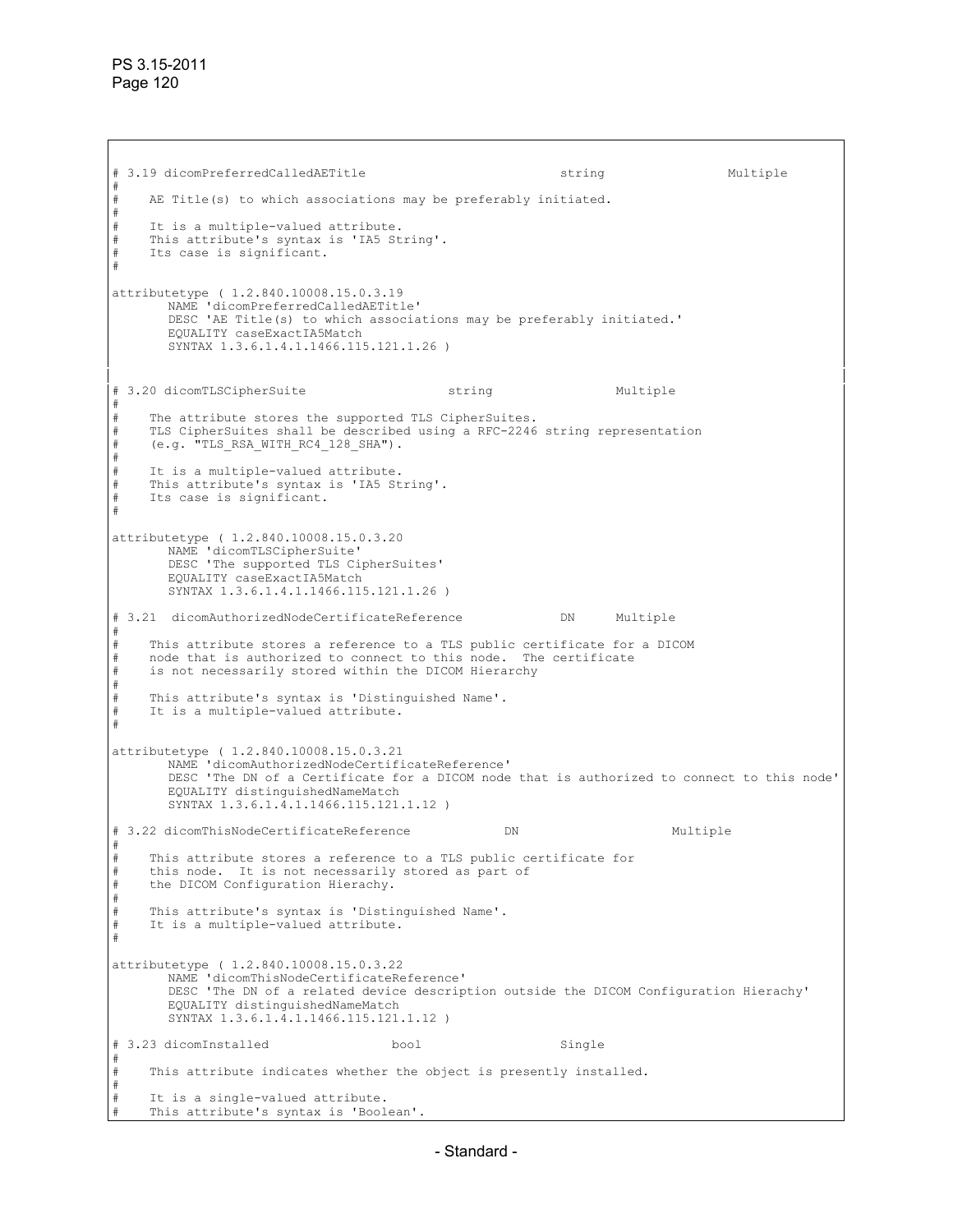# attributetype ( 1.2.840.10008.15.0.3.23 NAME 'dicomInstalled' DESC 'Indicates if the DICOM object (device, Network AE, or Port) is presently installed' EQUALITY booleanMatch SYNTAX 1.3.6.1.4.1.1466.115.121.1.7 SINGLE-VALUE ) # 3.24 dicomStationName string Single  $*$ <br> $*$ # This attribute stores the station name of the device. Should be the same as the value of Station Name (0008,1010) in # SOP instances created by this device. # # It is a single-valued attribute.<br># This attribute's syntax is 'Dire This attribute's syntax is 'Directory String'. # attributetype ( 1.2.840.10008.15.0.3.24 NAME 'dicomStationName' DESC 'Station Name of the device. Should be the same as the value of Station Name (0008,1010) in SOP instances created by this device.' EQUALITY caseIgnoreMatch SUBSTR caseIgnoreSubstringsMatch SYNTAX 1.3.6.1.4.1.1466.115.121.1.15 SINGLE-VALUE) # 3.25 dicomDeviceSerialNumber string Single # # This attribute stores the serial number of the device. # Should be the same as the value of Device Serial Number (0018,1000)<br># in SOP instances created by this device in SOP instances created by this device. # # It is a single-valued attribute. This attribute's syntax is 'Directory String'. # attributetype ( 1.2.840.10008.15.0.3.25 NAME 'dicomDeviceSerialNumber' DESC 'Serial number of the device. Should be the same as the value of Device Serial Number (0018,1000) in SOP instances created by this device.' EQUALITY caseIgnoreMatch SUBSTR caseIgnoreSubstringsMatch SYNTAX 1.3.6.1.4.1.1466.115.121.1.15 SINGLE-VALUE) # 3.26 dicomInstitutionName string Multiple # # This attribute stores the institution name of the device. # Should be the same as the value of Institution Name (0008,0080)<br># in SOP Instances created by this device in SOP Instances created by this device. # # It is a multi-valued attribute. # This attribute's syntax is 'Directory String'. # attributetype ( 1.2.840.10008.15.0.3.26 NAME 'dicomInstitutionName' DESC 'Institution name of the device. Should be the same as the value of Institution Name (0008,0080) in SOP Instances created by this device.' EQUALITY caseIgnoreMatch SUBSTR caseIgnoreSubstringsMatch SYNTAX 1.3.6.1.4.1.1466.115.121.1.15 ) # 3.27 dicomInstitutionAddress string Multiple # # This attribute stores the institution address of the device. # Should be the same as the value of Institution Address (0008,0081) attribute in SOP Instances created by this device. # # It is a multi-valued attribute. This attribute's syntax is 'Directory String'.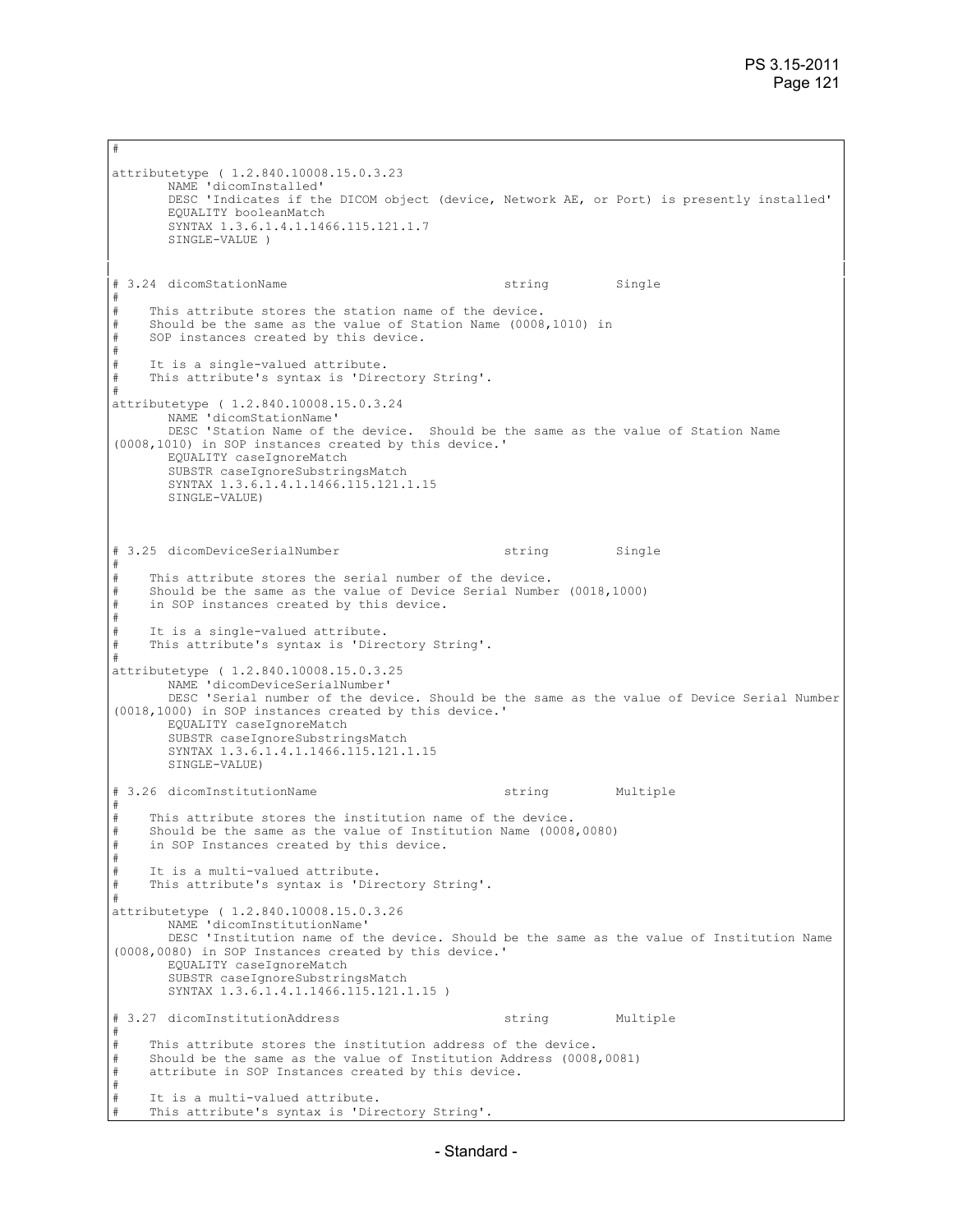# attributetype ( 1.2.840.10008.15.0.3.27 NAME 'dicomInstitutionAddress' DESC 'Institution address of the device. Should be the same as the value of Institution Address (0008,0081) attribute in SOP Instances created by this device.' EQUALITY caseIgnoreMatch SUBSTR caseIgnoreSubstringsMatch SYNTAX 1.3.6.1.4.1.1466.115.121.1.15 ) # 3.28 dicomInstitutionDepartmentName string Multiple # # This attribute stores the institution department name of the device. Should be the same as the value of Institutional Department Name (0008,1040) # in SOP Instances created by this device. # # It is a multi-valued attribute. This attribute's syntax is 'Directory String'. # attributetype ( 1.2.840.10008.15.0.3.28 NAME 'dicomInstitutionDepartmentName' DESC 'Institution department name of the device. Should be the same as the value of Institutional Department Name (0008,1040) in SOP Instances created by this device.' EQUALITY caseIgnoreMatch SUBSTR caseIgnoreSubstringsMatch SYNTAX 1.3.6.1.4.1.1466.115.121.1.15 ) # 3.29 dicomIssuerOfPatientID string Single # # This attribute stores the Default value for the Issuer of Patient ID (0010,0021) # for SOP Instances created by this device. May be overridden by the values # received in a worklist or other source. # It is a multi-valued attribute. # This attribute's syntax is 'Directory String'. # attributetype ( 1.2.840.10008.15.0.3.29 NAME 'dicomIssuerOfPatientID' DESC 'Default value for the Issuer of Patient ID (0010,0021) for SOP Instances created by this device. May be overridden by the values received in a worklist or other source.' EQUALITY caseIgnoreMatch SUBSTR caseIgnoreSubstringsMatch SYNTAX 1.3.6.1.4.1.1466.115.121.1.15 ) # 3.30 dicomPreferredCallingAETitle string Multiple # AE Title(s) to which associations may be preferably accepted. # # It is a multiple-valued attribute. # This attribute's syntax is 'IA5 String'. Its case is significant. # attributetype ( 1.2.840.10008.15.0.3.30 NAME 'dicomPreferredCallingAETitle' DESC 'AE Title(s) to which associations may be preferably accepted.' EQUALITY caseExactIA5Match SYNTAX 1.3.6.1.4.1.1466.115.121.1.26 ) # 3.31 dicomSupportedCharacterSet string Multiple # # The Character Set(s) supported by the Network AE for data sets it receives. # Contains one of the Defined Terms for Specific Character Set (0008,0005). # If not present, this implies that the Network AE supports only the default # character repertoire (ISO IR 6). # # It is a multiple-valued attribute. This attribute's syntax is 'IA5 String'.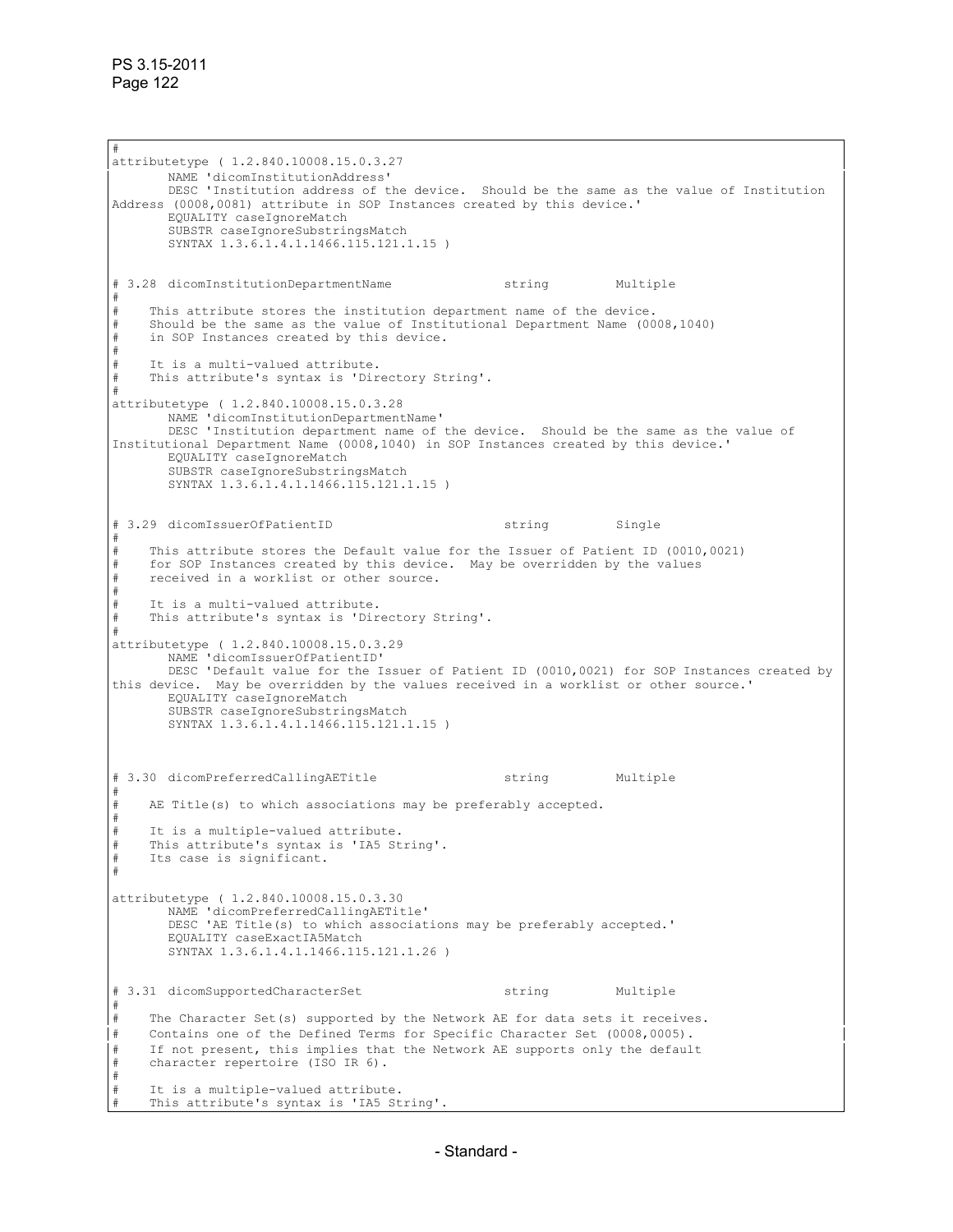```
Its case is significant.
# 
attributetype ( 1.2.840.10008.15.0.3.31 
        NAME 'dicomSupportedCharacterSet' 
       DESC 'The Character Set(s) supported by the Network AE for data sets it receives.'
         EQUALITY caseExactIA5Match 
        SYNTAX 1.3.6.1.4.1.1466.115.121.1.26 ) 
# 4 Object Class Definitions 
# 
# The following object classes are defined in this document. All are 
     structural classes.
*<br>#
# Name Description 
# --------------------------- -------------------------- 
                                              root of the DICOM Configuration Hierarchy
# dicomDevicesRoot root of the DICOM Devices Hierarchy 
                                               root of the Unique DICOM AE-Titles Registry
Hierarchy 
# dicomDevice Devices 
# dicomNetworkAE                           Network AE<br># dicomNetworkConnection             Network Connections
# dicomNetworkConnection Network Connections 
# dicomUniqueAETitle<br># dicomTransferCapability
                                               # dicomTransferCapability Transfer Capability 
# 
# 4.1 dicomConfigurationRoot 
*<br>*# This structural object class represents the root of the DICOM Configuration Hierarchy.<br># Only a single object of this type should exist within an organizational domain.
     Only a single object of this type should exist within an organizational domain.
# Clients can search for an object of this class to locate the root of the<br># DICOM Configuration Hierarchy.
     DICOM Configuration Hierarchy.
# 
objectclass ( 1.2.840.10008.15.0.4.1 
 NAME 'dicomConfigurationRoot' 
 DESC 'Root of the DICOM Configuration Hierarchy' 
        SUP top 
         STRUCTURAL 
        MUST ( cn ) 
        MAY ( description ) ) 
# 
# 4.2 dicomDevicesRoot 
# 
# This structural object class represents the root of the DICOM Devices Hierarchy. 
     Only a single object of this type should exist as a child of dicomConfigurationRoot.
# 
objectclass ( 1.2.840.10008.15.0.4.2 
        NAME 'dicomDevicesRoot' 
        DESC 'Root of the DICOM Devices Hierarchy' 
        SUP top 
        STRUCTURAL 
        MUST ( cn ) 
        MAY ( description ) ) 
# 
# 4.3 dicomUniqueAETitlesRegistryRoot 
# 
# This structural object class represents the root of the Unique DICOM AE-Titles 
     Registry Hierarchy.
# Only a single object of this type should exist as a child of dicomConfigurationRoot. 
# 
objectclass ( 1.2.840.10008.15.0.4.3 
        NAME 'dicomUniqueAETitlesRegistryRoot' 
         DESC 'Root of the Unique DICOM AE-Title Registry Hierarchy'
```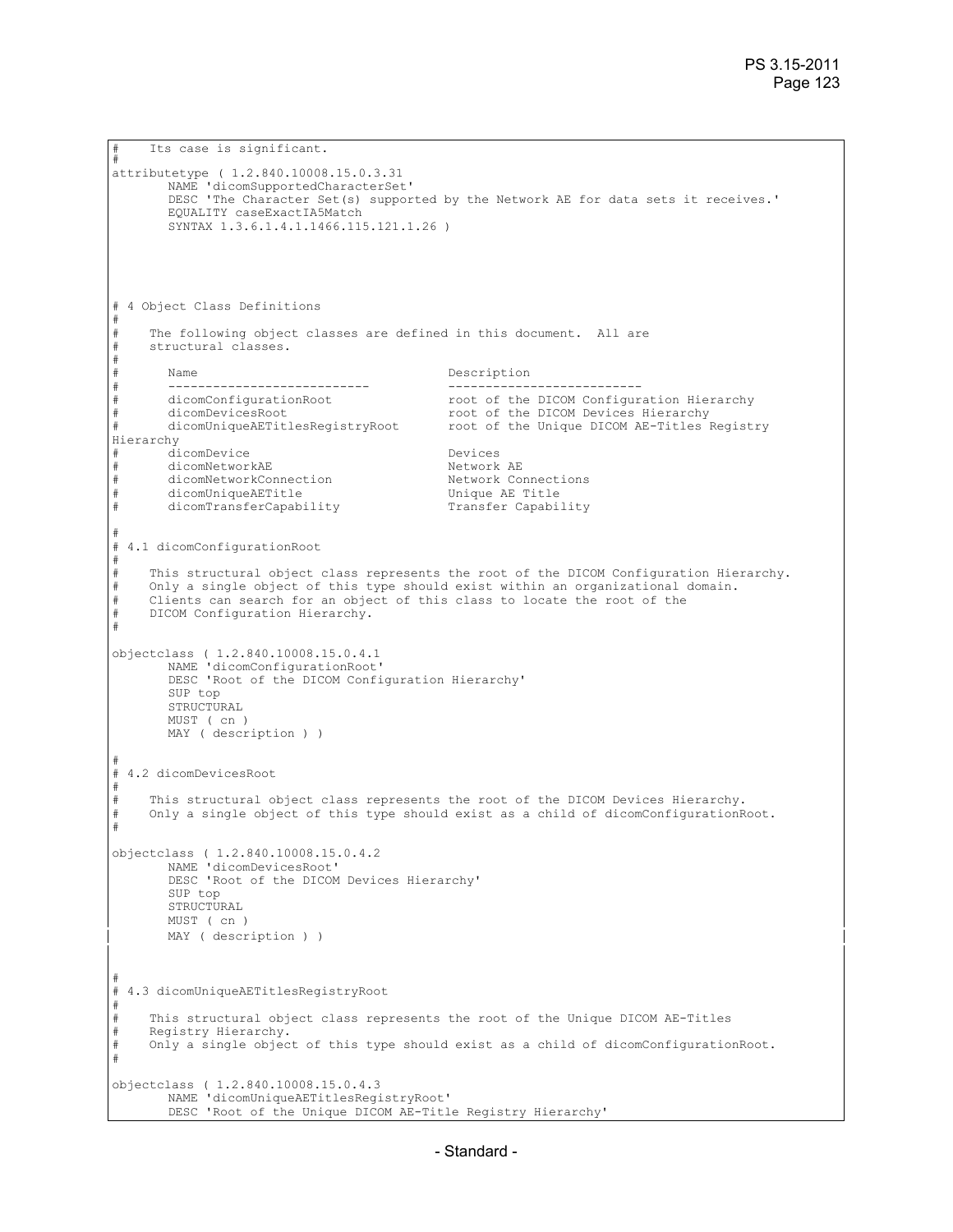```
 SUP top 
        STRUCTURAL
         MUST ( cn ) 
        MAY ( description ) ) 
# 
# 4.4 dicomDevice 
# 
     This structural object class represents a DICOM Device.
# 
objectclass ( 1.2.840.10008.15.0.4.4 
 NAME 'dicomDevice' 
 DESC 'DICOM Device related information' 
        SUP top 
        STRUCTURAL
        MUST ( 
                 dicomDeviceName $ 
                 dicomInstalled ) 
        MAY ( 
                 dicomDescription $ 
                 dicomManufacturer $ 
                 dicomManufacturerModelName $ 
                 dicomSoftwareVersion $ 
                 dicomStationName $ 
                 dicomDeviceSerialNumber $ 
                 dicomInstitutionName $ 
                 dicomInstitutionAddress $ 
                 dicomInstitutionDepartmentName $ 
                 dicomIssuerOfPatientID $ 
                 dicomVendorData $ 
                 dicomPrimaryDeviceType $ 
                 dicomRelatedDeviceReference $ 
                 dicomAuthorizedNodeCertificateReference $ 
                 dicomThisNodeCertificateReference) ) 
# 
# 4.5 dicomNetworkAE 
\begin{array}{c} \# \\ \# \end{array}This structural object class represents a Network Application Entity
# 
objectclass ( 1.2.840.10008.15.0.4.5 
 NAME 'dicomNetworkAE' 
         DESC 'DICOM Network AE related information' 
         SUP top 
       STRUCTURAL
        MUST ( 
                 dicomAETitle $ 
                 dicomNetworkConnectionReference $ 
                 dicomAssociationInitiator $ 
                 dicomAssociationAcceptor ) 
        MAY ( 
                 dicomDescription $ 
                 dicomVendorData $ 
                 dicomApplicationCluster $ 
                 dicomPreferredCalledAETitle $ 
                 dicomPreferredCallingAETitle $ 
                 dicomSupportedCharacterSet $ 
                 dicomInstalled ) ) 
# 
# 4.6 dicomNetworkConnection 
# 
     This structural object class represents a Network Connection
# 
objectclass ( 1.2.840.10008.15.0.4.6 
         NAME 'dicomNetworkConnection' 
         DESC 'DICOM Network Connection information' 
         SUP top 
         STRUCTURAL
```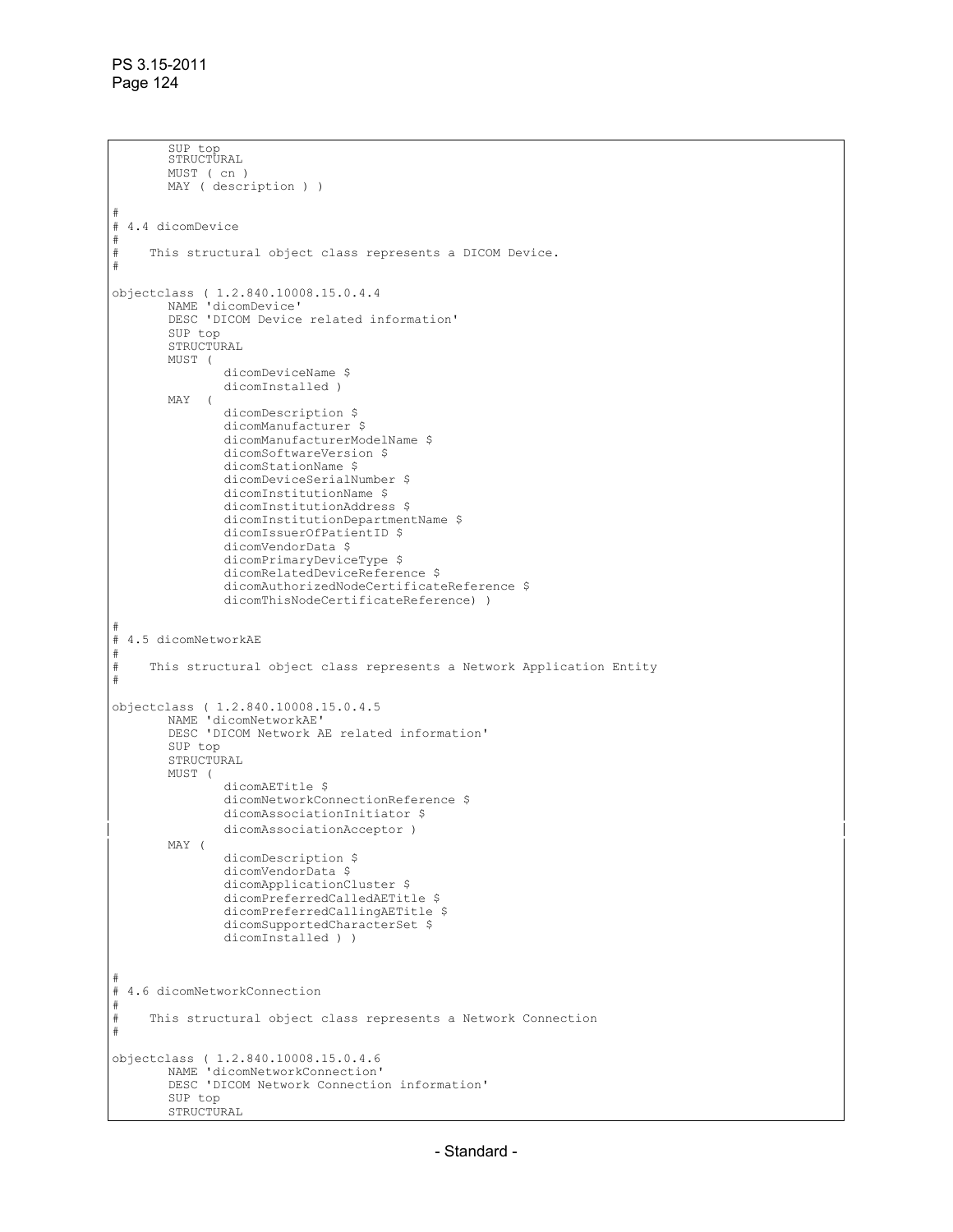```
 MUST ( dicomHostname ) 
         MAY ( 
                  cn $ 
                  dicomPort $ 
                  dicomTLSCipherSuite $ 
                  dicomInstalled ) ) 
# 
# 4.7 dicomUniqueAETitle 
# 
     This structural object class represents a Unique Application Entity Title
# 
objectclass ( 1.2.840.10008.15.0.4.7 
         NAME 'dicomUniqueAETitle' 
         DESC 'A Unique DICOM Application Entity title' 
         SUP top 
         STRUCTURAL 
         MUST ( dicomAETitle ) ) 
# 
# 4.8 dicomTransferCapability 
\begin{array}{c} \# \\ \# \end{array}This structural object class represents Transfer Capabilities for an Application Entity
# 
objectclass ( 1.2.840.10008.15.0.4.8 
         NAME 'dicomTransferCapability' 
         DESC 'Transfer Capabilities for an Application Entity' 
         SUP top 
         STRUCTURAL 
         MUST ( 
                  dicomSOPClass $ 
                  dicomTransferRole $ 
                  dicomTransferSyntax) 
         MAY ( 
                 cn))
```
# **H.1.4 Transactions**

# **H.1.4.1 Find LDAP Server**

# **H.1.4.1.1 Scope**

The RFC-2782 *A DNS RR for specifying the location of services (DNS SRV)* specifies a mechanism for requesting the names and rudimentary descriptions for machines that provide network services. The DNS client requests the descriptions for all machines that are registered as offering a particular service name. In this case the service name requested will be "LDAP". The DNS server may respond with multiple names for a single request.

### **H.1.4.1.2 Use Case Roles**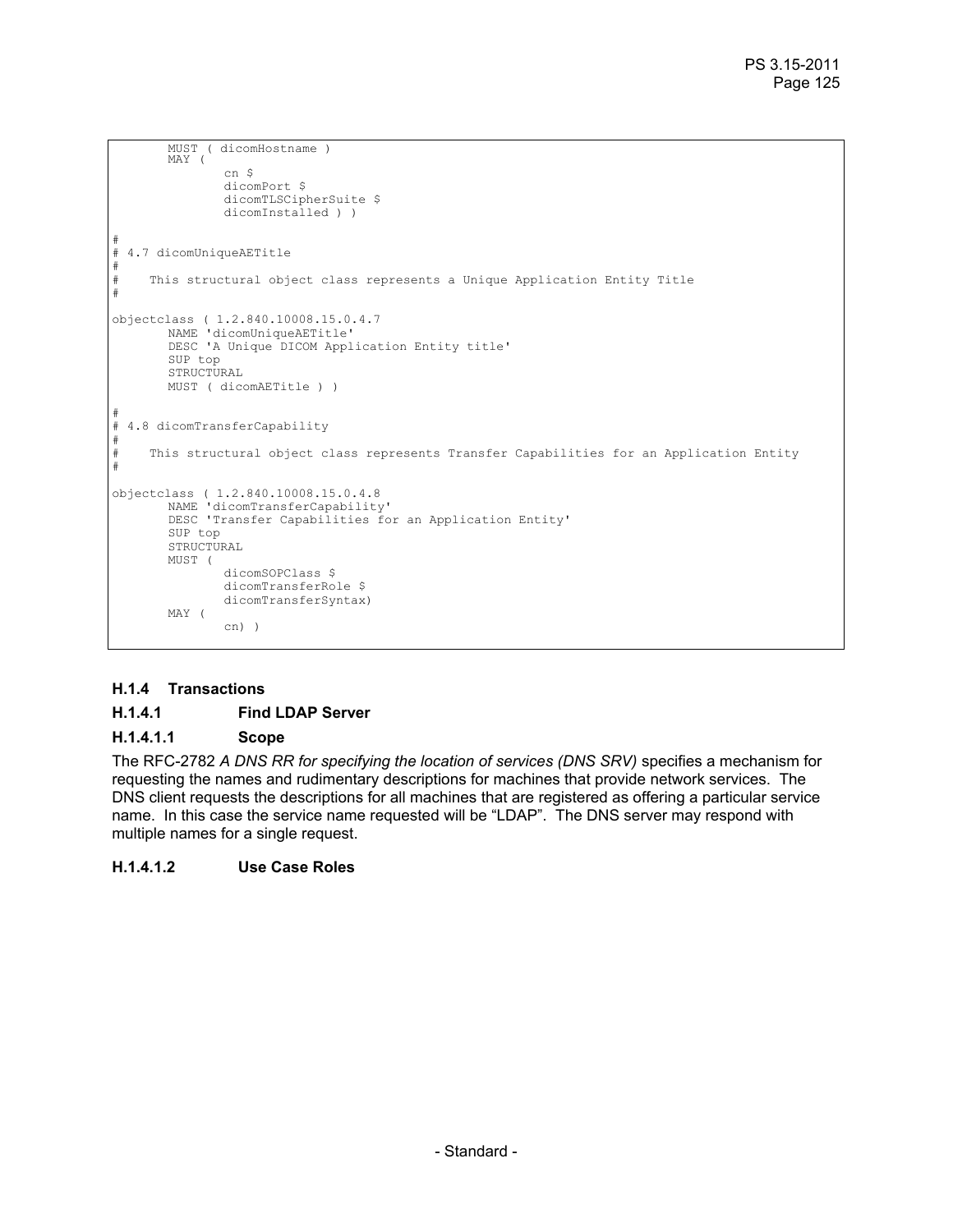

# **Figure H.1-3 Find LDAP Server**

|           | <b>DNS Server</b>  | Provides list of LDAP servers                                                |
|-----------|--------------------|------------------------------------------------------------------------------|
|           | <b>LDAP Client</b> | Requests list of LDAP servers                                                |
| H.1.4.1.3 |                    | <b>Referenced Standards</b>                                                  |
|           |                    | RFC-2181 Clarifications to the DNS Specification                             |
|           |                    | RFC-2219 Use of DNS Aliases for Network Services                             |
|           |                    | RFC-2782 A DNS RR for specifying the location of services (DNS SRV)          |
|           |                    | other RFC's are included by reference from RFC-2181, RFC-2219, and RFC-2782. |
|           |                    |                                                                              |

# **H.1.4.1.4 Interaction Diagram**



# **Figure H.1-4 Select LDAP Server**

The DNS client shall request a list of all the LDAP servers available. It will use the priority, capacity, and location information provided by DNS to select a server. (RFC-2782 recommends the proper use of these parameters.) It is possible that there is no LDAP server, or that the DNS server does not support the SRV RR request.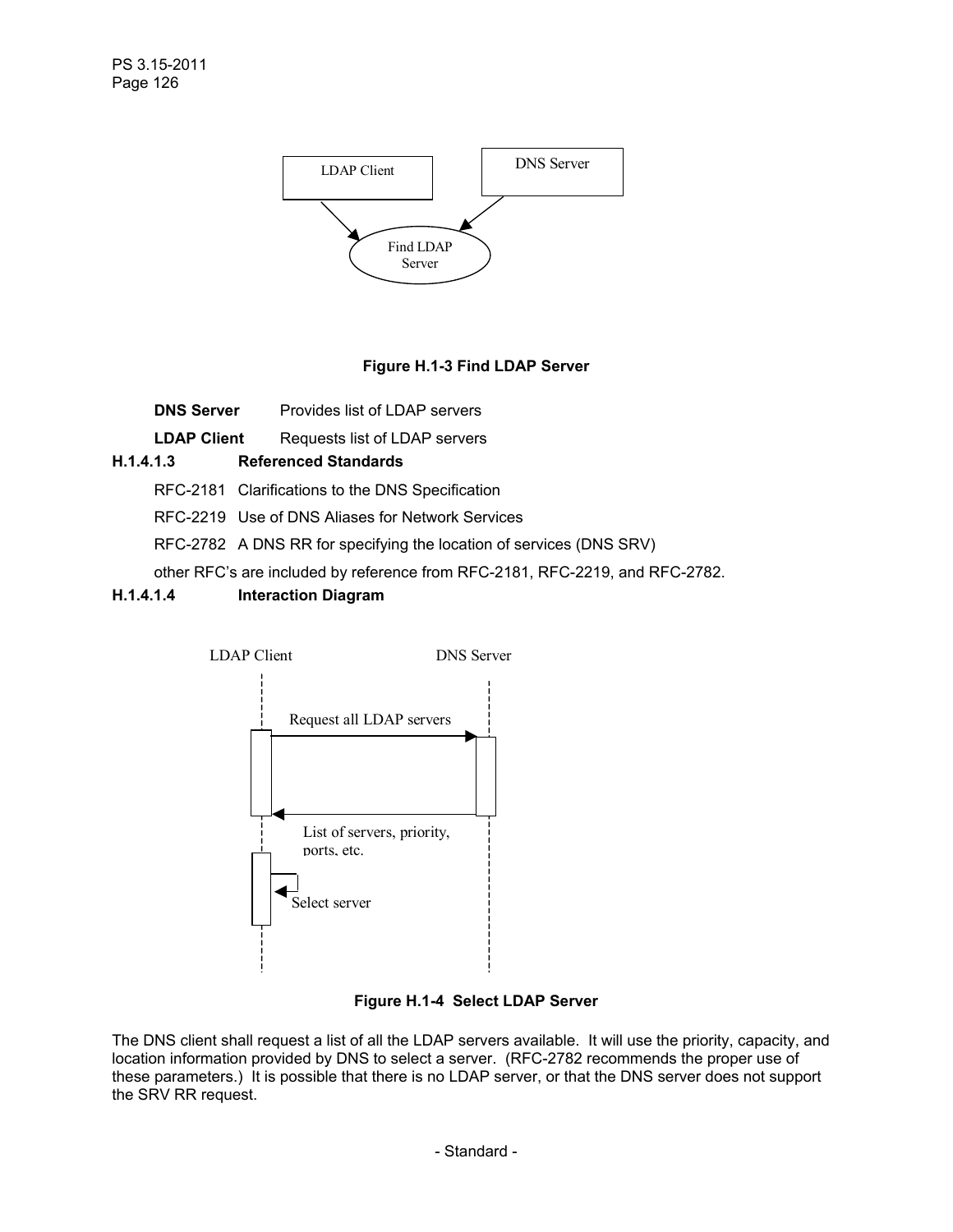Notes: 1. Multiple LDAP servers providing access to a common replicated LDAP database is a commonly supported configuration. This permits LDAP servers to be located where appropriate for best performance and fault tolerance. The DNS server response information provides guidance for selecting the most appropriate server.

 2. There may also be multiple LDAP servers providing different databases. In this situation the client may have to examine several servers to find the one that supports the DICOM configuration database. Similarly a single LDAP server may support multiple base DNs, and the client will need to check each of these DNs to determine which is the DICOM supporting tree.

## **H.1.4.1.5 Alternative Paths**

The client may have a mechanism for manual default selection of the LDAP server to be used if the DNS server does not provide an LDAP server location.

## **H.1.4.2 Query LDAP Server**

## **H.1.4.2.1 Scope**

The RFC-2251 "Lightweight Directory Access Protocol (v3)" specifies a mechanism for making queries of a database corresponding to an LDAP schema. The LDAP client can compose requests in the LDAP query language, and the LDAP server will respond with the results for a single request.

### **H.1.4.2.2 Use Case Roles**



# **Figure H.1-5 Query LDAP Server**

- **LDAP Server** Provides query response
- **LDAP Client** Requests LDAP information

## **H.1.4.2.3 Referenced Standards**

RFC-2251 Lightweight Directory Access Protocol (v3). LDAP support requires compliance with other RFC's invoked by reference.

### **H.1.4.2.4 Interaction Description**

The LDAP client may make a wide variety of queries and cascaded queries using LDAP. The LDAP client and server shall support the Application Configuration Data Model .

Note: Multiple LDAP servers providing access to a common replicated LDAP database is a commonly supported configuration. This permits LDAP servers to be located where appropriate for best performance and fault tolerance. The replications rules chosen for the LDAP servers affect the visible data consistency. LDAP permits inconsistent views of the database during updates and replications.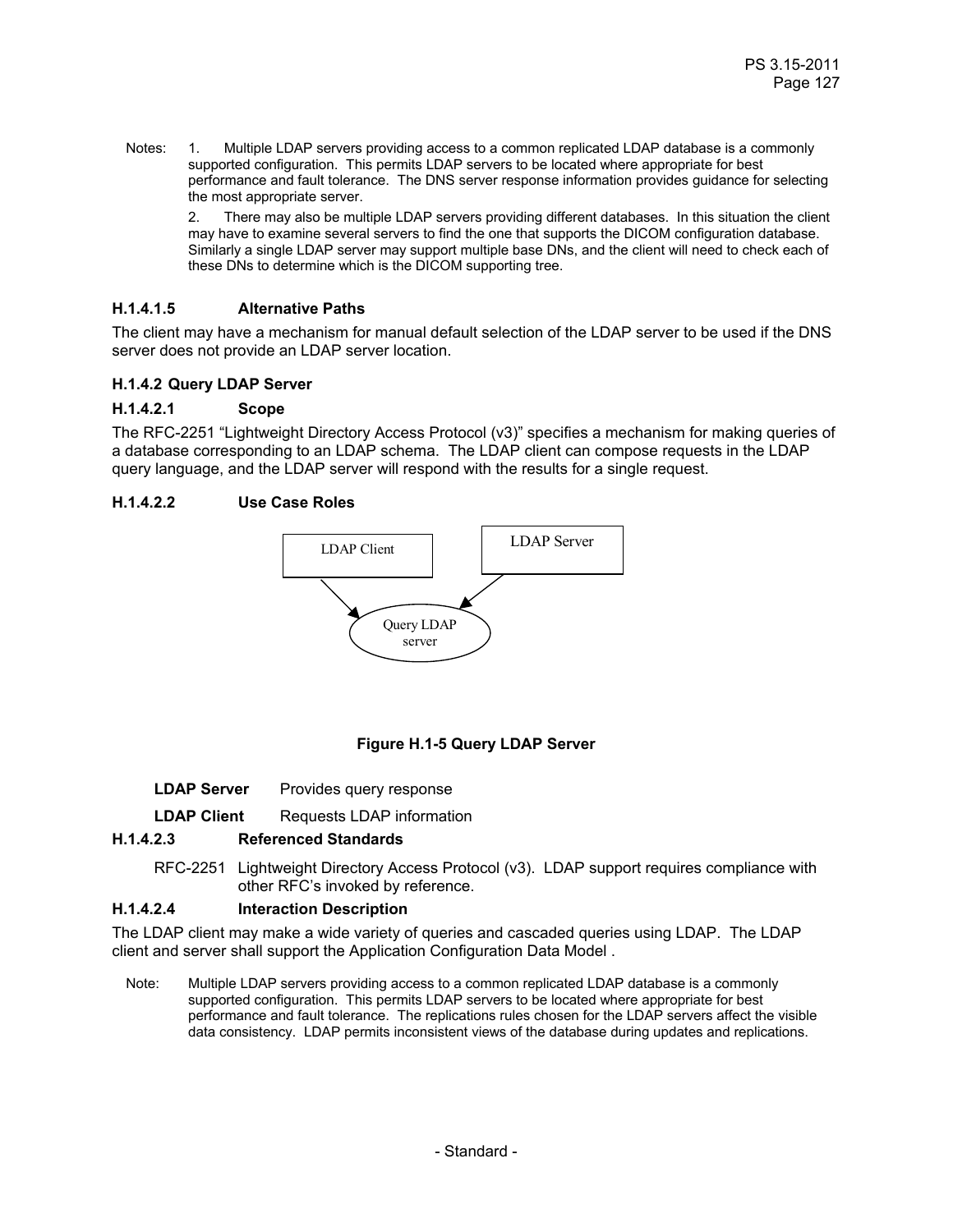# **H.1.4.3 Update LDAP Server**

# **H.1.4.3.1 Scope**

The RFC-2251 "Lightweight Directory Access Protocol (v3)" specifies a mechanism for making updates to a database corresponding to an LDAP schema. The LDAP client can compose updates in the LDAP query language, and the LDAP server will respond with the results for a single request. Update requests may be refused for security reasons.

# **H.1.4.3.2 Use Case Roles**



## **Figure H.1-6 Update LDAP Server**

### **LDAP Server** Maintains database

**LDAP Client** Updates LDAP information

# **H.1.4.3.3 Referenced Standards**

RFC-2251 Lightweight Directory Access Protocol (v3). LDAP support requires compliance with other RFC's invoked by reference.

## **H.1.4.3.4 Interaction Description**

The LDAP client may make a request to update the LDAP database. The LDAP client shall support the data model described above. The LDAP server may choose to refuse the update request for security reasons. If the LDAP server permits update requests, is shall support the data model described above.

Note: Multiple LDAP servers providing access to a common replicated LDAP database is a commonly supported configuration. This permits LDAP servers to be located where appropriate for best performance and fault tolerance. Inappropriate selection of replication rules in the configuration of the LDAP server will result in failure for AE-title uniqueness when creating the AE-titles objects.

### **H.1.4.3.5 Special Update for Network AE Creation**

The creation of a new Network AE requires special action. The following steps shall be followed:

- a. A tentative AE title shall be selected. Various algorithms are possible, ranging from generating a random name to starting with a preset name template and incrementing a counter field. The client may query the Unique AE Titles Registry sub-tree to obtain the complete list of names that are presently in use as part of this process.
- b. A new Unique AE Title object shall be created in the Unique AE Titles Registry portion of the hierarchy with the tentative name. The LDAP server enforces uniqueness of names at any specific point in the hierarchy.
- c. If the new object creation was successful, this shall be the AE Title used for the new Network AE.
- d. If the new object creation fails due to non-unique name, return to a) and select another name.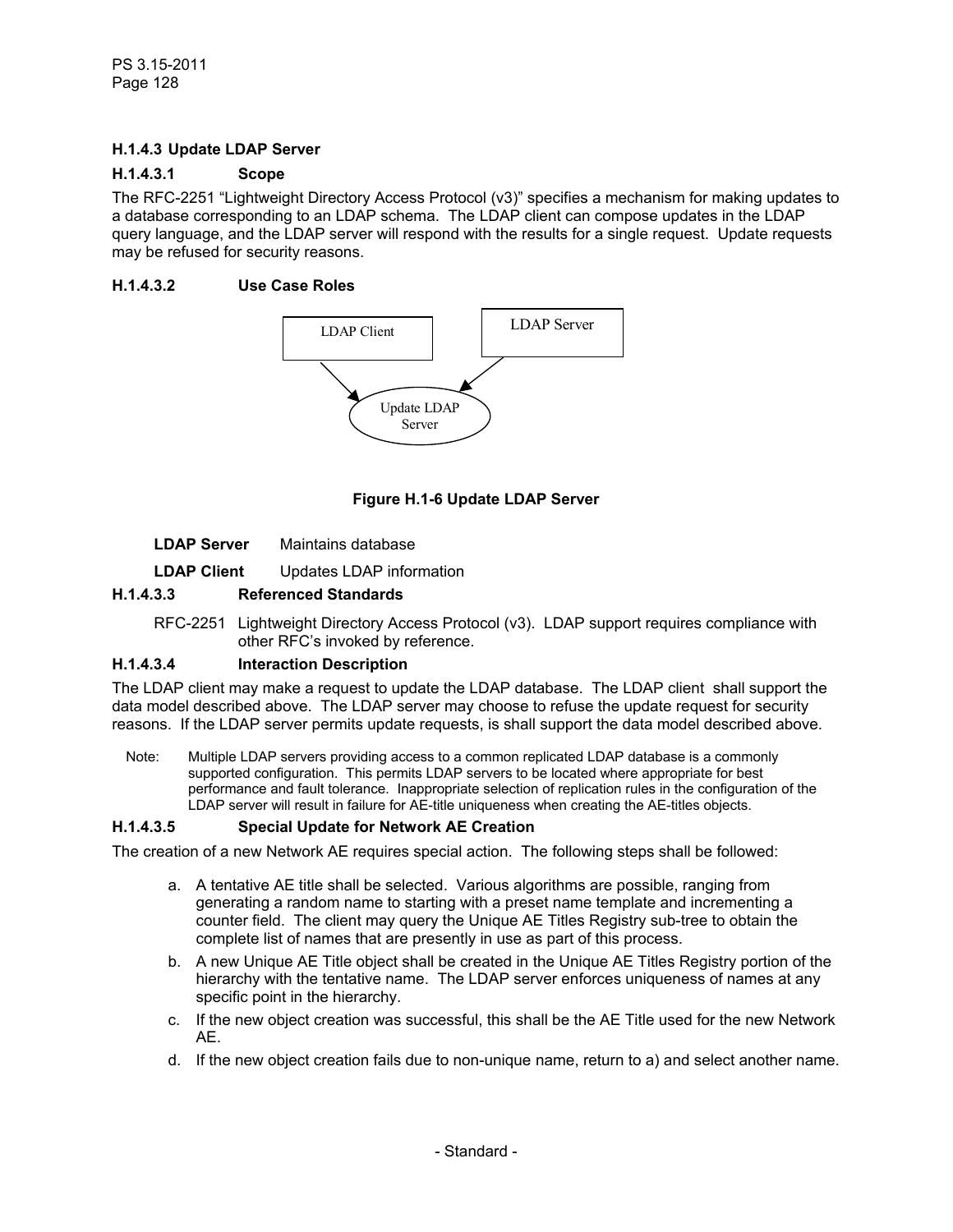# **H.1.4.4 Maintain LDAP Server**

The LDAP server shall support a separate manual or automated means of maintaining the LDAP database contents. The LDAP server shall support the RFC-2849 file format mechanism for updating the LDAP database. The LDAP Client or service installation tools shall provide RFC-2849 formatted files to update LDAP server databases manually. The LDAP server may refuse client network updates for security reasons. If this is the case, then the maintenance process will be used to maintain the LDAP database.

The manual update procedures are not specified other than the requirement above that at least the minimal LDAP information exchange file format from RFC 2849 be supported. The exact mechanisms for transferring this information remain vendor and site specific. In some situations, for example the creation of AE-titles, a purely manual update mechanism may be easier than exchanging files.

The conformance statement shall document the mechanisms available for transferring this information. Typical mechanisms include:

- a. floppy disk
- b. CD-R
- c. SSH
- d. Secure FTP
- e. FTP
- f. email
- g. HTTPS
	- Notes: 1. There are many automated and semi-automatic tools for maintaining LDAP databases. Many LDAP servers provide GUI interfaces and updating tools. The specifics of these tools are outside the scope of DICOM. The LDAP RFC-2849 requires at least a minimal data exchange capability. There are also XML based tools for creating and maintaining these files.

 2. This mechanism may also be highly effective for preparing a new network installation by means of a single pre-planned network configuration setup rather than individual machine updates.

# **H.1.5 LDAP Security Considerations (Informative)**

### **H.1.5.1 Threat Assessment**

The threat and value for the LDAP based configuration mechanisms fall into categories:

- a. AE-uniqueness mechanism
- b. Finding (and updating) Network AE descriptions
- c. Finding (and updating) device descriptions

These each pose different vulnerabilities to attack. These are:

- a. *Active Attacks*
	- 1. The AE-title uniqueness mechanism could be attacked by creating vast numbers of spurious AE-titles. This could be a Denial of Service (DoS) attack on the LDAP server. It has a low probability of interfering with DICOM operations.
	- 2. The Network AE information could be maliciously updated. This would interfere with DICOM operations by interfering with finding the proper server. It could direct connections to malicious nodes, although the use of TLS authentication for DICOM connections would detect such misdirection. When TLS authentication is in place this becomes a DoS attack.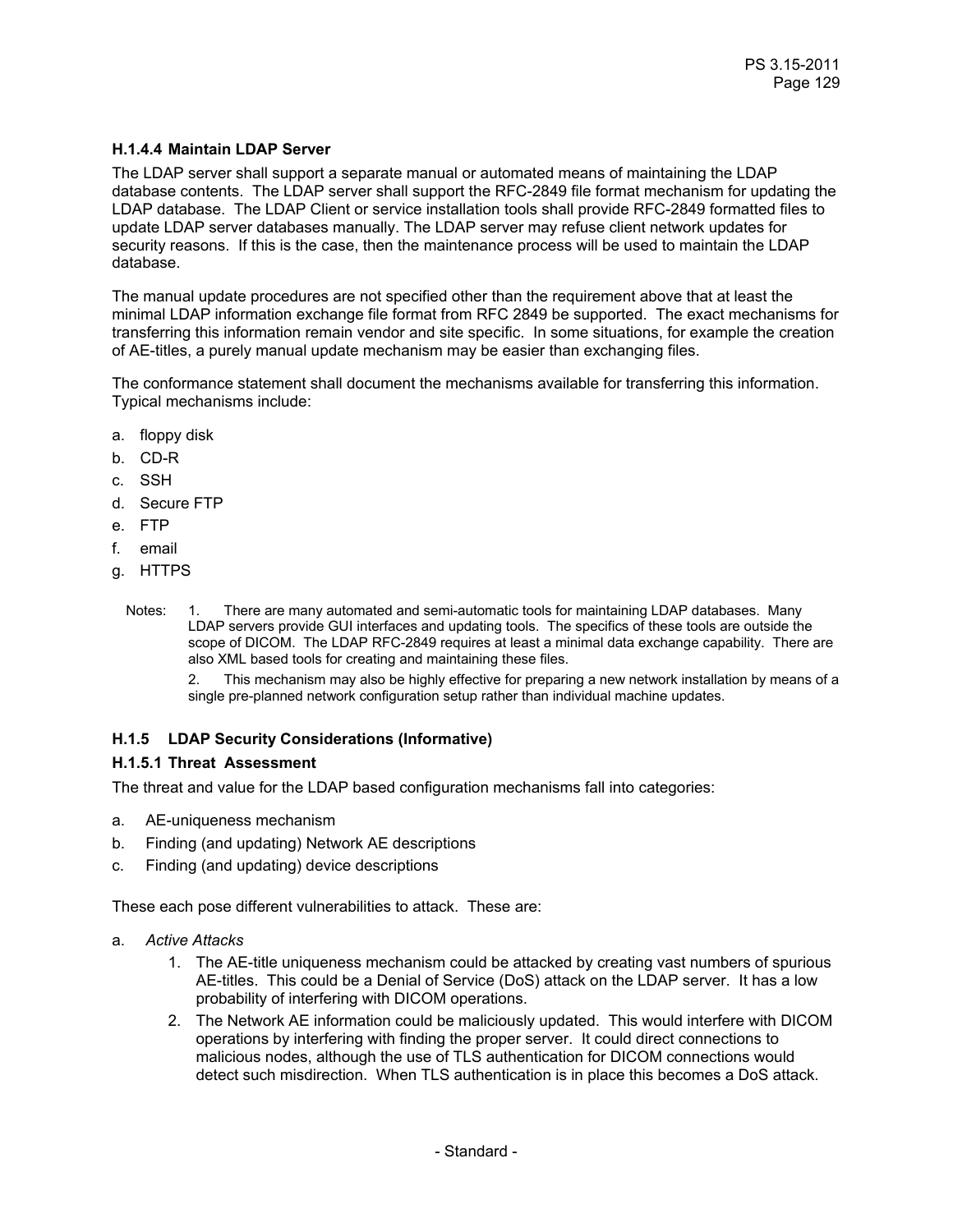3. The device descriptions could be maliciously modified. This would interfere with proper device operation.

### b. *Passive Attacks*

- 1. There is no apparent value to an attacker in obtaining the current list of AE-titles. This does not indicate where these AE-titles are deployed or on what equipment.
- 2. The Network AE information and device descriptions might be of value in determining the location of vulnerable systems. If it is known that a particular model of equipment from a particular vendor is vulnerable to a specific attack, then the Network AE Information can be used to find that equipment.

## **H.1.5.2 Available LDAP Security Mechanisms**

The security mechanisms for LDAP are highly variable in actual implementations. They are a mixture of administrative restrictions and protocol implementations. The widely available options for security methods are:

- a. Anonymous access, where there is no restriction on performing this function over the network.
- b. Basic, where there is a username and password exchange prior to granting access to this function. The exchange is vulnerable to snooping, spoofing, and man in the middle attacks.
- c. TLS, where there is an SSL/TLS exchange during connection establishment.
- d. Manual, where no network access is permitted and the function must be performed manually at the server, or semi-automatically at the server. The semi-automatic means permit the use of independently exchanged files (e.g. via floppy) together with manual commands at the server.

The categories of functions that may be independently controlled are:

- a. Read related, to read, query, or otherwise obtain a portion of the LDAP directory tree
- b. Update related, to modify previously existing objects in the directory tree
- c. Create, to create new objects in the directory tree.

Finally, these rules may be applied differently to different subtrees within the overall LDAP structure. The specific details of Access Control Lists (ACLs), functional controls, etc. vary somewhat between different LDAP implementations.

### **H.1.5.3 Recommendations (Informative)**

The LDAP server should be able to specify different restrictions for the AE-Title list and for the remainder of the configuration information. To facilitate interoperability, Table H.1-15 defines several patterns for access control. They correspond to different assessments of risk for a network environment.

|                        | <b>TLS</b> | TLS-<br><b>Manual</b> | IADIG II.I-IJ LUAF JELUIILV<br><b>Basic</b> | гацынэ<br>Basic-<br><b>Manual</b> | <b>Anonymous</b> | Anonymous-<br><b>Manual</b> |
|------------------------|------------|-----------------------|---------------------------------------------|-----------------------------------|------------------|-----------------------------|
| <b>Read AE-title</b>   | Anonymous  | Anonymous             | Anonymous                                   | Anonymous                         | Anonymous        | Anonymous                   |
|                        | , TLS      | , TLS                 | Basic                                       | Basic                             |                  |                             |
| <b>Create AE-Title</b> | <b>TLS</b> | Manual                | Basic                                       | Manual                            | Anonymous        | Manual                      |
| <b>Read Config</b>     | TLS        | TLS                   | Basic                                       | <b>Basic</b>                      | Anonymous        | Anonymous                   |
| <b>Update Config</b>   | <b>TLS</b> | Manual                | Basic                                       | Manual                            | Anonymous        | Manual                      |
| <b>Create Config</b>   | TLS        | Manual                | <b>Basic</b>                                | Manual                            | Anonymous        | Manual                      |

# **Table H.1-15 LDAP Security Patterns**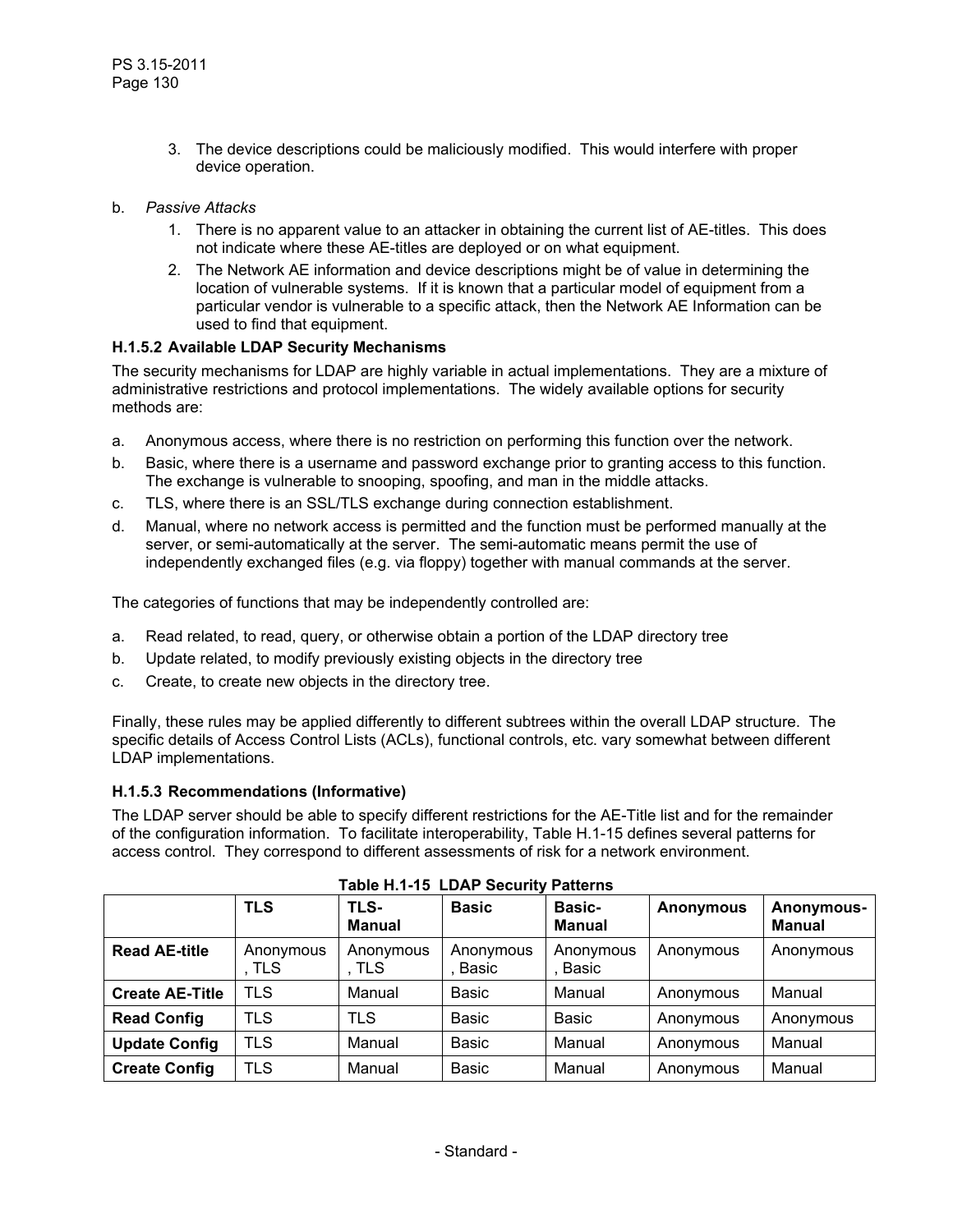**TLS** This pattern provides SSL/TLS authentication and encryption between client and server. It requires additional setup during installation because the TLS certificate information needs to be installed onto the client machines and server. Once the certificates are installed the clients may then perform full updating operations.

## **TLS-Manual**

This pattern provides SSL/TLS controls for read access to information and require manual intervention to perform update and creation functions.

**Basic** This pattern utilizes the LDAP basic security to gain access to the LDAP database. It requires the installation of a password during client setup. It does not provide encryption protection. Once the password is installed, the client can then perform updates.

#### **Basic-Manual**

This pattern utilizes basic security protection for read access to the configuration information and requires manual intervention to perform update and creation functions.

#### **Anonymous**

This pattern permits full read/update access to all machines on the network.

#### **Anonymous-Manual**

 This pattern permits full read access to all machines on the network, but requires manual intervention to perform update and creation.

A client or server implementation may be capable of being configured to support multiple patterns. This should be documented in the conformance claim. The specific configuration in use at a specific site can then be determined at installation time.

### **H.1.6 Implementation Considerations (Informative)**

The LDAP database can be used as a documentation tool. Documenting the configuration for both managed and legacy machines makes upgrading easier and reduces the error rate for manually configured legacy equipment.

There are various possible implementation strategies for clients performing lookups within the LDAP database. For example, before initiating a DICOM association to a specific AE, a client implementation could either:

- a. Query the LDAP database to obtain hostname and port for the specific AE Title immediately prior to initiating a DICOM association.
- b. Maintain a local cache of AE Title, hostname and port information and only query the LDAP database if the specific AE Title is not found in the local cache.

The advantages of maintaining a local cache include performance (by avoiding frequent lookups) and reliability (should the LDAP server be temporarily unavailable). The disadvantage of a cache is that it can become outdated over time. Client implementations should provide appropriate mechanisms to purge locally cached information.

Client caches may cause confusion during updates. Manual steps may be needed to trigger immediate updates. LDAP database replication also may introduce delays and inconsistencies. Database replication may also require manual intervention to force updates to occur immediately.

One strategy to reduce client cache problems is to re-acquire new DNS and LDAP information after any network association information. Often the first symptom of stale cache information is association failures due to the use of obsolete configuration information.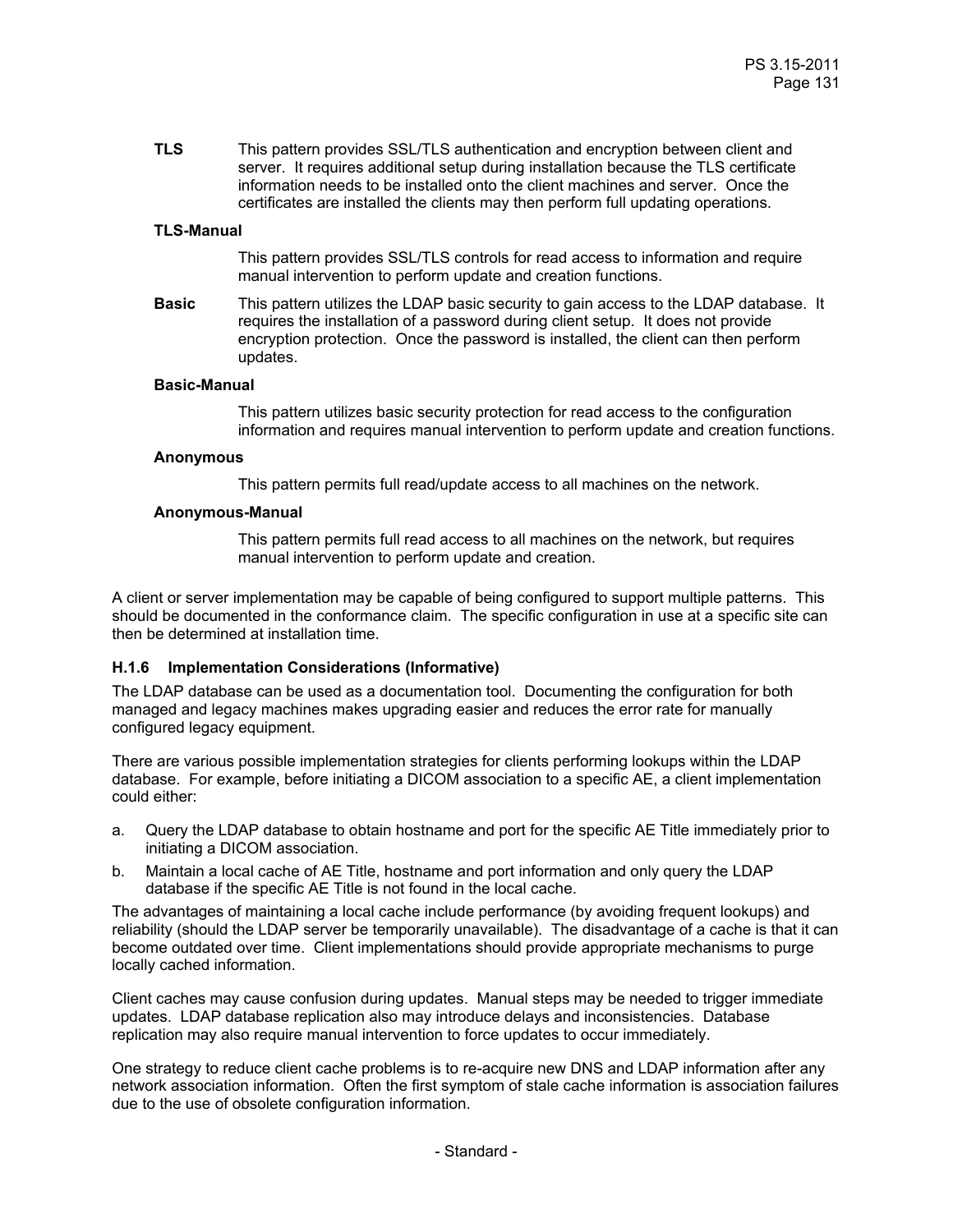Some LDAP servers do not support a "modify DN" operation. For example, in the case of renaming a device on such a server, a tree copy operation may be needed to create a new object tree using the new name, followed by removal of the old object tree. After such a rename the device may need to search using other attributes when finding its own configuration information, e.g. the device serial number.

## **H.1.7 Conformance**

The Conformance Statement for an LDAP Client or LDAP Server implementation shall specify the security pattern(s) that it supports.

## **H.2 DNS SERVICE DISCOVERY**

## **H.2.1 Scope**

Service discovery mechanisms provide a means for devices to announce their presence and seek information about the existence of other services on the network. Many of these mechanisms are DNSbased.

The exact use of such protocols as DNS Service Discovery (DNS-SD), Multi-cast DNS (mDNS) and DNS Dynamic Updates is defined in RFC's referenced by DICOM. This section standardizes the name to be used in DNS SRV records for such purposes, and the DNS TXT records that encode accompanying parameters.

Security issues associated with self discovery are out of scope. See section F.1.1.4 for the informative discussion on DNS Security issues.

## **H.2.2 Use Case Roles**



# **Figure H.2-1 Find DICOM Service**

| <b>DNS Server</b> | Provides list of DICOM Association Acceptors |
|-------------------|----------------------------------------------|
| <b>DNS Client</b> | Requests list of DICOM Association Acceptors |

### **H.2.3 Referenced Standards**

- RFC-2181 Clarifications to the DNS Specification
- RFC-2219 Use of DNS Aliases for Network Services
- RFC-2782 A DNS RR for specifying the location of services (DNS SRV)
- RFC 2136 DNS Dynamic Updates <http://www.rfc-editor.org/rfc/rfc2136.txt>
- RFC 2782 A DNS RR for specifying the location of services (DNS SRV) <http://www.rfceditor.org/rfc/rfc2136.txt>